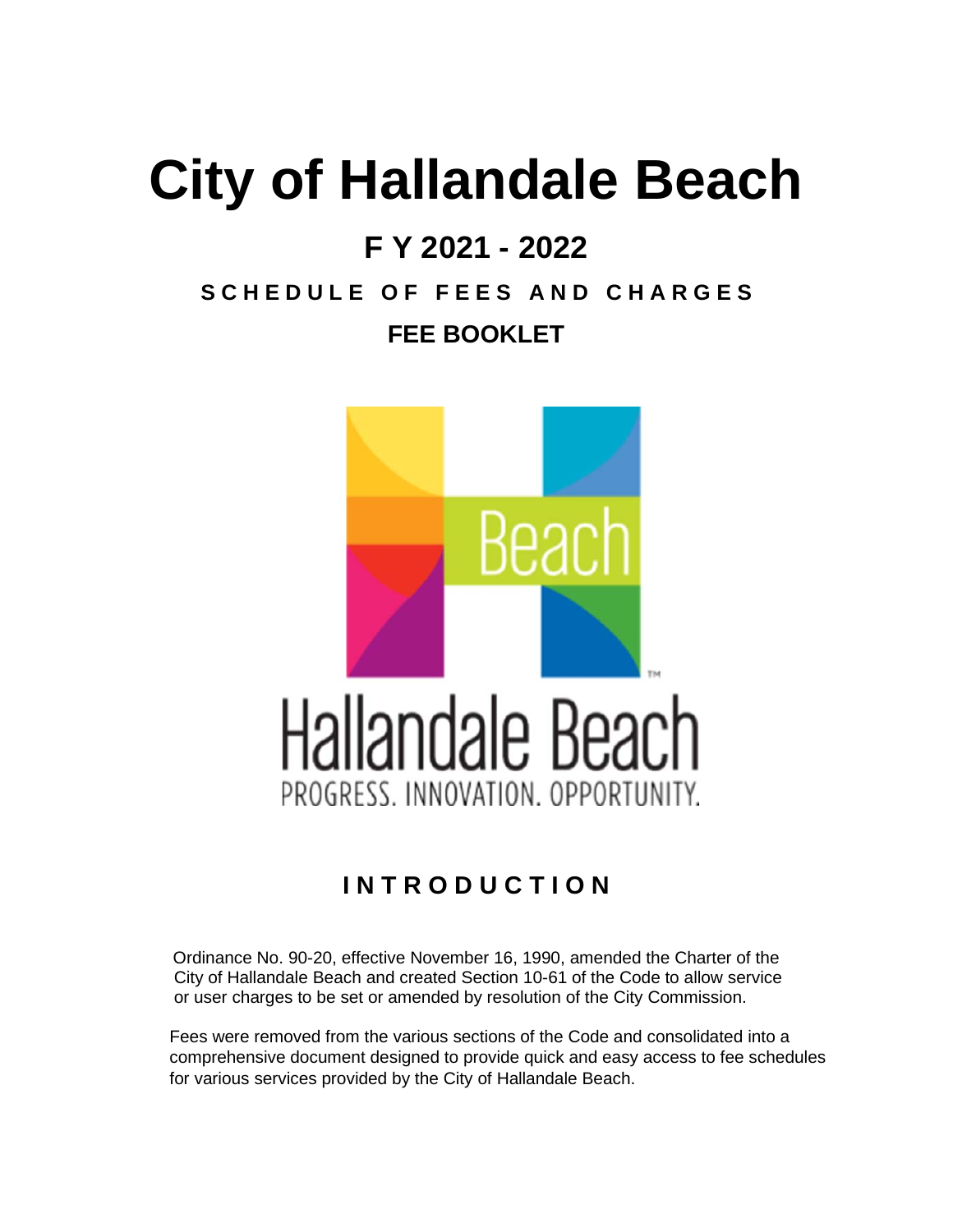## **SCHEDULE OF AMENDMENTS**

|         | <b>DATE</b> | <b>RESOLUTION NO.</b> | <b>EFFECTIVE DATE</b> |
|---------|-------------|-----------------------|-----------------------|
| Adopted | 07/16/91    | $91 - 17$             | 07/16/91              |
| Amended | 09/03/91    | 91-19                 | 10/01/91              |
| Amended | 01/07/92    | 92-01                 | 01/07/92              |
| Amended | 01/07/92    | 92-02                 | 01/07/92              |
| Amended | 02/04/92    | 92-06                 | 02/04/92              |
| Amended | 04/21/92    | $92 - 11$             | 04/21/92              |
| Amended | 09/15/92    | 92-19                 | 10/01/92              |
| Amended | 12/01/92    | 92-25                 | 12/01/92              |
| Amended | 12/15/92    | 92-26                 | 12/15/92              |
| Amended | 01/19/93    | 93-03                 | 01/29/93              |
| Amended | 09/21/93    | 93-17                 | 10/01/93              |
| Amended | 12/21/93    | 93-28                 | 12/21/93              |
| Amended | 03/15/94    | 94-06                 | 03/15/94              |
| Amended | 04/05/94    | 94-12                 | 04/05/94              |
| Amended | 05/03/94    | 94-14                 | 05/03/94              |
| Amended | 06/07/94    | 94-15 (Ord.)          | 10/01/94              |
| Amended | 08/16/94    | 94-19                 | 08/16/94              |
| Amended | 09/13/94    | 94-23 (Ord.)          | 09/23/94              |
| Amended | 09/20/94    | 94-26                 | 10/01/94              |
| Amended | 09/19/95    | 95-22                 | 10/01/95              |
| Amended | 01/09/96    | 96-01                 | 01/09/96              |
| Amended | 02/06/96    | 96-03 (Ord.)          | 02/16/96              |
| Amended | 06/18/96    | 96-09                 | 06/18/96              |
| Amended | 06/18/96    | 96-11 (Ord.)          | 10/01/96              |
| Amended | 06/18/96    | 96-11                 | 07/01/96              |
| Amended | 09/17/96    | 96-17                 | 10/01/96              |
| Amended | 12/03/96    | 96-21                 | 12/03/96              |
| Amended | 03/18/97    | 97-07                 | 03/18/97              |
| Amended | 08/19/97    | 97-19                 | 08/19/97              |
| Amended | 09/16/97    | 97-26                 | 10/01/97              |
| Amended | 01/20/98    | 1998-2                | 01/20/98              |
| Amended | 06/16/98    | 1998-12 (Ord.)        | 10/01/98              |
| Amended | 09/16/98    | 1998-20               | 10/01/98              |
| Amended | 12/01/98    | 1998-25               | 12/01/98              |
| Amended | 12/15/98    | 1998-26               | 12/15/98              |
| Amended | 01/05/99    | 1999-01               | 01/05/99              |
| Amended | 08/22/99    | 1999-29               | 10/01/99              |
| Amended | 09/19/00    | 2000-20               | 10/01/00              |
| Amended | 09/26/01    | 2001-19               | 10/01/01              |
| Amended | 09/30/02    | 2002-21               | 10/01/02              |
| Amended | 09/30/03    | 2003-25               | 10/01/03              |
| Amended | 09/27/04    | 2004-27               | 10/01/04              |
| Amended | 09/26/05    | 2005-29               | 10/01/05              |
| Amended | 09/27/06    | 2006-36               | 10/01/06              |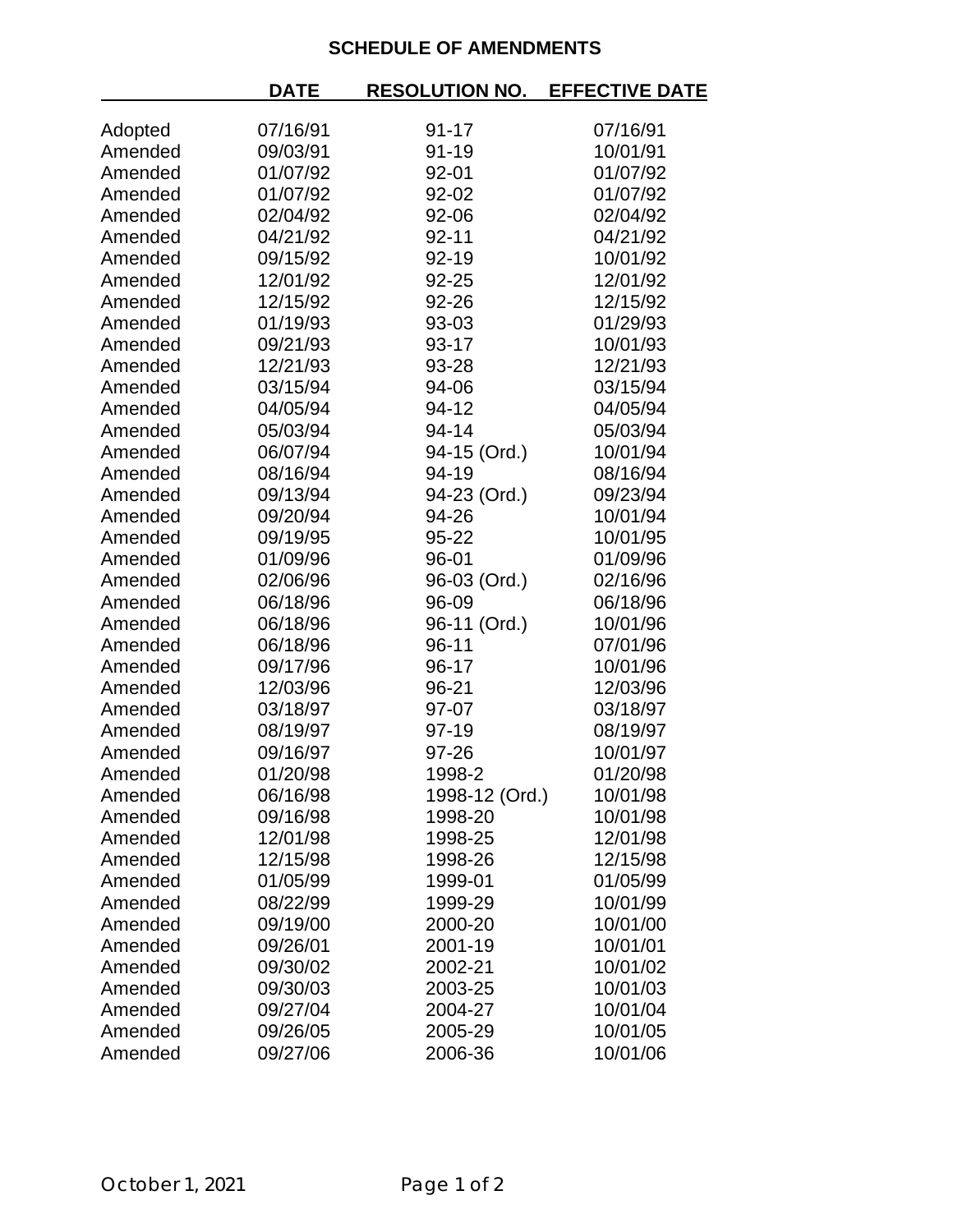## **SCHEDULE OF AMENDMENTS**

|         | <b>DATE</b> | <b>RESOLUTION NO.</b> | <b>EFFECTIVE DATE</b> |
|---------|-------------|-----------------------|-----------------------|
|         |             |                       |                       |
| Amended | 09/26/07    | 2007-37               | 10/01/07              |
| Amended | 09/24/08    | 2008-47               | 10/01/08              |
| Amended | 09/24/09    | 2009-24               | 10/01/09              |
| Amended | 09/29/10    | 2010-29               | 10/01/10              |
| Amended | 09/26/11    | 2011-23               | 10/01/11              |
| Amended | 09/24/12    | 2012-66               | 10/01/12              |
| Amended | 09/25/13    | 2013-109              | 10/01/13              |
| Amended | 09/30/14    | 2014-101              | 10/01/14              |
| Amended | 09/25/15    | 2015-110              | 10/01/15              |
| Amended | 09/22/16    | 2016-138              | 10/01/16              |
| Amended | 10/02/17    | 2017-113              | 10/01/17              |
| Amended | 09/24/18    | 2018-106              | 10/01/18              |
| Amended | 09/23/19    | 2019-079              | 10/01/19              |
| Amended | 09/29/20    | 2020-086              | 10/01/20              |
| Amended | 11/18/20    | 2020-111              | 12/02/20              |
| Amended | 09/27/21    | 2021-106              | 10/01/21              |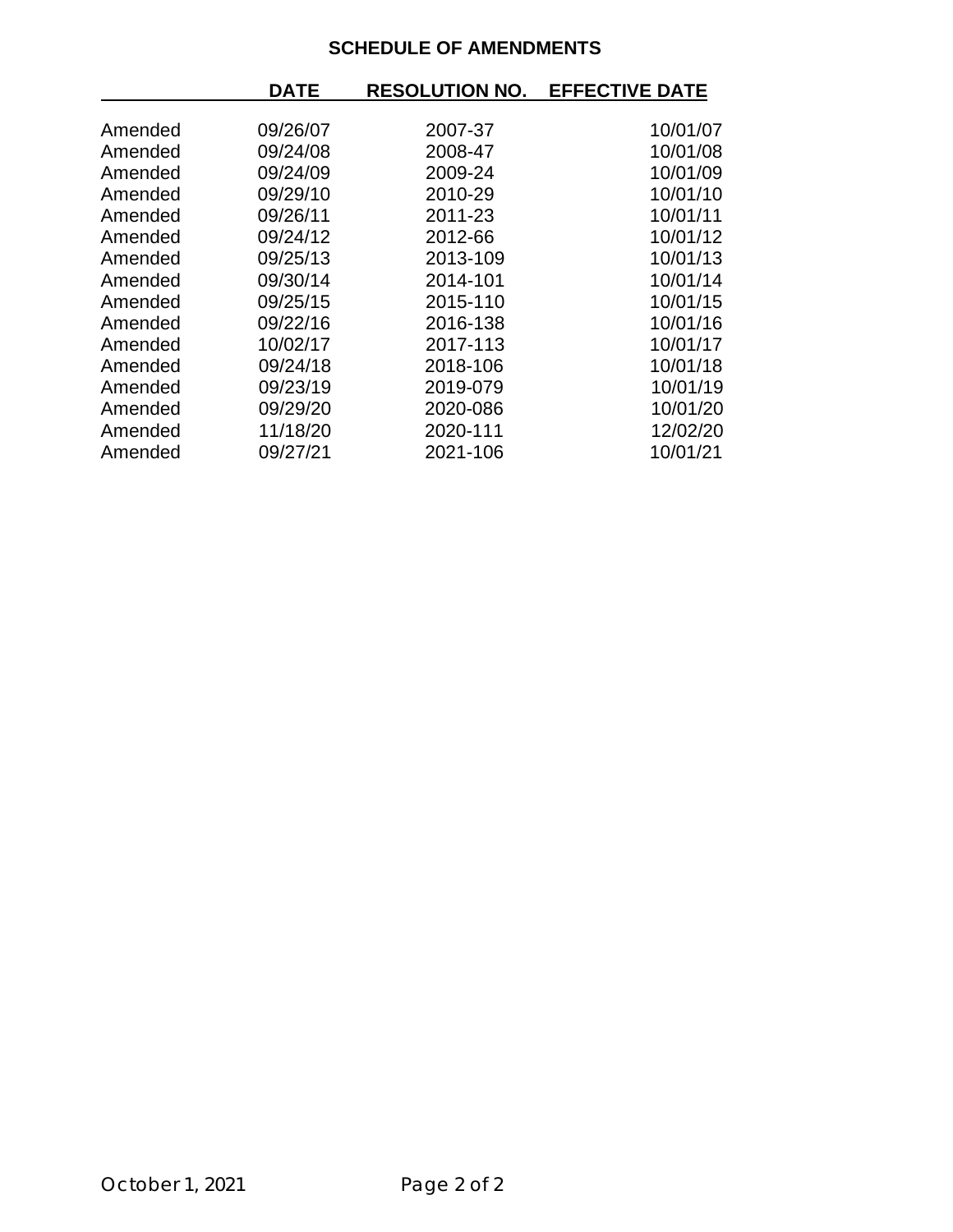| <b>CATEGORY</b>                                     | <b>CODE</b><br><b>SECTION</b> | <b>FEE</b><br><b>AMOUNT</b> | RESO.<br>OR ORD. |
|-----------------------------------------------------|-------------------------------|-----------------------------|------------------|
| <b>ADULT ENTERTAINMENT</b>                          | $7 - 52$                      |                             |                  |
| <b>Application Fee</b>                              |                               | \$100                       |                  |
| <b>Regulatory Fee</b>                               | 7-56                          | \$500                       |                  |
|                                                     |                               |                             |                  |
| <b>ALARM SYSTEMS - POLICE AND FIRE</b>              | Art. III (7-111)              |                             | 2019-079         |
| Registration - Initial                              |                               |                             |                  |
| Commercial                                          |                               | \$100                       |                  |
| Multi-Residential (3+ units)                        |                               | \$75                        |                  |
| <b>Residential or Medical</b>                       |                               | \$50                        |                  |
| Annual Renewal - Burglar or Fire or Medical         |                               |                             |                  |
| Commercial                                          |                               | \$60                        |                  |
| Multi-Residential (3+ units)                        |                               | \$40                        |                  |
| <b>Residential or Medical</b>                       |                               | \$20                        |                  |
| Double Renewal Fee - Late Registration              |                               |                             |                  |
| Commercial                                          |                               | \$200                       |                  |
| Multi-Residential (3+ units)                        |                               | \$150                       |                  |
| <b>Residential or Medical</b>                       |                               | \$100                       |                  |
| Penalty - Civil Fine                                |                               | \$100                       | 2013-109         |
| Annual Renewal Surcharge for Excess Alarm Responses |                               |                             |                  |
| <b>Residential or Medical</b>                       |                               |                             |                  |
| 1 to 2 Alarm Responses                              |                               | \$0                         |                  |
| 3 to 9 Alarm Responses (each)                       |                               | \$50                        |                  |
| 10+ Alarm Responses (only 10)                       |                               | \$1,250                     |                  |
| Over 10 Alarm Responses (\$1,250 plus)              |                               | \$100 each                  |                  |
| Multi-Residential (3+ units)                        |                               |                             |                  |
| 1 to 2 Alarm Responses                              |                               | \$0                         |                  |
| 3 to 9 Alarm Responses (each)                       |                               | \$100                       |                  |
| 10 Alarm Responses (only 10)                        |                               | \$2,000                     |                  |
| Over 10 Alarm Responses (\$2,000 plus)              |                               | \$100 each                  |                  |
| Commercial                                          |                               |                             |                  |
| 1 to 2 Alarm Responses                              |                               | \$0                         |                  |
| 3 to 9 Alarm Responses (each)                       |                               | \$100                       |                  |
| 10+ Alarm Responses (only 10)                       |                               | \$2,500                     |                  |
| Over 10 Alarm Responses (\$2,500 plus)              |                               | \$100 each                  |                  |
| Replacement Decal Fee                               |                               | \$15                        |                  |
| <b>ALCOHOLIC BEVERAGES</b>                          | (Ch. 5)                       |                             |                  |
| Nightclubs - Extended Hours                         | $5-9$                         |                             |                  |
| Nightclub - New and Transfer Application Fee        |                               | \$600                       | 2019-079         |
| Regulatory Application Fee - Renewal                |                               | \$450                       | 2019-079         |
| Regulatory Fee                                      |                               |                             |                  |
| $0 - 1,786$ Occupants:                              |                               |                             |                  |
| 4:00 a.m. license (Based on Occupancy Capacity X)   |                               | \$16                        | 2019-079         |
| \$16 X the Capacity                                 |                               |                             |                  |
| 6:00 a.m. license (Based on Occupancy Capacity X)   |                               | \$16                        | 2019-079         |
| \$16 X the Capacity                                 |                               |                             |                  |
| Greater than 1,786 Occupants (flat fee)             |                               | \$25,000                    | 2010-29          |
|                                                     |                               |                             |                  |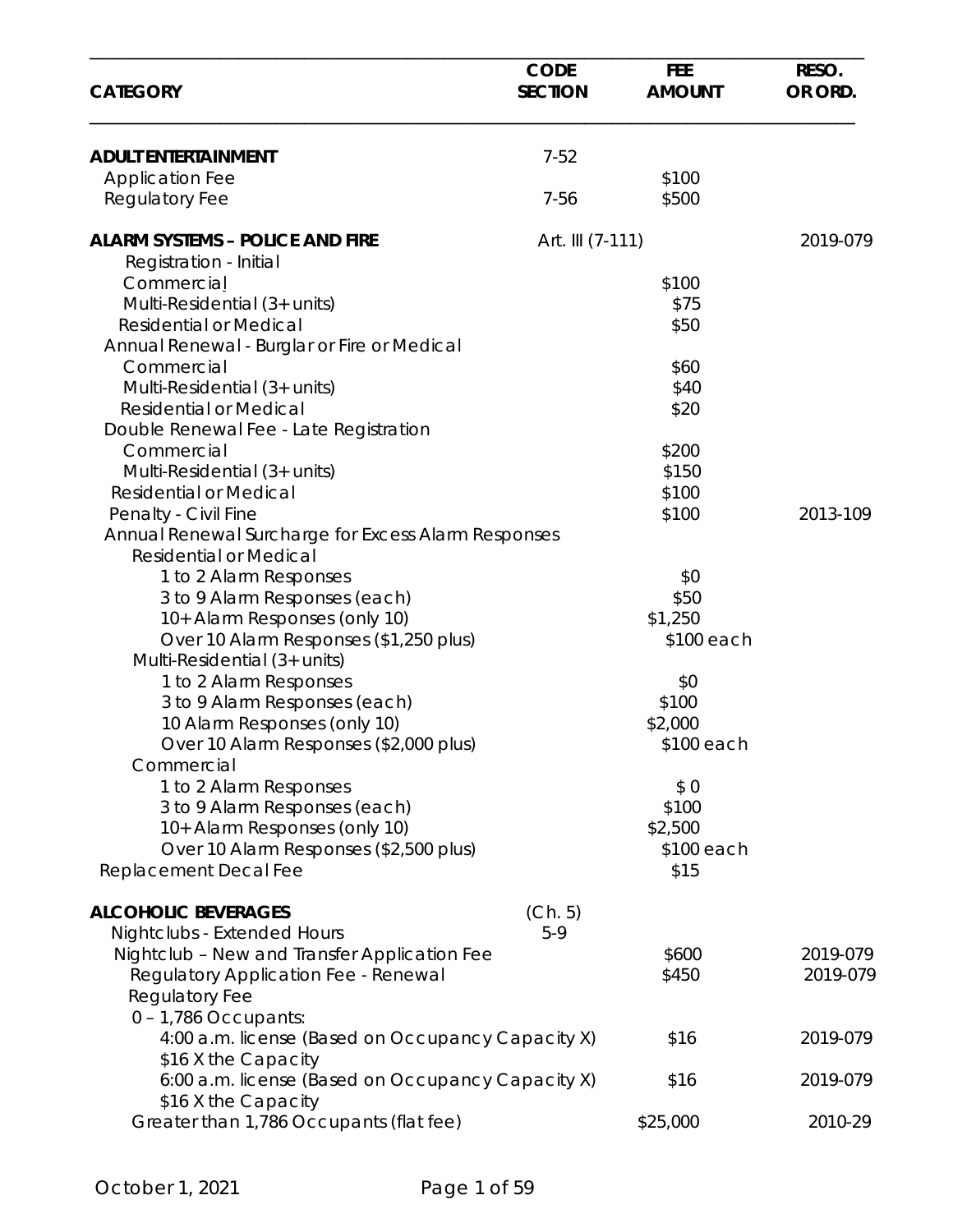|                                                                  | <b>CODE</b>    | <b>FEE</b>    | RESO.    |
|------------------------------------------------------------------|----------------|---------------|----------|
| <b>CATEGORY</b>                                                  | <b>SECTION</b> | <b>AMOUNT</b> | OR ORD.  |
| Special Privilege-Holidays                                       | $5-4(c)$       |               |          |
| <b>Application Fee</b>                                           |                | \$150         | 2019-079 |
| Fee per Day                                                      |                | \$200         | 2019-079 |
| State of Florida DBPR Alcoholic Beverage License Review Fee      |                | \$190         | 2021-106 |
| <b>Sunday Sales Application Annual Fee</b>                       | $5-4(b)$       | \$1,000       | 2019-079 |
| <b>Weekend Application Annual Fee</b>                            |                | \$1,000       | 2019-079 |
| Alcohol Distances - Administrative Approval<br>Waiver            | $5-6(H)$       | \$1,000       | 2021-106 |
| <b>BUILDING &amp; HOUSING INSPECTION FEE SCHEDULE</b>            |                |               |          |
| <b>ANNUAL INSPECTION FEE:</b>                                    |                |               |          |
| Multiple Residence (H) Occupancy (excludes single-family)        |                |               |          |
| (a) Up to and including 25 units                                 |                | \$50          |          |
| (b) 26 to 50 units                                               |                | \$80          |          |
| (c) 51 units and over                                            |                | \$120         |          |
| Commercial and Industrial                                        |                |               |          |
| Inspection Fee per Trade Inspection and Re-Inspection by         |                |               | 2016-138 |
| Location Based on Size Below                                     |                |               |          |
| Locations up to 1,000 square feet                                |                | \$70          |          |
| Locations over 1,000 to 3,000 square feet                        |                | \$100         |          |
| Locations over 3,000 square feet                                 |                | \$150         |          |
| APPROVAL EXTENSION FEE:                                          |                |               |          |
| (Building or Code Enforcement Related Approvals)                 |                |               |          |
| <b>Extension by Commission</b>                                   |                | \$350         |          |
| <b>Extension by Director</b>                                     |                |               |          |
| Residential                                                      |                | \$75          |          |
| Commercial                                                       |                | \$150         |          |
| <b>APPLICATION FEES:</b>                                         |                |               |          |
|                                                                  |                |               |          |
| <b>SUBMITTAL FEE:</b>                                            |                |               | 2013-109 |
| A submittal fee is charged to all applications for additions,    |                |               |          |
| alterations, and new construction at 50% of the base permit fee  |                |               |          |
| and shall be paid at the time of permit application submittal.   |                |               |          |
| The submittal fee is non-refundable but will be credited towards |                |               |          |
| the base permit fee upon issuance of the permit.                 |                |               |          |
| <b>PROCESSING FEE:</b>                                           |                |               | 2016-138 |
| A processing fee is applicable to all permit applications, shop  |                |               |          |
| drawings and revisions. The processing fee is collected at the   |                |               |          |
| time of permit application submittal, it is non-refundable and   |                |               |          |
| it is not applied towards the base permit fee. The processing    |                |               |          |
| fee is charged in addition to the permit fee.                    |                |               |          |
| Processing residential fee                                       |                | \$85          | 2019-079 |
| Processing commercial fee                                        |                | \$85          |          |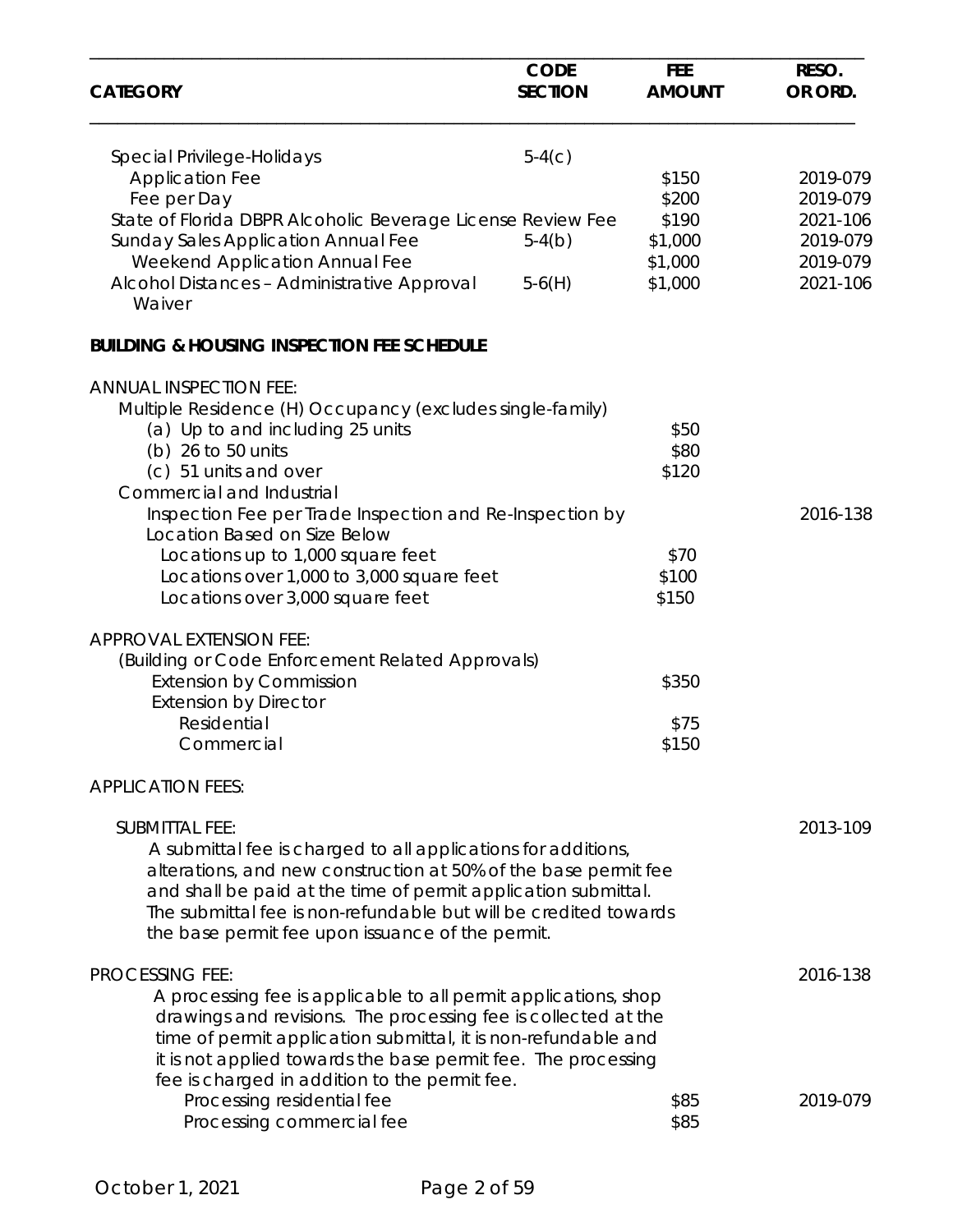| <b>CATEGORY</b>                                                                                                                                                                                                                                                                                                                                                                                                                                                                                  | <b>CODE</b><br><b>SECTION</b> | <b>FEE</b><br><b>AMOUNT</b>       | RESO.<br>OR ORD.     |
|--------------------------------------------------------------------------------------------------------------------------------------------------------------------------------------------------------------------------------------------------------------------------------------------------------------------------------------------------------------------------------------------------------------------------------------------------------------------------------------------------|-------------------------------|-----------------------------------|----------------------|
| <b>EXPEDITED PLAN REVIEW PROCESSING FEE:</b><br>An expedited plan review processing fee is charged in<br>addition to the regular processing fee.                                                                                                                                                                                                                                                                                                                                                 |                               | \$400                             | 2021-106             |
| <b>DRY-RUN PROCESSING FEE:</b><br>A dry-run processing fee is charged for any plan reviews<br>requested prior to official permit submittal.<br>A submittal fee is due at request submittal plus the cost of each<br>trade review at the rate indicated per hour per discipline. The<br>dry-run processing fee is not credited towards any permit fees<br>and is non-refundable, and non-transferable to any subsequent<br>permit applications or permits.<br>Submittal Fee                       |                               | \$400                             | 2021-106             |
| <b>EARLY START AUTHORIZATION:</b><br>Upon prior written request, the Building Official may issue written<br>authorization to commence preliminary and exploratory work prior<br>to permit issuance, as per Section 105.18 Florida Building Code<br>Broward County Administrative Provisions at the following rates per<br>request:<br>\$500 for work valued at \$25,000 and under; or<br>\$1,000 for work valued over \$25,000 and up to \$100,000; or<br>\$1,500 for work valued over \$100,000 |                               |                                   | 2021-106             |
| <b>PLAN REVIEW FEES:</b>                                                                                                                                                                                                                                                                                                                                                                                                                                                                         |                               |                                   |                      |
| PLAN REVIEW FEE:<br>Initial review fee charge on all applications except as<br>provided herein (per trade).                                                                                                                                                                                                                                                                                                                                                                                      |                               | \$100/hr. or Portion              | 2013-109             |
| SUBSEQUENT PLAN REVIEW FEE:<br>Fee charged for second and third reviews<br>if review comments not cleared (per trade).<br>On the fourth and all subsequent reviews if review comments<br>not cleared (per trade) as per FS553.80(2)(c)                                                                                                                                                                                                                                                           |                               | \$100/hr. or Portion<br>\$400/hr. | 2019-079<br>2019-079 |
| DRY-RUN PLAN REVIEW FEE:<br>Hourly rate per discipline<br>(Not credited toward permit fees)                                                                                                                                                                                                                                                                                                                                                                                                      |                               | \$100/hr. or Portion              | 2015-110             |
| <b>EXPEDITED PLAN REVIEW FEE:</b><br>Reviews performed on an overtime basis<br>Minimum one (1) hour per trade                                                                                                                                                                                                                                                                                                                                                                                    |                               | \$200 /hr. or Portion             | 2021-106             |
| PERMIT COORDINATOR SERVICE CHARGE:<br>Permit Coordinator Service Charge at the rate of 0.6% of the job<br>value with a minimum of \$1,000 and a maximum of \$12,000                                                                                                                                                                                                                                                                                                                              |                               |                                   | 2014-101             |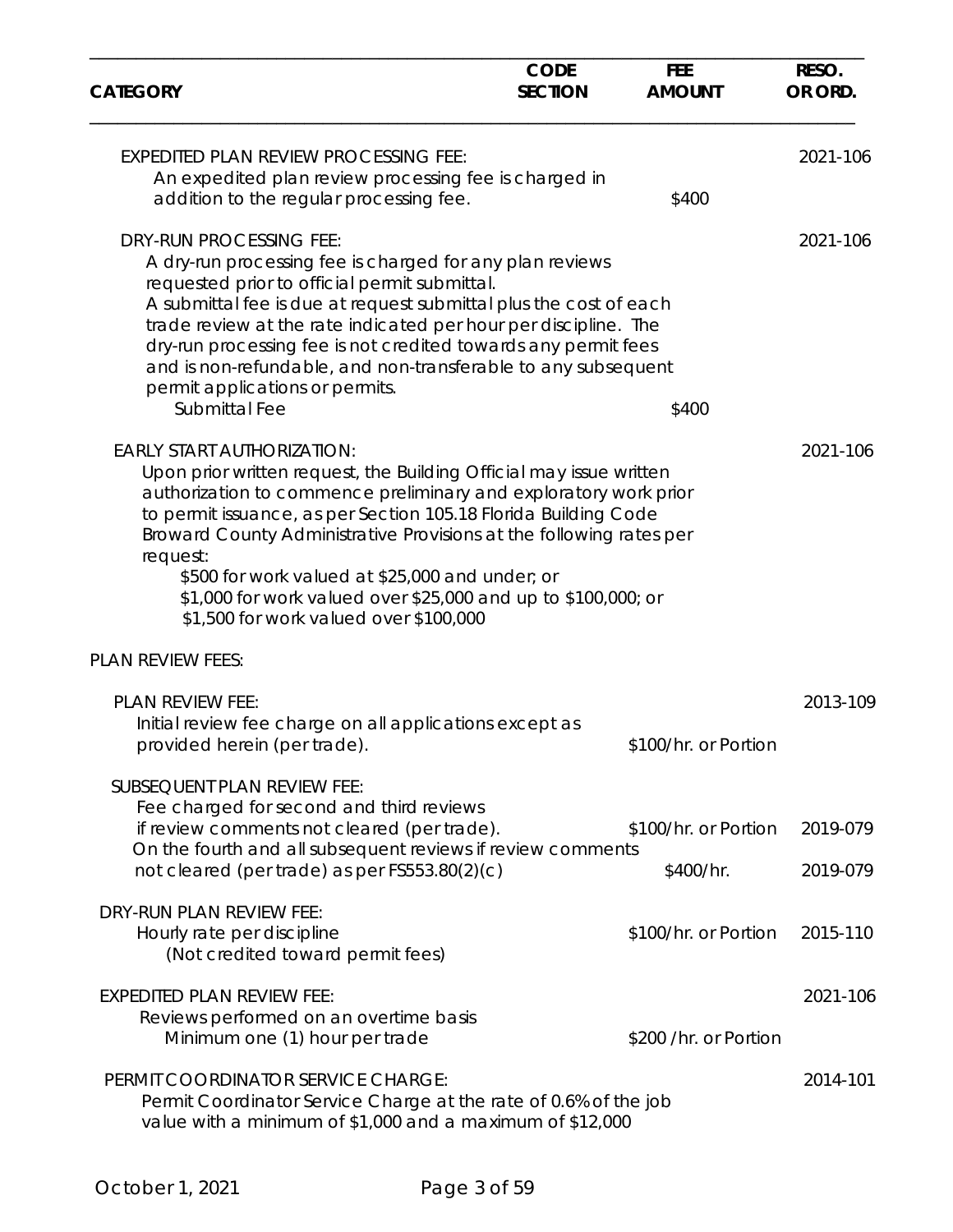| <b>CATEGORY</b>                                                                                                                                                                                                                                                                                                                                                                                                                                                                                                                                                                                                                                                                                                                                                      | <b>CODE</b><br><b>SECTION</b> | <b>FEE</b><br><b>AMOUNT</b>                 | RESO.<br>OR ORD.                                                |
|----------------------------------------------------------------------------------------------------------------------------------------------------------------------------------------------------------------------------------------------------------------------------------------------------------------------------------------------------------------------------------------------------------------------------------------------------------------------------------------------------------------------------------------------------------------------------------------------------------------------------------------------------------------------------------------------------------------------------------------------------------------------|-------------------------------|---------------------------------------------|-----------------------------------------------------------------|
| CHANGE OF PLAN (COP):<br>Plans revised after permit is issued                                                                                                                                                                                                                                                                                                                                                                                                                                                                                                                                                                                                                                                                                                        |                               |                                             | 2021-106                                                        |
| Minimum processing fee plus:                                                                                                                                                                                                                                                                                                                                                                                                                                                                                                                                                                                                                                                                                                                                         |                               |                                             |                                                                 |
| Fee per hour, or portion per reviewer                                                                                                                                                                                                                                                                                                                                                                                                                                                                                                                                                                                                                                                                                                                                |                               | \$100/hr. or Portion                        |                                                                 |
| BASE PERMIT FEES: (Residential & Commercial)                                                                                                                                                                                                                                                                                                                                                                                                                                                                                                                                                                                                                                                                                                                         |                               |                                             |                                                                 |
| <b>BASE PERMIT FEES:</b><br>Base permit fees (building, electrical, plumbing, mechanical, roofing<br>and gas) for new construction, alterations, demolitions, additions and<br>repairs as per FBC-BCAP 105.1; shall be as indicated below based on the<br>estimated in-place cost of construction. Estimated in-place cost of construction<br>shall include all systems. The estimated in-place cost of construction may be<br>a figure utilizing R.S. Means, copies of signed contract and/or other descriptive<br>data, whichever is greater, as a basis for determining the permit fee.<br>Whenever there is any uncertainty as to the classification of a building,<br>the Building Official shall determine the classification; as per FBC-BCAP<br>$109.3.1$ ). |                               |                                             | 2013-109                                                        |
| ALL TRADE PERMITS: (BUILDING, ELECTRICAL, PLUMBING,<br>MECHANICAL) assessed separately per trade:<br>Minimum permit fee (For all work valued up to \$1,000 total cost)<br>Additional work to be charged as follows, on a cumulative basis,<br>plus Minimum Fee:                                                                                                                                                                                                                                                                                                                                                                                                                                                                                                      |                               | \$80                                        | 2021-106                                                        |
| (1) Work valued from \$1,000 to \$10,000                                                                                                                                                                                                                                                                                                                                                                                                                                                                                                                                                                                                                                                                                                                             |                               | 2.50%                                       |                                                                 |
| (2) Work valued from \$10,001 to \$1,000,000                                                                                                                                                                                                                                                                                                                                                                                                                                                                                                                                                                                                                                                                                                                         |                               | 2.25%                                       |                                                                 |
| (3) Work valued in excess of \$1,000,000.001                                                                                                                                                                                                                                                                                                                                                                                                                                                                                                                                                                                                                                                                                                                         |                               | 2.00%                                       | 2021-106                                                        |
| DISCOUNT FOR PRIVATE PROVIDER SELECTION (PURSUANT TO STATE LAW)                                                                                                                                                                                                                                                                                                                                                                                                                                                                                                                                                                                                                                                                                                      |                               |                                             |                                                                 |
| Plan Review and Inspections                                                                                                                                                                                                                                                                                                                                                                                                                                                                                                                                                                                                                                                                                                                                          |                               | 10.0%                                       | 2019-079                                                        |
| Inspections Only<br>(Plan Review without Inspection is NOT Allowed)                                                                                                                                                                                                                                                                                                                                                                                                                                                                                                                                                                                                                                                                                                  |                               | 5.0%                                        | 2019-079                                                        |
| FIRE PERMITS: (RESIDENTIAL) For Life Safety Systems Only<br>Minimum permit fee (For all work valued up to \$1,000 total cost)<br>Additional work to be charged as follows, on a cumulative basis, plus Minimum Fee:<br>(1) Work valued from \$1,000 to \$10,000<br>(2) Work valued from \$10,001 to \$1,000,000<br>(3) Work valued from \$1,000,001 to \$2,000,000<br>(4) Work valued in more of \$2,000,000<br>(5) Fire sprinkler systems - per head charge                                                                                                                                                                                                                                                                                                         |                               | \$60<br>1.0%<br>2.0%<br>1.5%<br>1.0%<br>\$2 | 2012-66<br>2012-66<br>2012-66<br>2012-66<br>2012-66<br>2018-106 |
| (6) Fire alarm systems - per device charge                                                                                                                                                                                                                                                                                                                                                                                                                                                                                                                                                                                                                                                                                                                           |                               | \$2                                         | 2018-106                                                        |
| (7) Life safety system testing per floor                                                                                                                                                                                                                                                                                                                                                                                                                                                                                                                                                                                                                                                                                                                             |                               | \$15                                        | 2018-106                                                        |
| Architectural Plan Review Only (RESIDENTIAL)                                                                                                                                                                                                                                                                                                                                                                                                                                                                                                                                                                                                                                                                                                                         |                               |                                             |                                                                 |
| (1) New and existing construction per sq. ft. gross floor area                                                                                                                                                                                                                                                                                                                                                                                                                                                                                                                                                                                                                                                                                                       |                               | \$0.15                                      | 2018-106                                                        |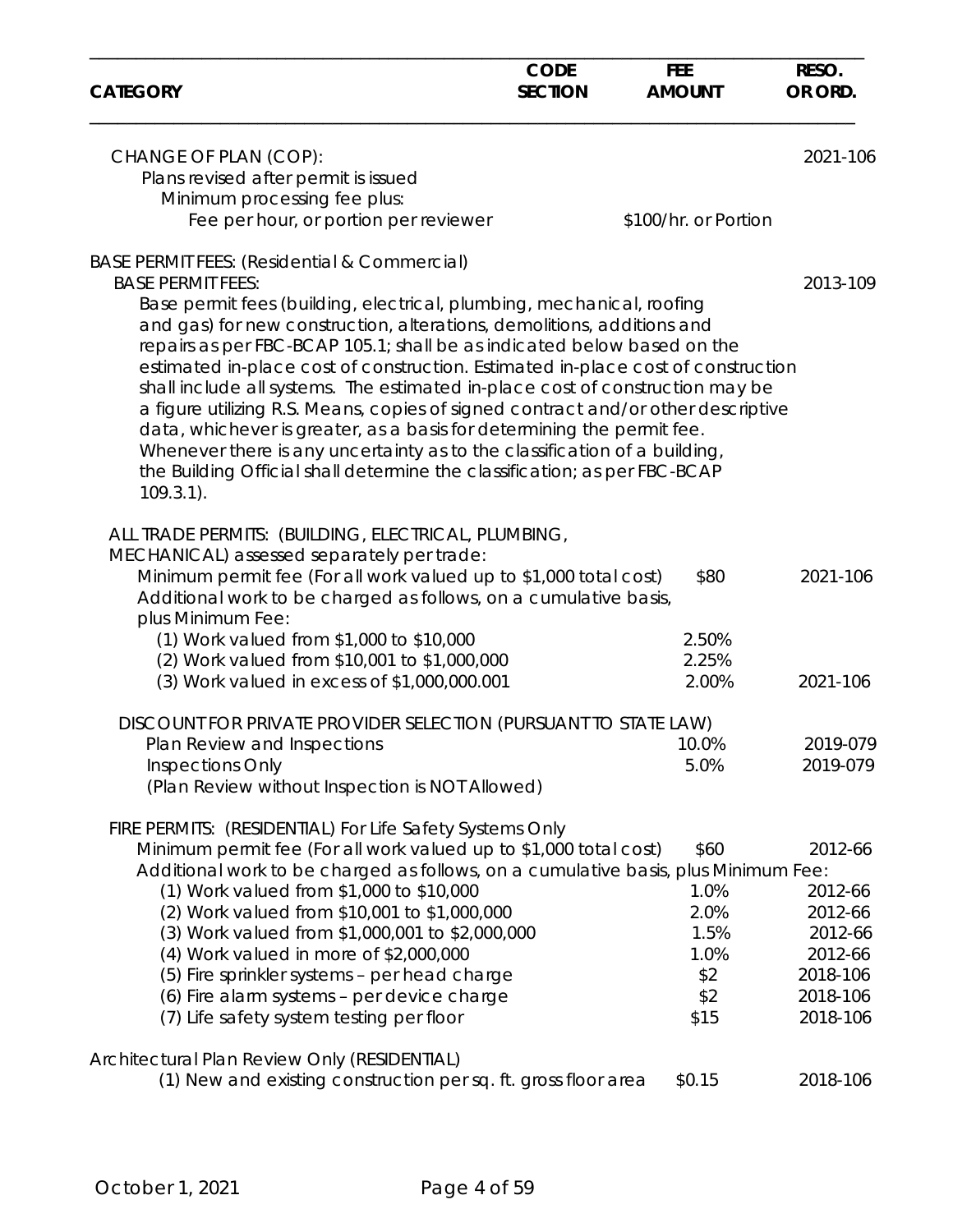| <b>CATEGORY</b>                                                                               | <b>CODE</b><br><b>SECTION</b> | <b>FEE</b><br><b>AMOUNT</b> | RESO.<br>OR ORD. |
|-----------------------------------------------------------------------------------------------|-------------------------------|-----------------------------|------------------|
|                                                                                               |                               |                             |                  |
| FIRE PERMITS: (COMMERCIAL) For Life Safety Systems Only                                       |                               |                             |                  |
| Minimum permit fee (For all work valued up to \$1,000 total cost)                             |                               | \$75                        | 2012-66          |
| Additional work to be charged as follows, on a cumulative basis, plus Minimum Fee:            |                               |                             |                  |
| (1) Work valued from \$1,000 to \$10,000                                                      |                               | 1.5%                        | 2012-66          |
| (2) Work valued from \$10,001 to \$1,000,000                                                  |                               | 2.0%                        | 2012-66          |
| (3) Work valued from \$1,000,001 to \$2,000,000                                               |                               | 1.5%                        | 2012-66          |
| (4) Work valued in more than \$2,000,000                                                      |                               | 1.15%                       | 2019-079         |
| (5) Fire sprinkler systems - per head charge                                                  |                               | \$2                         | 2018-106         |
| (6) Fire alarm systems - per device charge                                                    |                               | \$2                         | 2018-106         |
| (7) Life safety system testing per floor                                                      |                               | \$15                        | 2018-106         |
| Architectural Plan Review Only (COMMERCIAL)                                                   |                               |                             |                  |
| (1) New and existing construction per sq. ft. gross floor area                                |                               | \$0.15                      | 2018-106         |
| UP-FRONT FEE FOR PLAN SUBMISSION/FIRE REVIEW                                                  |                               | 50%                         | 2018-106         |
| (This is in line with the amount the Building Department currently charges for their reviews) |                               |                             |                  |
| <b>ENGINEERING REVIEW FEES:</b>                                                               |                               |                             |                  |
| <b>DRIVEWAYS:</b>                                                                             |                               |                             |                  |
| Driveway Approaches                                                                           |                               | \$275                       | 2018-106         |
| (Includes up to two (2) reviews and two (2) inspections)                                      |                               |                             |                  |
| SIDEWALKS:                                                                                    |                               |                             |                  |
| Sidewalks costing less than \$1,000                                                           |                               | \$110                       | 2018-106         |
| (Includes up to two (2) reviews and two (2) inspections)                                      |                               |                             |                  |
| For each additional \$1,000                                                                   |                               | \$55                        | 2018-106         |
| <b>MINOR DEVELOPMENTS:</b>                                                                    |                               |                             |                  |
| Minor Developments                                                                            |                               |                             |                  |
| Site construction costing less than \$100,000                                                 |                               | \$1,100                     | 2018-106         |
| (Includes up to four (4) reviews and four (4) inspections                                     |                               |                             |                  |
| For each additional \$100,000                                                                 |                               | \$550                       | 2018-106         |
|                                                                                               |                               |                             |                  |
| <b>SUBMITTAL FEE:</b>                                                                         |                               |                             |                  |
| A submittal fee of \$500 is charged to all applications                                       |                               | \$500                       | 2016-138         |
| for new construction and shall be paid at the time of                                         |                               |                             |                  |
| permit application submittal. The submittal fee is                                            |                               |                             |                  |
| non-refundable but will be credited towards the base                                          |                               |                             |                  |
| permit fee upon issuance of the permit.                                                       |                               |                             |                  |
| <b>MAJOR DEVELOPMENTS:</b>                                                                    |                               |                             |                  |
| <b>Major Developments</b>                                                                     |                               |                             |                  |
| Minimum Fee:                                                                                  |                               | \$2,200                     | 2018-106         |
| First \$1,000,000 of construction cost of site work                                           |                               | .75%                        | 2013-109         |
| (Includes up to four (4) reviews and four (4) inspections                                     |                               |                             |                  |
| All additional construction cost of site work                                                 |                               | .40%                        | 2013-109         |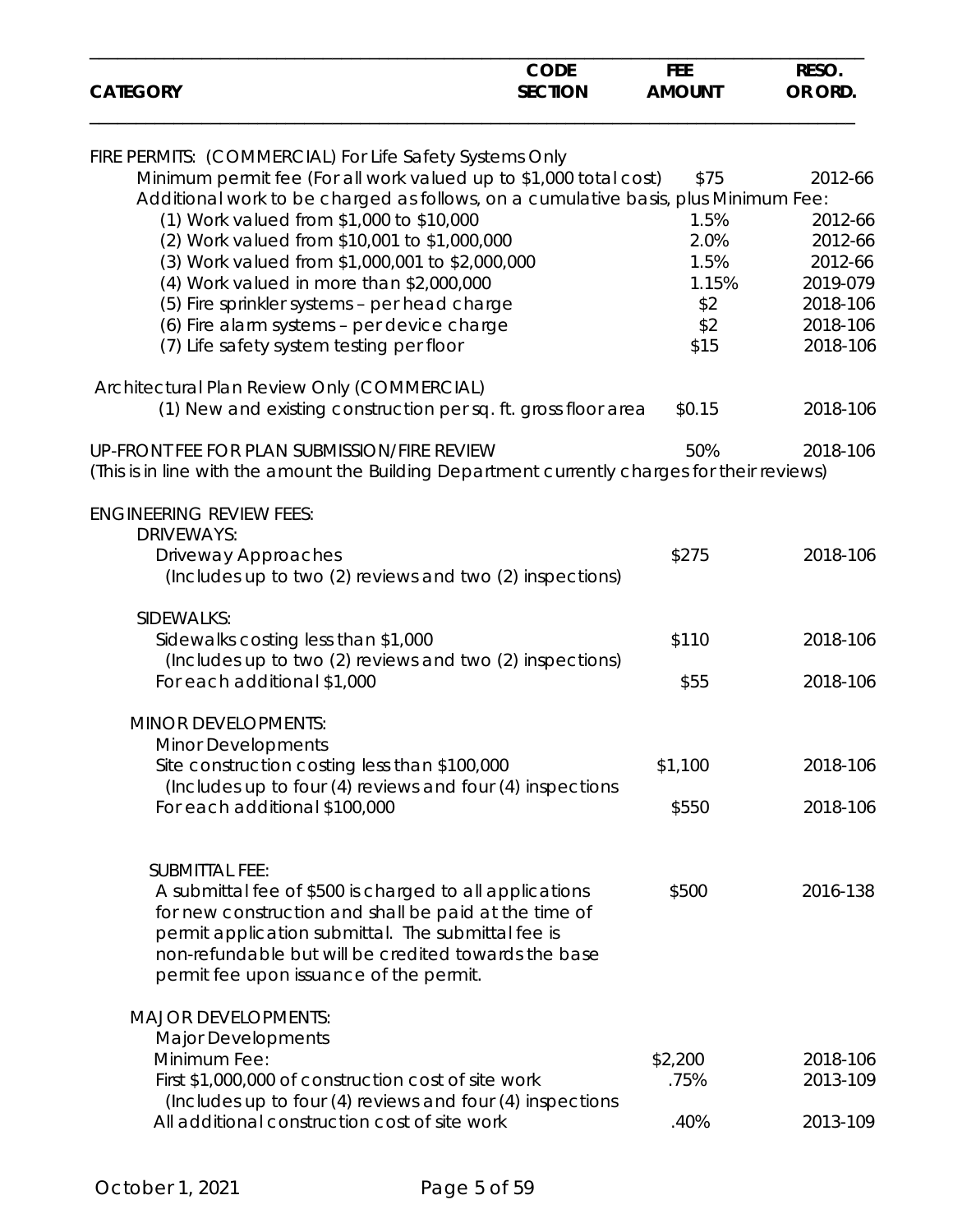| <b>CATEGORY</b>                                                                                                                                                                                                                                                                                    | <b>CODE</b><br><b>SECTION</b> | <b>FEE</b><br><b>AMOUNT</b> | RESO.<br>OR ORD.     |
|----------------------------------------------------------------------------------------------------------------------------------------------------------------------------------------------------------------------------------------------------------------------------------------------------|-------------------------------|-----------------------------|----------------------|
| (Includes up to four (4) reviews and four (4) inspections)                                                                                                                                                                                                                                         |                               |                             |                      |
| <b>SUBMITTAL FEE:</b><br>A submittal fee of \$500 is charged to all applications<br>for new construction and shall be paid at the time of<br>permit application submittal. The submittal fee is<br>non-refundable but will be credited towards the base<br>permit fee upon issuance of the permit. |                               | \$500                       | 2016-138             |
| OTHER MISCELLANEOUS ENGINEERING REVIEW FEE:<br>Per one (1) hour review time (1 hour minimum)                                                                                                                                                                                                       |                               | \$110                       | 2018-106             |
| <b>ENGINEERING INSPECTION FEE:</b><br>First two (2) inspections                                                                                                                                                                                                                                    |                               | \$110                       | 2018-106             |
| <b>ENGINEERING RE-INSPECTION FEE:</b><br>Fee per visit after first two (2) inspections<br>Per additional inspection visit                                                                                                                                                                          |                               | \$66                        | 2018-106             |
| <b>ENGINEERING REVIEW FEE:</b><br>Change of Plans and/or additional reviews<br>Per one (1) hour review time (1 hour minimum)                                                                                                                                                                       |                               | \$165                       | 2018-106             |
| <b>ENGINEERING NPDES INSPECTION FEE:</b><br>Fees for minor and major development<br>Includes up to two (2) inspections<br>For each additional inspection                                                                                                                                           |                               | \$110<br>\$66               | 2018-106<br>2018-106 |
| <b>ENGINEERING WATER LINE PRESSURE TEST INSPECTION FEE:</b><br>Fees for minor and major development<br>Includes up to two (2) inspections<br>For each additional inspection                                                                                                                        |                               | \$110<br>\$66               | 2018-106<br>2018-106 |
| <b>ENGINEERING MINOR DEVELOPMENT REVIEW:</b><br>(SITE PLAN APPROVAL PROCESS)<br>Fee per review<br>For each additional review                                                                                                                                                                       |                               | \$250<br>\$83               | 2018-106<br>2018-106 |
| <b>SIGN PERMITS:</b><br>Minimum permit fee - new sign<br>Each additional sign<br>Plus 1.5% of job cost over first \$1,000                                                                                                                                                                          |                               | \$42<br>\$15                | 94-26<br>$01 - 19$   |
| Grand opening permit fee for Banners & Signs<br>First 14 days<br>Each additional day after 14                                                                                                                                                                                                      |                               | \$70<br>\$70                | 2015-110<br>2015-110 |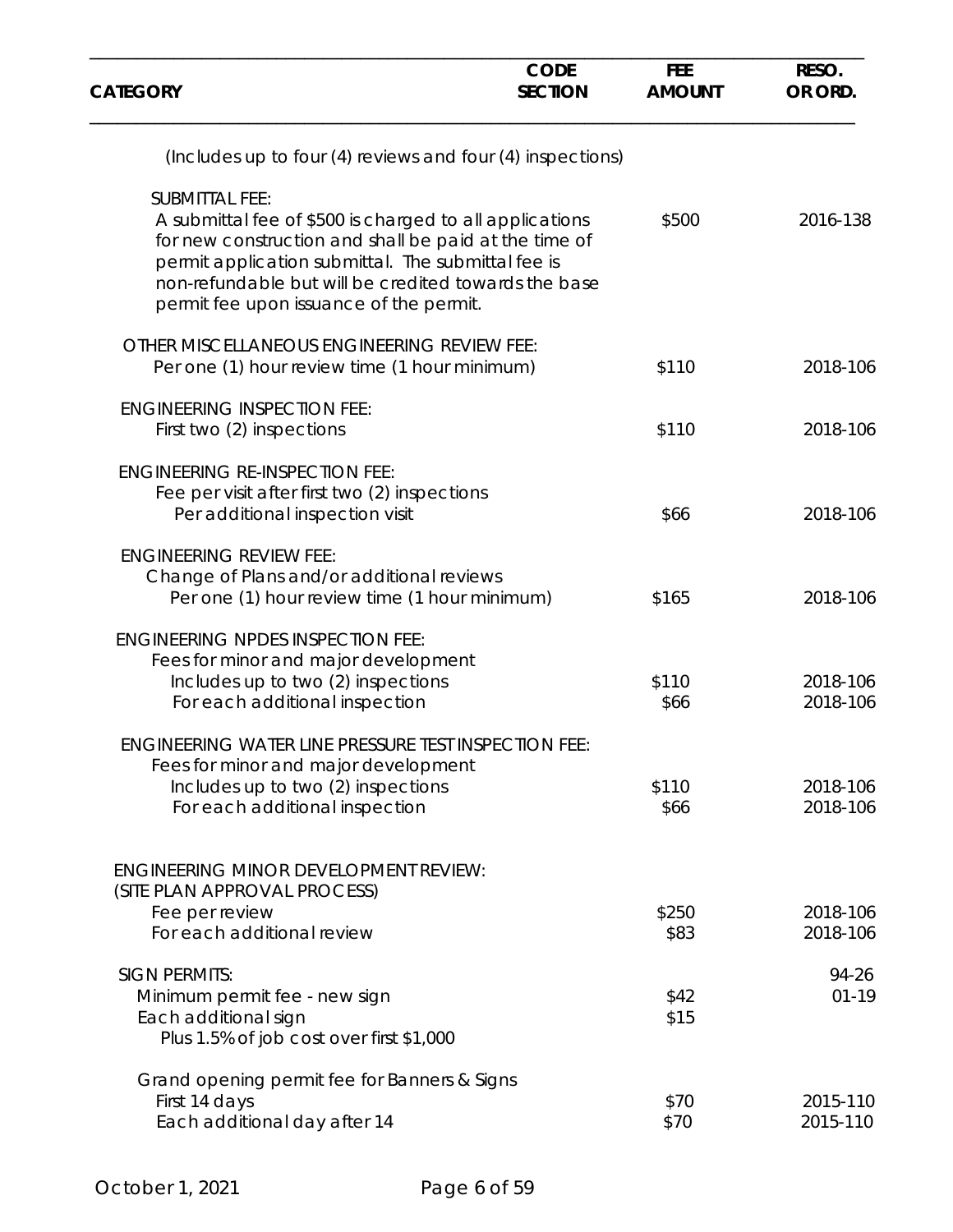| <b>CATEGORY</b>                                                                                                                                                                                                                                                                                                                                                                                                                                                                                                                                                                      | <b>CODE</b><br><b>SECTION</b> | <b>FEE</b><br><b>AMOUNT</b> | RESO.<br>OR ORD. |
|--------------------------------------------------------------------------------------------------------------------------------------------------------------------------------------------------------------------------------------------------------------------------------------------------------------------------------------------------------------------------------------------------------------------------------------------------------------------------------------------------------------------------------------------------------------------------------------|-------------------------------|-----------------------------|------------------|
| <b>RESIDENTIAL MINOR PERMITS FEE:</b><br>For a single water heater (100 gallons excluding solar water heaters),<br>dishwasher, washer/dryer, lavatory sink toilet fixture, tub, temp for<br>test, and garbage disposal; no additional plan review fee or<br>processing fee (single fixture permit)                                                                                                                                                                                                                                                                                   |                               | \$75                        | 2021-106         |
| <b>BURGLAR ALARM PERMIT:</b><br>Due to Florida State Statute 553.793, burglar alarm permit fees are<br>being regulated to be the following:                                                                                                                                                                                                                                                                                                                                                                                                                                          |                               |                             |                  |
| As of July 1, 2015 (New Legislation SB466)<br>Plus, State and County surcharges, and Technology Fee                                                                                                                                                                                                                                                                                                                                                                                                                                                                                  |                               | \$40                        | 2015-110         |
| <b>MISCELLANEOUS PERMIT FEES:</b>                                                                                                                                                                                                                                                                                                                                                                                                                                                                                                                                                    |                               |                             |                  |
| <b>APPLICATION EXTENSIONS:</b><br>Prior to permit issuance, extending the expiration date of an<br>application for permit at a fee of \$50 each extension.                                                                                                                                                                                                                                                                                                                                                                                                                           |                               |                             | 2021-106         |
| <b>PERMIT EXTENSIONS:</b><br>When an active permit is extended prior to expiration in<br>accordance with Florida Building Code, with no change in plans,<br>a fee of \$150 or the cost of the base permit fee, whichever<br>is less, shall be charged.                                                                                                                                                                                                                                                                                                                               |                               |                             | 2021-106         |
| <b>PERMIT RENEWALS:</b>                                                                                                                                                                                                                                                                                                                                                                                                                                                                                                                                                              |                               |                             |                  |
| Expired permit fees are charged for renewals of expired permits<br>Minimum renewal fee<br>Plus, original total base permit fee:                                                                                                                                                                                                                                                                                                                                                                                                                                                      |                               | \$100<br>10.0%              | 2021-106         |
| PENALTY FEE:<br>Any work commenced prior to obtaining a permit is subject<br>to double the base permit fee for each trade plus the fine<br>indicated below.                                                                                                                                                                                                                                                                                                                                                                                                                          |                               |                             | 2015-110         |
| <b>First Offense</b><br>Second Offense                                                                                                                                                                                                                                                                                                                                                                                                                                                                                                                                               |                               | \$250<br>\$500              |                  |
| ANNUAL PREMISE PERMIT (Commercial Only):<br>An annual premise permit only covers regular maintenance of existing facilities.<br>The use of Florida licensed contractors for each trade (structural, plumbing, electrical,<br>mechanical) is a requirement. A letter from the owner/association identifying<br>contractors that will be employed to perform the work shall be submitted with the<br>application in addition to a copy of the contractor's license, workers compensation and<br>conoral lighility insurance. A log of maintenance and repairs identifying areas and/or |                               |                             | 2011-23          |

general liability insurance. A log of maintenance and repairs identifying areas and/or scope of work being performed shall be kept on site for City review and inspections. Condominiums, Co-Ops and other similar facilities are limited to performing regular maintenance in the common areas only. This permit is subject to cancellation by the Building Official upon determining the scope of work allowed under regular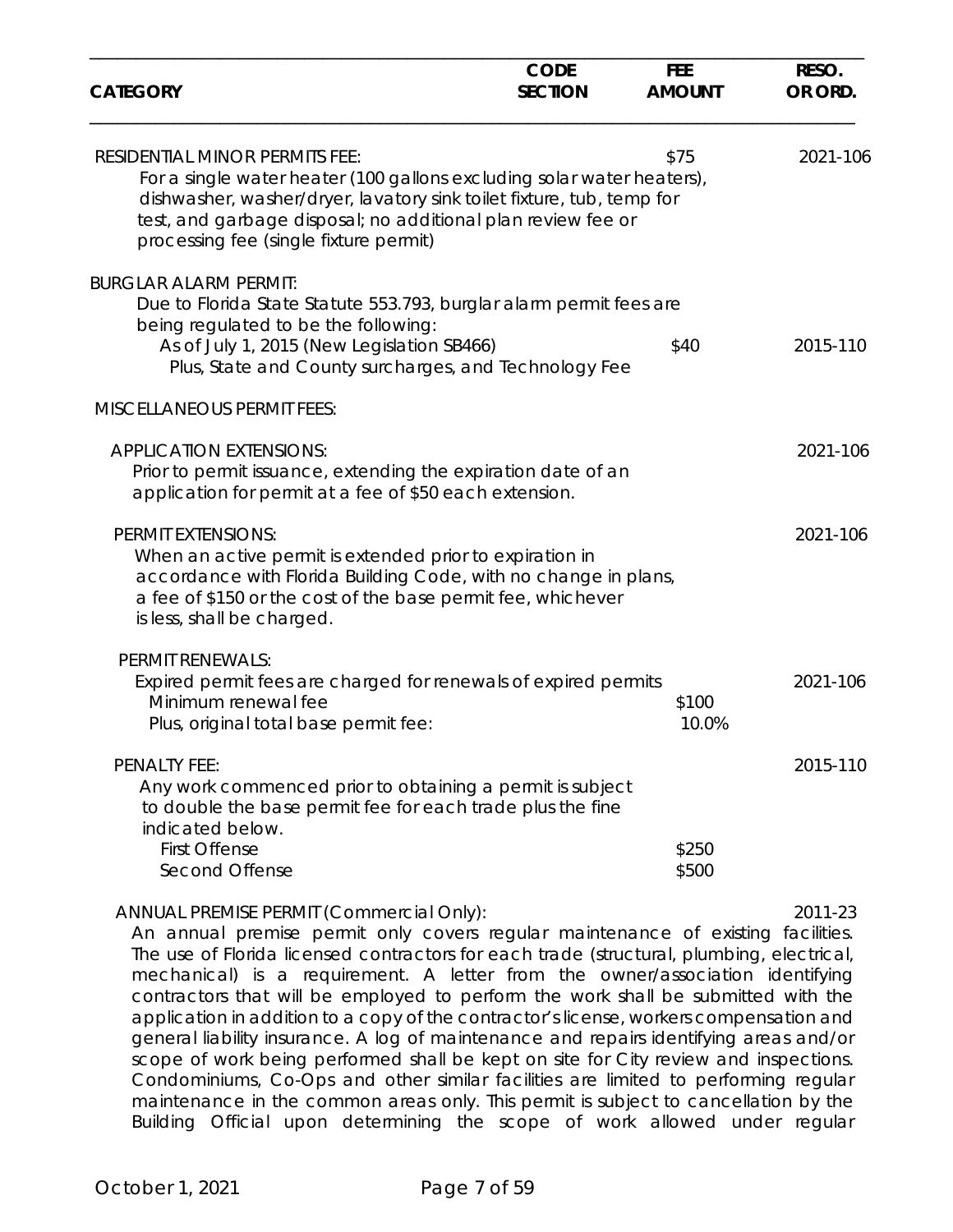| <b>CATEGORY</b>                                                                                                                                                                                                                                     | <b>CODE</b><br><b>SECTION</b> | <b>FEE</b><br><b>AMOUNT</b> | RESO.<br>OR ORD.     |
|-----------------------------------------------------------------------------------------------------------------------------------------------------------------------------------------------------------------------------------------------------|-------------------------------|-----------------------------|----------------------|
| maintenance has been exceeded.                                                                                                                                                                                                                      |                               |                             |                      |
| Commercial                                                                                                                                                                                                                                          |                               |                             |                      |
| Building less than 100,000 sq. ft.                                                                                                                                                                                                                  |                               |                             |                      |
| First trade                                                                                                                                                                                                                                         |                               | \$2,500                     |                      |
| Each additional trade                                                                                                                                                                                                                               |                               | \$1,500                     |                      |
| Building over 100,000 sq. ft.<br>First trade                                                                                                                                                                                                        |                               | \$5,000                     |                      |
| Each additional trade                                                                                                                                                                                                                               |                               | \$2,500                     |                      |
| <b>TECHNOLOGY FEE:</b>                                                                                                                                                                                                                              |                               |                             |                      |
| A fee charged to all permits against the total job valuation                                                                                                                                                                                        |                               | 0.5%<br>\$5 minimum         | 2021-106             |
| PRE/POST SUBMITTAL MEETING FEE:<br>Meeting longer than 15 minutes requested by architects, engineers,<br>contractors and owner-builders or required by the Building Official<br>prior to plan review and issuance of permits and meetings requested |                               |                             | 2018-106             |
| after permit issuance (per trade)                                                                                                                                                                                                                   |                               | \$150/hr.                   | 2018-106             |
| <b>INSPECTION FEES:</b><br>Re-inspection of work in progress (partial inspection) per discipline<br>Disapproved inspection penalty fee, per discipline                                                                                              |                               | \$80<br>\$80                | 2021-106<br>2021-106 |
| Plus, for re-inspection of the same work previously                                                                                                                                                                                                 |                               |                             |                      |
| disapproved                                                                                                                                                                                                                                         |                               | \$80                        | 2021-106             |
| Plus, for third re-inspection of the same work previously                                                                                                                                                                                           |                               |                             |                      |
| disapproved                                                                                                                                                                                                                                         |                               | \$160                       | 2021-106             |
| Plus, for fourth and subsequent re-inspections of the same<br>work previously disapproved as per FS553.80(2)(c)                                                                                                                                     |                               | \$240                       | 2021-106             |
| Special Inspections (Overtime Inspections)<br>\$125/hr. or current consultant rate, whichever is higher,<br>with a three (3) hour minimum                                                                                                           |                               |                             | 2013-109             |
| ISSUANCE OF CERTIFICATES OF OCCUPANCY OR COMPLETION:                                                                                                                                                                                                |                               |                             |                      |
| ISSUANCE OF TEMPORARY CERTIFICATE OF OCCUPANCY (TCO), TEMPORARY<br>CERTIFICATE OF COMPLETION (TCC), CERTIFICATES OF OCCUPANCY (CO) OR<br>COMPLETION (CC):                                                                                           |                               |                             | 2009-24              |
| Single Family or Each Townhouse Unit                                                                                                                                                                                                                |                               |                             |                      |
| Per Unit<br>Multiple Residential (including but not limited to Two Family Dwellings,                                                                                                                                                                |                               | \$200                       |                      |
| Apartments and Condominiums)                                                                                                                                                                                                                        |                               |                             |                      |
| First Unit                                                                                                                                                                                                                                          |                               | \$200                       |                      |
| <b>Each Additional Unit</b>                                                                                                                                                                                                                         |                               | \$50                        |                      |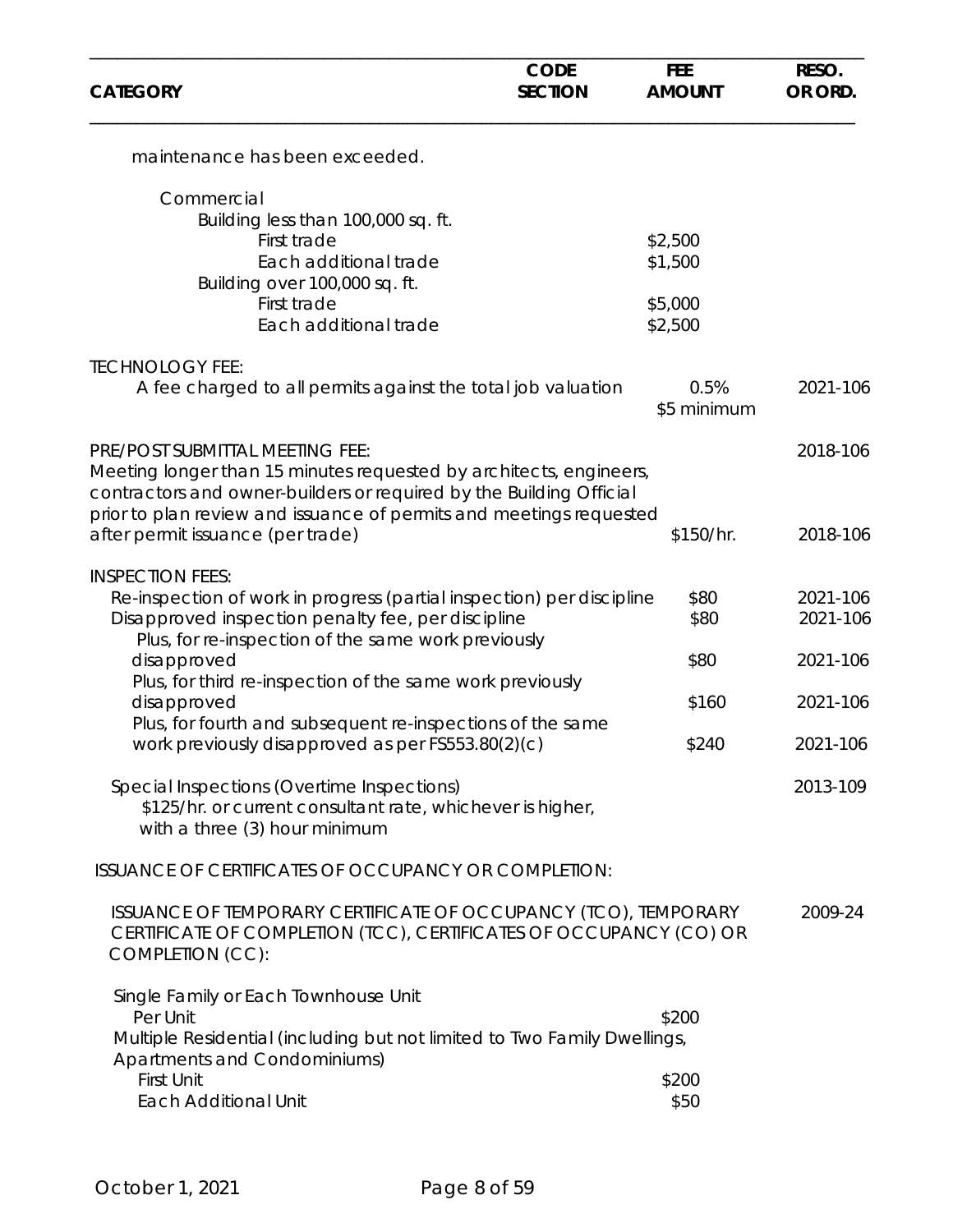| <b>CATEGORY</b>                                                                                                                                                                                                                       | <b>CODE</b><br><b>SECTION</b> | <b>FEE</b><br><b>AMOUNT</b>                                                                                             | RESO.<br>OR ORD.    |
|---------------------------------------------------------------------------------------------------------------------------------------------------------------------------------------------------------------------------------------|-------------------------------|-------------------------------------------------------------------------------------------------------------------------|---------------------|
| Commercial<br>Minimum Base Fee (up to 3,000 sq. ft.)<br>Additional Area over 3,000 sq. ft. (per sq. ft.)<br>Initial TCO/TCC and extension shall be charged at the<br>applicable CO/CC rate listed above.                              |                               | \$400<br>\$0.03                                                                                                         | 2013-109            |
| Occupying building or space without a valid CO                                                                                                                                                                                        |                               | Double CO Fee plus<br>\$500 Fine                                                                                        | 2021-106            |
| MISCELLANEOUS SERVICE CHARGES: (RESIDENTIAL & COMMERCIAL)                                                                                                                                                                             |                               |                                                                                                                         |                     |
| <b>Business Tax Receipt Inspection</b>                                                                                                                                                                                                |                               | \$70                                                                                                                    | 2011-23             |
| Approved job set plan replacement (See Search Fee)<br>Cost of reproduction herein below; plus,                                                                                                                                        |                               |                                                                                                                         | 2021-106            |
| An administrative fee of                                                                                                                                                                                                              |                               | \$50                                                                                                                    |                     |
| Permit Card Replacement                                                                                                                                                                                                               |                               | \$10                                                                                                                    | 2011-23             |
| Change of Contractor, transfer of permit (per discipline)<br>Plus \$100/hour for review                                                                                                                                               |                               | \$75                                                                                                                    | 2013-109            |
| Any charge not specifically covered shall be charged the<br>standard hourly service rate with a minimum of one hour<br>Document Reproduction and Scanning<br>Conversion of paper plans and documents to digital format<br>by scanning |                               | \$100/hr.                                                                                                               | 2010-29<br>2015-110 |
| A Service Fee of \$20 per conversion plus a per sheet fee                                                                                                                                                                             |                               |                                                                                                                         |                     |
| Per Sheet Fee<br>Documents up to and including 11"x17"<br>Documents larger than 11"x17"                                                                                                                                               |                               | \$0.15 per sheet side<br>\$6 per sheet side                                                                             |                     |
| Cost of Reproduction<br>Sheets up to 8-1/2" x14"<br>Sheets larger than 8-1/2" x14" and<br>up to and including 11"x17"<br><b>CD-ROM / Flash Drive</b>                                                                                  |                               | \$0.15 per sheet plus \$0.05 for double sided<br>\$0.30 per sheet plus \$0.10 for double sided<br>\$30 per disk / drive | 2021-106            |
| Permit Document Conversion Fee                                                                                                                                                                                                        |                               | 0.05% plus \$20 with a \$5,000<br>maximum of the job value                                                              | 2016-138            |

FORTY (40) YEAR OLD BUILDING SAFETY INSPECTION: \$350 \$350 2019-079 Owners of buildings or structures 3,500 square feet or larger shall conduct a 40 year structural and electrical safety inspection at a building's 40 years of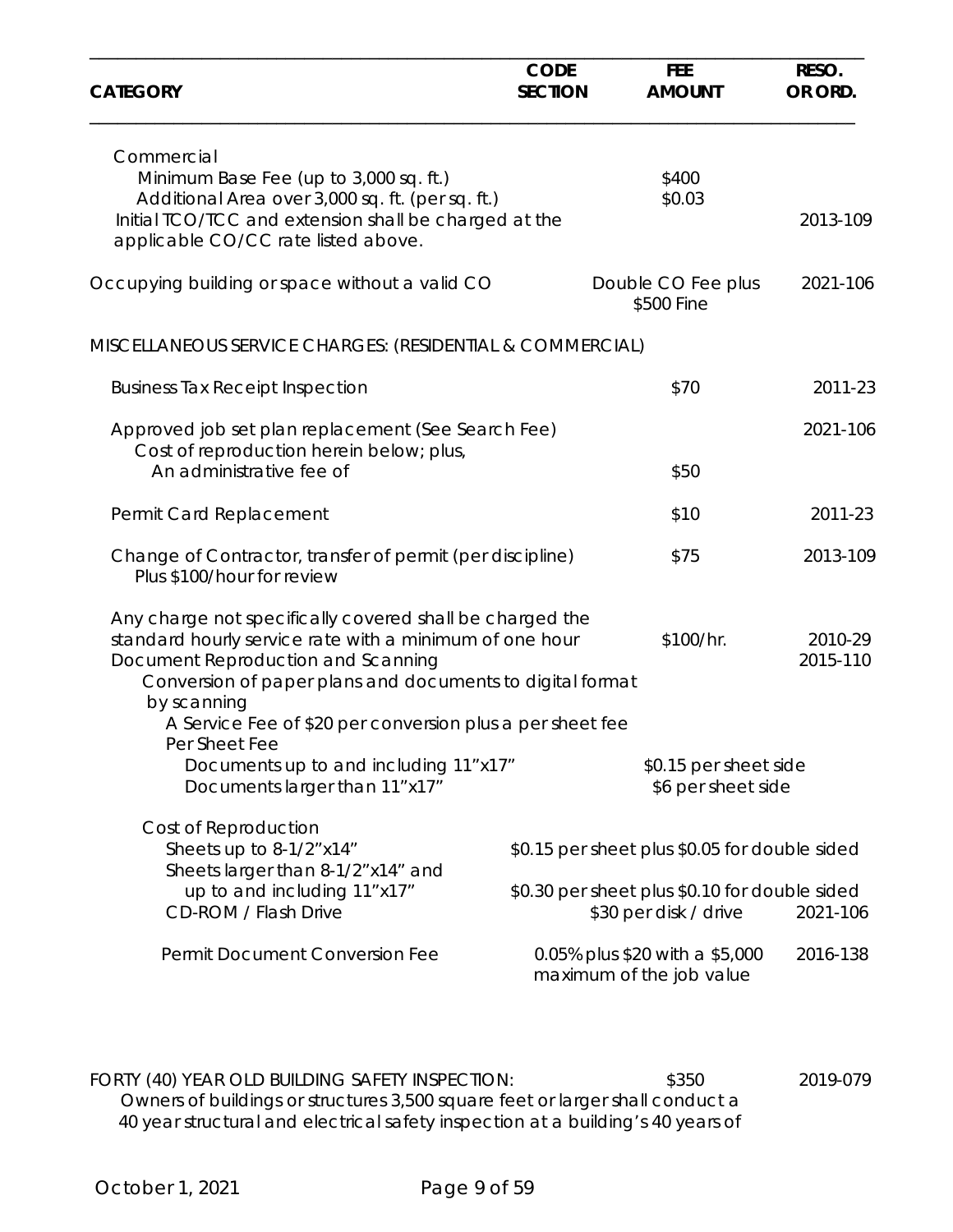| <b>CATEGORY</b>                                                                                                                                                                                                                                                                                                                                                                                                                                                                                                                                                                                                                               | <b>CODE</b><br><b>SECTION</b> | <b>FEE</b><br><b>AMOUNT</b>                                                                                                                                                                    | RESO.<br>OR ORD.                             |
|-----------------------------------------------------------------------------------------------------------------------------------------------------------------------------------------------------------------------------------------------------------------------------------------------------------------------------------------------------------------------------------------------------------------------------------------------------------------------------------------------------------------------------------------------------------------------------------------------------------------------------------------------|-------------------------------|------------------------------------------------------------------------------------------------------------------------------------------------------------------------------------------------|----------------------------------------------|
| age and every 10 years thereafter as per Section 110.15 of the Florida Building<br>Code, Broward County Administrative Provisions at a fee per building<br>or structure, due at time of report submittal.                                                                                                                                                                                                                                                                                                                                                                                                                                     |                               |                                                                                                                                                                                                |                                              |
| <b>UNSAFE STRUCTURES ENFORCEMENT FEES:</b><br>Enforcement Fees: Inspections of vacant, boarded-up/secure structures<br>and/or unsafe buildings or structures (as per Section 116 of the Florida<br>Building Code, Broward County Administrative Provisions) shall be a<br>minimum \$20 per quarter hour plus the following enforcement case fees:                                                                                                                                                                                                                                                                                             |                               |                                                                                                                                                                                                | 2013-109                                     |
| <b>Enforcement Case Fees:</b><br>Case Processing Fee, each<br>Photographs, each<br>Initial Inspection Fee<br>Re-Inspection Fee, each<br>Posting of Notices, each<br>Unsafe Structures Board Processing Fee<br><b>Title Search</b><br><b>Court Reporting Transcription</b><br>Legal Advertising, each<br><b>Permit Fees</b><br>Lien/Recording/Cancellation of Notices, each<br><b>Bid Processing Fee</b><br><b>Demolition/Secure Services</b>                                                                                                                                                                                                  |                               | \$400<br>\$2.50<br>\$140<br>\$80<br>\$40<br>\$150<br><b>Actual Cost</b><br><b>Actual Cost</b><br><b>Actual Cost</b><br><b>Actual Cost</b><br><b>Actual Cost</b><br>\$125<br><b>Actual Cost</b> | 2013-109                                     |
| <b>BUSINESS TAX RECEIPT</b><br>Application Fee (Nonrefundable)                                                                                                                                                                                                                                                                                                                                                                                                                                                                                                                                                                                | (Ch. 18)                      | \$30                                                                                                                                                                                           | 2009-24                                      |
| Businesses, Occupations or Professions:<br>MINIMUM BUSINESS TAX RECEIPT<br><b>ADVERTISING:</b>                                                                                                                                                                                                                                                                                                                                                                                                                                                                                                                                                |                               | \$25<br>\$106                                                                                                                                                                                  | 2021-106<br>2013-109<br>2021-106             |
| <b>ADVERTISING:</b><br>(a) Agency, agents, canvassers, or solicitors (where no other<br>applicable classification), includes "Welcome Wagon"<br>greeting service & public relations, each agent<br>(b) Aerial advertising: \$5 per trip or six-month license<br>(c) Person distributing circulars, pamphlets or other advertising<br>matter, except local merchants advertising in this way<br>their own goods & merchandise. (Not to be placed or<br>handed into autos or thrown on streets, placed under<br>doors only, police I. D. required)<br>ALCOHOLIC BEVERAGES: vendors not serving food<br><b>AMUSEMENT MACHINE ESTABLISHMENTS:</b> |                               | \$70.35<br>\$106<br>\$16<br>\$16                                                                                                                                                               | 2021-106<br>2021-106<br>2021-106<br>2021-106 |
| Establishments which have amusement machines as either<br>sole or principal use<br>AMUSEMENT MACHINES: Electric game machines or devices,                                                                                                                                                                                                                                                                                                                                                                                                                                                                                                     |                               | \$704                                                                                                                                                                                          | 2021-106                                     |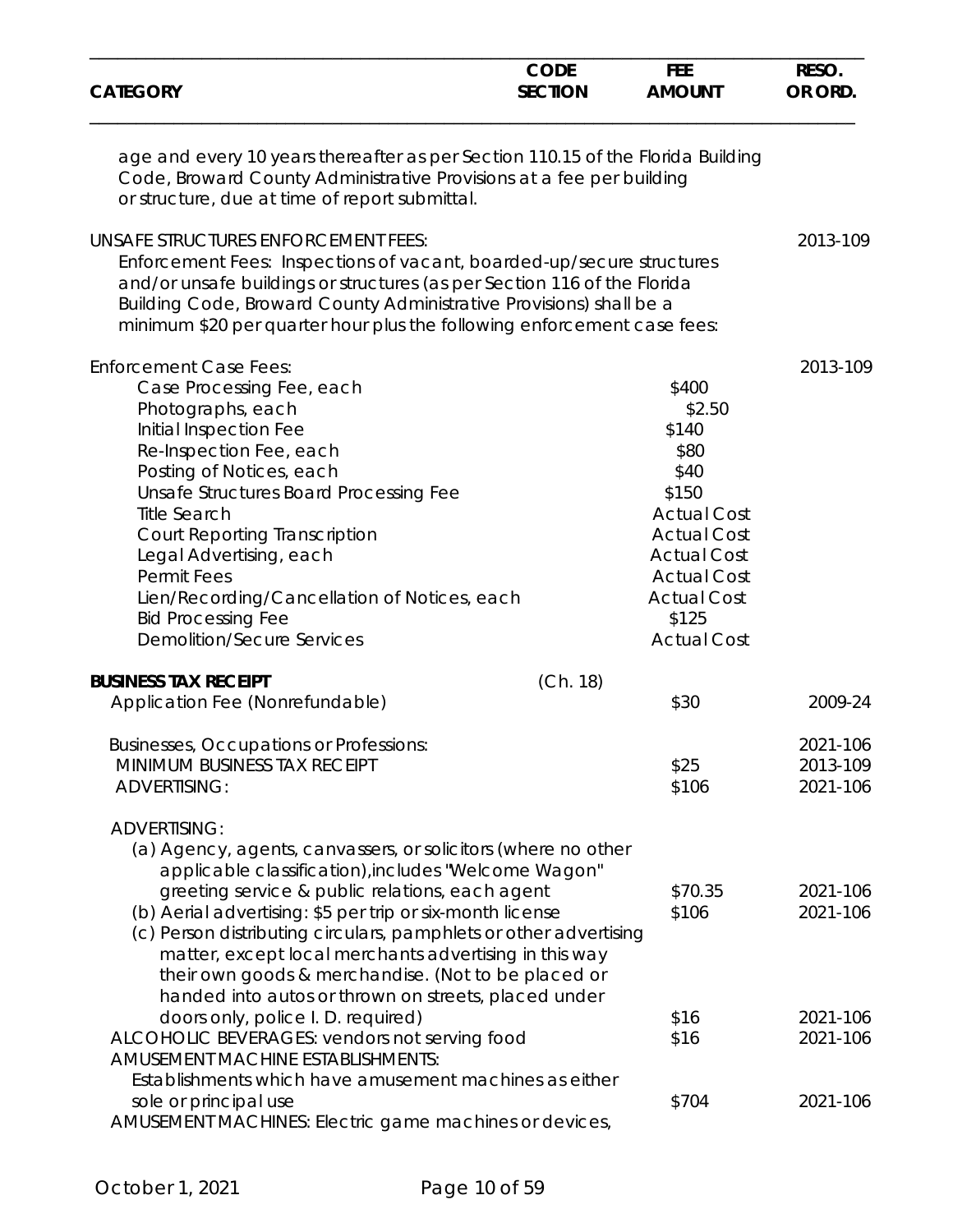| <b>CATEGORY</b>                                                 | <b>CODE</b><br><b>SECTION</b> | <b>FEE</b><br><b>AMOUNT</b> | RESO.<br>OR ORD. |
|-----------------------------------------------------------------|-------------------------------|-----------------------------|------------------|
|                                                                 |                               |                             |                  |
| including video games; other amusement devices including        |                               |                             |                  |
| but not limited to jukeboxes, pinball or any other mechanical   |                               |                             |                  |
| machine, other than those dispensing merchandise, coin-operated |                               |                             |                  |
| or otherwise, license must be displayed on each machine:        |                               |                             |                  |
| (a) Distributor (other than radio or TV)                        |                               | \$212                       | 2021-106         |
| Each machine in service                                         |                               | \$43                        | 2021-106         |
| (b) Radio or TV distributor                                     |                               | \$70.35                     | 2021-106         |
| Each machine in service                                         |                               | \$2.10                      | 2021-106         |
| ANIMAL GROOMING SERVICE OR ADOPTION                             |                               | \$70.35                     | 2021-106         |
| APARTMENTS, BOARDING AND ROOMING HOUSES, MOTELS AND HOTELS,     |                               |                             |                  |
| AND RENTAL AND SHORT-TERM RENTAL PROPERTIES:                    |                               |                             |                  |
| (a) Two rooms, rental apartment/condominium                     |                               | No Charge                   |                  |
| unit, duplex-rental, single-family rental                       |                               |                             |                  |
|                                                                 |                               |                             |                  |
| (b) Over two rooms, each room                                   |                               | \$4.20                      | 2021-106         |
| (c) Over two rental apartments/condominium units, each unit     |                               | \$4.20                      | 2021-106         |
| <b>AQUARIUM</b>                                                 |                               | \$106.05                    | 2021-106         |
| <b>AUCTION GALLERY</b>                                          |                               | \$1,758.75                  | 2021-106         |
| AUCTION SHOPS: Owners or managers, temporary auction shops      |                               |                             |                  |
| for each place of business (in addition to auctioneer's fee)    |                               | \$282.45                    | 2021-106         |
| AUCTION, REAL ESTATE (per day)                                  |                               | \$282.45                    | 2021-106         |
| AUCTIONEERS: For each day actually working                      |                               | \$70.35                     | 2021-106         |
| <b>AUTO DRIVING SCHOOL</b>                                      |                               | \$140.70                    | 2021-106         |
| AUTO RENTAL OR LEASING:                                         |                               |                             |                  |
| (a) Three vehicles or less                                      |                               | \$140.70                    | 2021-106         |
| (b) Each additional vehicle                                     |                               | \$27.30                     | 2021-106         |
| AUTOMOBILE AGENCIES: Or persons engaged in sale of autos,       |                               |                             |                  |
| auto trucks, shall pay for each place of business               |                               | \$282.45                    | 2021-106         |
|                                                                 |                               |                             |                  |
| AUTOMOBILE GARAGES: For keeping, storing, caring for, repairing |                               |                             |                  |
| autos or other motor vehicles, belonging to public              |                               | \$140.70                    | 2021-106         |
| AUTOMOBILE MECHANIC: Providing tune-up service (no oil change)  |                               |                             |                  |
| at residence of owner. Must have business address in City       |                               | \$106.05                    | 2021-106         |
| <b>AUTO TAG AGENCY</b>                                          |                               | \$70.35                     | 2021-106         |
| <b>BAKERIES: Owner or manager of</b>                            |                               | \$106.05                    | 2021-106         |
| BANKS: Banks & trust companies, persons doing banking business, |                               |                             |                  |
| whether incorporated or not                                     |                               | \$633.15                    | 2021-106         |
|                                                                 |                               |                             |                  |
| <b>BARBER SHOPS:</b>                                            |                               | \$70.35                     | 2021-106         |
| <b>BARBERS, STYLISTS AND SIMILAR SERVICES - EACH</b>            |                               | \$27.30                     | 2021-106         |
| <b>BEAUTY SALON</b>                                             |                               | \$70.35                     | 2021-106         |
| BILLIARD PARLORS: Kept for use or profit                        |                               | \$140.70                    | 2021-106         |
| Each table                                                      |                               | \$35.70                     | 2021-106         |
| (If one coin-operated only, see "Amusement Machines")           |                               |                             |                  |
| <b>BOAT RENTALS</b>                                             |                               | \$70.35                     | 2021-106         |
| Each boat                                                       |                               | \$7.35                      | 2021-106         |
| BOAT TAXI OPERATION (includes fee for first boat taxi)          |                               | \$282.45                    | 2021-106         |
| Each additional boat taxi                                       |                               | \$140.70                    | 2021-106         |
| <b>BONDSMEN</b>                                                 |                               | \$201.60                    | 2021-106         |
|                                                                 |                               |                             |                  |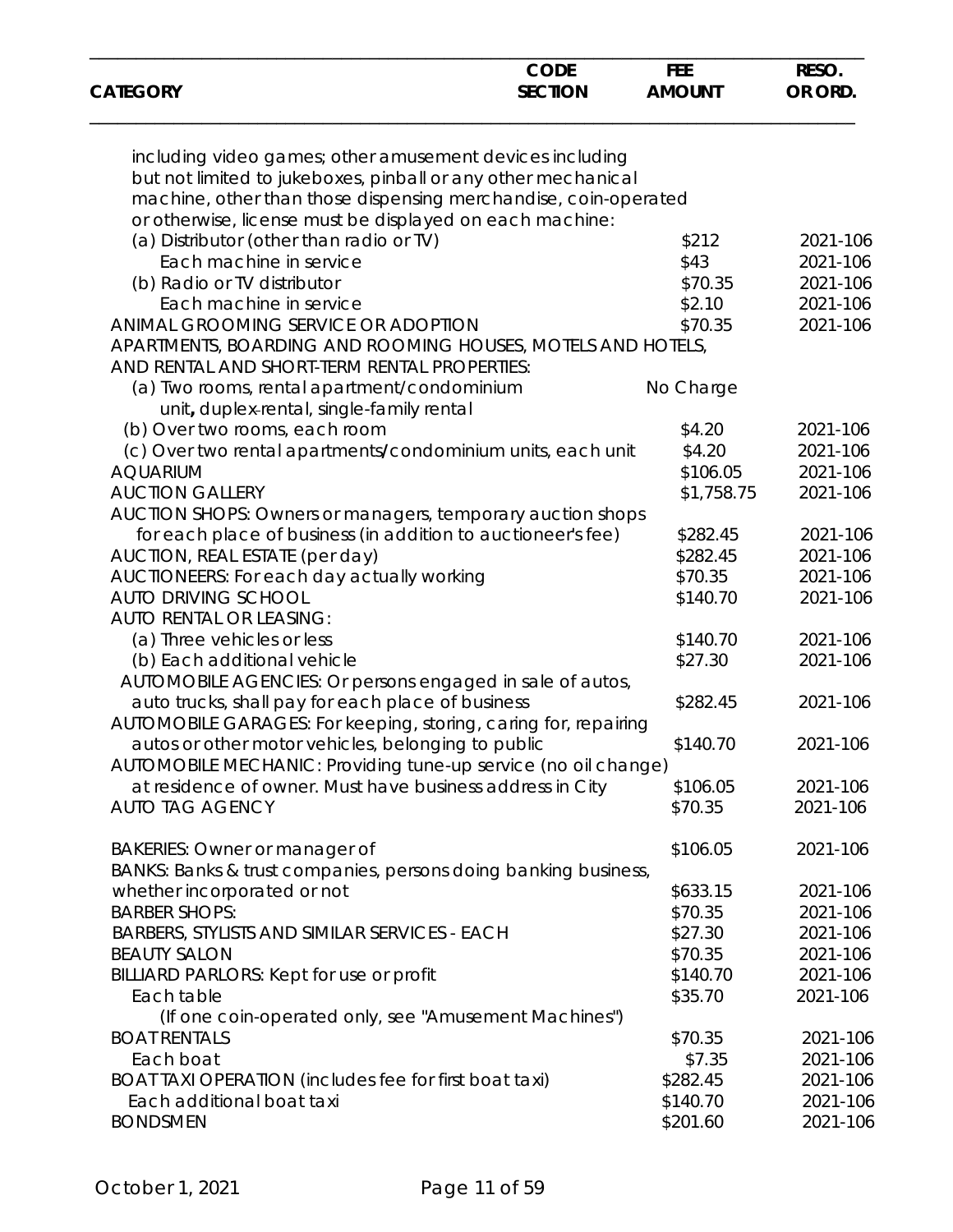| <b>CATEGORY</b>                                                                                                             | <b>CODE</b><br><b>SECTION</b> | <b>FEE</b><br><b>AMOUNT</b> | RESO.<br>OR ORD. |
|-----------------------------------------------------------------------------------------------------------------------------|-------------------------------|-----------------------------|------------------|
|                                                                                                                             |                               |                             |                  |
| <b>BOWLING ALLEYS OR BOX BALL ALLEYS:</b>                                                                                   |                               |                             |                  |
| Owners of or managers of, up to three alleys                                                                                |                               | \$140.70                    | 2021-106         |
| Each additional alley                                                                                                       |                               | \$15.75                     | 2021-106         |
| <b>BRIDGE CLUB</b>                                                                                                          |                               | \$140.70                    | 2021-106         |
| <b>BROKERS:</b>                                                                                                             |                               |                             |                  |
| (a) Dealing in bonds & stocks (state registration required)                                                                 |                               | \$633.15                    | 2021-106         |
| (b) Dealing in insurance                                                                                                    |                               | \$212.10                    | 2021-106         |
| (c) Dealing in merchandise                                                                                                  |                               | \$212.10                    | 2021-106         |
| (d) Dealing in land & land option                                                                                           |                               | \$212.10                    | 2021-106         |
| <b>BURGLAR ALARM SYSTEMS</b>                                                                                                |                               | \$70.35                     | 2021-106         |
| CABLE T.V.                                                                                                                  |                               | \$282.45                    | 2021-106         |
| <b>CANTEEN: Each vehicle</b>                                                                                                |                               | \$70.35                     | 2021-106         |
| CARPENTER SHOP OR WOODWORK SHOP<br>CAR WASH AND/OR WAXING:                                                                  |                               | \$106.05                    | 2021-106         |
| (a) Operating from established location                                                                                     |                               | \$140.70                    | 2021-106         |
| (b) Mobile                                                                                                                  |                               | \$100.80                    | 2021-106         |
| <b>CATERING:</b>                                                                                                            |                               |                             |                  |
| (a) With other place of business                                                                                            |                               | \$33.60                     | 2021-106         |
| (b) Not with other place of business                                                                                        |                               | \$70.35                     | 2021-106         |
| CHRISTMAS TREES (Clean-up bond required)                                                                                    |                               | \$70.35                     | 2021-106         |
| CIGARS AND TOBACCOS: Dealers in, wholesale and retail<br><b>CLAIMS AND COLLECTION AGENCIES:</b>                             |                               | \$70.35                     | 2021-106         |
| Not taxed as banks & lawyers, each agent                                                                                    |                               | \$140.70                    | 2021-106         |
| CLOTHING: Dealers in second-hand, each place                                                                                |                               | \$70.35                     | 2021-106         |
| <b>CLOTHING ALTERATIONS</b>                                                                                                 |                               | \$70.35                     | 2021-106         |
| <b>COIN DEALERS</b>                                                                                                         |                               | \$70.35                     | 2021-106         |
| <b>COMMISSION MERCHANTS:</b>                                                                                                |                               |                             |                  |
| (a) Handling shipments on consignment or commission only<br>(b) Carrying a stock of merchandise, fruits, vegetables, truck, |                               | \$106.05                    | 2021-106         |
| etc., who buy & sell outright retail or wholesale                                                                           |                               | \$106.05                    | 2021-106         |
| <b>CONTRACTORS:</b>                                                                                                         |                               |                             |                  |
| (a) General-Building (unlimited)                                                                                            |                               | \$140.70                    | 2021-106         |
| (b) Engineering-Including structure & reinforced iron & steel,                                                              |                               |                             |                  |
| utility installation, bridge, bulk-heading, drainage excavating,                                                            |                               |                             |                  |
| sewer construction, dredging, irrigation system, pile-driving,                                                              |                               |                             |                  |
| bulk-heading & sea wall construction, sidewalks & street                                                                    |                               |                             |                  |
| grading & paving, & similar work, either or all                                                                             |                               | \$140.70                    | 2021-106         |
| (c) Sub-General                                                                                                             |                               | \$106.05                    | 2021-106         |
| (d) Subcontractors and others:                                                                                              |                               |                             |                  |
| (1) Air conditioning & refrigeration                                                                                        |                               | \$70.35                     | 2021-106         |
| (2) Awning (cloth)                                                                                                          |                               | \$70.35                     | 2021-106         |
| (3) Carpet installation                                                                                                     |                               | \$70.35                     | 2021-106         |
| (4) Electrical                                                                                                              |                               | \$70.35                     | 2021-106         |
| (5) Elevator                                                                                                                |                               | \$70.35                     | 2021-106         |
| (6) Floor sanding                                                                                                           |                               | \$70.35                     | 2021-106         |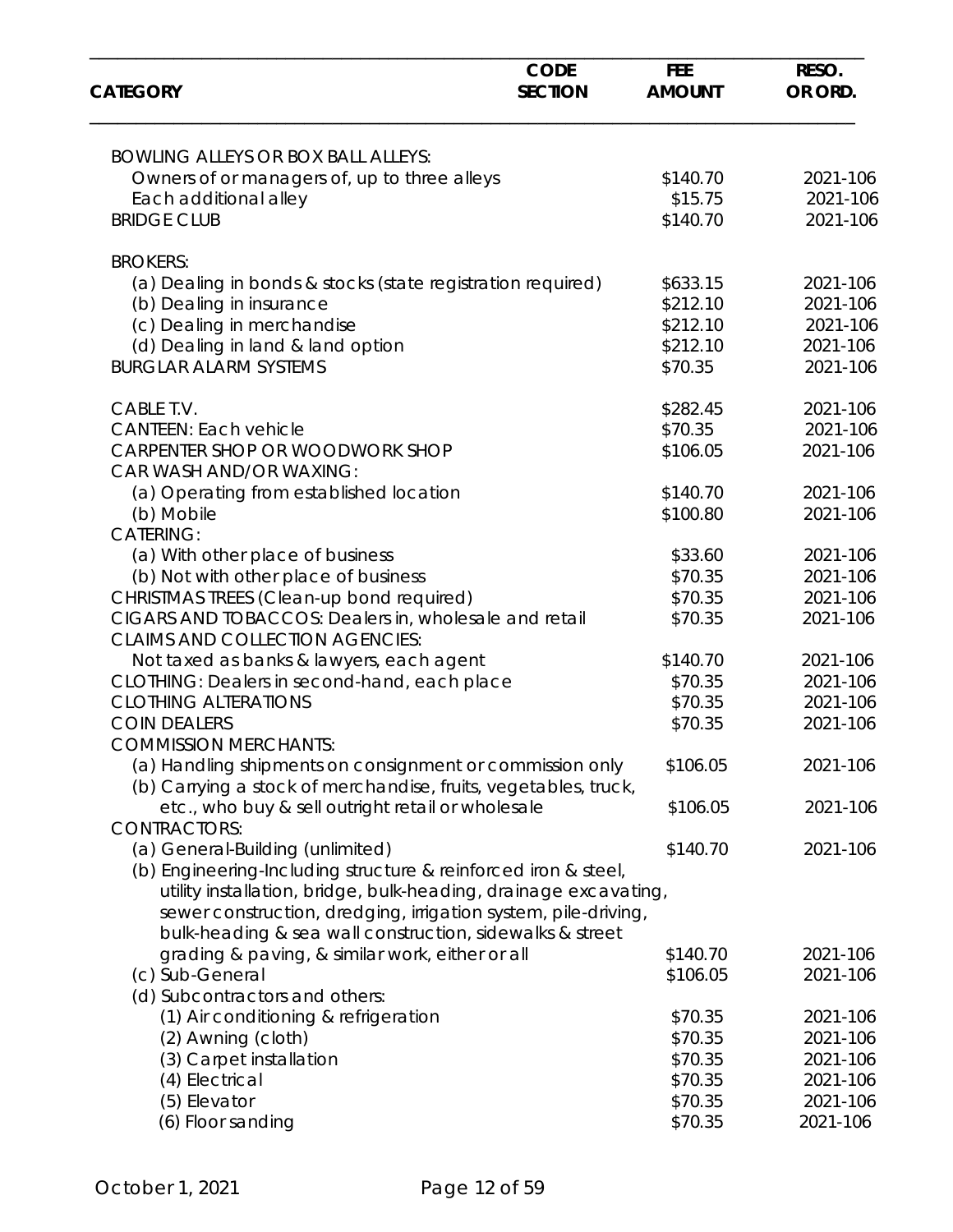| <b>CATEGORY</b>                                          | <b>CODE</b><br><b>SECTION</b> | <b>FEE</b><br><b>AMOUNT</b> | RESO.<br>OR ORD. |
|----------------------------------------------------------|-------------------------------|-----------------------------|------------------|
|                                                          |                               |                             |                  |
| (7) Gas fitting, pipe fitting & heating                  |                               | \$70.35                     | 2021-106         |
| (8) Landscape, tree surgeon and trimming                 |                               | \$70.35                     | 2021-106         |
| (9) Lathing                                              |                               | \$70.35                     | 2021-106         |
| (10) Mason and cement                                    |                               | \$70.35                     | 2021-106         |
| (11) Moving & wrecking (houses)                          |                               | \$70.35                     | 2021-106         |
| (12) Ornamental iron, bronze and steel                   |                               | \$70.35                     | 2021-106         |
|                                                          |                               | \$70.35                     | 2021-106         |
| (13) Plumbing                                            |                               |                             |                  |
| (14) Painting                                            |                               | \$70.35                     | 2021-106         |
| (15) Plastering cement                                   |                               | \$70.35                     | 2021-106         |
| (16) Plate glass & glazier                               |                               | \$70.35                     | 2021-106         |
| (17) Residential contractor (2-story residences maximum) |                               | \$70.35                     | 2021-106         |
| (18) Sandblasting                                        |                               | \$70.35                     | 2021-106         |
| (19) Sign                                                |                               | \$70.35                     | 2021-106         |
| (20) Steam fitting                                       |                               | \$70.35                     | 2021-106         |
| (21) Steel, reinforcing                                  |                               | \$70.35                     | 2021-106         |
| (22) Septic tank                                         |                               | \$70.35                     | 2021-106         |
| $(23)$ Sewer                                             |                               | \$70.35                     | 2021-106         |
| (24) Sheet metal                                         |                               | \$70.35                     | 2021-106         |
| (25) Sprinkler system (all kinds)                        |                               | \$70.35                     | 2021-106         |
| (26) Steel erection                                      |                               | \$70.35                     | 2021-106         |
| (27) Storm shutters                                      |                               | \$70.35                     | 2021-106         |
| (28) Solar water heating                                 |                               | \$70.35                     | 2021-106         |
| (29) Swimming pool or technician                         |                               | \$70.35                     | 2021-106         |
| (30) Television installation                             |                               | \$70.35                     | 2021-106         |
| (31) Tile, terrazzo granite                              |                               | \$70.35                     | 2021-106         |
| (32) Pile drivers for public hire or contracting         |                               | \$70.35                     | 2021-106         |
| (33) Well drilling                                       |                               | \$70.35                     | 2021-106         |
| (34) Window blinds & misc. treatments                    |                               | \$70.35                     | 2021-106         |
| (35) Unclassified (not included in above)                |                               | \$70.35                     | 2021-106         |
|                                                          |                               |                             | 2021-106         |
| CONCESSIONS: Candy, gum, cold drinks                     |                               | \$70.35                     |                  |
| <b>CREDIT BUREAU</b>                                     |                               | \$70.35                     | 2021-106         |
| <b>DANCE HALL (Instruction)</b>                          |                               | \$140.70                    | 2021-106         |
| DELIVERIES (parcel delivery), price per car              |                               | \$70.34                     | 2021-106         |
| <b>DENTAL LABORATORY</b>                                 |                               | \$140.70                    | 2021-106         |
| <b>DRY CLEANERS:</b>                                     |                               |                             |                  |
| (a) Cleaning, pressing, dyeing (clothes)                 |                               | \$106.05                    | 2021-106         |
| (b) Each agent or solicitor of out-of-town concerns      |                               | \$106.05                    | 2021-106         |
| (c) Towel and/or linen supply                            |                               | \$106.05                    | 2021-106         |
| ELECTRIC LIGHT AND POWER COMPANIES:                      |                               |                             |                  |
| Manufacturing or distributing electric current           |                               | \$421.05                    | 2021-106         |
| <b>EMPLOYMENT AGENCY</b>                                 |                               | \$106.05                    | 2021-106         |
| <b>EXERCISE STUDIO</b>                                   |                               | \$140.70                    | 2021-106         |
|                                                          |                               | \$140.70                    | 2021-106         |
| <b>EXTERMINATORS (State license needed)</b>              |                               |                             |                  |
| FIRE EXTINGUISHERS: Sales & Service                      |                               | \$106.05                    | 2021-106         |
|                                                          |                               |                             |                  |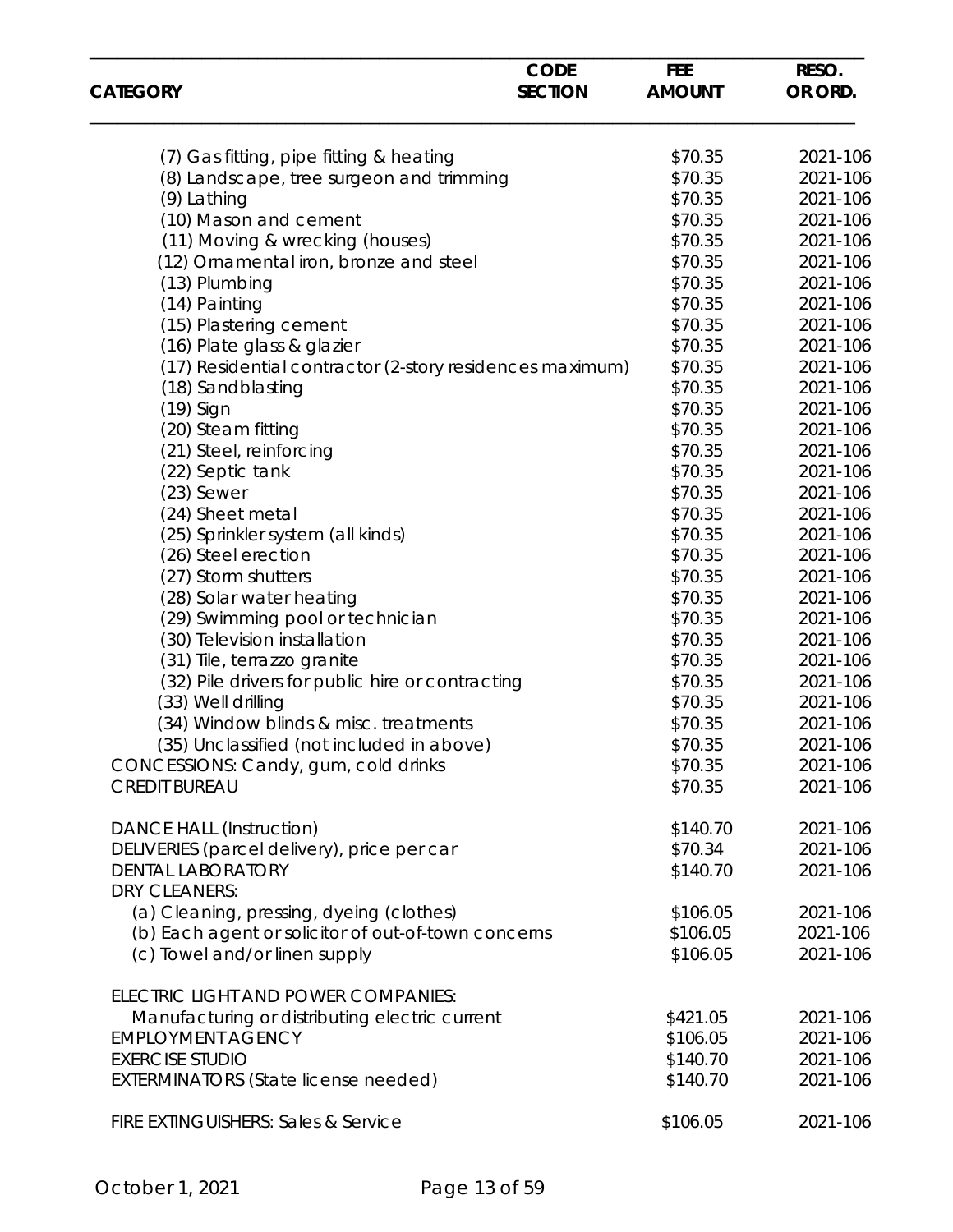| <b>CATEGORY</b>                                                                                | <b>CODE</b><br><b>SECTION</b> | <b>FEE</b><br><b>AMOUNT</b> | RESO.<br>OR ORD. |
|------------------------------------------------------------------------------------------------|-------------------------------|-----------------------------|------------------|
|                                                                                                |                               |                             |                  |
| FISH MARKET: Handling fish & poultry                                                           |                               | \$106.05                    | 2021-106         |
| <b>FLEA MARKET</b><br><b>FLORISTS OR DEALERS IN FLOWERS</b>                                    |                               | \$2,110.50                  | 2021-106         |
| <b>FORTUNE TELLERS</b>                                                                         |                               | \$70.35                     | 2021-106         |
| <b>Application Fee</b>                                                                         |                               | \$121.80                    | 2021-106         |
| License Fee                                                                                    |                               | \$383.25                    | 2021-106         |
| <b>FRUITS AND VEGETABLES:</b>                                                                  |                               |                             |                  |
| (a) Retail place of business                                                                   |                               | \$70.35                     | 2021-106         |
| (b) Trucks or moving vehicles selling wholesale or retail fruits or                            |                               |                             |                  |
| vegetables not raised by owner of vehicle & no local place                                     |                               |                             |                  |
| of business\maintained within city limits                                                      |                               | \$140.70                    | 2021-106         |
| <b>FUNERAL HOMES</b>                                                                           |                               | \$140.70                    | 2021-106         |
| FURNITURE DEALERS: (Secondhand, including disposal sales)                                      |                               | \$212.10                    | 2021-106         |
| <b>FURNITURE REFINISHERS</b>                                                                   |                               | \$70.35                     | 2021-106         |
| <b>GAMES AND DEVICES: See "Amusement Machines"</b>                                             |                               |                             |                  |
| <b>GARBAGE AND WASTE</b>                                                                       |                               | \$212.10                    | 2021-106         |
| GASOLINE SERVICE STATIONS (Merchants' license required if                                      |                               |                             |                  |
| merchandise sold other than petroleum products):                                               |                               | \$56.70                     | 2021-106         |
| Each pump                                                                                      |                               | \$15.75                     | 2021-106         |
| <b>GOLF COURSE:</b>                                                                            |                               |                             |                  |
| (a) Including pro shop & driving range - all on same premises                                  |                               | \$562.80                    | 2021-106         |
| (b) Miniature                                                                                  |                               | \$70.35                     | 2021-106         |
| <b>GOLF RANGES</b>                                                                             |                               | \$212.10                    | 2021-106         |
| <b>GUARD AGENCY, SECURITY OR WATCHMAN</b>                                                      |                               | \$70.35                     | 2021-106         |
| HALLS FOR HIRE (BANQUET HALL)                                                                  |                               | \$212.10                    | 2021-106         |
| HOME MAINTENANCE SERVICE (Not janitorial)                                                      |                               | \$70.35                     | 2021-106         |
| <b>HOME OCCUPATION (Restricted)</b>                                                            |                               | 50% of listed fee           | 2018-016         |
| HOSPITAL FOR ANIMALS: (operated by a duly licensed veterinarian) \$140.70<br><b>HOSPITALS:</b> |                               |                             | 2021-106         |
| (a) General (other than psychiatric)                                                           |                               | \$140.70                    | 2021-106         |
| (b) Psychiatric (by commission action)                                                         |                               | \$212.10                    | 2021-106         |
| <b>ICE CREAM:</b>                                                                              |                               |                             |                  |
| (a) Manufacturing of, selling at wholesale                                                     |                               | \$140.70                    | 2021-106         |
| (b) Parlor                                                                                     |                               | \$70.35                     | 2021-106         |
| (c) Street wagons or carts, selling retail, for each cart or wagon                             |                               | \$70.35                     | 2021-106         |
| <b>ICE VENDING MACHINES</b>                                                                    |                               | \$35.70                     | 2021-106         |
| <b>INSURANCE ADJUSTERS: Office</b>                                                             |                               | \$106.05                    | 2021-106         |
| INSURANCE AGENTS: Each agent or solicitor (residence), each                                    |                               |                             |                  |
| agent or solicitor of same company                                                             |                               | \$70.35                     | 2021-106         |
| <b>INSURANCE COMPANIES:</b>                                                                    |                               |                             |                  |

(a) Including fire, accident, liability, life, surety & plate glass,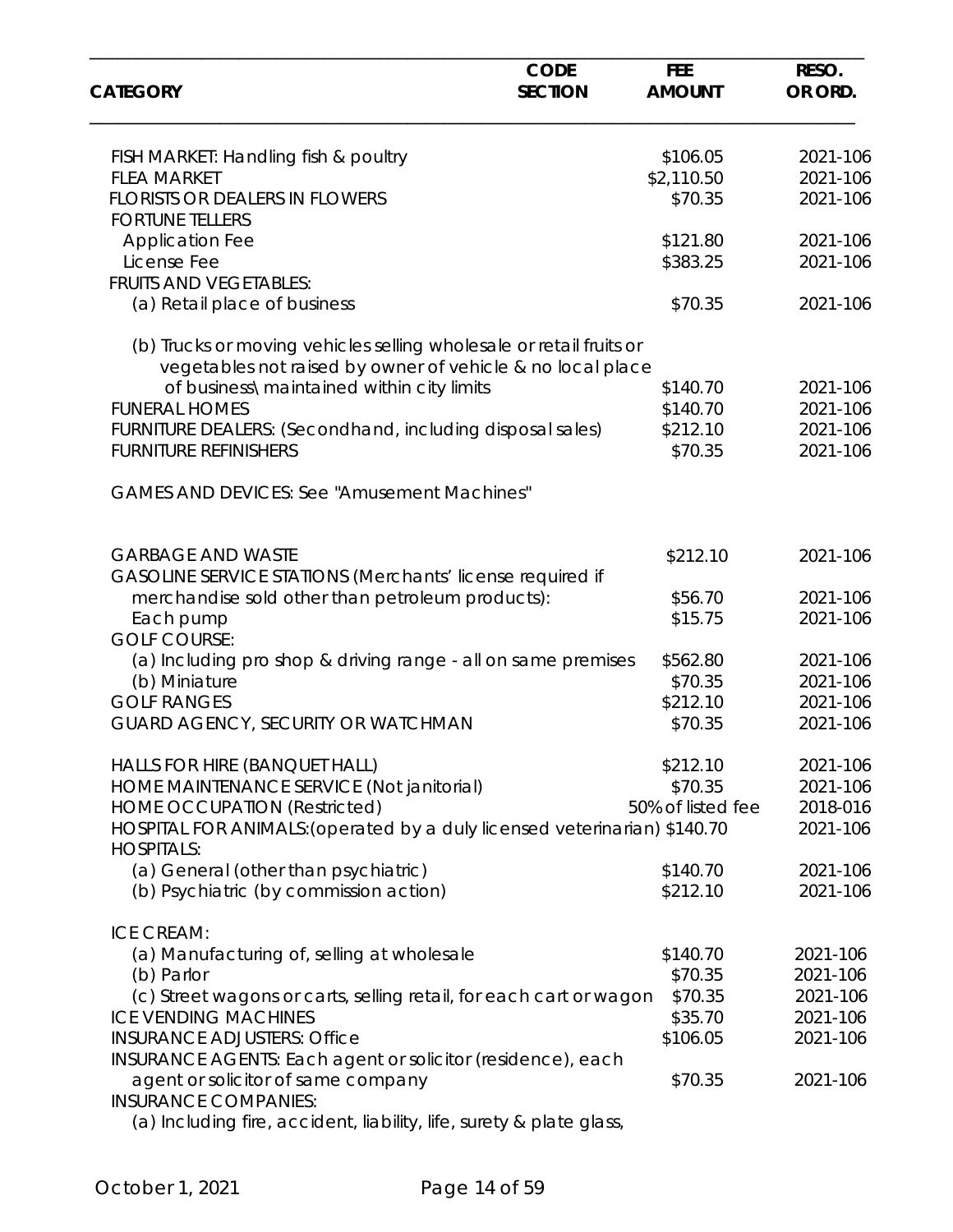| <b>CATEGORY</b>                                            | <b>CODE</b><br><b>SECTION</b> | <b>FEE</b><br><b>AMOUNT</b> | RESO.<br>OR ORD. |
|------------------------------------------------------------|-------------------------------|-----------------------------|------------------|
|                                                            |                               |                             |                  |
| each company                                               |                               | \$212.10                    | 2021-106         |
| (b) Sick & funeral benefit companies or associations, each |                               | \$140.70                    | 2021-106         |
| <b>INTERIOR DECORATORS: (Insurance required)</b>           |                               | \$140.70                    | 2021-106         |
| <b>JANITORIAL SERVICE</b>                                  |                               | \$106.05                    | 2021-106         |
| JEWELRY: (Other merchandise sales, See "Merchant")         |                               | \$212.10                    | 2021-106         |
| JEWELRY BROKERS: Lending on jewelry pledged for debt &     |                               |                             |                  |
| not general pawn brokerage business                        |                               | \$421.05                    | 2021-106         |
| LANDSCAPING: Gardening                                     |                               | \$70.35                     | 2021-106         |
| LAND DEVELOPMENT COMPANY                                   |                               | \$140.70                    | 2021-106         |
| LAUNDRIES: See "Dry Cleaners":                             |                               |                             |                  |
| (a) Coin-operated, up to 20 machines                       |                               | \$106.05                    | 2021-106         |
| (b) Each additional machine                                |                               | \$4.20                      | 2021-106         |
| <b>LOAN AGENTS:</b>                                        |                               |                             |                  |
| (a) Personal, household, automotive                        |                               | \$212.10                    | 2021-106         |
| (b) Not taxed as bankers or lawyers, loaning on real       |                               |                             |                  |
| estate, each agent                                         |                               | \$212.10                    | 2021-106         |
| <b>LOCKSMITHS</b>                                          |                               | \$70.35                     | 2021-106         |
| MASSEUR/MASSEUSE (Massage Therapist) - each                |                               | \$70.35                     | 2021-106         |
| MAIL ORDER: (No stock)                                     |                               | \$70.35                     | 2021-106         |
| <b>MANUFACTURERS</b>                                       |                               | \$140.70                    | 2021-106         |
| MANUFACTURER'S REPRESENTATIVE                              |                               | \$140.70                    | 2021-106         |
| <b>MARINA</b>                                              |                               | \$1,408.05                  | 2021-106         |
| Each Boat Slip                                             |                               | \$106.05                    | 2021-106         |
| <b>MEAT MARKETS</b>                                        |                               | \$140.70                    | 2021-106         |
| MEDICAL CLINICS: (Licensed physician required              |                               | \$282.45                    | 2021-106         |
| MEDICAL MARIJUANA: (STATE LICENSE REQUIRED)                |                               | \$140.70                    | 2021-106         |
| MERCHANTS: Store-keepers and dealers in goods, wares and   |                               |                             |                  |
| merchandise:                                               |                               |                             |                  |
| (a) Retail stock less than \$1,000                         |                               | \$70.35                     | 2021-106         |
| (b) Retail stock \$1,000 to \$3,000                        |                               | \$106.05                    | 2021-106         |
| (c) Retail stock \$3,000.01 to \$10,000                    |                               | \$212.10                    | 2021-106         |
| (d) Retail stock \$10,000.01 to \$20,000                   |                               | \$252                       | 2021-106         |
| (e) Retail stock \$20,000.01 to \$50,000                   |                               | \$316.05                    | 2021-106         |
| (f) Retail stock \$50,000.01 to \$100,000                  |                               | \$421.05                    | 2021-106         |
| (g) Retail stock \$100,000.01 to \$250,000                 |                               | \$598.50                    | 2021-106         |
| (h) Retail stock \$250,000.01 to \$500,000                 |                               | \$878.85                    | 2021-106         |
| (i) Retail stock over \$500,000                            |                               | \$1,408.05                  | 2021-106         |
| MOBILE HOME PARK: Each trailer space                       |                               | \$4.20                      | 2021-106         |
| THEATRES OR MOVIE DRIVE-IN                                 |                               | \$262.45                    | 2021-106         |
| <b>MOTORCYCLES: Dealers in</b>                             |                               | \$106.05                    | 2021-106         |
| MOVING COMPANY: Including freight and transport transfer   |                               |                             |                  |
| business, when motor vehicles are used in such business    |                               |                             |                  |
| (parcel delivery), price per car                           |                               | \$70.35                     | 2021-106         |
| MUSICAL DEVICES: See "Amusement Machines"                  |                               |                             |                  |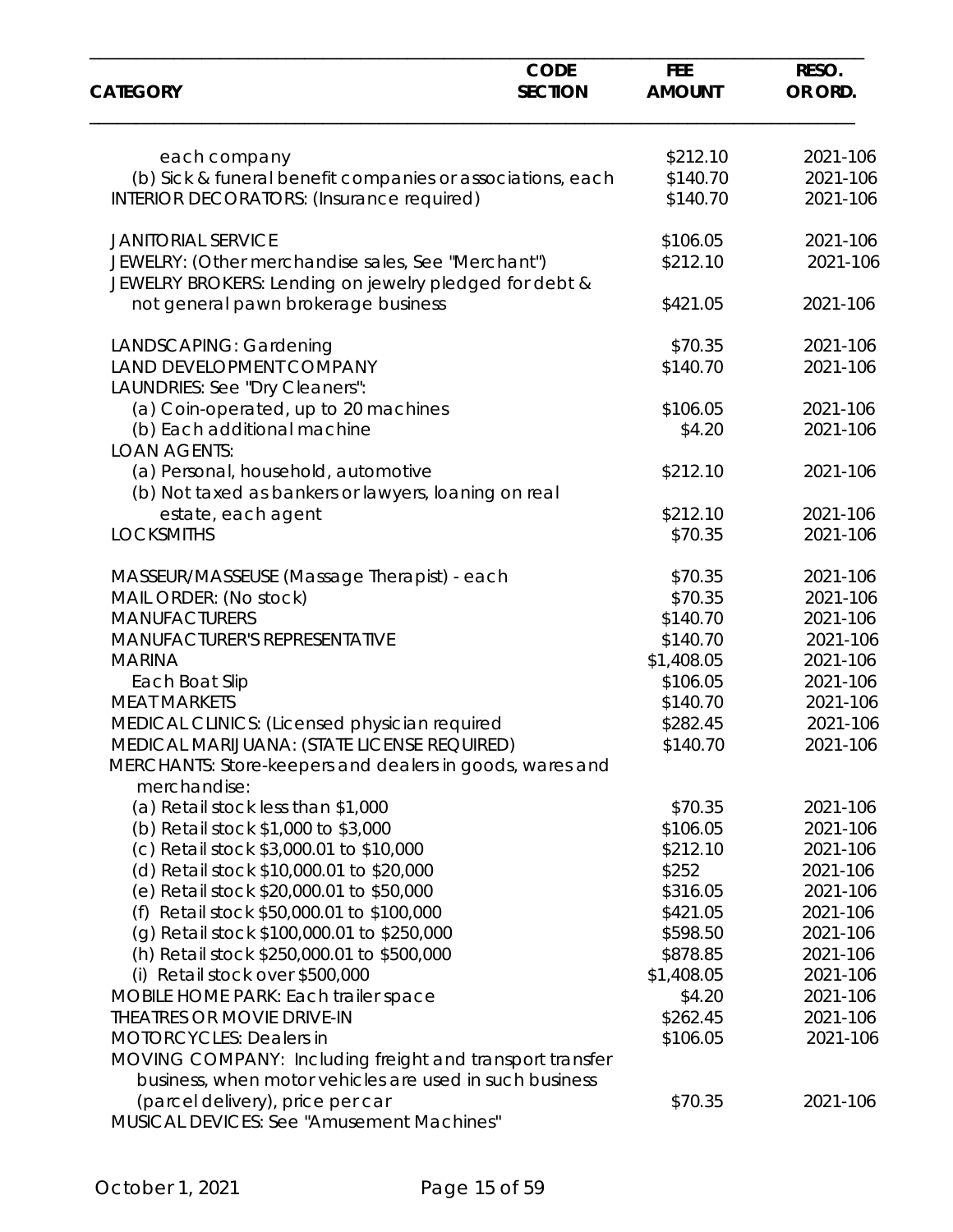| <b>CATEGORY</b>                                                                 | <b>CODE</b><br><b>SECTION</b> | <b>FEE</b><br><b>AMOUNT</b> | RESO.<br>OR ORD.     |
|---------------------------------------------------------------------------------|-------------------------------|-----------------------------|----------------------|
| Musical installation of wired service                                           |                               | \$282.45                    | 2021-106             |
| NIGHTCLUBS AND CABARETS: Serving drinks, meals, dancing<br>or other amusement:  |                               |                             |                      |
| $(a)$ 4:00 a.m. license                                                         |                               | \$421.05                    | 2021-106             |
| (b) Additional fee 6:00 a.m. license                                            |                               | \$421.05                    | 2021-106             |
| NURSERIES: Plants, trees, shrubs, etc.                                          |                               | \$70.35                     | 2021-106             |
| <b>NURSING HOMES</b>                                                            |                               | \$140.70                    | 2021-106             |
| PAINT AND BODY SHOPS                                                            |                               | \$140.70                    | 2021-106             |
| PARKING LOTS: Renting parking space by the hour, day or<br>for a longer period: |                               |                             |                      |
| (a) 1 to 25 rental spaces                                                       |                               | \$70.35                     | 2021-106             |
| (b) Over 25 spaces                                                              |                               | \$140.70                    | 2021-106             |
| 2018-016                                                                        |                               |                             |                      |
| PARKING, VALET: See "Valet Parking"                                             |                               |                             |                      |
| PET SHOP: Excluding the sale of dogs & cats                                     |                               |                             |                      |
| (For grooming, see "Animal Grooming")                                           |                               | \$106.05                    | 2021-106             |
| PHARMACY: Drugs, prescriptions                                                  |                               | \$140.70                    | 2021-106             |
| <b>PHOTOGRAPHERS</b>                                                            |                               | \$70.35                     | 2021-106             |
| <b>PRINTING</b>                                                                 |                               | \$106.05                    | 2021-106             |
| PRIVATE SCHOOLS                                                                 |                               | \$140.70                    | 2021-106             |
| PROFESSIONALS: (License assessed against each person in the                     |                               |                             |                      |
| business & not against the firm or corporation; each individual                 |                               |                             |                      |
| must acquire a separate license for each classification desired):               |                               |                             |                      |
| (1) Accountants                                                                 |                               | \$239.40                    | 2021-106             |
| (2) Analytical                                                                  |                               | \$239.40                    | 2021-106             |
| (3) Architects                                                                  |                               | \$239.40                    | 2021-106             |
| (4) Artists                                                                     |                               | \$239.40                    | 2021-106             |
| (5) Auditors                                                                    |                               | \$239.40<br>\$239.40        | 2021-106<br>2021-106 |
| (6) Attorneys-at-law (must be listed with Florida Bar)<br>(7) Chiropodists      |                               | \$239.40                    | 2021-106             |
| (8) Chiropractors                                                               |                               | \$239.40                    | 2021-106             |
| (9) Civil engineers & surveyors                                                 |                               | \$239.40                    | 2021-106             |
| (10) Colonic irrigationists & physiotherapists                                  |                               | \$239.40                    | 2021-106             |
| (11) Dentists                                                                   |                               | \$239.40                    | 2021-106             |
| (12) Detectives (subject to approval of police chief)                           |                               | \$239.40                    | 2021-106             |
| (13) Doctors (state registration required)                                      |                               | \$239.40                    | 2021-106             |
| (14) Draftsmen                                                                  |                               | \$239.40                    | 2021-106             |
| (15) Electrical engineers                                                       |                               | \$239.40                    | 2021-106             |
| (16) Electrologists                                                             |                               | \$239.40                    | 2021-106             |
| (17) Engravers (photo)                                                          |                               | \$239.40                    | 2021-106             |
| (18) Electrolysis                                                               |                               | \$239.40                    | 2021-106             |
| (19) Healers or Practitioners of any religion                                   |                               | \$239.40                    | 2021-106             |
| (20) Homeopathic physicians                                                     |                               | \$239.40                    | 2021-106             |
| (21) Laboratory technicians                                                     |                               | \$239.40                    | 2021-106             |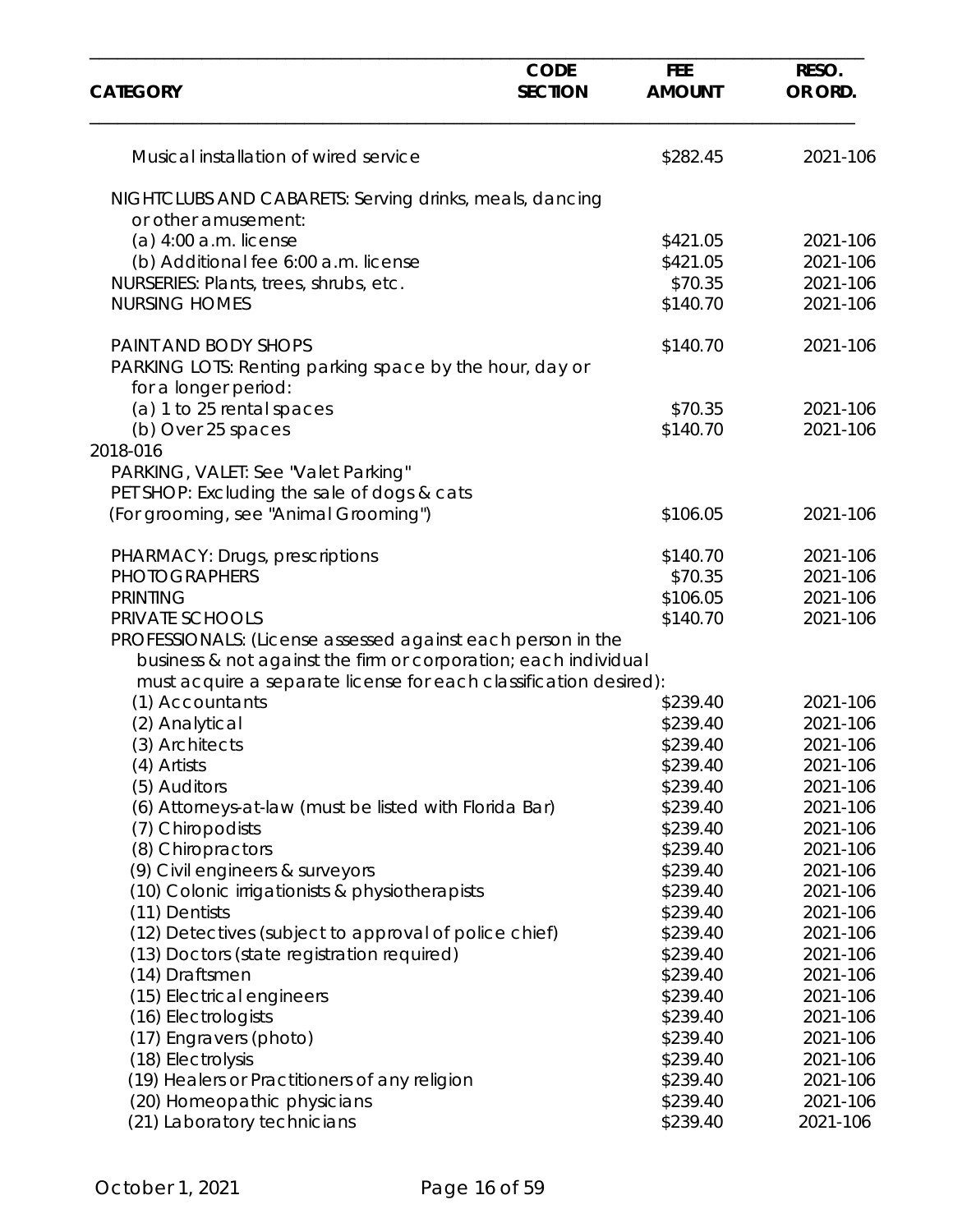|                                                              | <b>CODE</b>    | <b>FEE</b>    | RESO.    |  |
|--------------------------------------------------------------|----------------|---------------|----------|--|
| <b>CATEGORY</b>                                              | <b>SECTION</b> | <b>AMOUNT</b> | OR ORD.  |  |
| (22) Landscape architects                                    |                | \$239.40      | 2021-106 |  |
| (23) Mechanical engineers                                    |                | \$239.40      | 2021-106 |  |
| (24) Naturopaths                                             |                | \$239.40      | 2021-106 |  |
| (25) Optometrists and opticians or oculist                   |                | \$239.40      | 2021-106 |  |
| (26) Osteopaths                                              |                | \$239.40      | 2021-106 |  |
| (27) Physical culture directors                              |                | \$239.40      | 2021-106 |  |
| (28) Physicians                                              |                | \$239.40      | 2021-106 |  |
| (29) Podiatrist                                              |                | \$239.40      | 2021-106 |  |
| (30) Psychologists (county license required)                 |                | \$239.40      | 2021-106 |  |
| (31) Physiotherapists                                        |                | \$239.40      | 2021-106 |  |
| (32) Surgeons                                                |                | \$239.40      | 2021-106 |  |
| (33) Veterinarians                                           |                | \$239.40      | 2021-106 |  |
| (34) Other similar professionals not specifically mentioned, |                |               |          |  |
| i.e., dieticians, tree surgeons, etc.                        |                | \$239.40      | 2021-106 |  |
| PROPERTY MANAGEMENT                                          |                | \$239.40      | 2021-106 |  |
| <b>PUBLISHERS:</b>                                           |                |               |          |  |
|                                                              |                | \$140.70      | 2021-106 |  |
| (a) Newspaper                                                |                |               |          |  |
| (b) Tip sheets                                               |                | \$282.45      | 2021-106 |  |
| PUBLIC STENOGRAPHER                                          |                | \$70.35       | 2021-106 |  |
| RADIOLAND AND/OR T.V. REPAIR SHOP OR SERVICE                 |                | \$70.35       | 2021-106 |  |
| <b>REAL ESTATE BROKER</b>                                    |                | \$140.70      | 2021-106 |  |
| Real Estate Agent/ Salesperson is exempt from                |                |               |          |  |
| Local Business Tax per Florida Statute 205.067               |                |               |          |  |
| REPAIR SHOP: Keys, locks, knives, scissors or lawn mower     |                |               |          |  |
| sharpening, gunsmithing, motorcycle                          |                | \$70.35       | 2021-106 |  |
| and bicycle repairs                                          |                |               |          |  |
| <b>RESTAURANTS:</b>                                          |                |               |          |  |
| (a) Seating capacity 0-30 persons                            |                | \$70.35       | 2021-106 |  |
| (b) Seating capacity 31-74 persons                           |                | \$140.70      | 2021-106 |  |
| (c) Seating capacity 75-149 persons                          |                | \$212.10      | 2021-106 |  |
| (d) Seating capacity 150 or more persons                     |                | \$282.45      | 2021-106 |  |
| (e) Drive-in                                                 |                | \$140.70      | 2021-106 |  |
| <b>RETIREMENT HOME</b>                                       |                | \$140.70      | 2021-106 |  |
|                                                              |                |               |          |  |
| <b>SALES OFFICE: No stock</b>                                |                | \$70.35       | 2021-106 |  |
| <b>SKATING RINKS</b>                                         |                | \$141         | 2021-106 |  |
| <b>SODA FOUNTAINS</b>                                        |                | \$140.70      | 2021-106 |  |
| <b>SOLICITORS</b>                                            |                | \$140.70      | 2021-106 |  |
| STORAGE WAREHOUSE OR STORAGE ROOM:                           |                |               |          |  |
| Conducting business of storing goods, wares or merchandise   |                | \$140.70      | 2021-106 |  |
|                                                              |                |               |          |  |
| <b>TAILORS</b>                                               |                | \$106.05      | 2021-106 |  |
| TAX COLLECTING AGENCY & CONSULTANTS                          |                | \$140.70      | 2021-106 |  |
| <b>TAXICAB OFFICE OR SHOP</b>                                |                | \$70.35       | 2021-106 |  |
| <b>TELEPHONE AND SYSTEMS AND COMPANIES</b>                   |                | \$282.45      | 2021-106 |  |
| On the second thousand or fraction thereof for each          |                |               |          |  |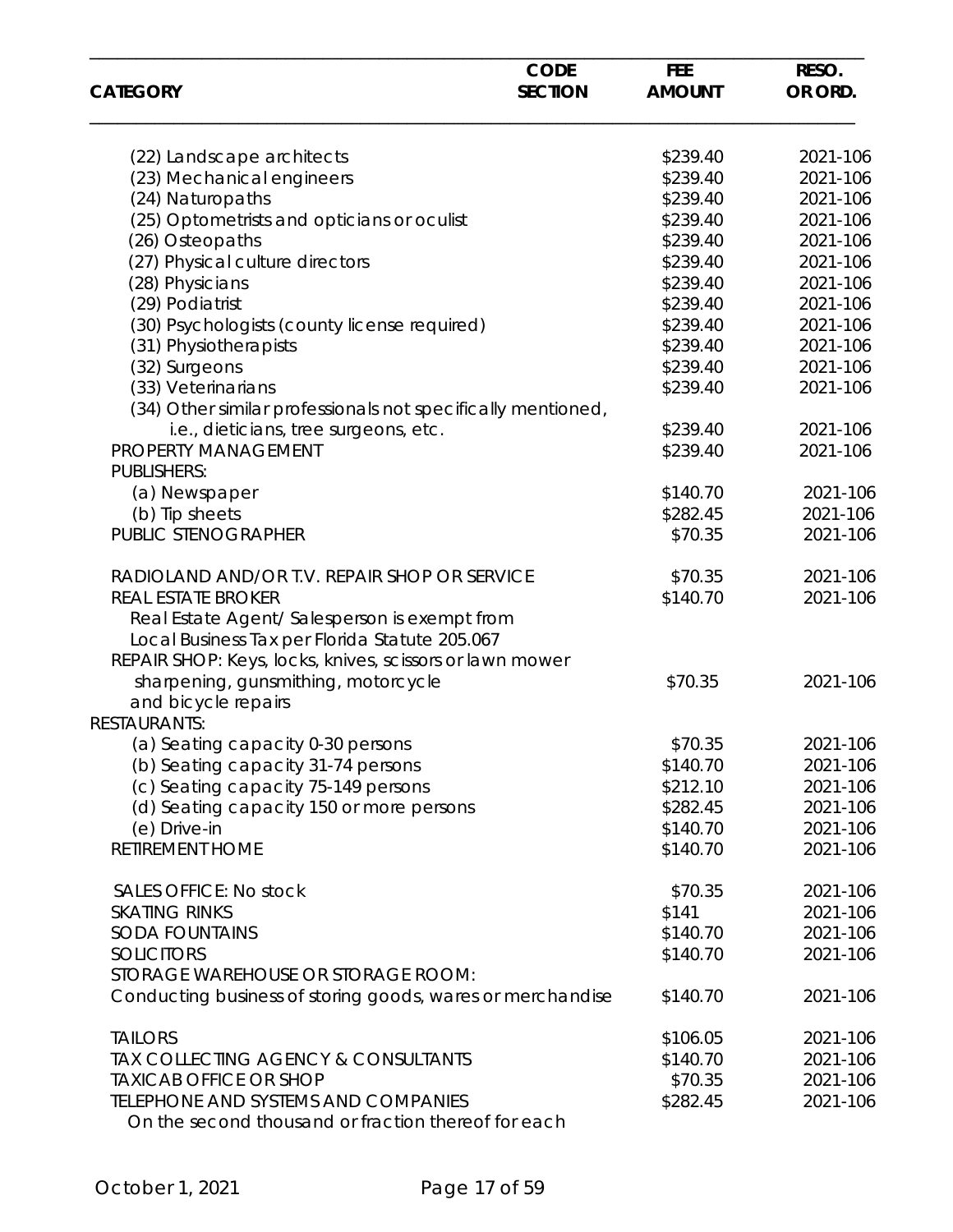| <b>CATEGORY</b>                                                                                                         | <b>CODE</b><br><b>SECTION</b> | <b>FEE</b><br><b>AMOUNT</b> | RESO.<br>OR ORD. |
|-------------------------------------------------------------------------------------------------------------------------|-------------------------------|-----------------------------|------------------|
|                                                                                                                         |                               |                             |                  |
| phone or instrument.                                                                                                    |                               | \$0.07                      | 2018-016         |
| <b>TELEVISION AND RADIO STATION</b>                                                                                     |                               | \$212.10                    | 2021-106         |
| <b>TOUR OPERATOR</b>                                                                                                    |                               | \$70.35                     | 2021-106         |
|                                                                                                                         |                               | \$70.35                     |                  |
| TOWEL AND LINEN SUPPLY COMPANIES: See "Dry Cleaners"                                                                    |                               |                             | 2021-106         |
| <b>TRANSFER COMPANY</b>                                                                                                 |                               | \$140.70                    | 2021-106         |
| <b>TRAVEL AGENCY</b>                                                                                                    |                               | \$140.70                    | 2021-106         |
| <b>TRUCK/TRAILER RENTAL OR LEASING:</b>                                                                                 |                               |                             |                  |
| (a) Three vehicles or less                                                                                              |                               | \$140.70                    | 2021-106         |
| (b) Each additional vehicle                                                                                             |                               | \$27.30                     | 2021-106         |
| UNCLASSIFIED: (By commission action)                                                                                    |                               |                             |                  |
| <b>VALET PARKING: Per location</b>                                                                                      |                               | \$140.70                    | 2021-106         |
| VENDING MACHINES: Distributing merchandise and service:                                                                 |                               |                             |                  |
| (a) Operator                                                                                                            |                               | \$106.05                    | 2021-106         |
| (b) vending, each machine                                                                                               |                               | \$2.10                      | 2021-106         |
|                                                                                                                         |                               | \$7.35                      | 2021-106         |
| (c) vending, each machine                                                                                               |                               |                             |                  |
| (d) 10 vending, each machine                                                                                            |                               | \$10.50                     | 2021-106         |
| (e) Over $10°$                                                                                                          |                               | \$15.75                     | 2021-106         |
| (f) Coin-operated laundry machine (other than in a                                                                      |                               |                             |                  |
| licensed laundromat)                                                                                                    |                               | \$3.65                      | 2021-106         |
| WORSHIP (places of): License Fee                                                                                        |                               | No Charge                   | 2018-016         |
| <b>WHOLESALE DISTRIBUTOR</b>                                                                                            |                               | \$140.70                    | 2021-106         |
| PENALTY, DELINQUENCY                                                                                                    | 18-39                         |                             | 93-17            |
| Any license not renewed by September 30 shall be delinquent                                                             |                               |                             |                  |
| and subject to the following penalties (% of license fee due):                                                          |                               |                             |                  |
| October 1- October 31                                                                                                   |                               | 10%                         |                  |
| November 1 - November 30                                                                                                |                               | 15%                         |                  |
| December 1 - December 31                                                                                                |                               | 20%                         |                  |
| January 1 - January 31                                                                                                  |                               | 25%                         |                  |
| After 150 days - up to additional                                                                                       |                               | \$250                       | 93-17            |
| PENALTY, OPERATING WITHOUT F.S. 205 (% of license fee due)                                                              |                               | 25%                         |                  |
| PENALTY, ADDITIONAL (if not paid within 150 days after initial notice<br>to obtain required business tax receipt)-up to |                               | \$250                       | 94-15            |
| TRANSFER FEE (Min. \$3-Max. \$25) F.S. 205 (% of license fee due)                                                       |                               | 10%                         | 93-17            |
|                                                                                                                         |                               |                             |                  |
| <b>RACING</b>                                                                                                           |                               |                             |                  |
| - Horse race meeting license tax each day of racing in the City                                                         |                               | \$174.30                    | 2021-106         |
| <b>CEMETERY FEES</b>                                                                                                    | $10-63$                       |                             |                  |
| <b>Burial permit</b>                                                                                                    |                               | \$58                        | 2019-079         |
| Burial space, incl. perpetual care                                                                                      |                               |                             |                  |
| Resident - Single                                                                                                       |                               | \$1,392                     | 2019-079         |
| - Single (veterans rate)                                                                                                |                               | \$1,130                     | 2019-079         |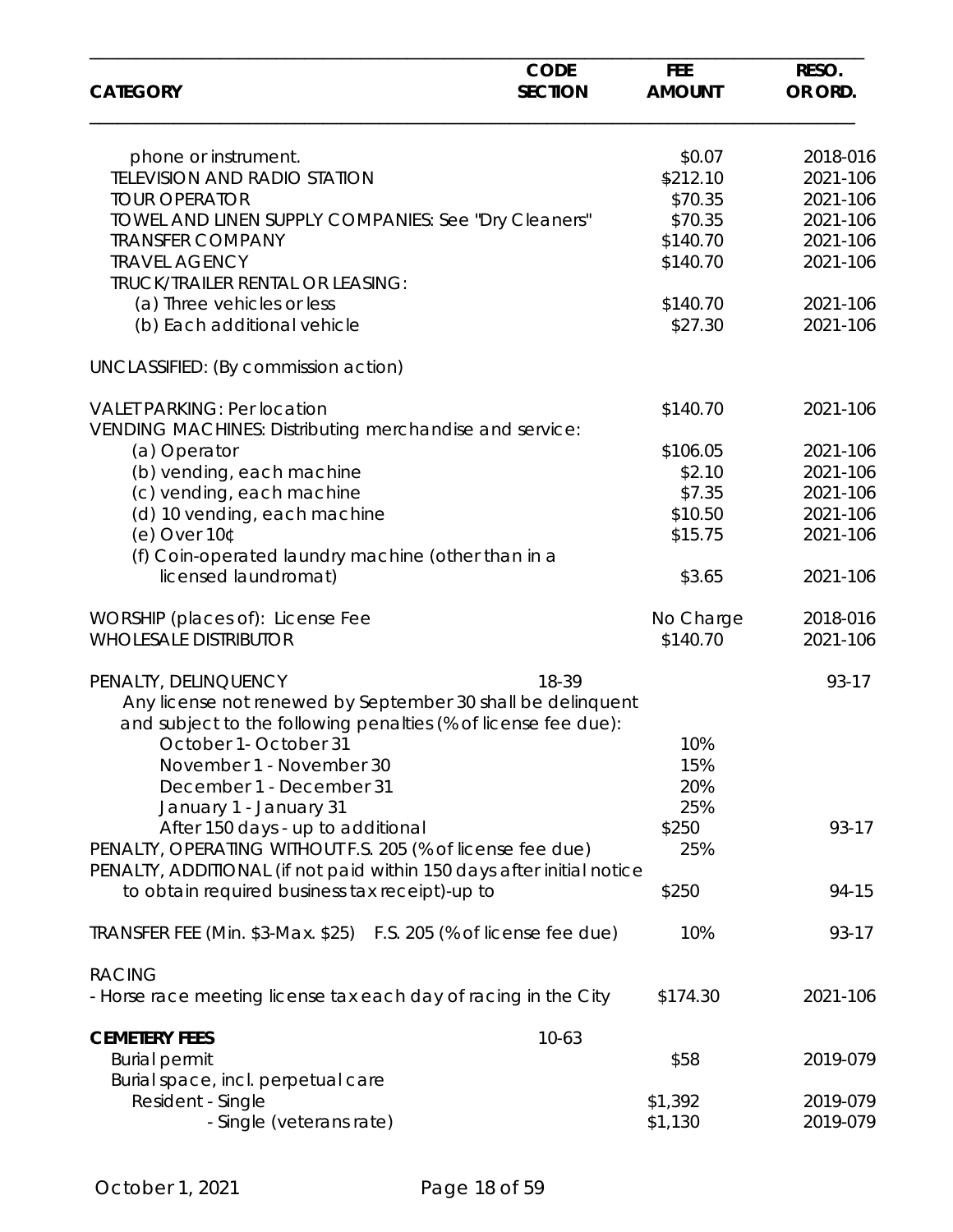| <b>CATEGORY</b>                                             | <b>CODE</b><br><b>SECTION</b> | <b>FEE</b><br><b>AMOUNT</b>     | RESO.<br>OR ORD. |
|-------------------------------------------------------------|-------------------------------|---------------------------------|------------------|
| - Double                                                    |                               | \$1,975                         | 2019-079         |
|                                                             |                               |                                 | 2019-079         |
| - Double (veterans rate)                                    |                               | \$1,567                         |                  |
| Nonresident - Single                                        |                               | \$2,420                         | 2018-106         |
| - Single (veterans rate)                                    |                               | \$1,966                         | 2018-106         |
| - Double                                                    |                               | \$3,434                         | 2018-106         |
| - Double (veterans rate)                                    |                               | \$2,726                         | 2018-106         |
| Designated Niche space (for cremations)                     |                               | \$495                           | 2019-079         |
| Infant burial space                                         |                               | \$200                           | 2019-079         |
| Opening grave for vault or concrete liner and closing grave |                               |                                 |                  |
| Adult - Resident                                            |                               | \$690                           | 2019-079         |
| Adult - Nonresident                                         |                               | \$1,200                         | 2018-106         |
| Infant                                                      |                               | \$100                           | 2019-079         |
| Niche (for cremations)                                      |                               | \$319                           |                  |
|                                                             |                               |                                 | 2019-079         |
| Saturday burial, additional                                 |                               |                                 |                  |
| Resident                                                    |                               | \$581                           | 2019-079         |
| Nonresident                                                 |                               | \$1,010                         | 2018-106         |
| After 3:00 p.m. on weekdays, additional per hour            |                               |                                 |                  |
| Resident                                                    |                               | \$47                            | 2019-079         |
| Nonresident                                                 |                               | \$82                            | 2018-106         |
| Markers (required including installation)                   |                               | \$230                           | 2019-079         |
| Markers, installation only                                  |                               | \$115                           | 2019-079         |
| Marker restoration                                          |                               | \$288                           | 2019-079         |
| Vaults                                                      |                               |                                 |                  |
|                                                             |                               | \$462                           | 2019-079         |
| Single-size                                                 |                               |                                 |                  |
| Double-size                                                 |                               | \$501                           | 2019-079         |
| Oversized                                                   |                               | \$611                           | 2019-079         |
|                                                             |                               |                                 |                  |
| <b>CHECKS, DISHONORED</b><br>(F.S. 68.065(2))               |                               |                                 |                  |
| Face value does not exceed \$50                             |                               | \$25                            |                  |
| Face value exceeds \$50 but does not exceed \$300           |                               | \$30                            |                  |
| Face value exceeds \$300 but does not exceed \$800          |                               | \$40                            |                  |
| Face value exceeds \$800                                    |                               | 5% of face value                |                  |
|                                                             |                               |                                 |                  |
| <b>CODE COMPLIANCE</b>                                      | $9 - 55$                      |                                 |                  |
| Civil Citations, Penalties                                  |                               |                                 | 2014-23          |
| <b>Class I Violation</b>                                    |                               | \$100 plus administrative costs |                  |
| Class II Violation                                          |                               | \$250 plus administrative costs |                  |
| <b>Class III Violation</b>                                  |                               | \$500 plus administrative costs |                  |
| <b>Class IV Violation</b>                                   |                               | \$500 plus administrative costs |                  |
| <b>Continuing Violation</b>                                 | \$100 per day                 |                                 |                  |
| <b>Repeat Violation</b>                                     | \$100 per day                 |                                 |                  |
|                                                             |                               |                                 |                  |
| Administrative Release of Foreclosed Liens                  |                               | \$1,000                         | 2012-66          |
| Administrative Partial Release of Liens                     |                               | \$1,000                         | 2017-113         |
|                                                             |                               | \$100                           |                  |
| Magistrate Continuance Administrative Fee                   |                               |                                 | 2017-113         |
| <b>Mitigation Appeal</b>                                    |                               | \$150                           | 2017-113         |
| Civil Citation Appeal Administrative Fee                    |                               | \$175                           | 2017-113         |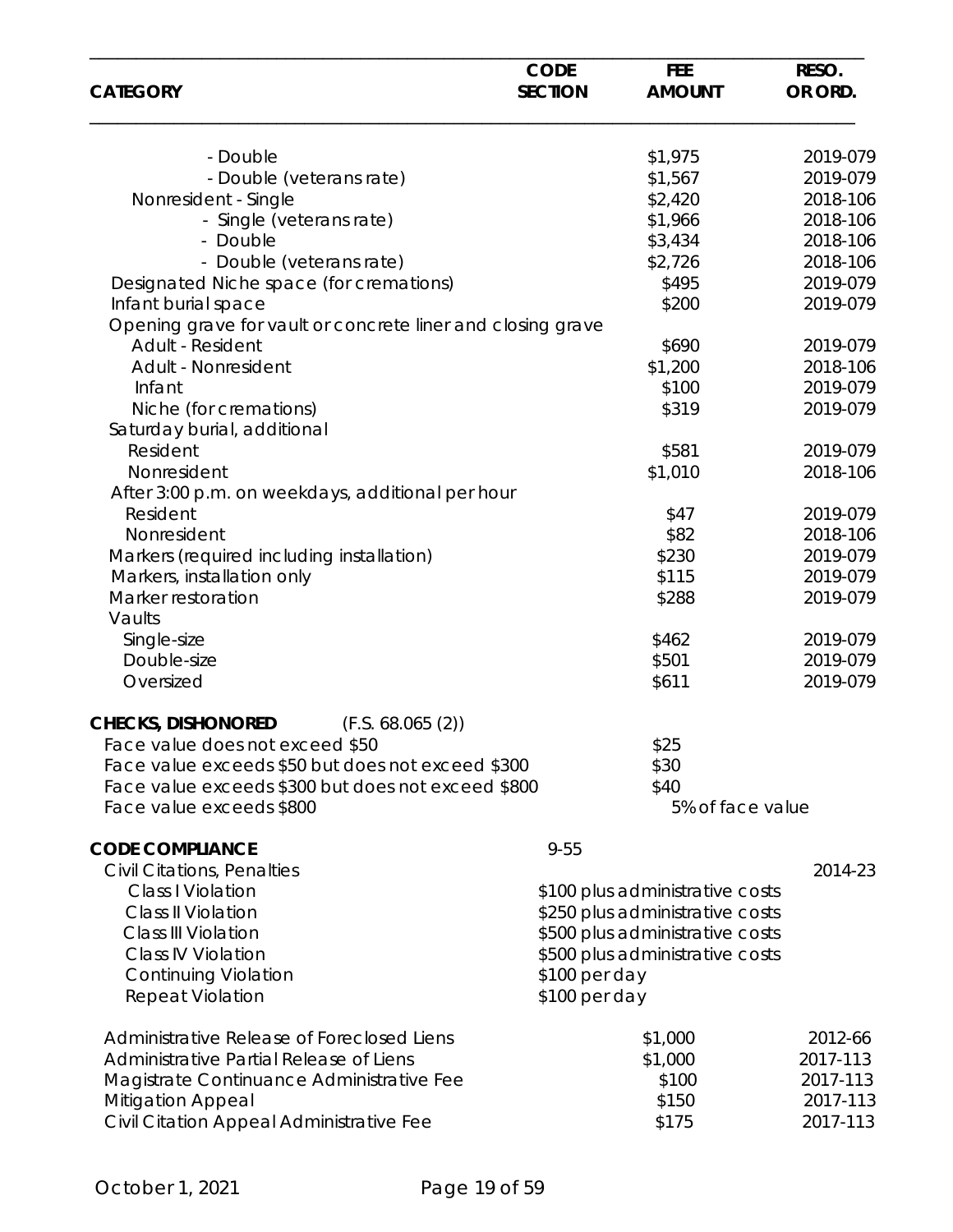| <b>CATEGORY</b>                                                                                                                                                      | <b>CODE</b><br><b>SECTION</b> | <b>FEE</b><br><b>AMOUNT</b>        | RESO.<br>OR ORD.                            |
|----------------------------------------------------------------------------------------------------------------------------------------------------------------------|-------------------------------|------------------------------------|---------------------------------------------|
| Additional Hearing Time (Appeals) 15 minute increments<br>Vacant Structure Annual Registration Fee<br>Vacant Lot Annual Registration Fee                             |                               | \$25<br>\$250<br>\$150             | 2017-113<br>2017-113<br>2019-079            |
| <b>CONDITIONAL USE</b><br>(See PLANNING & ZONING)                                                                                                                    |                               |                                    |                                             |
| <b>CONDOMINIUMS, CONVERSION</b><br>(See PLANNING & ZONING)                                                                                                           |                               |                                    |                                             |
| <b>CONSULTANT FEES</b><br>(See PLANNING & ZONING)                                                                                                                    |                               |                                    |                                             |
| <b>COPYING FEES - POLICE/FIRE</b>                                                                                                                                    | $10 - 16$                     |                                    |                                             |
| Fingerprinting<br>Residents - card<br>Nonresidents - card<br>Police department letters of clearance                                                                  |                               | \$20<br>\$40<br>\$20               | 2019-079<br>2019-079<br>2019-079            |
| Service charge for photographs<br>Photos on disc<br>Vehicle Identification Number (VIN) verification<br>Vehicle - Defective Equipment<br><b>Bicycle Registration</b> |                               | \$10<br>\$10<br>\$4<br>\$1         | 2018-106<br>2004-27<br>2018-106<br>2018-106 |
| <b>COPYING FEES - CITY DOCUMENTS</b>                                                                                                                                 | $10-62$                       |                                    |                                             |
| Miscellaneous copying<br>8-1/2" x 11", each page (black & white)<br>8-1/2" x 11", each page (color)<br>8-1/2" x 14", each page (black & white)                       |                               | \$0.15<br>\$0.50<br>\$0.15         | 2006-36                                     |
| 8-1/2" x 14", each page (color)<br>If two-sided copy, each page<br>Oversize documents up to a maximum of 14" x 17", each page                                        |                               | \$0.50<br>\$0.20<br>\$0.15         | 2006-36                                     |
| Certification<br>Minimum charge for copies mailed (additional)<br><b>Bid Plan Packages</b>                                                                           |                               | \$1<br>\$1                         |                                             |
| 24" x 36" blueprints, each page (Packages up to 10 pages)<br>CD's each<br>(Packages of 10 pages or more will only be available on CD's)                              |                               | \$8<br>\$30                        | 2013-109<br>2013-109                        |
| Plans<br>18" x 24" blueprints, each<br>24" x 36" blueprints, each<br>40" x 60" blueprints, each                                                                      |                               | \$15<br>\$15<br><b>Actual Cost</b> | 2008-47<br>2008-47                          |
| Design Guidelines Manual<br>Design Guidelines Disk<br>City Comprehensive Plan/EAR<br>CD's - each - Florida Statute 119.07                                            |                               | \$100<br>\$25<br>\$100<br>\$10     | 2008-47<br>2008-47<br>2008-47<br>2015-110   |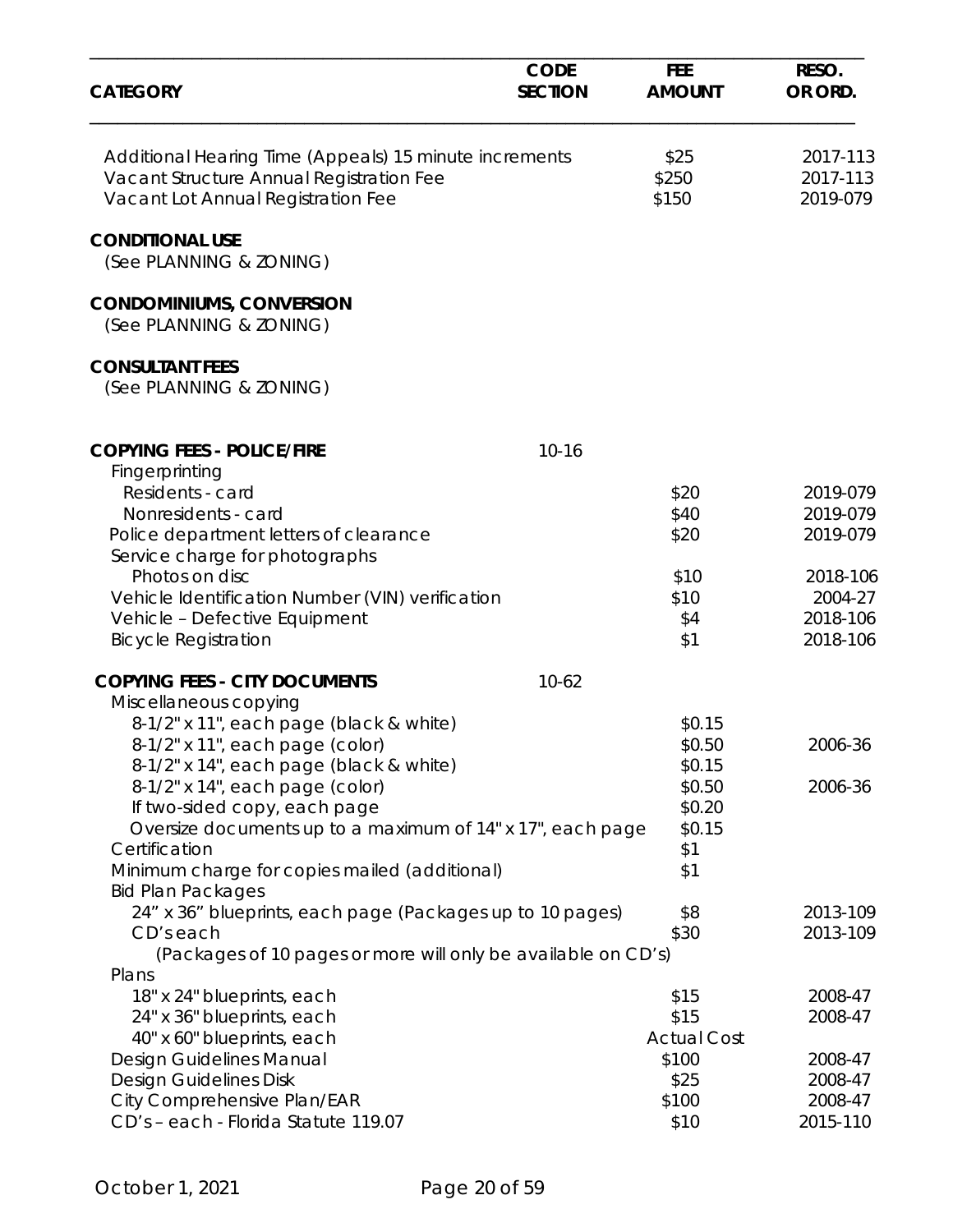| <b>CATEGORY</b>                                                                                                                                                                                                                                          | <b>CODE</b><br><b>SECTION</b> | <b>FEE</b><br><b>AMOUNT</b> | RESO.<br>OR ORD.     |
|----------------------------------------------------------------------------------------------------------------------------------------------------------------------------------------------------------------------------------------------------------|-------------------------------|-----------------------------|----------------------|
| Microfilm, each page                                                                                                                                                                                                                                     |                               | \$1                         | 2007-37              |
| Tapes, DVDs each                                                                                                                                                                                                                                         |                               | \$30                        | 2007-37              |
| USB Flash Drives up to 8GB each                                                                                                                                                                                                                          |                               | \$30                        | 2018-106             |
| <b>Financial Detail Budget Document</b>                                                                                                                                                                                                                  |                               | \$25                        | 2005-29              |
| Program and Operations Budget Document                                                                                                                                                                                                                   |                               | \$25                        | 2005-29              |
| Comprehensive Annual Financial Report                                                                                                                                                                                                                    |                               | \$25                        | 2005-29              |
| Charges for items other than those listed shall be determined by the City Manager.<br>Clerical and/or supervisory time in excess of 15 minutes shall be charged the actual<br>costs including benefits when work is completed.<br><b>Fax Service Fee</b> |                               |                             |                      |
| 8-1/2" x 11", each page                                                                                                                                                                                                                                  |                               | \$.50                       | 91-19                |
| Minimum charge                                                                                                                                                                                                                                           |                               | \$5                         | $91 - 19$            |
| Notary Service - Personal Documents<br><b>County Recording Service</b>                                                                                                                                                                                   |                               | \$5                         | 2005-29              |
| E-Recording                                                                                                                                                                                                                                              |                               | \$5                         | 2016-138             |
| <b>Mitigation Requests</b>                                                                                                                                                                                                                               |                               | \$150                       | 2014-11              |
| <b>CREDIT REPORT</b> - Housing Applicants                                                                                                                                                                                                                |                               | \$15                        | 99-01                |
| <b>DEVELOPMENT REVIEW (See PLANNING &amp; ZONING)</b>                                                                                                                                                                                                    |                               |                             |                      |
| <b>FIRE/RESCUE DEPARTMENT</b>                                                                                                                                                                                                                            |                               |                             |                      |
| <b>CPR/FIRST AID FEES</b>                                                                                                                                                                                                                                |                               |                             |                      |
| <b>COURSE FEES</b>                                                                                                                                                                                                                                       |                               |                             |                      |
| <b>Heartsaver CPR AED</b>                                                                                                                                                                                                                                |                               | \$50                        | 2019-079             |
| <b>Heartsaver First Aid</b>                                                                                                                                                                                                                              |                               | \$50                        | 2019-079             |
| Heartsaver First Aid CPR AED                                                                                                                                                                                                                             |                               | \$60                        | 2019-079             |
| Heartsaver Pediatric First Aid CPR AED                                                                                                                                                                                                                   |                               | \$60                        | 2019-079             |
| <b>BLS-ILT Healthcare Provider</b><br><b>BLS Instructor Course</b>                                                                                                                                                                                       |                               | \$70<br>\$75                | 2019-079<br>2019-079 |
| These fees are for both Residents and Non-Residents.                                                                                                                                                                                                     |                               |                             |                      |
| <b>MATERIALS AND RENTAL FEES</b>                                                                                                                                                                                                                         |                               |                             |                      |
| <b>AHA Heartsaver e-Card</b>                                                                                                                                                                                                                             |                               | \$17                        | 2019-079             |
| <b>AHA Heartsaver Course Book</b>                                                                                                                                                                                                                        |                               | \$3                         | 2019-079             |
| <b>AHA BLS Provider Manual</b>                                                                                                                                                                                                                           |                               | \$15                        | 2019-079             |
| <b>AHA BLS Provider e-Card</b>                                                                                                                                                                                                                           |                               | \$2.40                      | 2019-079             |
| <b>AHA BLS Instructor Manual</b>                                                                                                                                                                                                                         |                               | \$40                        | 2019-079             |
| AHA BLS Instructor Course Completion Card                                                                                                                                                                                                                |                               | \$3                         | 2019-079             |
| Equipment Rental per Student                                                                                                                                                                                                                             |                               | \$2                         | 2019-079             |
| These fees are for both Residents and Non-Residents.                                                                                                                                                                                                     |                               |                             |                      |

BLS-IST = Basic Life Support Instructor Led Training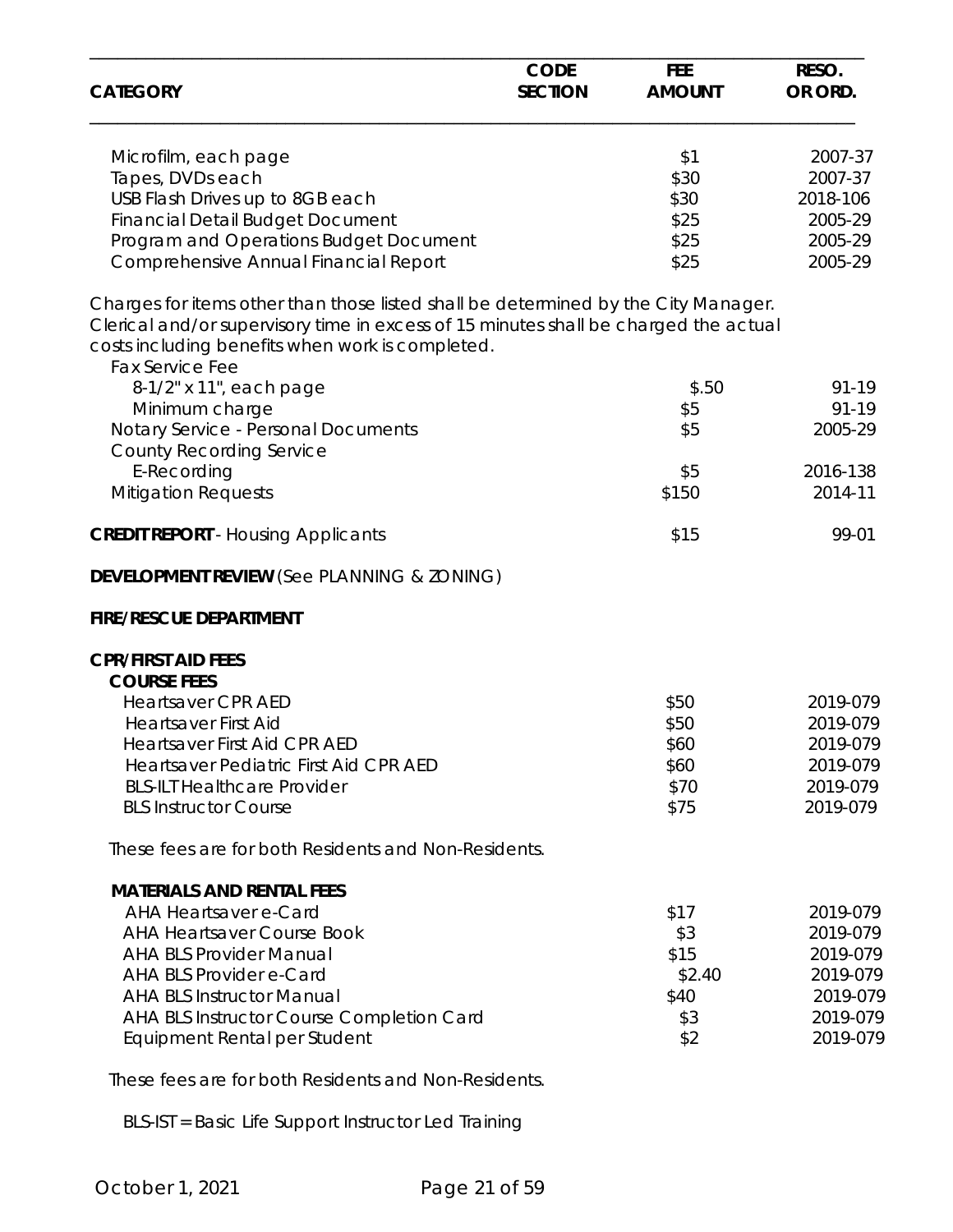|                 | <b>CODE</b>    | FEE           | RESO.   |
|-----------------|----------------|---------------|---------|
| <b>CATEGORY</b> | <b>SECTION</b> | <b>AMOUNT</b> | OR ORD. |
|                 |                |               |         |

AHA = American Heart Association

### **FIRE INSPECTION FEES**

| (a) Annual Inspection Fees-Commercial & industrial properties:                                 |           |          |
|------------------------------------------------------------------------------------------------|-----------|----------|
| 1. Min. fee (up to 2,500 sq. ft. gross floor area)                                             | \$70      | 2018-106 |
| 2. 2,501 sq. ft. to 5,000 sq. ft. gross floor area                                             | \$75      | 2018-106 |
| 3. 5,001 sq. ft. to 10,000 sq. ft. gross floor area                                            | \$85      | 2018-106 |
| 4. 10,001 sq. ft. to 15,000 sq. ft. gross floor area                                           | \$95      | 2018-106 |
| 5. 15,001 sq. ft. to 20,000 sq. ft. gross floor area                                           | \$105     | 2018-106 |
| 6. 20,001 sq. ft. to 25,000 sq. ft. gross floor area                                           | \$115     | 2018-106 |
| 7. Over 25,000 sq. ft. gross floor area                                                        | \$125     | 2018-106 |
| Plus \$20 ea. 10,000 sq. ft. or portion thereof in excess of 25,000 sq. ft.                    |           |          |
| 8. Fees for reinspections after violations:                                                    |           |          |
| a. 1st reinspection fee with violations corrected                                              | No Charge | 2018-106 |
| b. 1st reinspection fee without violations corrected                                           | \$50      | 2018-106 |
| c. 2nd reinspection fee                                                                        | \$100     | 2018-106 |
| d. 3rd reinspection fee                                                                        | \$150     | 2018-106 |
| e. 4th reinspection fee                                                                        | \$200     | 2018-106 |
|                                                                                                |           |          |
| (b) Annual Inspection Fees-Residential properties excluding single-family homes and duplexes): |           |          |
| 1. 3 to 10 units, apts. or rooms                                                               | \$70      | 2018-106 |
| 2. 11 to 25 units, apts. or rooms                                                              | \$75      | 2018-106 |
| 3. 26 to 50 units, apts. or rooms                                                              | \$95      | 2018-106 |
| 4. Apts. or rooms 51 to 100 units                                                              | \$135     | 2018-106 |
| Plus \$20 for each 50 units or portion thereof more than in excess of 100 units                |           |          |
| 5. Fees for reinspections after violations:                                                    |           |          |
| a. 1st reinspection fee with violations corrected                                              | No Charge | 2018-106 |
| b. 1st reinspection fee without violations corrected                                           | \$50      | 2018-106 |
| c. 2nd reinspection fee                                                                        | \$100     | 2018-106 |
| d. 3rd reinspection fee                                                                        | \$150     | 2018-106 |
| e. 4th reinspection fee                                                                        | \$200     | 2018-106 |
| 6. The fees provided above shall also cover any inspection of public assembly areas            |           |          |
| or other areas which are part of resident property & are not used commercially.                |           |          |
|                                                                                                |           |          |
| (c) Annual Inspection Fees-Mobile home parks & individual mobile homes:                        |           |          |
| 1. Mobile home park fee                                                                        | \$85      | 2018-106 |
| 2. Fees for reinspections after violations:                                                    |           | 2018-106 |
| a. 1st reinspection fee with violations corrected                                              | No Charge |          |
| b. 1st reinspection fee without violations corrected                                           | \$50      | 2018-106 |
| c. 2nd reinspection fee                                                                        | \$100     | 2018-106 |
| d. 3rd reinspection fee                                                                        | \$150     | 2018-106 |
| e. 4th reinspection fee                                                                        | \$200     | 2018-106 |
| 3. Individual mobile home (outside inspection only)                                            | \$25      | 2018-106 |

(d) Fire Systems Inspection Fees

In addition to annual inspection fees, the following fees shall apply to inspections of the following fire systems whether located in commercial, residential or other property.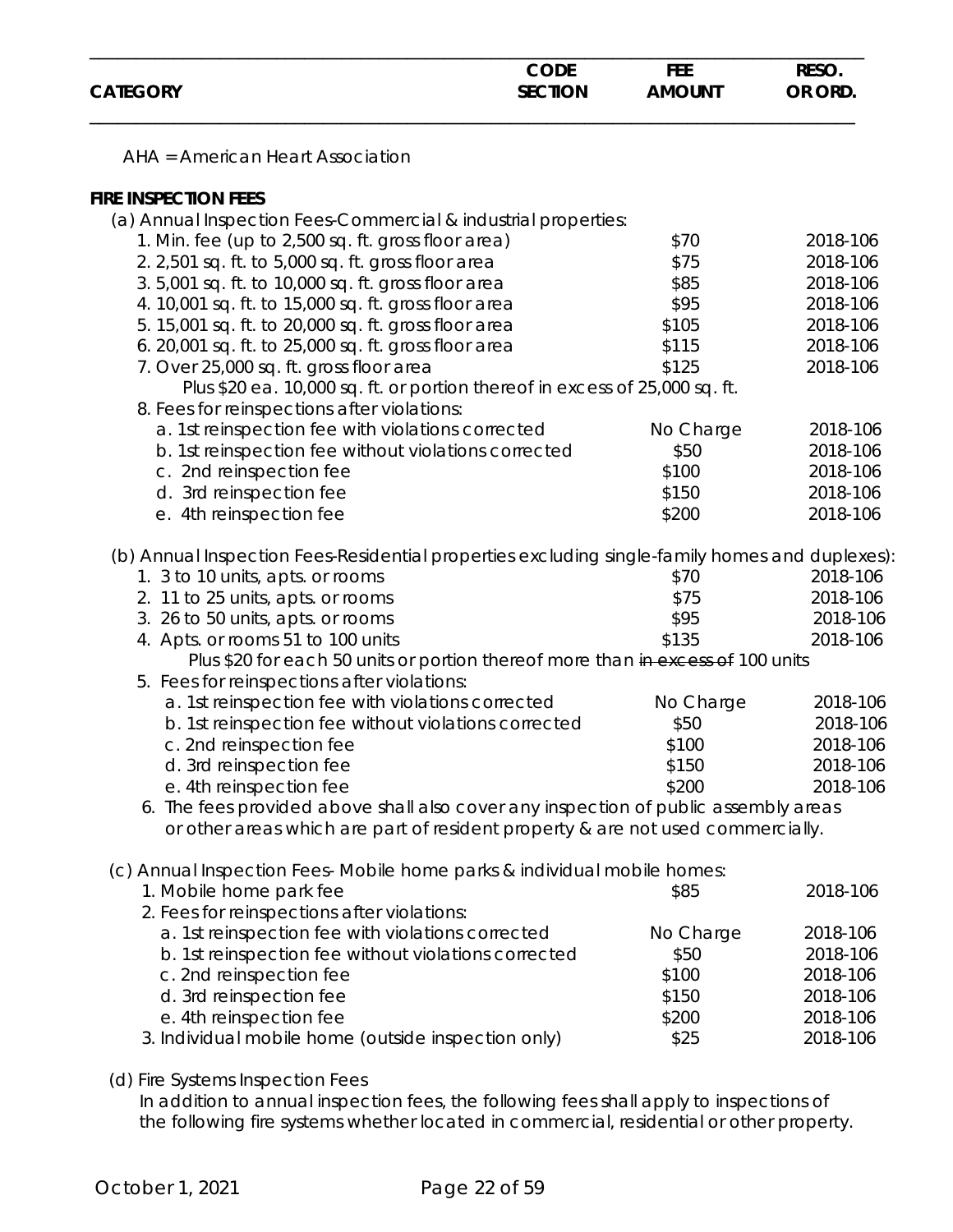|                                                                                                                                                    | <b>CODE</b>    | <b>FEE</b>    | RESO.    |
|----------------------------------------------------------------------------------------------------------------------------------------------------|----------------|---------------|----------|
| <b>CATEGORY</b>                                                                                                                                    | <b>SECTION</b> | <b>AMOUNT</b> | OR ORD.  |
| 1. Fire sprinkler system                                                                                                                           |                | \$100         | 2018-106 |
| 2. Fire standpipe system                                                                                                                           |                | \$100         | 2018-106 |
| 3. Fire alarm system                                                                                                                               |                | \$100         | 2018-106 |
| Plus \$15 per floor in excess of 5 floors                                                                                                          |                |               |          |
| 4. Smoke evacuation system                                                                                                                         |                | \$100         | 2018-106 |
| 5. Automatic fire extinguishing system (Carbon                                                                                                     |                |               |          |
| dioxide, Halon, dry chem.)                                                                                                                         |                | \$100         | 2018-106 |
| 6. Emergency generator                                                                                                                             |                | \$100         | 2018-106 |
| 7. Fire pumps                                                                                                                                      |                | \$100         | 2018-106 |
| 8. Kitchen Hood Suppression                                                                                                                        |                | \$100         | 2018-106 |
| 9. Bi-Directional Antenna                                                                                                                          |                | \$100         | 2018-106 |
| 10. Fire Line Backflow                                                                                                                             |                | \$100         | 2018-106 |
| (e) Fire Exit Drills (no longer conducted for residential)                                                                                         |                |               | 2018-106 |
| 1. Multiple-resident, 1-5 floors, each drill provided                                                                                              |                | \$90          | 2008-47  |
| 2. Multiple-resident (over 5 floors)                                                                                                               |                | \$90          | 2008-47  |
| Plus, per floor over 5 floors                                                                                                                      |                | \$20          | 2008-47  |
| 3. Daycares and Commercial Occupancies                                                                                                             |                | \$100         | 2018-106 |
| (f) Penalty Fees                                                                                                                                   |                |               |          |
| 1. Blocked/locked exits (1st offense/double for 2 <sup>nd</sup> plus)                                                                              |                | \$250         | 2011-23  |
| 2. Overcrowding assembly (1st offense/double for 2nd plus)<br>3. Fire Alarm Silencing/Resetting/Tampering                                          |                | \$250         | 2011-23  |
| (1st offense/double for 2nd plus)<br>4. Cooking Outside the Protected Area of Kitchen                                                              |                | \$250         | 2015-110 |
| <b>Hood Suppression</b>                                                                                                                            |                |               |          |
| (1st offense/double for 2nd plus)                                                                                                                  |                | \$250         | 2018-106 |
| (g) Flow Tests                                                                                                                                     |                | \$250         | 2008-47  |
| (h) Automated External Defibrillators (AED)                                                                                                        |                |               |          |
| 1. AED Decal/Permit Fee                                                                                                                            |                | \$25          | 2018-106 |
| 2. AED Maintenance Inspection                                                                                                                      |                | \$25          | 2018-106 |
| Pursuant to Ordinance 2018-002, the Automated External<br>Defibrillator Fees are to be set by Resolution and to be included<br>in the Fee Booklet. |                |               |          |
|                                                                                                                                                    |                |               |          |
| <b>HAZARDOUS MATERIAL PERMITS AND CERTIFICATES</b><br>(a) Sparkler Sales: Permit requires submittal of inventory and site                          |                |               |          |
| plan (annual).                                                                                                                                     |                | \$140         | 2018-106 |
| (b) Fireworks-Public Certification: Public display of fireworks m                                                                                  |                |               |          |
| be under the direction of person certified by the Department                                                                                       |                |               |          |
| as a fireworks "shooter" (each use).                                                                                                               |                | \$140         | 2018-106 |
| (c) Cellulose Nitrate Motion Picture Film: storage, handling or use<br>of more than 25 pounds (35 mm film about 5,000 feet) of nitrate             |                |               |          |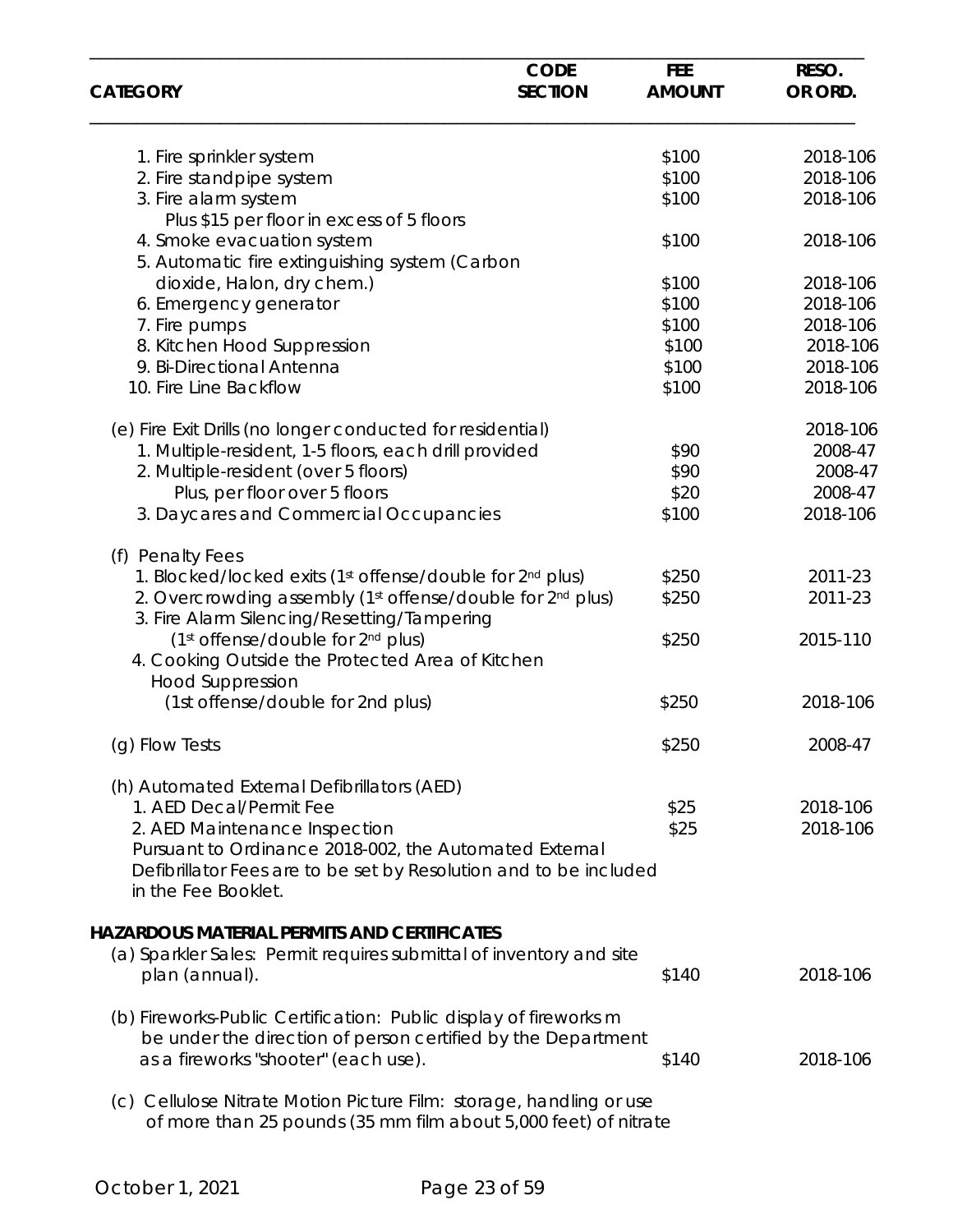| <b>CATEGORY</b> |                                                                                                                                                                                                                               | <b>CODE</b><br><b>SECTION</b> | <b>FEE</b><br><b>AMOUNT</b> | RESO.<br>OR ORD. |
|-----------------|-------------------------------------------------------------------------------------------------------------------------------------------------------------------------------------------------------------------------------|-------------------------------|-----------------------------|------------------|
|                 | motion picture film (annual).                                                                                                                                                                                                 |                               | \$75                        | 2018-106         |
|                 | (d) Combustible Fiber: Storage and handling of combustible fiber in<br>quantities exceeding 100 cubic feet (annual).                                                                                                          |                               | \$75                        | 2018-106         |
|                 | (e) Compressed Gases: Storage, handling or use of more than 2,000<br>cubic feet of flammable gas or 6,000 cubic feet of nonflammable<br>gas at normal temperature and pressure (annual).                                      |                               | \$75                        | 2018-106         |
| (f)             | Dry Cleaning Establishment: Dry cleaning by use of<br>cleaning solvents, fluids or cleaning solutions (annual).                                                                                                               |                               | \$75                        | 2018-106         |
|                 | (g) Explosives, Ammunition and Blasting Agents: Manufacturing,<br>keeping, storage, sale and transportation of explosives,<br>ammunition and blasting agents (annual).                                                        |                               | \$195                       | 2018-106         |
|                 | (h) Flammable Finishes, Application of: Spraying or dipping<br>operations utilizing on any working day more than one gallon<br>of flammable or combustible liquids (annual).                                                  |                               | \$140                       | 2018-106         |
| (i)             | Flammable/Combustible Liquids: Storage, handling or use of<br>Class1A and/or 1B liquids in excess of fifteen (15) gallons (annual).                                                                                           |                               | \$195                       | 2018-106         |
| (i)             | Hazardous Chemicals and Flash Point Solids: Storage, handling,<br>or use of any hazardous material (annual).                                                                                                                  |                               | \$195                       | 2018-106         |
|                 | (k) Magnesium: Melting, casting, heat treating, machining or<br>grinding of more than 10 pounds of magnesium per working<br>day (annual).                                                                                     |                               | \$195                       | 2018-106         |
| (1)             | Liquefied Petroleum Gas: Each installation of liquefied<br>petroleum gas employing a container or an aggregate of<br>interconnected containers of $> 2,000$ gallons water<br>capacity; or individual sales/exchange (annual). |                               | \$75                        | 2018-106         |
| (m)             | Organic Coatings: Organic coating manufacturing operation<br>making more than one gallon of an organic coating on any<br>working day (annual).                                                                                |                               | \$195                       | 2018-106         |
| (n)             | Welding or Cutting: Welding or cutting operations, excluding<br>job sites (annual).                                                                                                                                           |                               | \$195                       | 2018-106         |
|                 | (o) Combustible Dusts and Powders: Operation of any grain<br>elevator, flour, starch or feed mill, or plant pulverizing aluminum,                                                                                             |                               |                             |                  |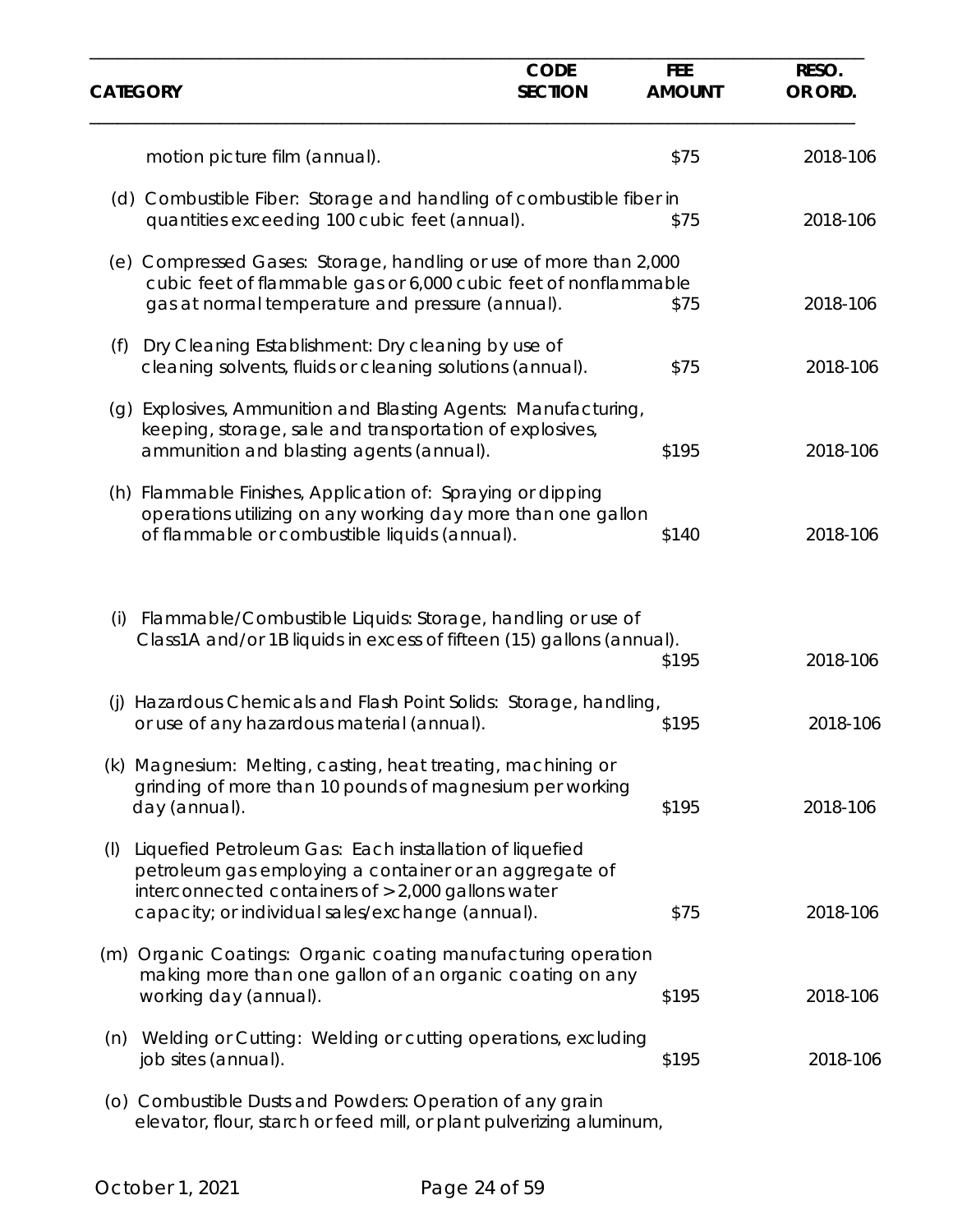| <b>CATEGORY</b>                                                                                            | <b>CODE</b><br><b>SECTION</b> | <b>FEE</b><br><b>AMOUNT</b> | RESO.<br>OR ORD. |
|------------------------------------------------------------------------------------------------------------|-------------------------------|-----------------------------|------------------|
| coal, cocoa, plastics, magnesium, spices, sugar or other material                                          |                               |                             |                  |
| producing dust (annual).                                                                                   |                               | \$195                       | 2018-106         |
| * For Hazardous Materials:                                                                                 |                               |                             |                  |
| the maximum combined fee cannot exceed                                                                     |                               | \$350                       | 2018-106         |
| <b>RESCUE SERVICES</b>                                                                                     | $3 - 19$                      |                             |                  |
| ALS-1, with transport                                                                                      |                               | \$850                       | 2018-106         |
| ALS-2, with transport                                                                                      |                               | \$850                       | 2018-106         |
| BLS, with transport                                                                                        |                               | \$850                       | 2018-106         |
| PLUS: per mile, pickup to hospital                                                                         |                               | \$12                        | 2011-23          |
| if oxygen is required                                                                                      |                               | \$30                        | 2011-23          |
| Resident policy (effective 10/1/2011)                                                                      |                               |                             | 2011-23          |
| Treat and No Transport Fee                                                                                 |                               |                             |                  |
| Resident                                                                                                   |                               | \$160                       | 2018-106         |
| Non-Resident                                                                                               |                               | \$200                       | 2018-106         |
| FIRE NON-AD VALOREM ASSESSMENT FEE                                                                         |                               |                             |                  |
| Resident - per unit                                                                                        |                               | \$265.06                    | 2019-066         |
| Commercial - per 100 square feet                                                                           |                               | \$37.18                     | 2019-066         |
| Amusement - per 100 square feet                                                                            |                               | \$37.18                     | 2019-066         |
| Institutional - per 100 square feet                                                                        |                               | \$28.60                     | 2019-066         |
| Office - per 100 square feet                                                                               |                               | \$37.18                     | 2019-066         |
| Warehouse/Factory - per 100 square feet                                                                    |                               | \$2.44                      | 2019-066         |
| Race Track (Pari-mutuels) - per 100 square feet                                                            |                               | \$28.67                     | 2019-066         |
| Religious                                                                                                  |                               | \$0                         | 2021-106         |
| <b>FRANCHISE AND CONTRACT FEES</b>                                                                         |                               |                             |                  |
| <b>Bus Shelters/Benches/Recycling Kiosks</b>                                                               |                               |                             |                  |
| (Per Amended Agreement approved at the Commission meeting on<br>February 21, 2018 via Resolution 2018-010) |                               |                             |                  |
| Owned by Franchisee - Bus Shelters                                                                         |                               | \$850                       |                  |
| Owned by Franchisee - Bus Benches                                                                          |                               | \$350                       |                  |
| CATV - percent of gross subscriber revenue                                                                 |                               | 5%                          | $91 - 20$        |
| <b>CATV</b> - Franchise Application Fees                                                                   |                               |                             |                  |
| (1) Initial License                                                                                        |                               | \$3,500                     | 93-03            |
| (2) Renewal of License                                                                                     |                               | \$2,000                     | 93-03            |
| (3) Transfer of License                                                                                    |                               | \$3,500                     | 93-03            |
| (4) Modification of License                                                                                |                               | \$1,000                     | 93-03            |
| (5) Expansion of License                                                                                   |                               | \$1,000                     | 93-03            |
| <b>GARBAGE, TRASH AND RECYCLING</b>                                                                        | 32-631                        |                             |                  |
| Administrative Charge<br>(Code Enforcement Activity and a Notice of Violation Issued)                      |                               | \$50                        |                  |
|                                                                                                            |                               |                             |                  |
| Disposal Permits (per container, per account)                                                              |                               | \$65                        | 2017-113         |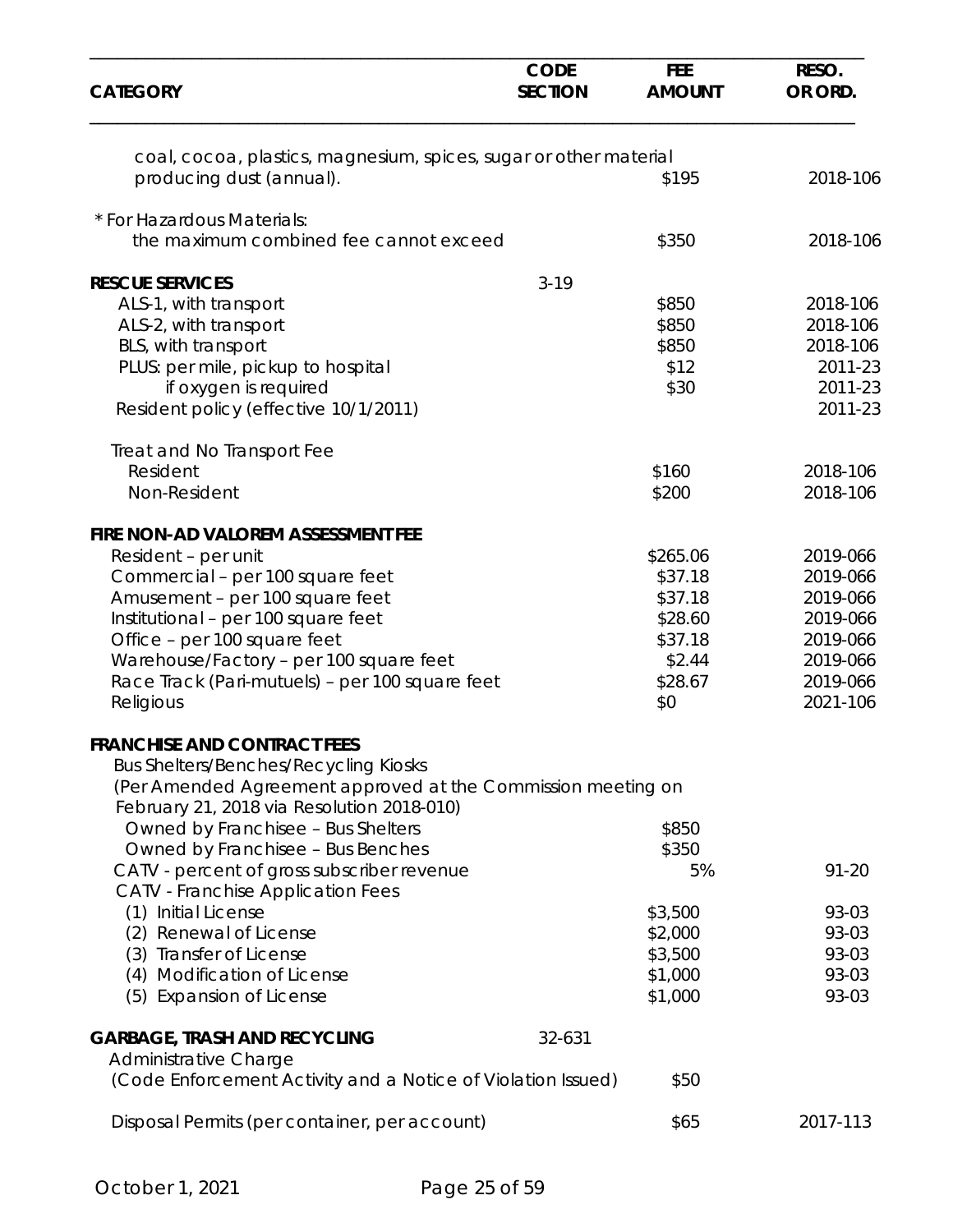| <b>CATEGORY</b>                                                              |      |         | <b>CODE</b><br><b>SECTION</b> |         | <b>FEE</b><br><b>AMOUNT</b> | RESO.<br>OR ORD.     |         |
|------------------------------------------------------------------------------|------|---------|-------------------------------|---------|-----------------------------|----------------------|---------|
| <b>Hauling Permits</b>                                                       |      |         | 32-639                        |         |                             |                      |         |
| <b>Application Fee</b>                                                       |      |         |                               |         | \$195                       | 2017-113             |         |
| Plus Minimum Permit Fee                                                      |      |         |                               |         |                             |                      |         |
| One year fee (per type of waste being collected)<br>Less than 6 months       |      |         |                               |         | \$2,600<br>\$1,137.50       | 2017-113<br>2017-113 |         |
| Annual Renewal/Application Fee                                               |      |         |                               |         | \$97.50                     | 2017-113             |         |
| Late Charges (Haulers Quarterly Reports)                                     |      |         |                               |         |                             |                      |         |
| 1st Offense                                                                  |      |         |                               | \$250   |                             | 2018-106             |         |
| 2nd Offense                                                                  |      |         |                               | \$500   |                             | 2018-106             |         |
| 3rd Offense                                                                  |      |         |                               |         | License Suspension          | 2018-106             |         |
| Penalty for Non-Permitted Containers (containers with<br>no disposal permit) |      |         |                               |         |                             |                      |         |
| <b>Initial Violation</b>                                                     |      |         |                               |         | \$325 plus                  | 2017-113             |         |
|                                                                              |      |         |                               |         | disposal costs              |                      |         |
| <b>Additional Per Day</b>                                                    |      |         |                               | \$65    |                             | 2017-113             |         |
| Quarterly Percentage of Revenue Charges<br>Percentage                        |      |         |                               |         | 22.0%                       | 2017-113             |         |
| Multi-Family Collection Fee                                                  |      |         | $32-640(a)$                   |         |                             | 2017-113             |         |
| <b>DUMPSTER SERVICE</b>                                                      | 1X   | 2X      | 3X                            | 4X      | 5x                          | 6X                   | 7X      |
| Automated Cont. (100 Gal)                                                    | \$52 | \$100   | \$140                         | \$187   | n/a                         | n/a                  | n/a     |
| Addt'l. Auto Cont. (100 Gal)                                                 | \$26 | \$50    | \$70                          | \$94    | n/a                         | n/a                  | n/a     |
| 1 Yard                                                                       | n/a  | \$98    | \$147                         | \$194   | \$241                       | \$289                | \$337   |
| 2 Yard                                                                       | n/a  | \$186   | \$277                         | \$369   | \$463                       | \$547                | \$644   |
| 2 Yard - Compacted                                                           | n/a  | \$560   | \$827                         | \$1,100 | \$1,366                     | \$1,638              | \$1,916 |
| 3 Yard                                                                       | n/a  | \$264   | \$389                         | \$517   | \$644                       | \$762                | \$889   |
| 3 Yard - Compacted                                                           | n/a  | \$775   | \$1,161                       | \$1,541 | \$1,534                     | \$1,918              | \$2,677 |
| 4 Yard                                                                       | n/a  | \$326   | \$501                         | \$660   | \$826                       | \$982                | \$1,148 |
| 4 Yard - Compacted                                                           | n/a  | \$1,000 | \$1,359                       | \$1,981 | \$2,465                     | \$2,952              | \$3,345 |
| 6 Yard                                                                       | n/a  | \$504   | \$746                         | \$988   | \$1,239                     | \$1,481              | \$1,720 |
| 6 Yard - Compacted                                                           | n/a  | \$1,505 | \$2,233                       | \$2,965 | \$3,697                     | \$4,430              | \$5,165 |

8 Yard – Compacted | n/a | \$2,003 | \$2,982 | \$3,957 | \$4,935 | \$5,907 | \$6,884 2,003 \$2,982 SERVICE PER WEEK

8 Yard n/a | \$663 | \$993 | \$1,318 | \$1,643 | \$1,968 | \$2,289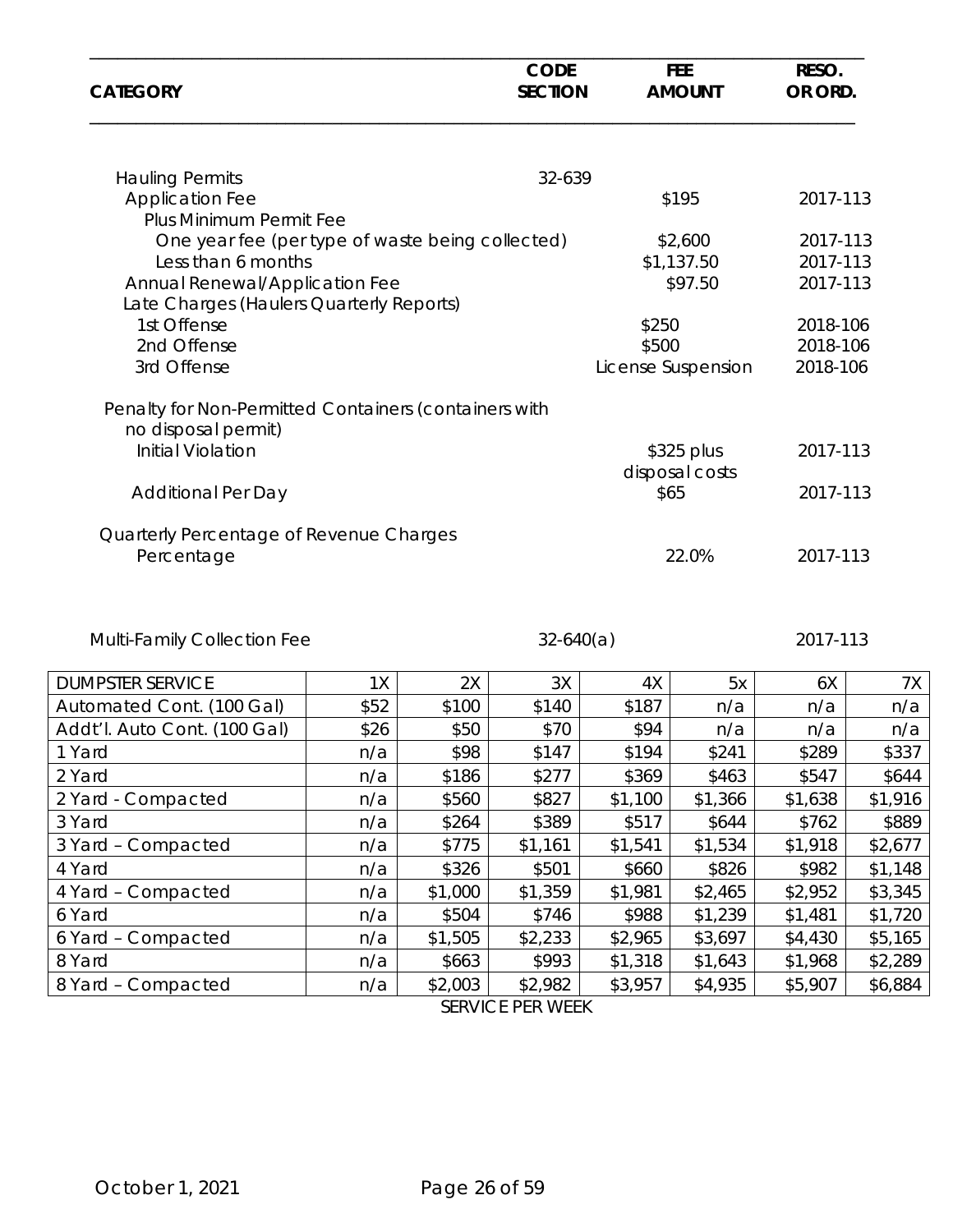| <b>CATEGORY</b>                                                                                                                                                                                                                                                                                                                                                                                                                                                                                                      |      |         | <b>CODE</b><br><b>SECTION</b> |             | <b>FEE</b><br><b>AMOUNT</b>                                                                                                      | RESO.<br>OR ORD. |                                                                                                                                                          |
|----------------------------------------------------------------------------------------------------------------------------------------------------------------------------------------------------------------------------------------------------------------------------------------------------------------------------------------------------------------------------------------------------------------------------------------------------------------------------------------------------------------------|------|---------|-------------------------------|-------------|----------------------------------------------------------------------------------------------------------------------------------|------------------|----------------------------------------------------------------------------------------------------------------------------------------------------------|
| <b>Commercial Collection Fee</b>                                                                                                                                                                                                                                                                                                                                                                                                                                                                                     |      |         |                               | $32-640(a)$ |                                                                                                                                  |                  | 2017-113                                                                                                                                                 |
| <b>DUMPSTER SERVICE</b>                                                                                                                                                                                                                                                                                                                                                                                                                                                                                              | 1X   | 2X      | 3X                            | 4X          | 5x                                                                                                                               | 6X               | 7X                                                                                                                                                       |
| Automated Cont. (100 Gal)                                                                                                                                                                                                                                                                                                                                                                                                                                                                                            | \$52 | \$100   | \$140                         | \$187       | n/a                                                                                                                              | n/a              | n/a                                                                                                                                                      |
| Addt'l. Auto Cont. (100 Gal)                                                                                                                                                                                                                                                                                                                                                                                                                                                                                         | \$26 | \$50    | \$70                          | \$94        | n/a                                                                                                                              | n/a              | n/a                                                                                                                                                      |
| 1 Yard                                                                                                                                                                                                                                                                                                                                                                                                                                                                                                               | n/a  | \$155   | \$234                         | \$311       | \$384                                                                                                                            | \$460            | \$556                                                                                                                                                    |
| 2 Yard                                                                                                                                                                                                                                                                                                                                                                                                                                                                                                               | n/a  | \$295   | \$443                         | \$592       | \$733                                                                                                                            | \$876            | \$1,019                                                                                                                                                  |
| 2 Yard - Compacted                                                                                                                                                                                                                                                                                                                                                                                                                                                                                                   | n/a  | \$889   | \$1,326                       | \$1,756     | \$2,192                                                                                                                          | \$2,625          | \$3,059                                                                                                                                                  |
| 3 Yard                                                                                                                                                                                                                                                                                                                                                                                                                                                                                                               | n/a  | \$413   | \$618                         | \$823       | \$1,024                                                                                                                          | \$1,227          | \$1,431                                                                                                                                                  |
| 3 Yard - Compacted                                                                                                                                                                                                                                                                                                                                                                                                                                                                                                   | n/a  | \$1,240 | \$1,855                       | \$2,464     | \$3,067                                                                                                                          | \$3,678          | \$4,281                                                                                                                                                  |
| 4 Yard                                                                                                                                                                                                                                                                                                                                                                                                                                                                                                               | n/a  | \$528   | \$790                         | \$1,054     | \$1,314                                                                                                                          | \$1,574          | \$1,832                                                                                                                                                  |
| 4 Yard - Compacted                                                                                                                                                                                                                                                                                                                                                                                                                                                                                                   | n/a  | \$1,600 | \$2,380                       | \$3,168     | \$3,934                                                                                                                          | \$4,723          | \$5,351                                                                                                                                                  |
| 6 Yard                                                                                                                                                                                                                                                                                                                                                                                                                                                                                                               | n/a  | \$810   | \$1,191                       | \$1,586     | \$1,975                                                                                                                          | \$2,362          | \$2,757                                                                                                                                                  |
| 6 Yard - Compacted                                                                                                                                                                                                                                                                                                                                                                                                                                                                                                   | n/a  | \$2,406 | \$3,574                       | \$4,745     | \$5,916                                                                                                                          | \$7,086          | \$8,263                                                                                                                                                  |
| 8 Yard                                                                                                                                                                                                                                                                                                                                                                                                                                                                                                               | n/a  | \$1,070 | \$1,590                       | \$2,114     | \$2,636                                                                                                                          | \$3,147          | \$3,669                                                                                                                                                  |
| 8 Yard - Compacted                                                                                                                                                                                                                                                                                                                                                                                                                                                                                                   | n/a  | \$3,203 | \$4,759<br>SERVICE PER WEEK   | \$6,330     | \$7,894                                                                                                                          | \$9,448          | \$11,010                                                                                                                                                 |
| Two Yard (each)<br>Three Yard (each)<br>Four Yard (each)<br>Six Yard (each)<br>Eight Yard (each)                                                                                                                                                                                                                                                                                                                                                                                                                     |      |         |                               |             | \$426.40<br>\$560.30<br>\$605.80<br>\$799.50<br>\$923                                                                            |                  | 2017-113<br>2017-113<br>2017-113<br>2017-113<br>2017-113                                                                                                 |
| Rental of Containers (per month)<br>One-cubic-yard (noncompacted)<br>Two-cubic-yard (noncompacted)<br>Three-cubic-yard (noncompacted)<br>Four-cubic-yard (noncompacted)<br>Six-cubic-yard (noncompacted)<br>Eight-cubic-yard (noncompacted)<br>Two-cubic-yard (compacted)<br>Three-cubic-yard (compacted)<br>Four-cubic-yard (compacted)<br>Ten-cubic-yard (compacted)<br>Twenty-cubic-yard (compacted)<br>Thirty-cubic-yard (compacted)<br>Forty-cubic-yard (compacted)<br>Roll-off and Compactor Container Service |      |         | 32-640(g)                     |             | \$10.40<br>\$12.35<br>\$14.30<br>\$18.20<br>\$22.10<br>\$26<br>\$54.60<br>\$75.40<br>\$98.80<br>\$325<br>\$390<br>\$455<br>\$520 |                  | 2017-113<br>2017-113<br>2017-113<br>2017-113<br>2017-113<br>2017-113<br>2017-113<br>2017-113<br>2017-113<br>2017-113<br>2017-113<br>2017-113<br>2017-113 |
| Solid Waste (per hauling of containers plus disposal fee<br>(actual costs))<br>Cardboard (per hauling of containers)                                                                                                                                                                                                                                                                                                                                                                                                 |      |         |                               |             | \$260<br>\$260                                                                                                                   |                  | 2017-113<br>2017-113                                                                                                                                     |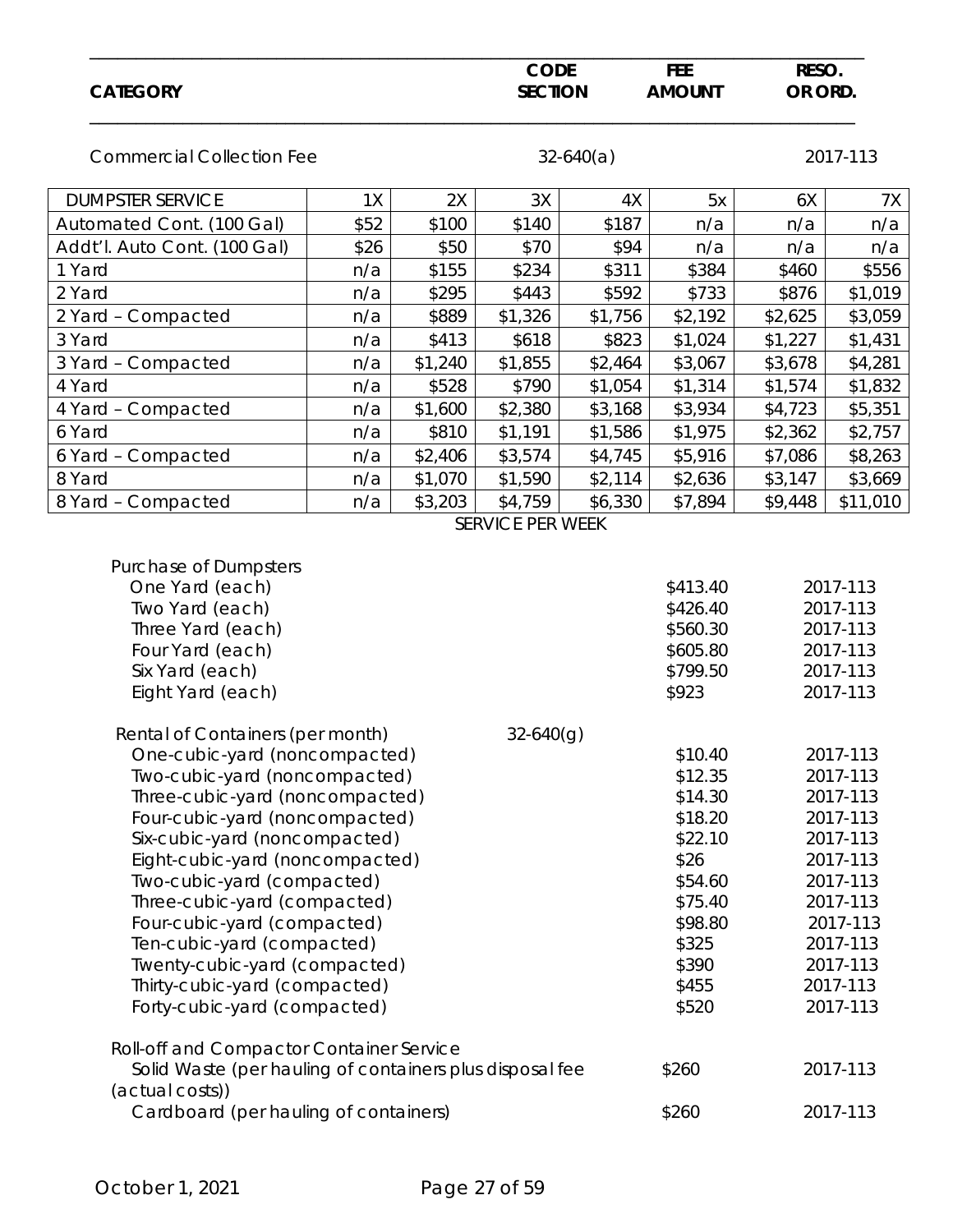| <b>CATEGORY</b>                                                                                    | <b>CODE</b><br><b>SECTION</b> | <b>FEE</b><br><b>AMOUNT</b> | RESO.<br>OR ORD. |
|----------------------------------------------------------------------------------------------------|-------------------------------|-----------------------------|------------------|
| Cardboard Collection Service (non-compactor containers)                                            |                               |                             |                  |
| Four-yard container (per month)                                                                    |                               |                             |                  |
| 2 x weekly                                                                                         |                               | \$52                        | 2017-113         |
| 3 x weekly                                                                                         |                               | \$78                        | 2017-113         |
| 4 x weekly                                                                                         |                               | \$104                       | 2017-113         |
| 5 x weekly                                                                                         |                               | \$130                       | 2017-113         |
| 6 x weekly                                                                                         |                               | \$156                       | 2017-113         |
| 7 x weekly                                                                                         |                               | \$182                       | 2017-113         |
| Eight-yard container (per month)                                                                   |                               |                             |                  |
| 3 x weekly                                                                                         |                               | \$156                       | 2017-113         |
| 4 x weekly                                                                                         |                               | \$208                       | 2017-113         |
| 5 x weekly                                                                                         |                               | \$260                       | 2017-113         |
| 6 x weekly                                                                                         |                               | \$312                       | 2017-113         |
| 7 x weekly                                                                                         |                               | \$364                       | 2017-113         |
|                                                                                                    |                               |                             |                  |
| Residential Collection (garbage and yard waste)<br>Buildings, 4 or less units, per unit, per month |                               | \$27.87                     | 2017-113         |
| (includes one 96 gallon container)                                                                 |                               |                             |                  |
| First additional 64 gallon automated container                                                     |                               | No Charge                   | 2009-24          |
| (upon request)                                                                                     |                               |                             |                  |
| Additional 64 gallon automated containers beyond                                                   |                               | \$3                         | 2009-24          |
|                                                                                                    |                               |                             |                  |
| the first free container (per container, per month)                                                |                               |                             |                  |
| Additional 96 gallon automated container (per container,<br>per month)                             |                               | \$4.25                      | 2009-24          |
| Additional automated pickup to 2x per week, per month                                              |                               | \$9.11                      | 2008-47          |
| Late Charge                                                                                        |                               | 10% of bill                 |                  |
| Buildings, 5 or more units,                                                                        |                               | See Table Above             | 94-26            |
| (Based on volume of containers and frequency of collections.)                                      |                               |                             |                  |
| Rolling out Containers (per month)                                                                 | $32 - 640(j)$                 |                             |                  |
| One container                                                                                      |                               | \$15.99                     | 2017-113         |
| Each additional container                                                                          |                               | \$8.71                      | 2017-113         |
| <b>Special Collection Charges</b>                                                                  | $32 - 640(i)$                 |                             |                  |
| (In Addition To Regular Collection)                                                                |                               |                             |                  |
|                                                                                                    |                               | \$67.60                     |                  |
| First one-cubic-yard container                                                                     |                               |                             | 2017-113         |
| Each additional one-cubic-yard container                                                           |                               | \$65                        | 2017-113         |
| First two-cubic-yard container                                                                     |                               | \$130                       | 2017-113         |
| Each additional two-cubic-yard container                                                           |                               | \$113.10                    | 2017-113         |
| First compacted two-cubic-yard container                                                           |                               | \$161.20                    | 2017-113         |
| Each additional compacted two-cubic-yard container                                                 |                               | \$161.20                    | 2017-113         |
| <b>Bulk Items &amp; Loose Debris</b>                                                               | $32-640-(c)2(a)$              |                             |                  |
| Loose Debris                                                                                       |                               |                             |                  |
| First two-cubic yards or part thereof                                                              |                               | \$54.60                     | 2017-113         |
| Each additional cubic yard or part thereof                                                         |                               | \$27.72                     | 2017-113         |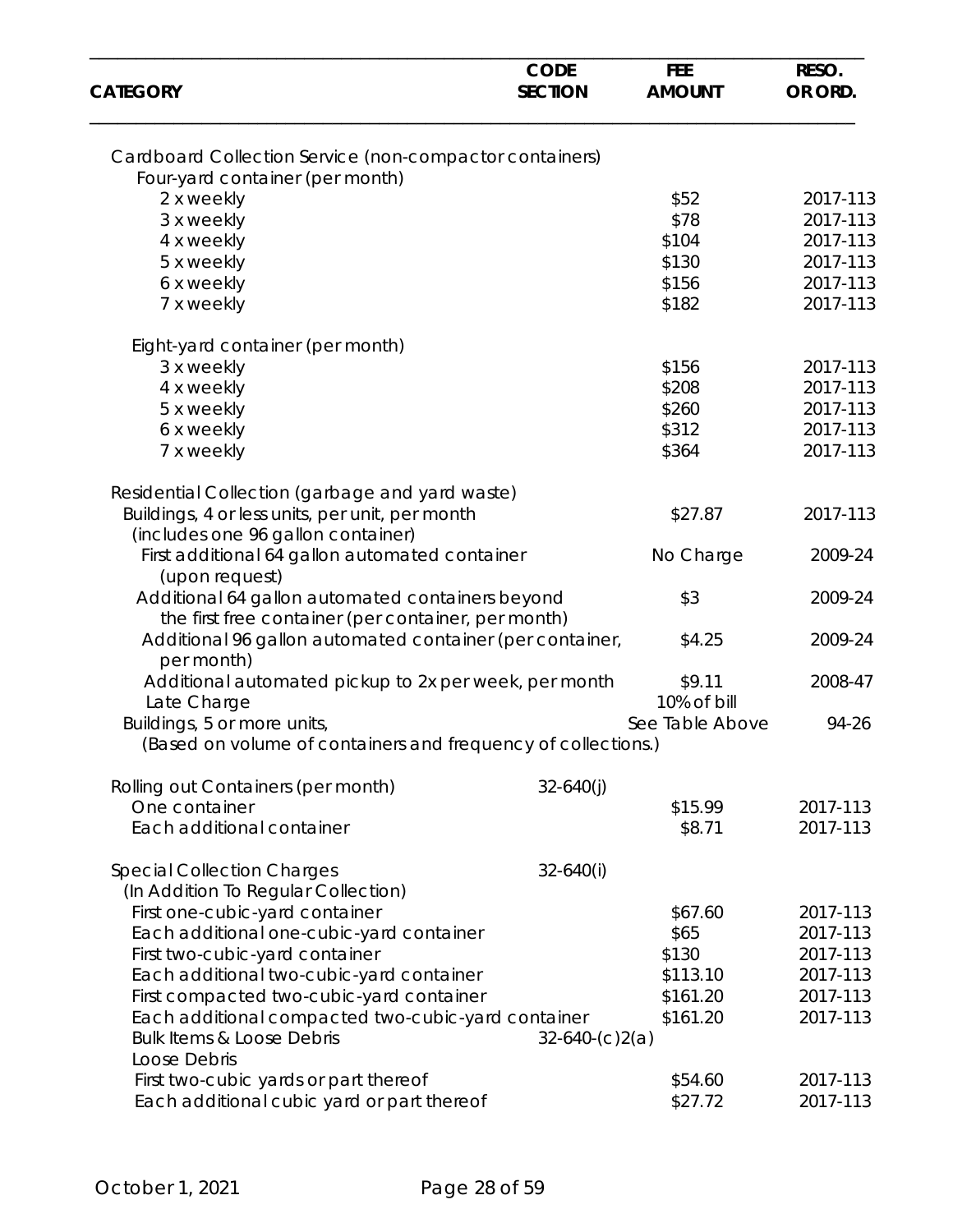| <b>CATEGORY</b>                                                                                                                                                                                                                                                                                                                                                                                                                                                                                   | <b>CODE</b><br><b>SECTION</b> | <b>FEE</b><br><b>AMOUNT</b>                                                                                                                                   | RESO.<br>OR ORD.                                                     |
|---------------------------------------------------------------------------------------------------------------------------------------------------------------------------------------------------------------------------------------------------------------------------------------------------------------------------------------------------------------------------------------------------------------------------------------------------------------------------------------------------|-------------------------------|---------------------------------------------------------------------------------------------------------------------------------------------------------------|----------------------------------------------------------------------|
| <b>Bulk Items</b><br>Charge shall be equal to the lesser of:<br>(a) Using formula for loose debris; or<br>(b) Each bulk item                                                                                                                                                                                                                                                                                                                                                                      |                               | \$45.50                                                                                                                                                       | 2017-113                                                             |
|                                                                                                                                                                                                                                                                                                                                                                                                                                                                                                   |                               |                                                                                                                                                               |                                                                      |
| Damaged Containers, Special Collections<br>(1) Broken or missing wheels on unpaved surfaces, broken lift<br>rings, broken or missing lift arm rings, each special collection (labor & materials)<br>(2) Broken or missing wheels on paved surfaces, loose lids,<br>each special collection<br>(3) Missing lids, rusted-through sides or bottoms,<br>each special collection<br>(4) Collect/gather garbage or debris outside or over-flowing<br>from bulk waste container, each special collection | $32 - 640(i)$                 | <b>Actual Costs</b><br><b>Actual Costs</b><br>(labor & materials)<br><b>Actual Costs</b><br>(labor & materials)<br><b>Actual Costs</b><br>(labor & materials) | 2009-24                                                              |
| Non-Curbside Collection - Additional fee per unit per month<br>for 1 to 4 units for collecting garbage/trash required to be,<br>but not placed at or near curb                                                                                                                                                                                                                                                                                                                                    |                               | \$8                                                                                                                                                           |                                                                      |
| Special Trip Charge (Commercial/Multi-Family)<br>Containerized collections other than regular day                                                                                                                                                                                                                                                                                                                                                                                                 |                               | \$45.50                                                                                                                                                       | 2017-113                                                             |
| Recycling Collection - monthly fee per weekly service<br>Residential (per unit, per month)<br>Commercial and Multi-Family (per month,<br>per service requirements)                                                                                                                                                                                                                                                                                                                                |                               | \$2<br>\$22.75-\$260                                                                                                                                          | 2007-37<br>2017-113                                                  |
| Recycling Contamination Fee (per container/per occurrence)<br><b>Commercial and Multi-Family</b><br>Commercial/Condo Recycling Dumpster Monthly Rental Fee                                                                                                                                                                                                                                                                                                                                        |                               | \$25                                                                                                                                                          | 2009-24                                                              |
| 1 Yard<br>2 Yard<br>3 Yard<br>4 Yard<br>6 Yard<br>8 Yard                                                                                                                                                                                                                                                                                                                                                                                                                                          |                               | \$10.40<br>\$12.35<br>\$14.30<br>\$18.20<br>\$22.10<br>\$26                                                                                                   | 2017-113<br>2017-113<br>2017-113<br>2017-113<br>2017-113<br>2017-113 |
| Commercial/Condo Recycling Cart Purchase/<br>Replacement Fee (per cart)                                                                                                                                                                                                                                                                                                                                                                                                                           |                               | <b>Actual Costs</b><br>(labor & materials)                                                                                                                    | 2010-29                                                              |
| Residential Recycling Cart Replacement Fee<br>(per cart)                                                                                                                                                                                                                                                                                                                                                                                                                                          |                               | <b>Actual Costs</b><br>(labor & materials)                                                                                                                    | 2010-29                                                              |
| <b>GENERAL BILLING</b>                                                                                                                                                                                                                                                                                                                                                                                                                                                                            | 10-66                         |                                                                                                                                                               |                                                                      |

The late fee for General Billing is 10% of the bill statement.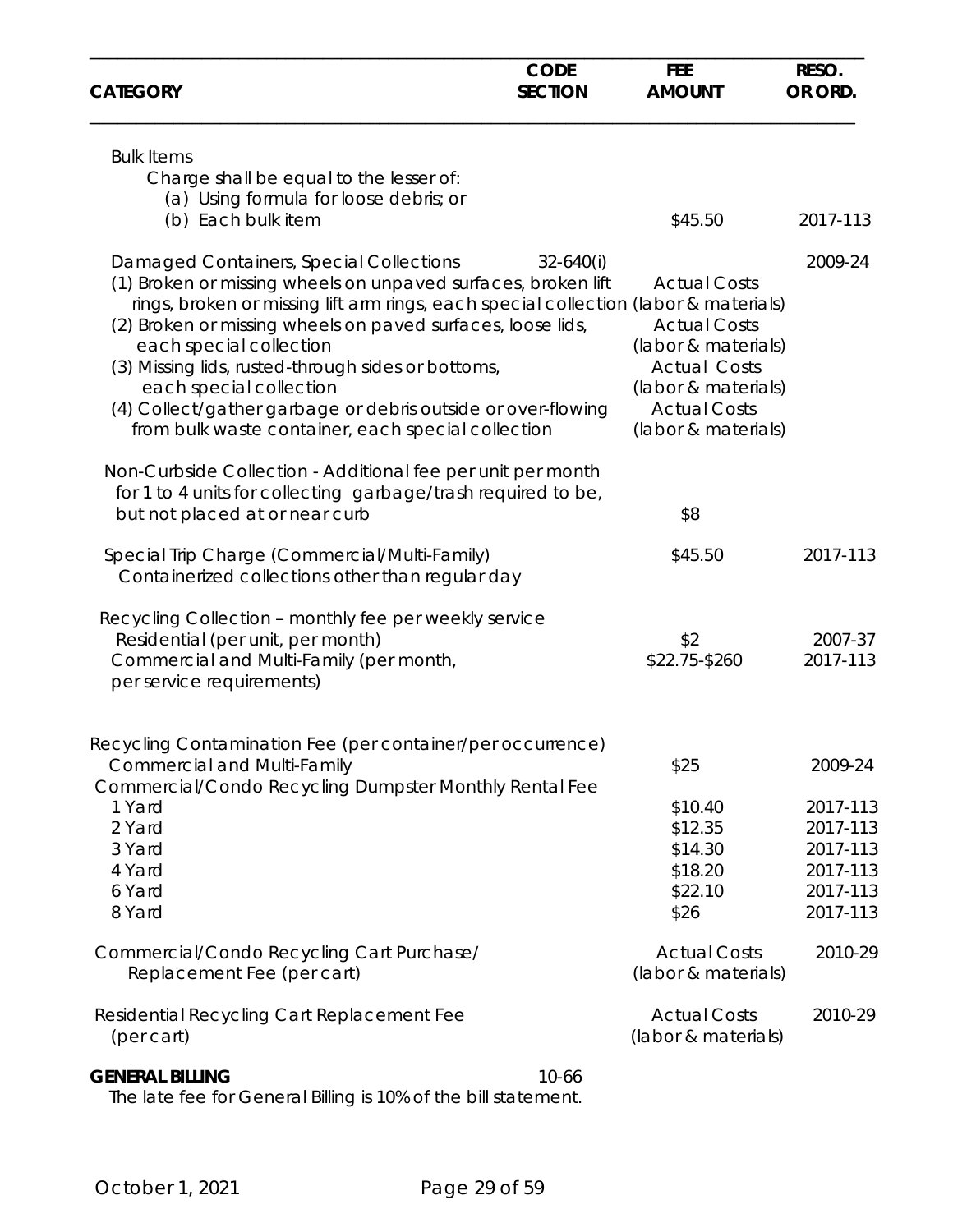| <b>CATEGORY</b>                                                                                                                                                                                                                                                                                                                                                                                                                                                  | <b>CODE</b><br><b>SECTION</b> | <b>FEE</b><br><b>AMOUNT</b>          | RESO.<br>OR ORD.                             |
|------------------------------------------------------------------------------------------------------------------------------------------------------------------------------------------------------------------------------------------------------------------------------------------------------------------------------------------------------------------------------------------------------------------------------------------------------------------|-------------------------------|--------------------------------------|----------------------------------------------|
| <b>LIENS</b>                                                                                                                                                                                                                                                                                                                                                                                                                                                     | $10 - 61$                     |                                      |                                              |
| Lien Mitigation Application Fee:<br>City service & utility bills<br>All other liens, including Code Enforcement Board, special                                                                                                                                                                                                                                                                                                                                   |                               | \$155                                | 2018-106                                     |
| assessments, & others<br>Search Fee (includes payoff calculation)<br>Payoff calculation<br>Release                                                                                                                                                                                                                                                                                                                                                               |                               | \$155<br>\$215<br>\$50               | 2018-106<br>2021-106                         |
| Preparation fee (Includes release & recording<br>fee admin. chg.)<br>Recording Fee (County charge) Liens                                                                                                                                                                                                                                                                                                                                                         |                               | \$125                                | 2019-45                                      |
| First page<br>Each additional page<br>Administrative charge                                                                                                                                                                                                                                                                                                                                                                                                      |                               | \$10<br>\$8.50<br>\$50               | 2004-27<br>2004-27<br>2004-27                |
| <b>MARINA</b><br>Marina Dock Rental Permit Fees - Residents/Non-Resident &<br>Nonresidents/Commercial<br>Annual Slip (per foot, per month charge, when prepaid)<br>Annual Slip (per foot, per month charge, when monthly billed)<br>Transient (per foot, per day charge)<br>(The City Manager has the authority to adjust prices and/or offer<br>incentives for the Marina Dock based on market conditions)<br>Gazebo Rental at City Marina (minimum of 4 hours) |                               | \$12.50<br>\$15.00<br>\$1.75         | 2019-079<br>2019-079<br>2019-079<br>2012-66  |
| Residents & Non-Resident<br>Nonresidents & Commercial<br>Damage Deposit - refundable<br>Marina Capital Infrastructure Improvement Fees<br>Annual Slip Holders-Per Slip - Per Month                                                                                                                                                                                                                                                                               |                               | \$15/hr.<br>\$25/hr.<br>\$50<br>\$50 | 2013-109<br>2013-109<br>2013-109<br>2018-106 |
| Transient Slip Holders - Per Slip - Per Day                                                                                                                                                                                                                                                                                                                                                                                                                      |                               | \$1.75                               | 2018-106                                     |
| <b>MINIBUS</b><br>Fare<br>Advertising                                                                                                                                                                                                                                                                                                                                                                                                                            |                               | No Charge<br><b>By Contract</b>      | 2005-29                                      |
| <b>MURALS</b> (See PLANNING & ZONING)                                                                                                                                                                                                                                                                                                                                                                                                                            |                               |                                      |                                              |
| <b>NEWSRACKS</b><br>Application Fee, per newspaper publisher (one-time only)<br>Annual Fee, per news rack<br>Reinspection Fee<br>Storage of news rack removed, Sec.25-64, per day                                                                                                                                                                                                                                                                                |                               | \$75<br>\$20<br>\$25<br>\$3          | 98-26<br>2011-23<br>98-26<br>98-26           |
| <b>PARADE PERMIT</b><br><b>Application Fee</b>                                                                                                                                                                                                                                                                                                                                                                                                                   | $28-93(d)$                    | \$10                                 |                                              |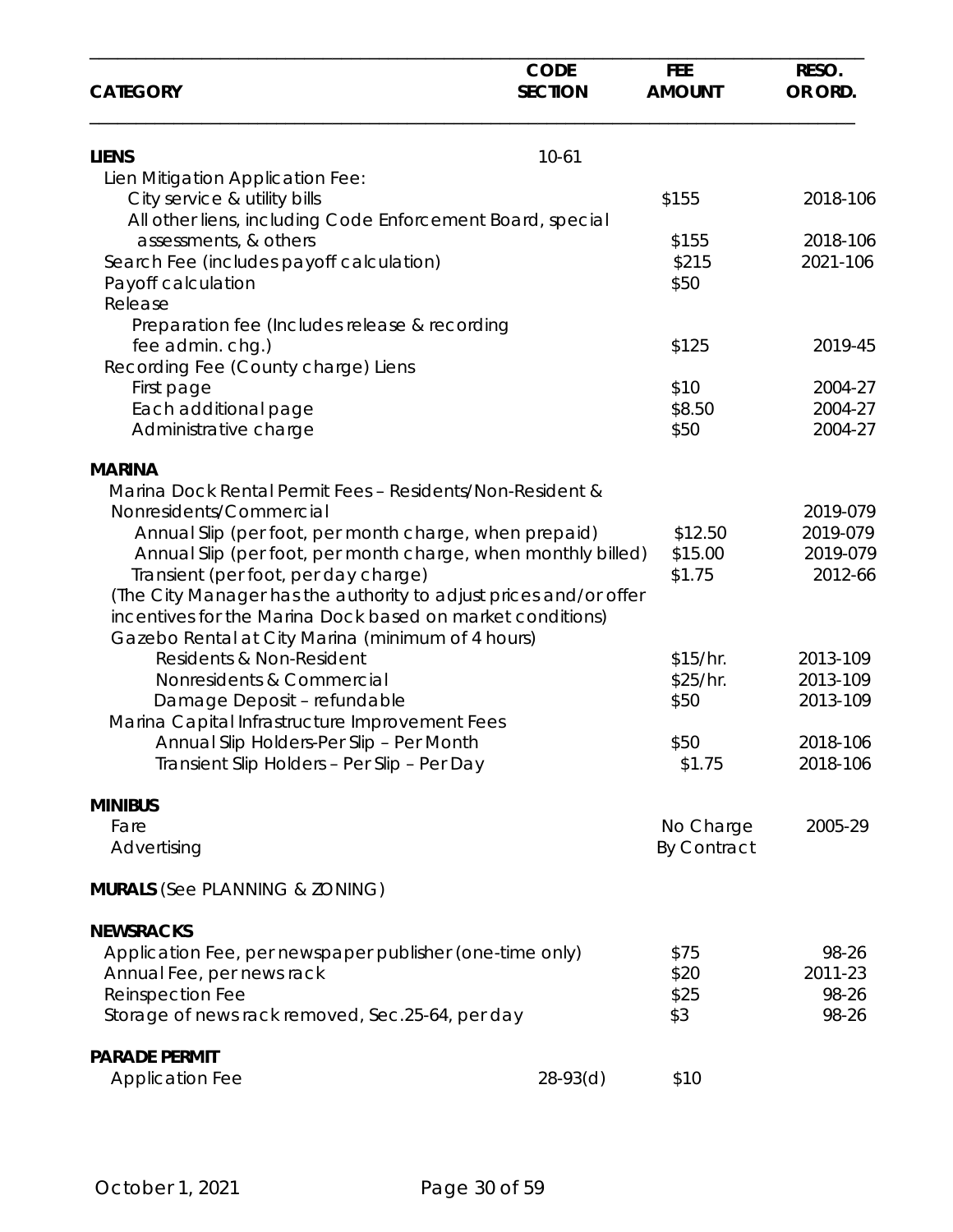| <b>CATEGORY</b>                                                                                                                                                                                                                                                                                                                                                                                                                                | <b>CODE</b><br><b>SECTION</b> | <b>FEE</b><br><b>AMOUNT</b>     | RESO.<br>OR ORD.                 |
|------------------------------------------------------------------------------------------------------------------------------------------------------------------------------------------------------------------------------------------------------------------------------------------------------------------------------------------------------------------------------------------------------------------------------------------------|-------------------------------|---------------------------------|----------------------------------|
| <b>PARKING METERS/ PASSES</b>                                                                                                                                                                                                                                                                                                                                                                                                                  |                               |                                 |                                  |
| <b>Standard Parking:</b><br>Resident rate, per hour<br>Non-Resident, per hour                                                                                                                                                                                                                                                                                                                                                                  |                               | \$1<br>\$2                      | 2021-013<br>2021-013             |
| Premium Parking:<br>Resident rate, per hour<br>Non-Resident, per hour                                                                                                                                                                                                                                                                                                                                                                          |                               | \$2.50<br>\$4                   | 2021-013<br>2021-013             |
| <b>Resident Parking Pass:</b><br>Per Zone and Per Vehicle, a month<br>Veteran, Disabled, and Senior (over 65 YOA) per vehicle, a month                                                                                                                                                                                                                                                                                                         |                               | \$30<br>\$22.50                 | 2021-013<br>2021-013             |
| Holiday/Special Event Beach Parking - Flat Rate Per Day                                                                                                                                                                                                                                                                                                                                                                                        |                               | \$20                            | 2021-013                         |
| <b>PARKS AND RECREATION</b><br><b>Adult Athletics</b><br>Fees for each of the activities in this category, such as soft-ball, racquetball, volleyball,<br>basketball, etc., will vary throughout the year depending on the number of entries in each<br>activity. The City Manager will establish fees for these activities based upon the direct cost<br>of the activity.                                                                     | 20.6(1)                       |                                 | 92-19                            |
| Participants Usage Fee<br>These fees will vary according to the class activity, the length of the activity, the supplies<br>needed for the activity and the number of participants involved. The City Manager will set<br>these fees.                                                                                                                                                                                                          |                               |                                 | 2018-106                         |
| Event Sponsorship/Vendor Fees<br>These fees will vary according to cost of program, anticipated attendance, and level of<br>sponsorship. The City Manager or Designee will set these fees.                                                                                                                                                                                                                                                     |                               |                                 | 2019-079                         |
| Outside Contractor Percentage Fee<br>The City Manager or Designee to execute all future recreation contract instructor<br>agreements and provide an effective date. The City shall pay to the instructor, a sum<br>equal to seventy percent (70%) of the gross registration fees collected by the City for<br>the Program. The City shall retain thirty percent (30%) of the gross registration fees<br>collected by the City for the Program. |                               |                                 | 2014-101                         |
| Park General Event Rental Fee<br>(for rental of open areas, marked-off areas including the<br>beach for events, private and public functions, etc.)<br>Residents & Nonresident<br>Nonresidents & Commercial<br>Damage deposit-refundable<br>Residents & Nonresident                                                                                                                                                                            |                               | \$110/hr.<br>\$121/hr.<br>\$150 | 2017-113<br>2017-113<br>2019-079 |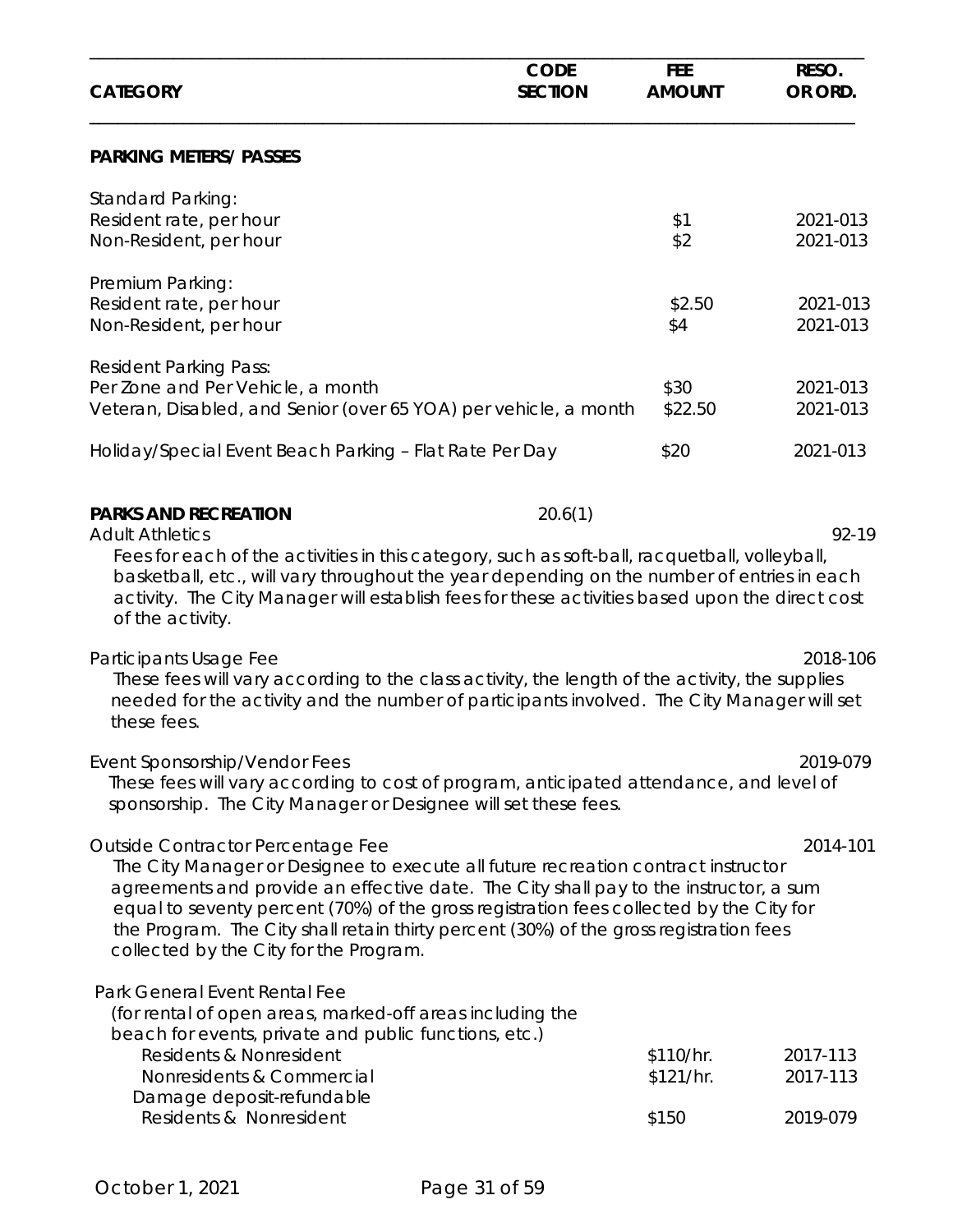| <b>CATEGORY</b>                                                                                                                                              | <b>CODE</b><br><b>SECTION</b> | <b>FEE</b><br><b>AMOUNT</b> | RESO.<br>OR ORD.                 |
|--------------------------------------------------------------------------------------------------------------------------------------------------------------|-------------------------------|-----------------------------|----------------------------------|
| Nonresidents & Commercial                                                                                                                                    |                               | \$150                       | 2019-079                         |
| Park Facility Rentals (Proof of Residency Required)<br>The City Manager will set the following fees based on direct cost and<br>market conditions.           |                               |                             |                                  |
| Additional charges and rates for special hours set by the City Manager.                                                                                      |                               |                             |                                  |
| The minimum hours will be waived for any reservations made no more than<br>30 days prior to the date of use.                                                 |                               |                             | 2013-109                         |
| Usage fees are charged per occurrence/use. Ongoing/multiple day rentals<br>will be charged a usage fee for each rental day.                                  |                               |                             | 2016-138                         |
| MEETING ROOM AT INGALLS PARK (INCLUDES KITCHEN USAGE)<br>Mondays through Fridays (minimum of 2 hours)<br>Residents & Nonresident<br>Usage fee-nonrefundable  |                               | \$75/hr.<br>\$75            | 2018-106<br>2018-106             |
| Damage deposit-refundable                                                                                                                                    |                               | \$150                       | 2017-113                         |
| Nonresidents & Commercial<br>Usage fee-nonrefundable<br>Damage deposit-refundable                                                                            |                               | \$100/hr.<br>\$100<br>\$150 | 2018-106<br>2018-106<br>2017-113 |
| Saturdays/Sundays (minimum of 4 hours)<br>Residents & Nonresident<br>Usage fee-nonrefundable<br>Damage deposit-refundable                                    |                               | \$100/hr.<br>\$75<br>\$150  | 2017-113<br>2018-106<br>2017-113 |
| Nonresidents & Commercial<br>Usage fee-nonrefundable<br>Damage deposit-refundable                                                                            |                               | \$125/hr.<br>\$100<br>\$150 | 2017-113<br>2018-106<br>2017-113 |
| <b>CURCI HOUSE RENTAL</b><br>Mondays through Fridays (minimum of 2 hours)<br>Residents & Nonresident<br>Usage fee-nonrefundable<br>Damage deposit-refundable |                               | \$22/hr.<br>\$28<br>\$100   | 2017-113<br>2017-113<br>2017-113 |
| Nonresidents & Commercial<br>Usage fee-nonrefundable<br>Damage deposit-refundable                                                                            |                               | \$31/hr.<br>\$33<br>\$100   | 2017-113<br>2017-113<br>2017-113 |
| Saturdays/Sundays (minimum of 4 hours)<br>Residents & Nonresident<br>Usage fee-nonrefundable<br>Damage deposit-refundable                                    |                               | \$55/hr.<br>\$28<br>\$100   | 2017-113<br>2017-113<br>2017-113 |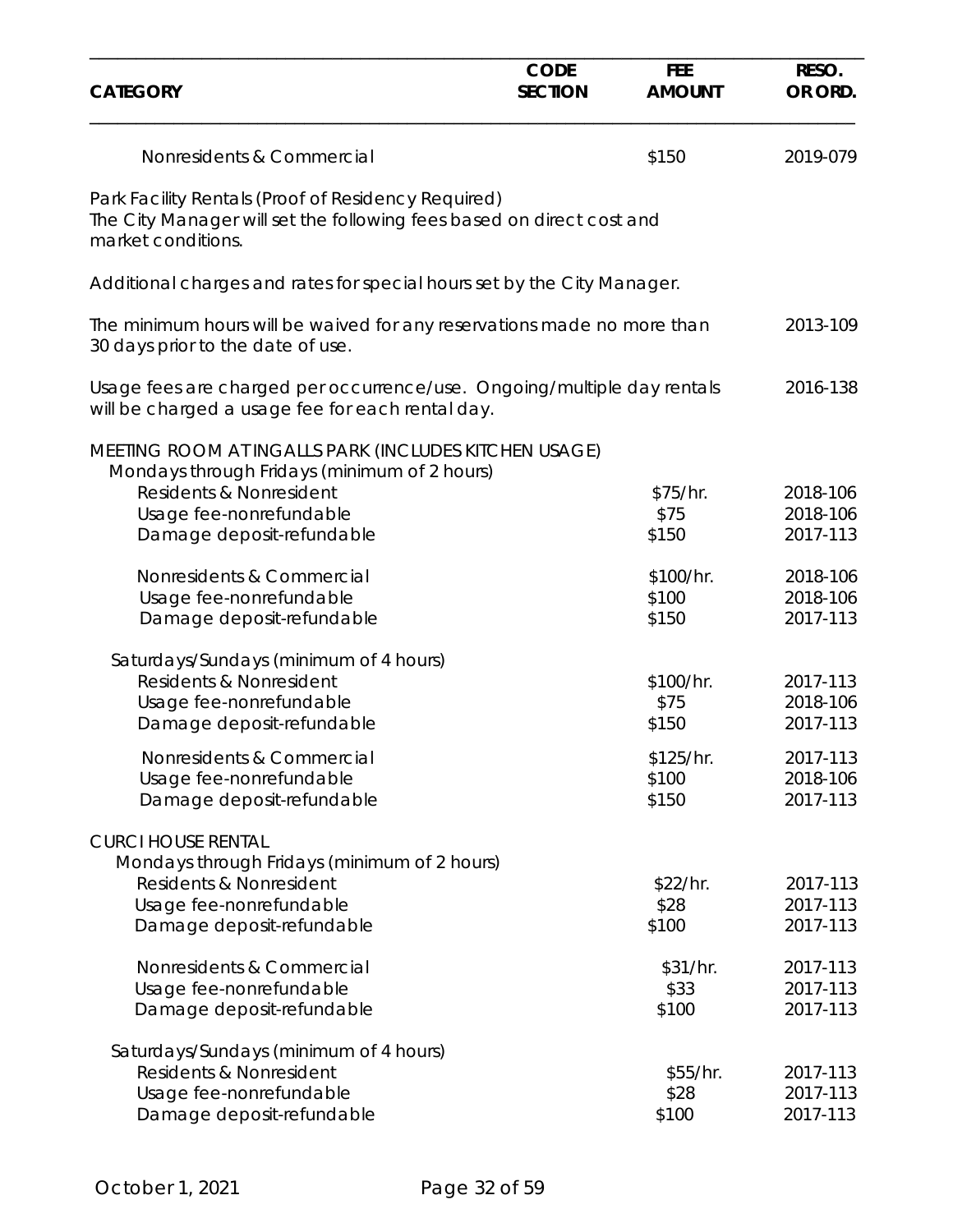| <b>CATEGORY</b>                                                         | <b>CODE</b><br><b>SECTION</b> | <b>FEE</b><br><b>AMOUNT</b> | RESO.<br>OR ORD. |
|-------------------------------------------------------------------------|-------------------------------|-----------------------------|------------------|
| Nonresidents & Commercial                                               |                               | \$88/hr.                    | 2017-113         |
| Usage fee-nonrefundable                                                 |                               | \$33                        | 2017-113         |
| Damage deposit-refundable                                               |                               | \$100                       | 2017-113         |
| <b>HISTORIC SCHOOL HOUSE</b>                                            |                               |                             |                  |
| Standard Rental (minimum of 4 hours)                                    |                               |                             |                  |
| Residents & Nonresident                                                 |                               | \$55/hr.                    | 2017-113         |
| Usage fee-nonrefundable                                                 |                               | \$28                        | 2017-113         |
| Damage deposit-refundable                                               |                               | \$100                       | 2017-113         |
| Nonresidents & Commercial                                               |                               | \$83/hr.                    | 2017-113         |
| Usage fee-nonrefundable                                                 |                               | \$28                        | 2017-113         |
| Damage deposit-refundable                                               |                               | \$100                       | 2017-113         |
| PAVILION AT GOLDEN ISLES PARK (minimum of 4 hours)                      |                               |                             |                  |
| Residents & Nonresident                                                 |                               | \$25/hr.                    | 2017-113         |
| Nonresidents & Commercial                                               |                               | \$45/hr.                    | 2017-113         |
| Damage deposit-refundable                                               |                               | \$60                        | 2017-113         |
| PAVILIONS AT INGALLS PARK (minimum of 4 hours)<br><b>SMALL PAVILION</b> |                               |                             |                  |
| Residents & Nonresident                                                 |                               | \$25/hr.                    | 2017-113         |
| Nonresidents & Commercial                                               |                               | \$45/hr.                    | 2017-113         |
| Damage deposit-refundable                                               |                               | \$60                        | 2017-113         |
| <b>LARGE PAVILION</b>                                                   |                               |                             |                  |
| Residents & Nonresident                                                 |                               | \$75/hr.                    | 2017-113         |
| Nonresidents & Commercial                                               |                               | \$125/hr.                   | 2017-113         |
| Damage deposit-refundable                                               |                               | \$150                       | 2017-113         |
| GAZEBO AT FOSTER PARK (minimum of 4 hours)                              |                               |                             |                  |
| Residents & Nonresident                                                 |                               | \$15/hr.                    | 2017-113         |
| Damage deposit-refundable                                               |                               | \$50                        | 2017-113         |
| Nonresidents & Commercial                                               |                               | \$25/hr.                    | 2017-113         |
| Damage deposit-refundable                                               |                               | \$50                        | 2015-110         |
| GAZEBO AT INGALLS PARK (minimum of 4 hours)                             |                               |                             |                  |
| Residents & Nonresident                                                 |                               | \$15/hr.                    | 2017-113         |
| Nonresidents & Commercial                                               |                               | \$25/hr.                    | 2017-113         |
| Damage deposit-refundable                                               |                               | \$50                        | 2017-113         |
| SOUTH BEACH PAVILION (minimum of 4 hours)                               |                               |                             |                  |
| Residents & Nonresident                                                 |                               | \$55/hr.                    | 2017-113         |
| Nonresidents & Commercial                                               |                               | \$138/hr.                   | 2017-113         |
| Damage deposit-refundable                                               |                               | \$150                       | 2017-113         |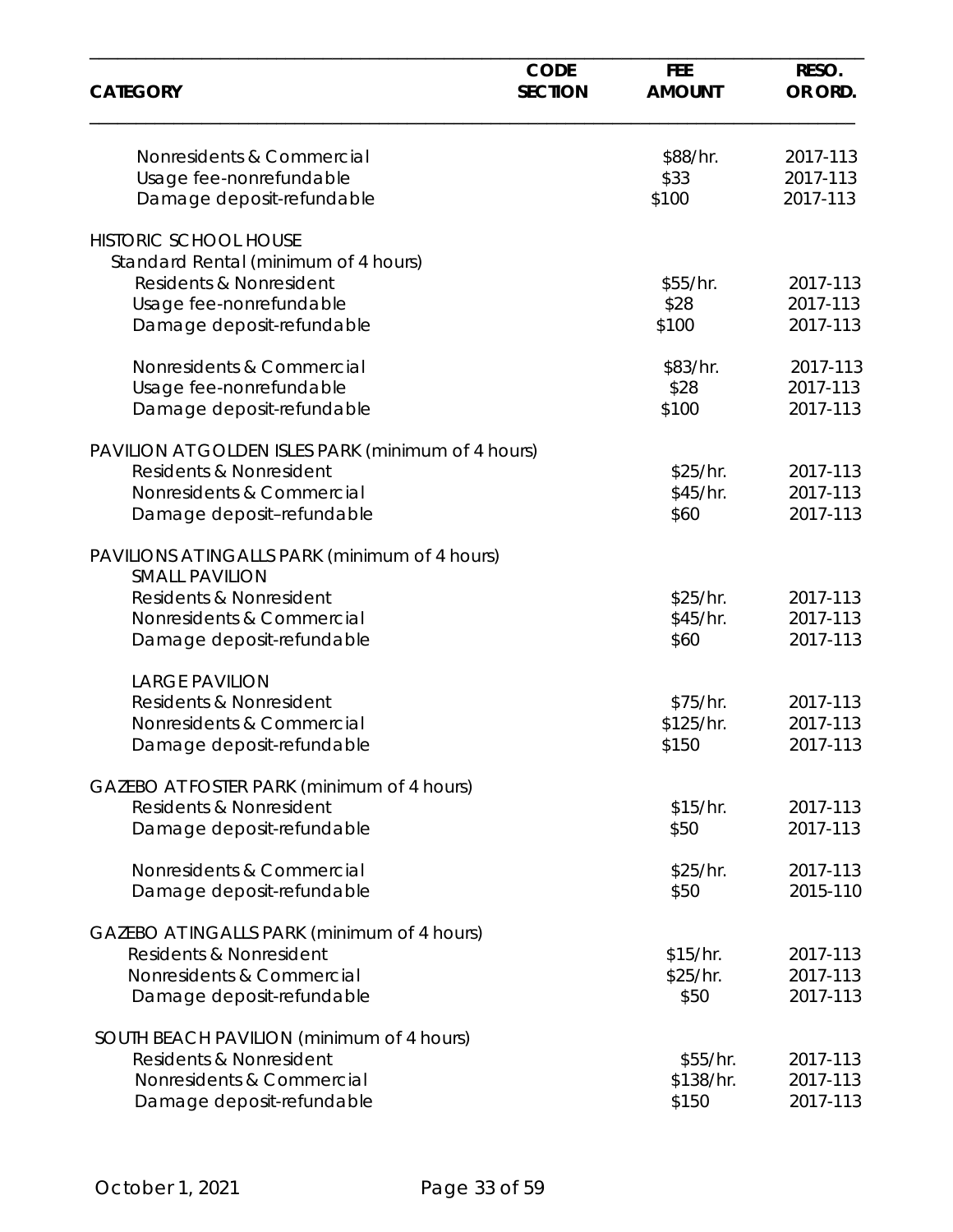| <b>CATEGORY</b>                                                           | <b>CODE</b><br><b>SECTION</b> | <b>FEE</b><br><b>AMOUNT</b> | RESO.<br>OR ORD.     |
|---------------------------------------------------------------------------|-------------------------------|-----------------------------|----------------------|
| <b>CULTURAL COMMUNITY CENTER</b><br>AUDITORIUM (INCLUDES KITCHEN USAGE)   |                               |                             |                      |
| Mondays through Thursdays (minimum of 3 hours)<br>Residents & Nonresident |                               | \$55/hr.                    | 2017-113             |
| Nonresidents & Commercial                                                 |                               | \$88/hr.                    | 2017-113             |
| Fridays/Saturdays (minimum of 12 hours)<br>Residents & Nonresident        |                               | \$110/hr.                   | 2017-113             |
| Nonresidents & Commercial                                                 |                               | \$175/hr.                   | 2017-113             |
| Sundays (minimum of 4 hours)                                              |                               |                             |                      |
| Residents & Nonresident<br>Nonresidents & Commercial                      |                               | \$110/hr.<br>\$152/hr.      | 2017-113<br>2017-113 |
| Usage fee-nonrefundable                                                   |                               |                             |                      |
| Residents & Nonresident                                                   |                               | \$83                        | 2017-113             |
| Nonresidents & Commercial                                                 |                               | \$110                       | 2017-113             |
| Damage deposit-refundable                                                 |                               |                             |                      |
| Residents & Nonresident<br>Nonresidents & Commercial                      |                               | \$250<br>\$250              | 2017-113<br>2015-110 |
| SMALL MEETING ROOM (NO KITCHEN USAGE)                                     |                               |                             |                      |
| Standard Rental (minimum of 2 hours)<br>Residents & Nonresident           |                               | \$39/hr.                    | 2017-113             |
| Nonresidents & Commercial                                                 |                               | \$58/hr.                    | 2017-113             |
| Multiple Days/Ongoing Rental (minimum of 2 hours)                         |                               |                             |                      |
| Residents & Nonresident                                                   |                               | \$33/hr.                    | 2017-113             |
| Usage fee-nonrefundable                                                   |                               |                             |                      |
| Residents & Nonresident<br>Nonresidents & Commercial                      |                               | \$28<br>\$33                | 2017-113<br>2017-113 |
| Damage deposit-refundable                                                 |                               | \$100                       | 2009-24              |
| LARGE MEETING ROOM (NO KITCHEN USAGE)                                     |                               |                             |                      |
| Standard Rental (minimum of 2 hours)                                      |                               |                             |                      |
| Residents & Nonresident<br>Nonresidents & Commercial                      |                               | \$39/hr.<br>\$66/hr.        | 2017-113<br>2017-113 |
|                                                                           |                               |                             |                      |
| Multiple Days/Ongoing Rental (minimum of 2 hours)                         |                               |                             |                      |
| Residents & Nonresident                                                   |                               | \$33/hr.                    | 2017-113             |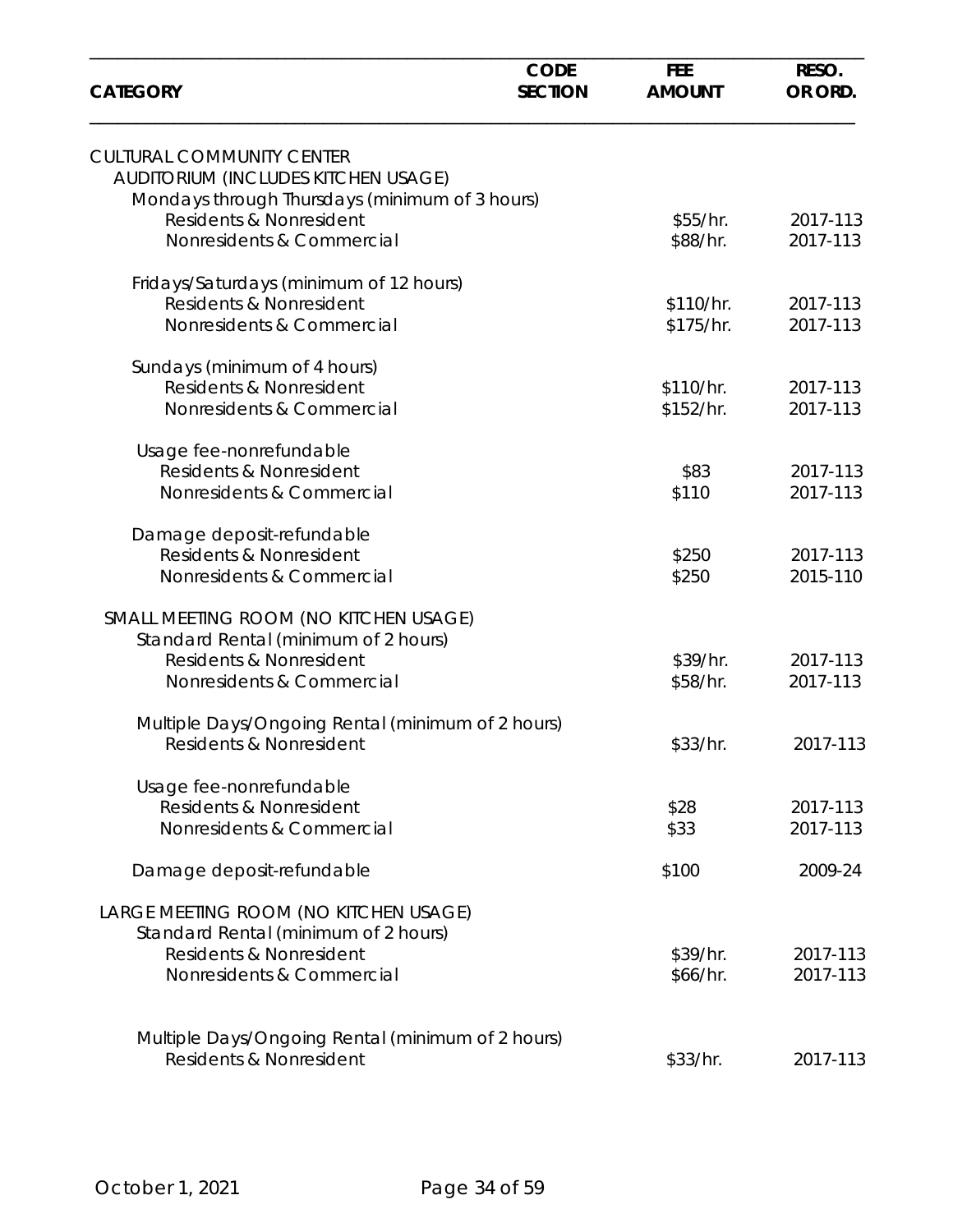| <b>CATEGORY</b>                                          | <b>CODE</b><br><b>SECTION</b> | <b>FEE</b><br><b>AMOUNT</b> | RESO.<br>OR ORD.     |
|----------------------------------------------------------|-------------------------------|-----------------------------|----------------------|
| Usage fee-nonrefundable                                  |                               |                             |                      |
| Residents & Nonresident                                  |                               | \$33                        | 2017-113             |
| Nonresidents & Commercial                                |                               | \$44                        | 2017-113             |
| Damage deposit-refundable                                |                               | \$100                       | 2009-24              |
| NORTH BEACH MUNICIPAL BUILDING<br><b>ENTIRE FACILITY</b> |                               |                             |                      |
| Mondays through Thursdays (minimum of 4 hours)           |                               |                             |                      |
| <b>Residents &amp; Nonresident</b>                       |                               | \$110/hr.                   | 2017-113             |
| Nonresidents & Commercial                                |                               | \$165/hr.                   | 2017-113             |
| Fridays/Saturdays (minimum of 12 hours)                  |                               |                             |                      |
| Residents & Nonresident                                  |                               | \$110/hr.                   | 2017-113             |
| Nonresidents & Commercial                                |                               | \$165/hr.                   | 2017-113             |
| Sundays (minimum of 6 hours)                             |                               |                             |                      |
| Residents & Nonresident                                  |                               | \$138/hr.                   | 2017-113             |
| Nonresidents & Commercial                                |                               | \$165/hr.                   | 2017-113             |
| Usage fee-nonrefundable                                  |                               |                             |                      |
| Residents & Nonresident                                  |                               | \$125                       | 2017-113             |
| Nonresidents & Commercial                                |                               | \$250                       | 2017-113             |
| Damage deposit-refundable                                |                               | \$250                       | 2011-23              |
| FIRST FLOOR RENTAL (minimum of 4 hours)                  |                               |                             |                      |
| Standard                                                 |                               |                             |                      |
| Residents & Nonresident                                  |                               | \$55/hr.                    | 2017-113             |
| Nonresidents & Commercial                                |                               | \$100/hr.                   | 2017-113             |
| Multiple Days/Ongoing Rental                             |                               |                             |                      |
| Residents & Nonresident                                  |                               | \$50/hr.                    | 2017-113             |
| Nonresidents & Commercial                                |                               | \$77/hr.                    | 2017-113             |
| Usage fee-nonrefundable                                  |                               |                             |                      |
| Residents & Nonresident                                  |                               | \$83                        | 2017-113             |
| Nonresidents & Commercial                                |                               | \$110                       | 2017-113             |
| Damage deposit-refundable                                |                               | \$250                       | 2011-23              |
| SECOND FLOOR RENTAL (minimum of 4 hours)                 |                               |                             |                      |
| Standard                                                 |                               |                             |                      |
| Residents & Nonresident<br>Nonresidents & Commercial     |                               | \$96/hr.<br>\$124/hr.       | 2017-113<br>2017-113 |
|                                                          |                               |                             |                      |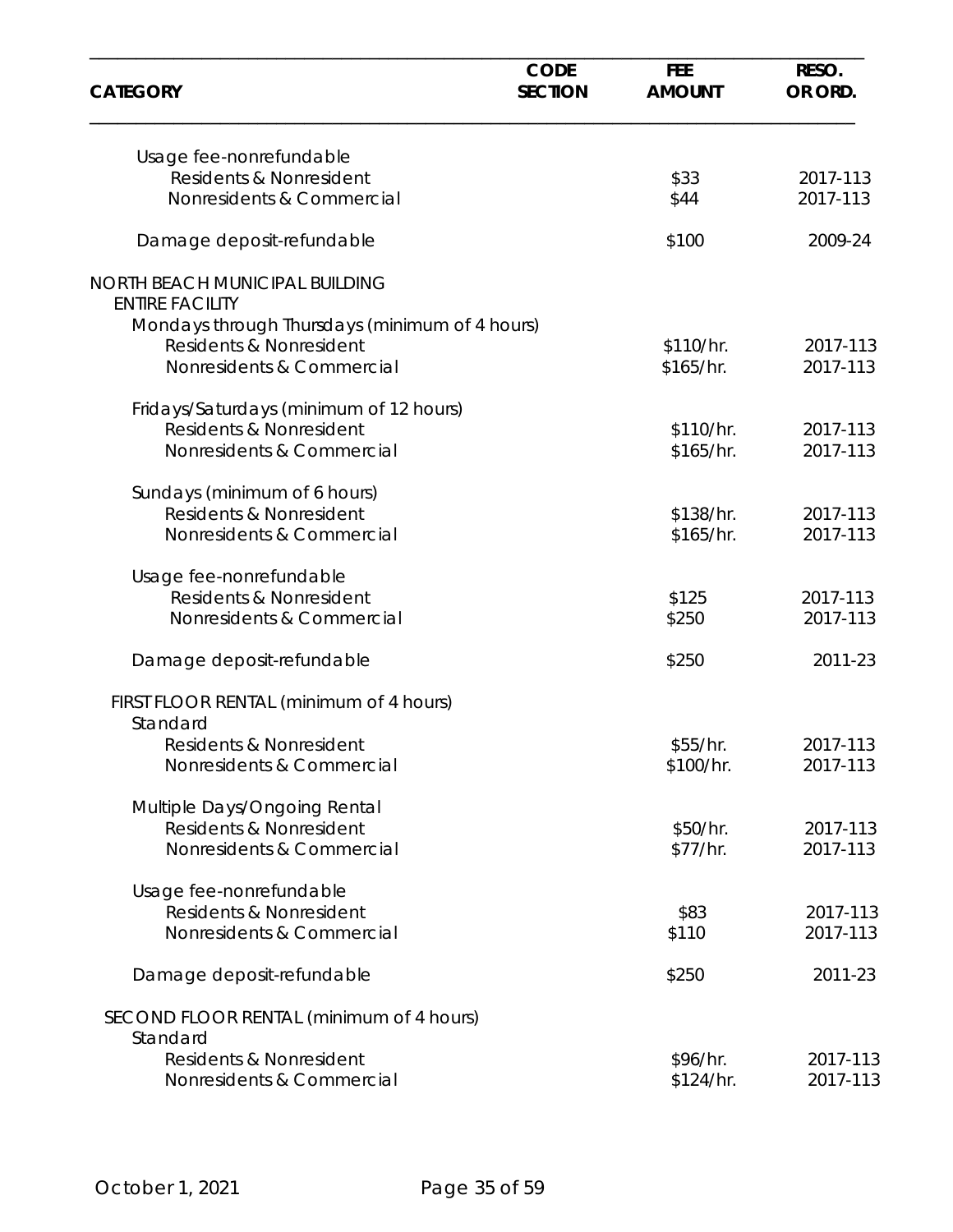| OR ORD.  |
|----------|
|          |
| 2017-113 |
| 2017-113 |
|          |
| 2017-113 |
| 2017-113 |
| 2011-23  |
|          |
|          |
|          |
| 2017-113 |
| 2017-113 |
|          |
| 2017-113 |
| 2017-113 |
|          |
| 2017-113 |
| 2017-113 |
|          |
| 2017-113 |
| 2015-110 |
|          |
|          |
| 2017-113 |
| 2017-113 |
|          |
| 2017-113 |
|          |
| 2017-113 |
| 2017-113 |
| 2017-113 |
| 2017-113 |
|          |
|          |
| 2017-113 |
|          |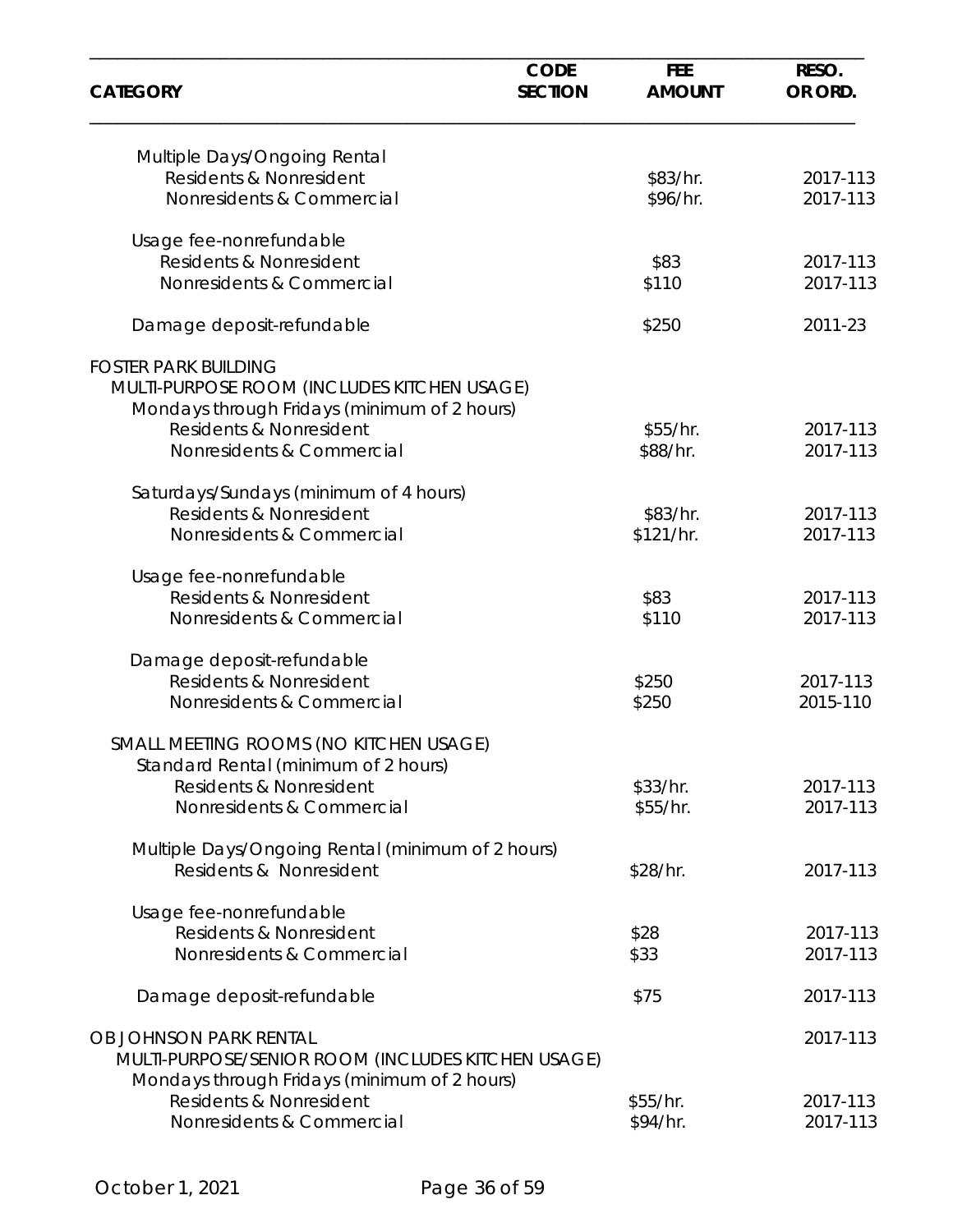| <b>CATEGORY</b>                                                                              | <b>CODE</b><br><b>SECTION</b> | <b>FEE</b><br><b>AMOUNT</b> | RESO.<br>OR ORD. |
|----------------------------------------------------------------------------------------------|-------------------------------|-----------------------------|------------------|
| Saturdays/Sundays (minimum of 4 hours)                                                       |                               |                             |                  |
| Residents & Nonresident                                                                      |                               | \$83/hr.                    | 2017-113         |
| Nonresidents & Commercial                                                                    |                               | \$121/hr.                   | 2017-113         |
| Usage fee-nonrefundable                                                                      |                               |                             |                  |
| Residents & Nonresident                                                                      |                               | \$83                        | 2017-113         |
| Nonresidents & Commercial                                                                    |                               | \$110                       | 2017-113         |
| Damage deposit-refundable                                                                    |                               |                             |                  |
| Residents & Nonresident                                                                      |                               | \$250                       | 2017-113         |
| Nonresidents & Commercial                                                                    |                               | \$250                       | 2016-138         |
| CLASSROOM/MEETING ROOM 7 OR 6 (No warming area use)<br>Standard Rental (minimum of 2 hours)  |                               |                             |                  |
| Residents & Nonresident                                                                      |                               | \$39/hr.                    | 2017-113         |
| Nonresidents & Commercial                                                                    |                               | \$55/hr.                    | 2017-113         |
|                                                                                              |                               |                             |                  |
| Multiple Days/Ongoing Rental (minimum of 2 hours)<br>Residents & Nonresident                 |                               | \$33/hr.                    | 2017-113         |
| Usage fee-nonrefundable                                                                      |                               |                             |                  |
| Residents & Nonresident                                                                      |                               | \$28                        | 2017-113         |
| Nonresidents & Commercial                                                                    |                               | \$33                        | 2017-113         |
| Damage deposit-refundable                                                                    |                               |                             |                  |
| Residents & Nonresident                                                                      |                               | \$75                        | 2016-138         |
| Nonresidents & Commercial                                                                    |                               | \$75                        | 2016-138         |
| CLASSROOM/MEETING ROOM 7 AND 6 (No warming area use)<br>Standard Rental (minimum of 2 hours) |                               |                             |                  |
| Residents & Nonresident                                                                      |                               | \$66/hr.                    | 2017-113         |
| Nonresidents & Commercial                                                                    |                               | \$110/hr.                   | 2017-113         |
| Multiple Days/Ongoing Rental (minimum of 2 hours)                                            |                               |                             |                  |
| Residents & Nonresident                                                                      |                               | \$61/hr.                    | 2017-113         |
| Usage fee-nonrefundable                                                                      |                               |                             |                  |
| Residents & Nonresident                                                                      |                               | \$55                        | 2017-113         |
| Nonresidents & Commercial                                                                    |                               | \$66                        | 2017-113         |
| Damage deposit-refundable                                                                    |                               |                             |                  |
| Residents & Nonresident                                                                      |                               | \$125                       | 2017-113         |
| Nonresidents & Commercial                                                                    |                               | \$125                       | 2017-113         |
| FITNESS ROOM FEES (OB JOHNSON PARK AND FOSTER PARK)                                          |                               |                             |                  |
| <b>Annual Pass</b>                                                                           |                               |                             |                  |
| <b>Residents</b>                                                                             |                               | \$15                        | 2017-113         |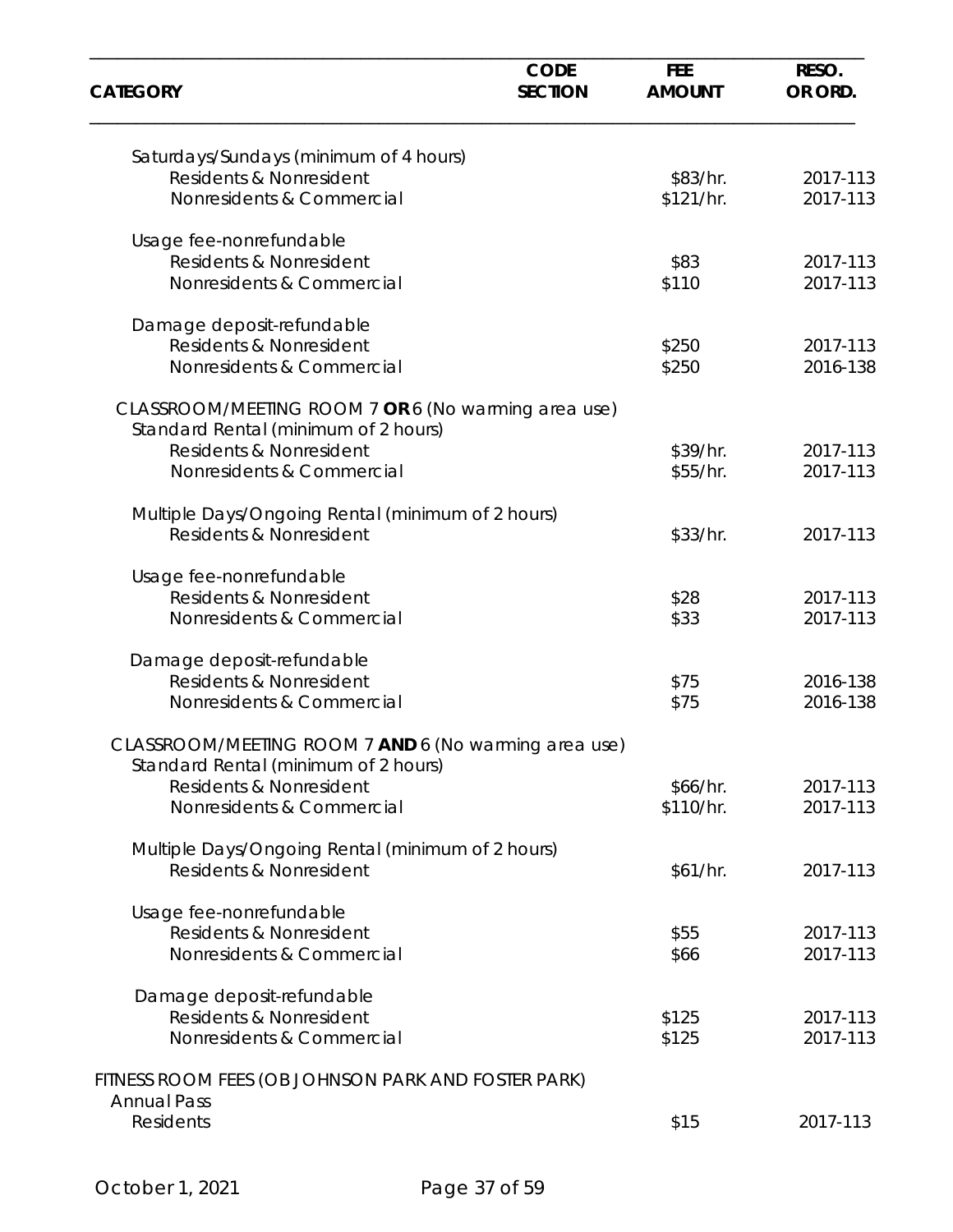| <b>CATEGORY</b>                                                                                                                                                                   | <b>CODE</b><br><b>SECTION</b> | <b>FEE</b><br><b>AMOUNT</b> | RESO.<br>OR ORD. |
|-----------------------------------------------------------------------------------------------------------------------------------------------------------------------------------|-------------------------------|-----------------------------|------------------|
| Nonresidents                                                                                                                                                                      |                               | \$120                       | 2016-138         |
| Drop-In Fee                                                                                                                                                                       |                               |                             |                  |
| Residents                                                                                                                                                                         |                               | \$5 per visit               | 2017-113         |
| Nonresidents                                                                                                                                                                      |                               | \$15 per visit              | 2018-106         |
| OPEN GYM FEES (OB JOHNSON PARK)<br><b>Annual Pass</b>                                                                                                                             |                               |                             |                  |
| Residents                                                                                                                                                                         |                               | \$15                        | 2017-113         |
| Nonresidents                                                                                                                                                                      |                               | \$120                       | 2016-138         |
| Drop-In Fee                                                                                                                                                                       |                               |                             |                  |
| <b>Residents</b>                                                                                                                                                                  |                               | \$5 per visit               | 2017-113         |
| Nonresidents                                                                                                                                                                      |                               | \$15 per visit              | 2018-106         |
| FITNESS ROOMS AND OPEN GYM FEES<br>(USE OF THE OB JOHNSON PARK FITNESS ROOM AND<br>OPEN GYM AND THE FOSTER PARK FITNESS ROOM)<br><b>Annual Pass</b>                               |                               |                             |                  |
| <b>Residents</b>                                                                                                                                                                  |                               | \$25                        | 2017-113         |
| Nonresidents                                                                                                                                                                      |                               | \$200                       | 2016-138         |
| Fees for rental of the above will vary by activity and by site. The City Manager has the<br>authority to determine the rental fees according to the direct cost of each activity. |                               |                             |                  |
| FEES FOR USE OF FOLLOWING PROGRAMS:<br>The City Manager has the authority to revise Camp Fees.                                                                                    | $20-6(7)$                     |                             | 2018-106         |
| Specialty Camp Program: (normal hours from 9:00 AM - 4:00 PM)<br>Held on school breaks and teacher workdays.<br>Weekly Rate:                                                      |                               |                             |                  |
| <b>Residents</b>                                                                                                                                                                  |                               | \$60                        | 2012-66          |
| Nonresidents                                                                                                                                                                      |                               | \$100                       | 2017-113         |
| Daily Rate:                                                                                                                                                                       |                               |                             |                  |
| Residents                                                                                                                                                                         |                               | \$12                        | 2012-66          |
| Nonresidents                                                                                                                                                                      |                               | \$20                        | 2017-113         |
| Extended Care for Specialty Camp Programs - Base weekly rate<br>plus, additional fee resident and nonresident<br>Weekly Rate:<br><b>Residents</b>                                 |                               |                             | 2016-138         |
| 7:30 AM to 9:00 AM                                                                                                                                                                |                               |                             | 2012-66          |
| 4:00 PM to 6:00 PM                                                                                                                                                                |                               | \$5<br>\$5                  | 2012-66          |
| Nonresidents                                                                                                                                                                      |                               |                             |                  |
| 7:30 AM to 9:00 AM                                                                                                                                                                |                               | \$10                        | 2017-113         |
| 4:00 PM to 6:00 PM                                                                                                                                                                |                               | \$10                        | 2017-113         |
|                                                                                                                                                                                   |                               |                             |                  |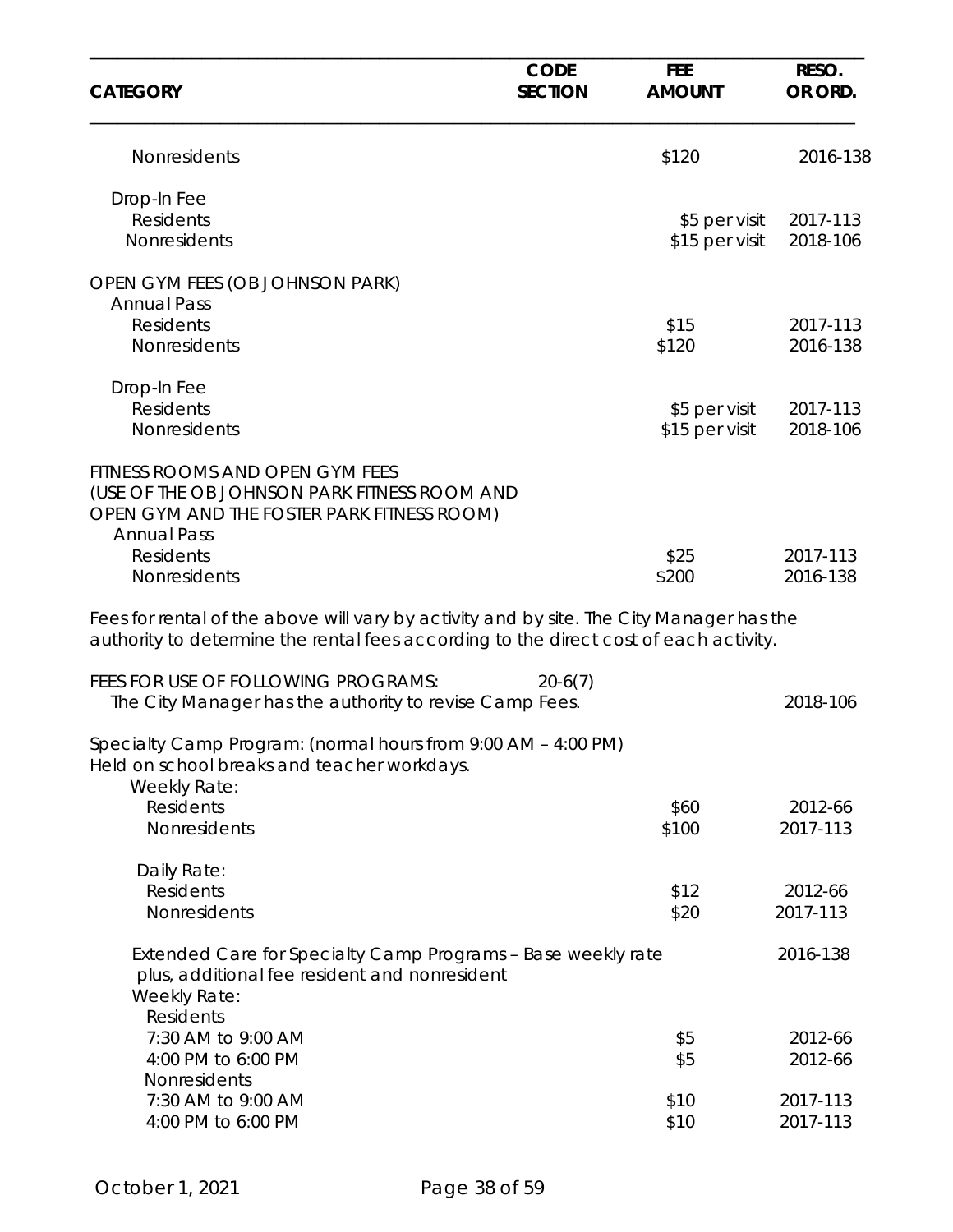| <b>CATEGORY</b>                                                                                                                        | <b>CODE</b><br><b>SECTION</b> | <b>FEE</b><br><b>AMOUNT</b>   | RESO.<br>OR ORD. |
|----------------------------------------------------------------------------------------------------------------------------------------|-------------------------------|-------------------------------|------------------|
| Hallandale Out of School Time (H.O.S.T.) Afterschool Program<br>(normal hours from afterschool - 6:00 PM including early release days) |                               |                               | 2016-138         |
| Registration Fee: Prepaid<br><b>Residents</b>                                                                                          |                               | \$300                         | 2017-113         |
| Nonresidents                                                                                                                           |                               | \$1,200                       | 2019-079         |
| Registration Fee: Payment Plan (4 equal payments)                                                                                      |                               |                               |                  |
| <b>Residents</b>                                                                                                                       |                               | \$400                         | 2019-079         |
| Nonresidents                                                                                                                           |                               | \$1,300                       | 2019-079         |
| Hallandale Out of School Time (H.O.S.T.) Summer Camp Program<br>(normal hours from $7:30$ AM $-6:00$ PM)<br>Registration Fee: Prepaid  |                               |                               | 2016-138         |
| <b>Residents</b>                                                                                                                       |                               | \$300                         | 2017-113         |
| Nonresidents                                                                                                                           |                               | \$900                         | 2019-079         |
| Registration Fee: Payment Plan (4 equal payments)                                                                                      |                               |                               |                  |
| <b>Residents</b>                                                                                                                       |                               | \$400                         | 2019-079         |
| Nonresidents                                                                                                                           |                               | \$1,000                       | 2019-079         |
| Late Pick-up fee, after end of program, per child<br>per 15-minute interval - first offense                                            |                               |                               |                  |
| <b>Residents and Nonresidents</b>                                                                                                      |                               | \$10                          | 2018-106         |
| per 15-minute interval - second offense<br><b>Residents and Nonresidents</b>                                                           |                               | \$15                          | 2018-106         |
| per 15-minute interval - third offense<br><b>Residents and Nonresidents</b>                                                            |                               | \$20                          | 2018-106         |
| <b>Healthy Families Program</b>                                                                                                        |                               |                               |                  |
| Residents                                                                                                                              |                               | \$2.50/class hr.              | 2018-106         |
| Nonresidents                                                                                                                           |                               | \$10/class hr.                | 2017-113         |
| <b>Teen Zone Registration Fees</b>                                                                                                     |                               |                               |                  |
| Nonresident/Hallandale High School Student<br>School or Summer Session                                                                 |                               | \$20/session                  | 2018-106         |
| <b>Both Sessions</b>                                                                                                                   |                               | \$30                          | 2018-106         |
| Nonresident                                                                                                                            |                               |                               |                  |
| <b>School or Summer Session</b>                                                                                                        |                               | \$25/session                  | 2018-106         |
| <b>Retail Sales</b>                                                                                                                    |                               | Direct Costs plus Minimum 25% | 2013-109         |
| Concessionaire Fee                                                                                                                     |                               | \$20,000                      | 2008-47          |
| <b>SWIMMING POOL:</b>                                                                                                                  |                               |                               |                  |
| Pool Admission (per session)                                                                                                           |                               |                               |                  |
| <b>Resident - Adult</b>                                                                                                                |                               | \$1.50                        | 2012-66          |
| Resident - Youth                                                                                                                       |                               | \$1                           | 2012-66          |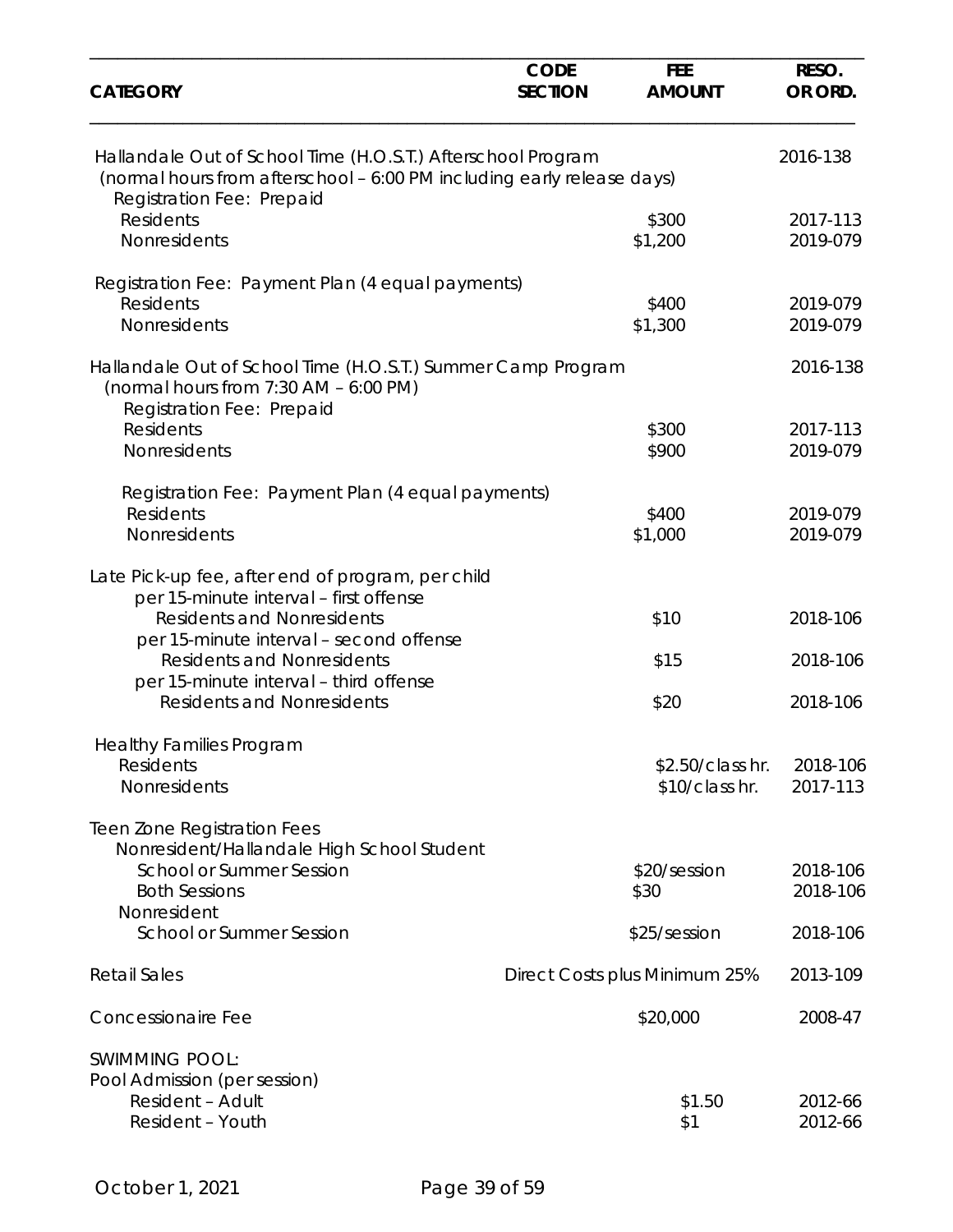| <b>CATEGORY</b>                                                       | <b>CODE</b><br><b>SECTION</b> | <b>FEE</b><br><b>AMOUNT</b> | RESO.<br>OR ORD.     |
|-----------------------------------------------------------------------|-------------------------------|-----------------------------|----------------------|
| Nonresident - Adult<br>Nonresident - Youth                            |                               | \$5<br>\$5                  | 2017-113<br>2017-113 |
|                                                                       |                               |                             |                      |
| Learn to Swim Lessons                                                 |                               |                             |                      |
| Resident (Per Session)                                                |                               | \$30                        | 2012-66              |
| Nonresident (Per Session)                                             |                               | \$45                        | 2012-66              |
| Private - Resident                                                    |                               | \$30/hr.                    | 2017-113             |
| Private - Nonresident                                                 |                               | \$60/hr.                    | 2018-106             |
| Pool Pass - Annual                                                    |                               |                             |                      |
| Resident - Adult                                                      |                               | \$25                        | 2012-66              |
| Resident - Youth                                                      |                               | \$15                        | 2012-66              |
| Nonresident - Adult                                                   |                               | \$55                        | 2017-113             |
| Nonresident - Youth                                                   |                               | \$30                        | 2012-66              |
| Water Fitness Classes - Does not include Pool Admission               |                               |                             |                      |
| <b>Resident - Per Class</b>                                           |                               | \$2.50                      | 2013-24              |
| Resident - Per Month                                                  |                               | \$15                        | 2013-24              |
| Nonresident - Per Class                                               |                               | \$3.50                      | 2013-24              |
| Nonresident - Per Month                                               |                               | \$20                        | 2013-24              |
| American Red Cross Lifeguarding Training - (resident and nonresident) |                               |                             |                      |
| Water Safety Instructor                                               |                               | \$300                       | 2013-24              |
| Lifeguard Certification                                               |                               | \$200                       | 2013-24              |
| Lifeguard Instructor                                                  |                               | \$350                       | 2013-24              |
| Lifeguard Challenge                                                   |                               | \$100                       | 2013-24              |
| <b>CPR Certification</b>                                              |                               | \$80                        | 2013-24              |
| <b>CPR Challenge</b>                                                  |                               | \$50                        | 2013-24              |
| <b>Water Polo Basics</b>                                              |                               |                             | 2016-138             |
| Resident                                                              |                               | $$35/mO$ .                  | 2015-110             |
| Nonresident                                                           |                               | \$50/mo.                    | 2015-110             |
| Pool Rental - B.F. James Park                                         |                               |                             |                      |
| Rental Fees (minimum of 2 hours)                                      |                               |                             |                      |
| Residents & Nonresident                                               |                               | \$28/hr.                    | 2017-113             |
| Nonresidents & Commercial                                             |                               | \$61/hr.                    | 2017-113             |
| Pool Rental Hourly Guard Fees (resident and nonresident)              |                               |                             |                      |
| Capacity up to 25 - 2 Guards Required                                 |                               | \$50/hr.                    | 2013-109             |
| Capacity of 25 - 74 - 3 Guards Required                               |                               | \$75/hr.                    | 2013-109             |
| Funbrella Rentals - minimum 2 hours                                   |                               |                             |                      |
| Weekends, Per Session, During Open Swim Only                          |                               |                             |                      |
| Residents & Nonresident                                               |                               | \$39/hr.                    | 2017-113             |
| Nonresidents & Commercial                                             |                               | \$61/hr.                    | 2017-113             |
|                                                                       |                               |                             |                      |

Senior Trips, administrative charge minimum 5% of gross revenue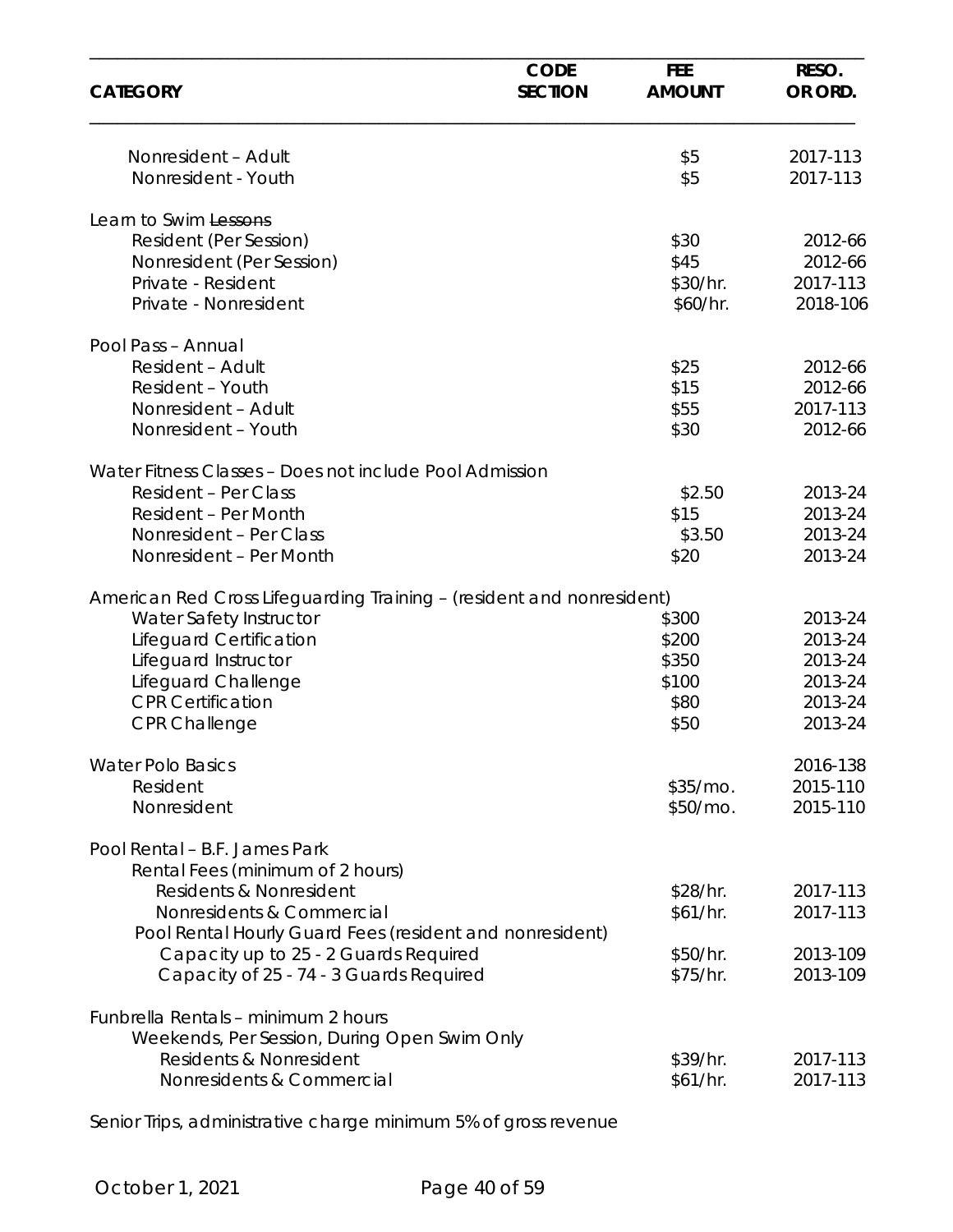| <b>CATEGORY</b>                                                                                          | <b>CODE</b><br><b>SECTION</b> | <b>FEE</b><br><b>AMOUNT</b> | RESO.<br>OR ORD.     |
|----------------------------------------------------------------------------------------------------------|-------------------------------|-----------------------------|----------------------|
| ATHLETIC COURT RENTAL:                                                                                   |                               |                             |                      |
| Before 5:00 PM                                                                                           |                               |                             |                      |
| Residents & Nonresident                                                                                  |                               | \$15/hr.                    | 2017-113<br>2017-113 |
| Nonresidents & Commercial<br>After 5:00 PM                                                               |                               | \$20/hr.                    |                      |
| Residents & Nonresident                                                                                  |                               | \$40/hr.                    | 2017-113             |
| Nonresidents & Commercial                                                                                |                               | \$55/hr.                    | 2017-113             |
| <b>ATHLETIC FIELD RENTAL:</b>                                                                            |                               |                             |                      |
| Practice (no field preparation)                                                                          |                               |                             |                      |
| Before 5:00 PM                                                                                           |                               |                             |                      |
| Resident                                                                                                 |                               | \$25/hr.                    | 2017-113             |
| Nonresident                                                                                              |                               | \$50/hr.                    | 2017-113             |
| After 5:00 PM                                                                                            |                               |                             |                      |
| Resident                                                                                                 |                               | \$50/hr.                    | 2017-113             |
| Nonresident                                                                                              |                               | \$75/hr.                    | 2017-113             |
| Games (field preparation In addition to hourly rate                                                      |                               | \$100                       | 2017-113             |
| Cancellation Fee (retained)                                                                              |                               | \$25                        | 2017-113             |
| Damage deposit-refundable                                                                                |                               |                             |                      |
| Residents & Nonresident                                                                                  |                               | \$100                       | 2019-079             |
| Nonresidents & Commercial                                                                                |                               | \$100                       | 2019-079             |
| <b>PAYMENTS</b> (See TELEPHONE SERVICE FEE - Credit Card Transactions)                                   |                               |                             |                      |
| <b>PLANNING &amp; ZONING FEES</b>                                                                        |                               |                             |                      |
| <b>HOTEL REGISTRATION FEES:</b>                                                                          | $32 - 8$                      |                             |                      |
| <b>Hotel Registration Application Fee</b>                                                                |                               | \$750                       | 2016-50              |
| Plus \$150/unit or room key                                                                              |                               |                             |                      |
| <b>Hotel Registration Renewal Application</b><br>Plus \$150/unit or room key                             |                               | \$500                       | 2016-50              |
| Penalty for Violating 90 day Stay Restriction                                                            |                               | 50% of Renewal Application  | 2016-50              |
| Per Section 32-8 (Hotel Definitions Provision 5)<br>Penalty for Violating 180 day Owner Stay Restriction |                               | \$375                       | 2016-50              |
| Per Section 32-8 (Hotel Definitions Provision 8)                                                         |                               |                             |                      |
| Plus Administrative Processing Fee<br>(See Administrative Processing Fee)                                |                               |                             | 2015-110             |
| <b>ON-SITE DISPENSING OF CONTROLLED SUBSTANCES BUSINESS PERMIT FEES:</b>                                 |                               |                             |                      |
| Establishment: Medical Marijuana Treatment Center Dispensing                                             |                               | \$900                       |                      |
| Facility, Pharmacy, Pain Management Clinic.                                                              |                               |                             | 2018-106             |
| <b>Annual Renewal for Establishment</b>                                                                  |                               | \$450                       | 2018-106             |
| Individual: Each applicant, owner and employee who dispenses<br>or has access to controlled substances.  |                               | \$150                       | 2018-106             |
| Annual Renewal for Individual                                                                            |                               | \$75                        | 2018-106             |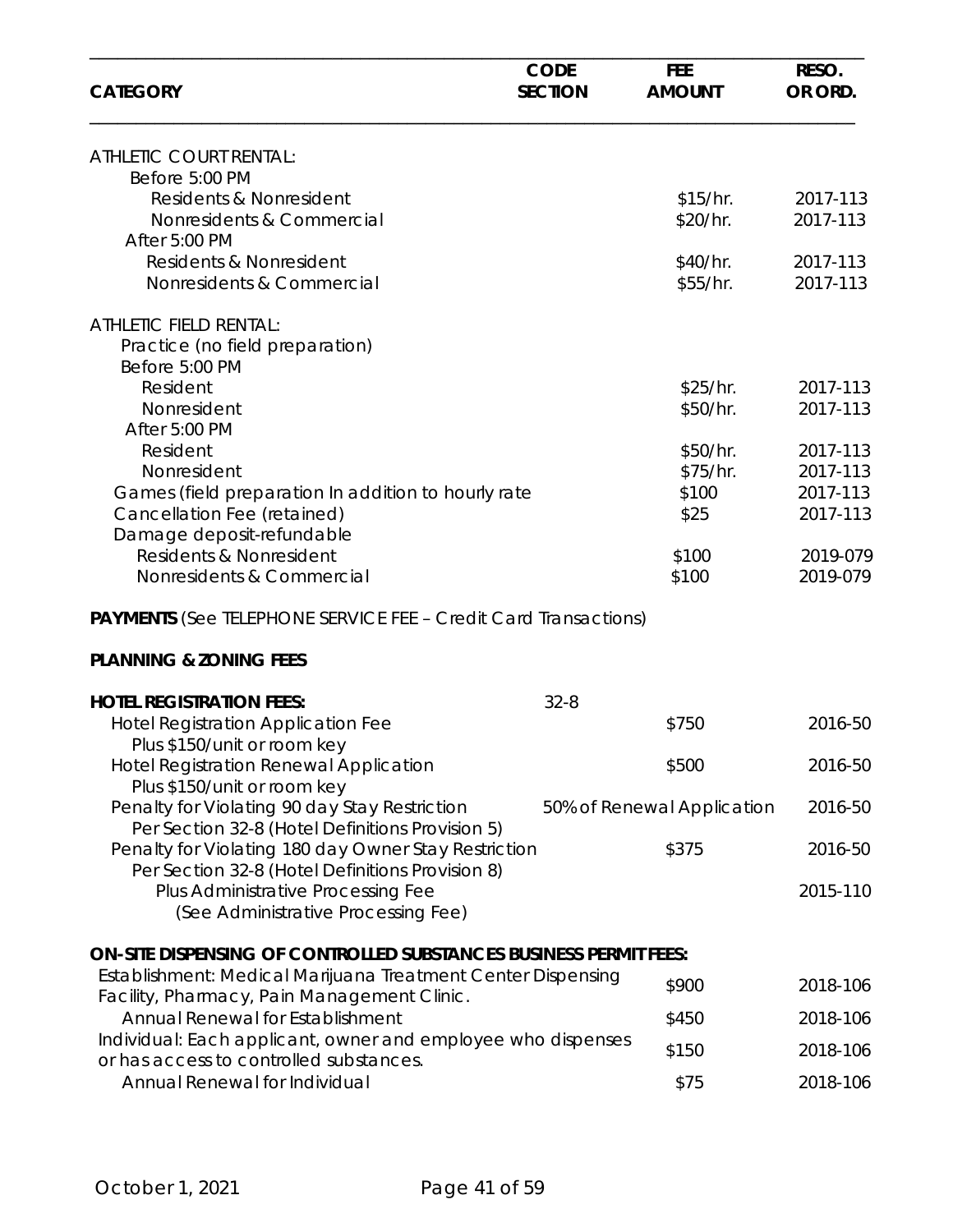| <b>CATEGORY</b>                                                                                          | <b>CODE</b><br><b>SECTION</b> | <b>FEE</b><br><b>AMOUNT</b> | RESO.<br>OR ORD. |
|----------------------------------------------------------------------------------------------------------|-------------------------------|-----------------------------|------------------|
| <b>VACATION RENTAL REGISTRATION FEES:</b>                                                                | 7-465 through 7-485           |                             |                  |
| Vacation Rental Registration Application Fee                                                             |                               | \$300                       | 2019-079         |
| Vacation Rental Registration Late Fee                                                                    |                               | \$75                        | 2021-106         |
| Vacation Rental Annual Registration Renewal Application                                                  |                               | \$250                       | 2019-079         |
| Vacation Rental Re-Instatement after Suspension Fee                                                      |                               | \$100                       | 2016-32          |
| Vacation Registration Modification                                                                       |                               | \$100                       | 2016-32          |
| Vacation Rental Appeal Fee                                                                               |                               | \$200                       | 2016-32          |
| Vacation Rental Penalty Fee for First Offense                                                            |                               | \$250                       | 2016-32          |
| Vacation Rental Penalty Fee for Second (and more) Offenses                                               |                               | \$500                       | 2016-32          |
| Plus Administrative Processing Fee<br>(See Administrative Processing Fee)                                |                               |                             | 2015-110         |
| <b>VARIANCE, ZONING, REZONING, PLAN AMENDMENTS &amp; CONDITIONAL USE FEES:</b><br>Alcoholic Beverage Fee |                               |                             |                  |
| State of Florida DBPR<br>Alcoholic Beverage License Review Fee                                           |                               | \$190                       | 2020-111         |
| Amendments to Planning and Zoning Applications                                                           |                               | \$200                       | 2003-025         |
| Review of revised site plans not initiated by the City 50% of applicable fee                             |                               |                             |                  |
| Appeals & Reconsiderations (non-refundable)                                                              |                               |                             |                  |
| Administrative appeals (unless noted otherwise below)                                                    |                               | \$500                       | 2020-111         |
| <b>Concurrency Evaluation Appeals</b>                                                                    |                               | \$550                       | 2007-037         |
| <b>Historical Preservation Appeals:</b>                                                                  |                               |                             |                  |
| Historical Preservation Board To Appointed Board                                                         |                               | \$500                       | 005-29           |
| City Commission To City Commission                                                                       |                               | \$1,000                     | 2005-29          |
| Request for Postponement of Public Hearing Application                                                   |                               | \$500                       | 2021-106         |
| Request for Reconsideration at Applicant's Request                                                       |                               | \$500 PZB \$1,000 CC        |                  |
| Planned Development Overlay Appeal Fee                                                                   | 32-186                        | \$1,500                     | 2021-106         |
| Vacation Rental Appeals (See Vacation Rentals)                                                           |                               |                             | 2016-138         |
| Continuance                                                                                              |                               |                             |                  |
| Request for Continuance for Amended Proposal                                                             |                               | \$500 PZB, \$1,000 CC       | 2020-111         |
| Conditional Use (See Variance)                                                                           |                               |                             |                  |
| <b>Historical Preservation</b>                                                                           |                               |                             |                  |
| Designation of Individual Historic Sites                                                                 |                               | \$500                       | 2021-106         |
| Designation of Historic District                                                                         |                               | \$1,000                     | 2021-106         |
| Certificate of Appropriateness / Certificate to Dig:                                                     |                               |                             |                  |
| Single-family property                                                                                   |                               | \$300                       | 2021-106         |
| All other property types                                                                                 |                               | \$500                       | 2021-106         |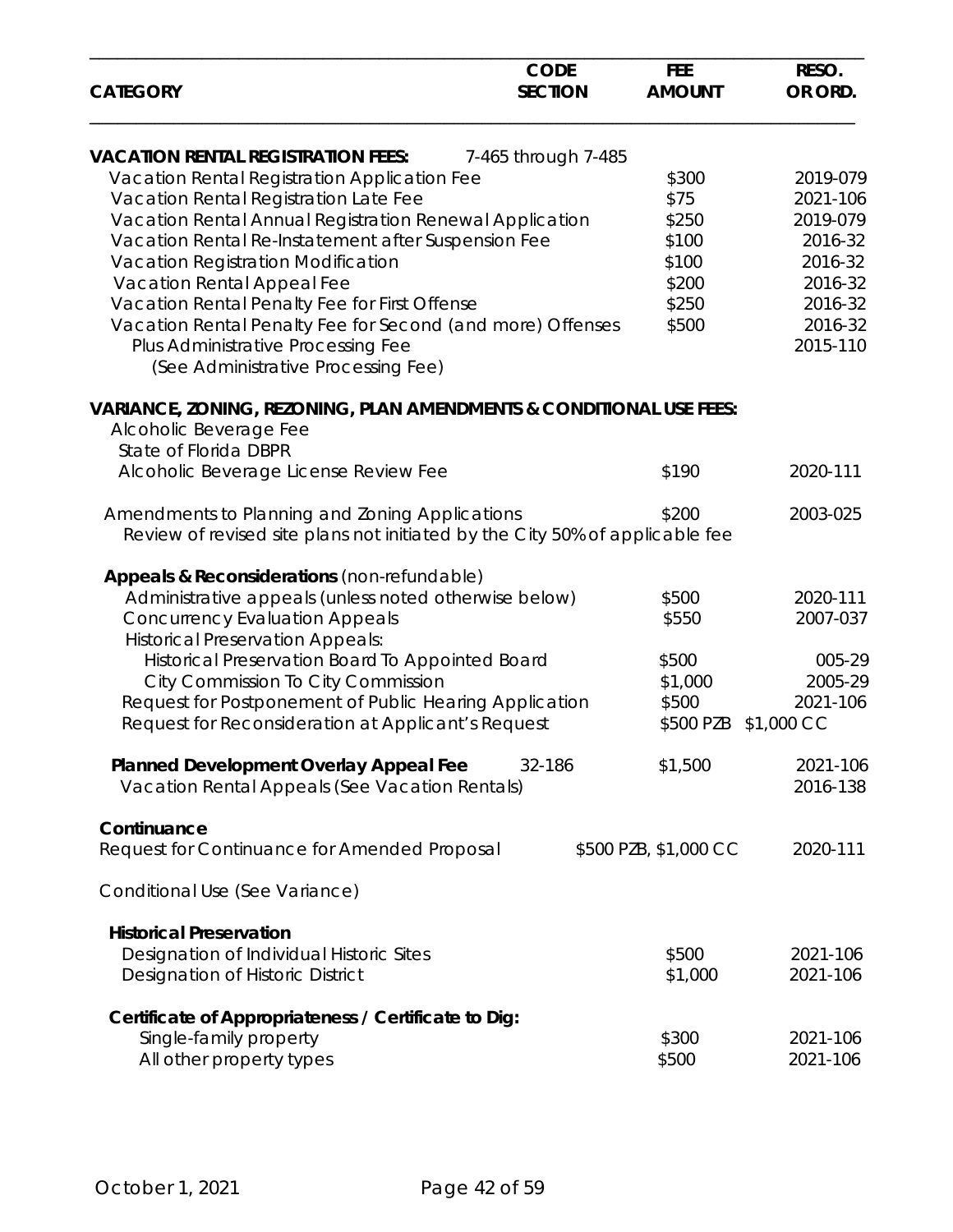| <b>CATEGORY</b>                                                                                                                                                                                                                  | <b>CODE</b><br><b>SECTION</b> | <b>FEE</b><br><b>AMOUNT</b> | RESO.<br>OR ORD. |
|----------------------------------------------------------------------------------------------------------------------------------------------------------------------------------------------------------------------------------|-------------------------------|-----------------------------|------------------|
| <b>Legal Advertisement Fee</b>                                                                                                                                                                                                   |                               |                             |                  |
| Variance and Conditional Use                                                                                                                                                                                                     |                               | \$300                       | 2021-106         |
| Rezoning, Text and Land Use Plan Amendments                                                                                                                                                                                      |                               | \$600                       | 2021-106         |
| <b>Night Club License Review Fee</b>                                                                                                                                                                                             |                               |                             | 2016-138         |
| Planning and Zoning Board Night Club License Review Fee                                                                                                                                                                          |                               | \$1,500                     | 2021-106         |
| <b>Planned Development Overlay Amendment</b>                                                                                                                                                                                     |                               |                             |                  |
| Minor Amendment (per each Amendment)                                                                                                                                                                                             |                               | \$800                       | 2020-111         |
| Major Amendment**                                                                                                                                                                                                                |                               | \$2,500                     | 2020-111         |
| ** Applicable DRC Fees also required                                                                                                                                                                                             |                               |                             |                  |
| Planned Development Overlay (minimum fee)<br><b>Central RAC</b>                                                                                                                                                                  |                               |                             |                  |
| All other Zoning Districts, but Central RAC                                                                                                                                                                                      |                               | \$5,000                     | 2015-110         |
| 1-20 units or $< 2,000$ square feet                                                                                                                                                                                              |                               | \$3,500                     | 2015-110         |
| All others                                                                                                                                                                                                                       |                               | \$4,500                     | 2015-110         |
| Land Use Plan Amendments (LUPA)                                                                                                                                                                                                  |                               |                             |                  |
| Small Scale                                                                                                                                                                                                                      |                               | \$3,000                     | 2021-106         |
| Large Scale                                                                                                                                                                                                                      |                               | \$8,500                     | 2020-111         |
| Text                                                                                                                                                                                                                             |                               | \$7,500                     | 2008-047         |
| Local Activity Center, Transit Oriented Development,                                                                                                                                                                             |                               | \$30,000                    | 2007-037         |
| Transit Oriented Corridor, Planned Local Activity Center (LAC, TOD, TOC, PLAC), (minimum fee)<br>*** After \$30,000 of City's staff time, an additional fee of actual staff time will be applied at the City's<br>hourly rate*** |                               |                             |                  |
| <b>Rezoning Applications Involving the Following Districts:</b>                                                                                                                                                                  | 32-968                        |                             |                  |
| Single-family (RS) or two-family (RD)                                                                                                                                                                                            |                               | \$800                       | 2020-111         |
| Multi-family (RM)                                                                                                                                                                                                                |                               | \$1,600                     | 2020-111         |
| Non-Residential Zoning Districts<br>(Excludes RAC Zoning District)                                                                                                                                                               |                               | \$3,500                     | 2020-111         |
| <b>Variance &amp; Conditional Use Applications</b>                                                                                                                                                                               | 32-968                        |                             |                  |
| (Except for residential uses, if the application involves more                                                                                                                                                                   |                               |                             | 2015-110         |
| than one (1) variance, there is an additional fee of one-half (1/2)                                                                                                                                                              |                               |                             |                  |
| the amount specified below, which shall be paid                                                                                                                                                                                  |                               |                             |                  |
| by the applicant for each additional variance.)                                                                                                                                                                                  |                               |                             |                  |
| <b>Conditional Use Applications for:</b>                                                                                                                                                                                         |                               |                             |                  |
| Amusement machines as accessory conditional uses                                                                                                                                                                                 |                               | \$400                       | 2015-110         |
| Variance & Conditional Use Applications for:                                                                                                                                                                                     | 32-968                        |                             |                  |
| Administrative Variance-Residential property (1-9 units)                                                                                                                                                                         |                               | \$350                       | 2020-111         |
| Administrative Variance-Residential property (210 units)                                                                                                                                                                         |                               | \$600                       | 2020-111         |
| Administrative Variance- Commercial                                                                                                                                                                                              |                               | \$800                       | 2020-111         |
| Single-family (RS) or duplex (RD)                                                                                                                                                                                                |                               | \$550                       | 2020-111         |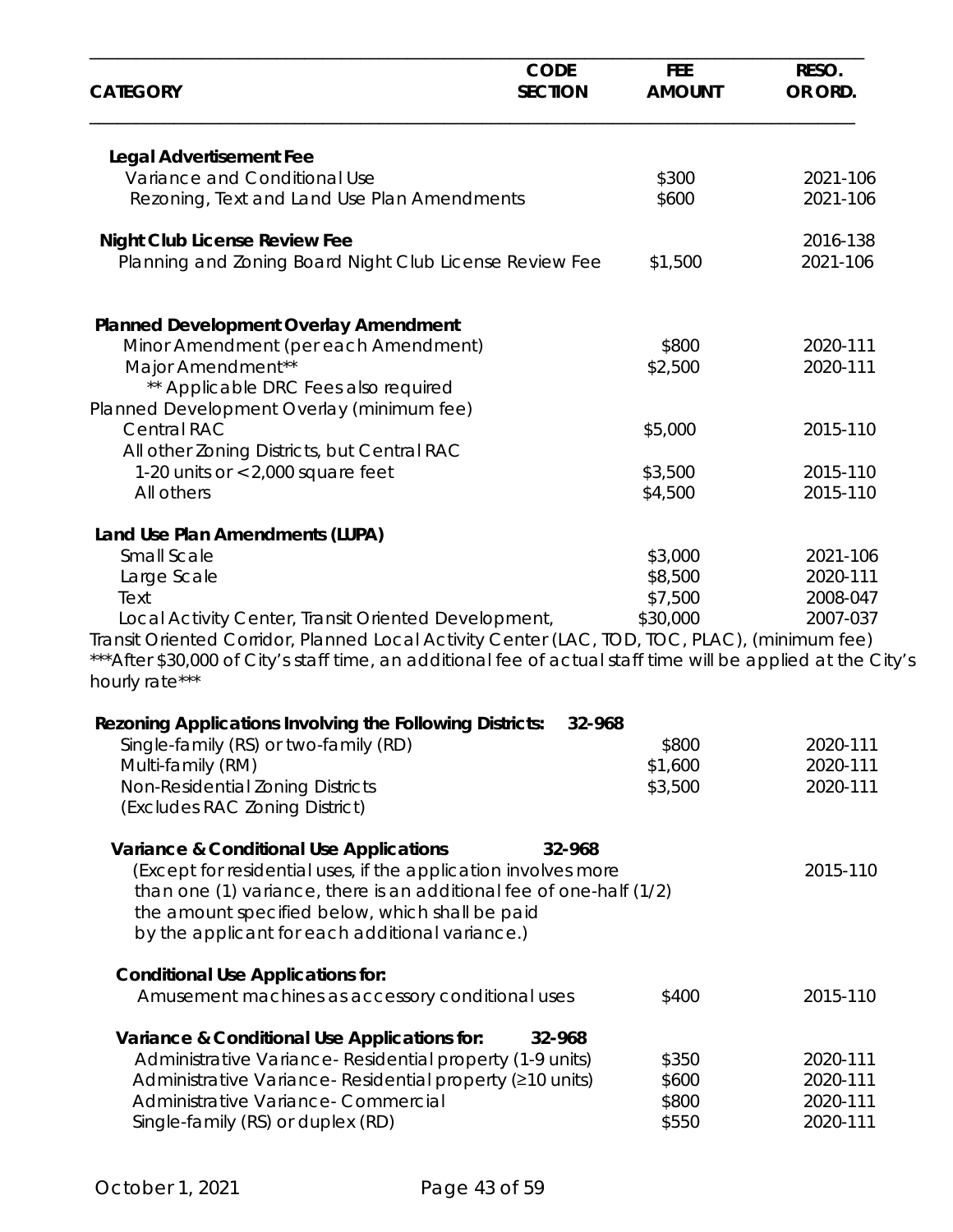| <b>CATEGORY</b>                                                                                                                | <b>CODE</b><br><b>SECTION</b> | <b>FEE</b><br><b>AMOUNT</b>                                                                      | RESO.<br>OR ORD. |
|--------------------------------------------------------------------------------------------------------------------------------|-------------------------------|--------------------------------------------------------------------------------------------------|------------------|
| Multi-family (RM)                                                                                                              |                               | \$1,200                                                                                          | 2020-111         |
| Community facility (CF), recreation and open space (OS)                                                                        |                               |                                                                                                  |                  |
| or educational facility (ED)                                                                                                   |                               | \$800                                                                                            | 2020-111         |
| Business (B), commercial recreation (CR) or industrial (I)<br>Plus \$15/1,000 square feet (4,000 sq. ft. and over)             |                               | \$1,600                                                                                          | 2020-111         |
| <b>Central RAC</b>                                                                                                             | 32-203                        |                                                                                                  |                  |
| RAC Corridor, Transit Core                                                                                                     |                               | \$1,900                                                                                          | 2020-111         |
| Plus \$20/1,000 square feet (4,000 sq. ft. and over)                                                                           |                               |                                                                                                  |                  |
| RAC Neighborhood                                                                                                               |                               | \$550                                                                                            | 2020-111         |
| <b>Transitional Mixed-Use, FAD</b>                                                                                             |                               | \$1,600                                                                                          | 2020-111         |
| Greyhound Track                                                                                                                |                               | \$1,900                                                                                          | 2020-111         |
| <b>West RAC</b>                                                                                                                | 32-203                        |                                                                                                  |                  |
| Palms Gateway                                                                                                                  |                               | \$400                                                                                            | 2020-111         |
| Pembroke Road                                                                                                                  |                               | \$1,500                                                                                          | 2020-111         |
| <b>Foster Road</b>                                                                                                             |                               | \$1,500                                                                                          | 2020-111         |
| <b>Variance for Construction without Permit</b>                                                                                | 32-968                        |                                                                                                  | 2015-110         |
| Value of Building, Structure, or Improvement:                                                                                  |                               |                                                                                                  | Fee:             |
| (a) \$10,000 or under                                                                                                          | Application fee.              | Double otherwise applicable variance                                                             |                  |
| (b) \$10,001 to \$50,000                                                                                                       |                               | 5% of estimated construction cost or fee<br>in (a), whichever is higher.                         |                  |
| (c) \$50,001 and above                                                                                                         |                               | \$2,500, plus 1% ea. \$10,000 or part thereof<br>estimated construction cost more than \$50,000. |                  |
| Waivers/Redevelopment Area Modifications                                                                                       |                               |                                                                                                  |                  |
| Dumpster Enclosure Waiver                                                                                                      |                               | \$300                                                                                            | 2020-111         |
| Alcohol Distances - Administrative Approval<br>Waiver $5-6(H)$                                                                 |                               | \$1,000                                                                                          | 2021-106         |
| Alcohol Distances - City Commission Waiver                                                                                     |                               | \$1,000                                                                                          | 2020-111         |
| Administrative Fee for Tree Waiver 29-6                                                                                        |                               | \$250                                                                                            | 2020-111         |
| <b>Redevelopment Area Modification (RAM)</b>                                                                                   | 32-177                        |                                                                                                  |                  |
| (includes administrative waivers, permitted in West RAC only)                                                                  |                               |                                                                                                  |                  |
| Existing development/less than 50% expansion                                                                                   |                               | \$200                                                                                            | 2013-109         |
| Residential property (1-9 1-4 units)                                                                                           |                               | \$350                                                                                            | 2020-111         |
| Residential property (5-9 units), Plus \$30/unit                                                                               |                               | \$400                                                                                            | 2020-111         |
| Residential property (10 or over), Plus \$30/unit                                                                              |                               | \$1,200                                                                                          | 2020-111         |
| Commercial/Mixed Use property (less than 4,000 square feet) \$1,300                                                            |                               |                                                                                                  | 2020-111         |
| Commercial/Mixed Use property (4,000 square feet and over) \$2,500<br>Plus \$60/1,000 square feet (4,000 square feet and over) |                               |                                                                                                  | 2020-111         |
| Zoning and Land Development Code Text Amendment                                                                                |                               |                                                                                                  |                  |
| All other Chapters                                                                                                             |                               | \$3,000                                                                                          | 2021-106         |
|                                                                                                                                |                               |                                                                                                  |                  |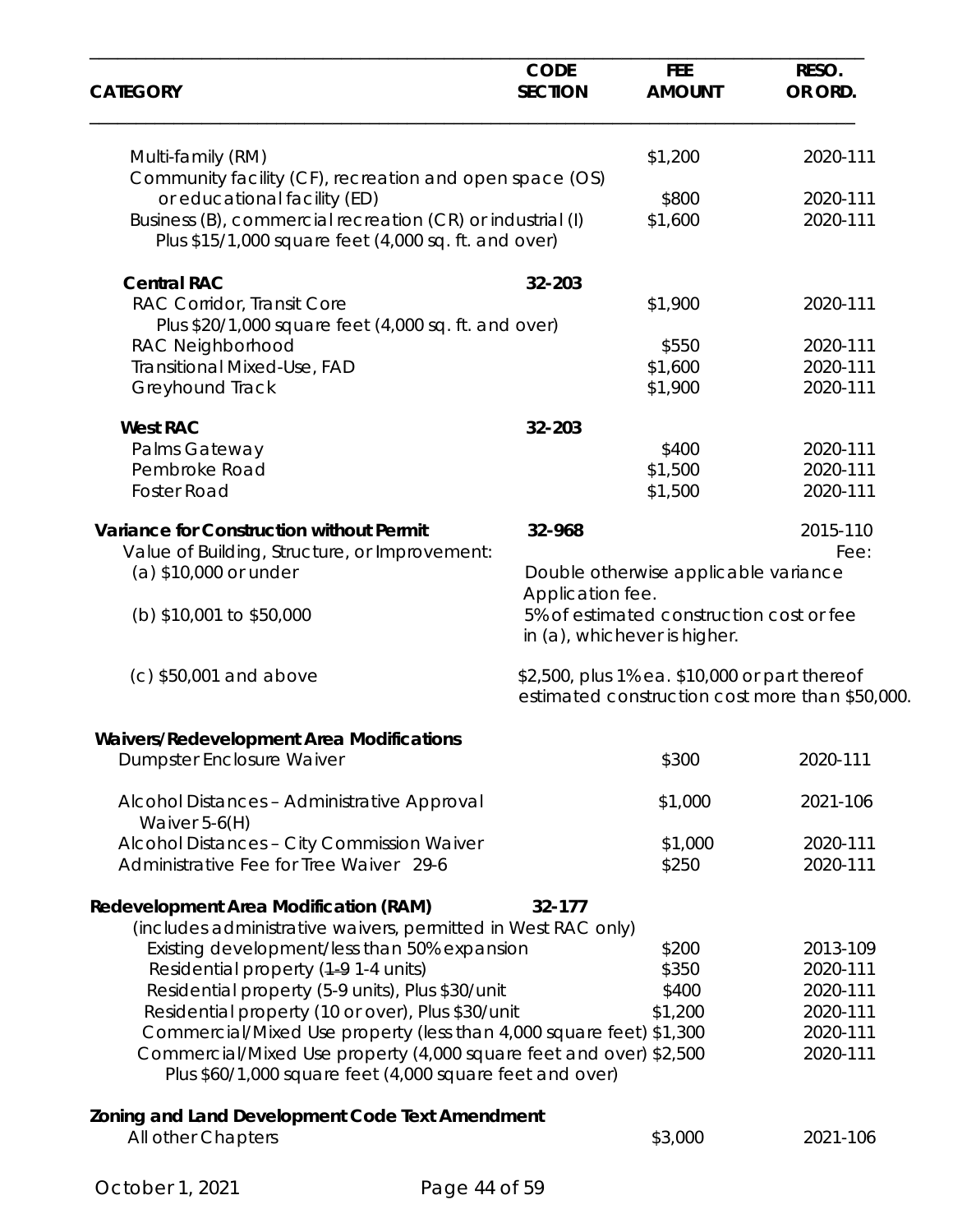| <b>CATEGORY</b>                                                                                                                                                                                                                                                                                                                                                           | <b>CODE</b><br><b>SECTION</b> | <b>FEE</b><br><b>AMOUNT</b> | RESO.<br>OR ORD. |
|---------------------------------------------------------------------------------------------------------------------------------------------------------------------------------------------------------------------------------------------------------------------------------------------------------------------------------------------------------------------------|-------------------------------|-----------------------------|------------------|
| Chapter 32 Text Amendments                                                                                                                                                                                                                                                                                                                                                |                               | \$3,500                     | 2020-111         |
| <b>DEVELOPMENT REVIEW FEES:</b>                                                                                                                                                                                                                                                                                                                                           |                               |                             |                  |
| <b>Consultant Fee (Cost Recovery)</b><br>A deposit paid by developers equal to the amount charged to the City<br>by professional consultants to evaluate materials for compliance with<br>the Code, including traffic impact analysis review, urban design review,<br>and development review. No review of proposals shall be made until<br>such fee is paid to the City. |                               |                             | 2015-110         |
| <b>Concurrency Evaluation</b>                                                                                                                                                                                                                                                                                                                                             |                               |                             |                  |
| Evaluations<br>Single-family & duplex, per unit                                                                                                                                                                                                                                                                                                                           |                               | \$60                        | 2020-111         |
| Multi-family, per unit                                                                                                                                                                                                                                                                                                                                                    |                               | \$40                        | 2020-111         |
| Maximum fee (residential)                                                                                                                                                                                                                                                                                                                                                 |                               | \$1,400                     | 2020-111         |
| Non-residential                                                                                                                                                                                                                                                                                                                                                           |                               |                             |                  |
| 0 to 3,999 square feet, gross floor area (GFA)                                                                                                                                                                                                                                                                                                                            |                               | \$600                       | 2020-111         |
| 4,000 to 29,999 square feet, GFA                                                                                                                                                                                                                                                                                                                                          |                               | \$1,400                     | 2020-111         |
| 30,000 or more square feet, GFA                                                                                                                                                                                                                                                                                                                                           |                               | \$1,600                     | 2020-111         |
| plus for each 10,000 square feet or part thereof                                                                                                                                                                                                                                                                                                                          |                               |                             |                  |
| GFA over 10,000 square feet                                                                                                                                                                                                                                                                                                                                               |                               | \$100                       |                  |
| Development Agreement or Development Agreement Amendment                                                                                                                                                                                                                                                                                                                  |                               |                             |                  |
| Minimum Fee                                                                                                                                                                                                                                                                                                                                                               |                               | \$5,500                     | 2015-110         |
| <b>Minor Amendment</b>                                                                                                                                                                                                                                                                                                                                                    |                               | \$550                       | 2020-111         |
| Major Amendment                                                                                                                                                                                                                                                                                                                                                           |                               | \$1,000                     | 2020-111         |
| Development Review Committee, Development Review Applications (Art. V) Development Review<br>Committee (DRC) Fee covers the cost of the first DRC. Subsequent DRC meetings will be assessed a<br>rate for Expedited (Mini) DRC, or other DRC fee as indicated below:                                                                                                      |                               |                             |                  |
| Central RAC (Large/Major Development)                                                                                                                                                                                                                                                                                                                                     |                               | \$6,000                     | 2015-110         |
| Mini-DRC Expedited Review;                                                                                                                                                                                                                                                                                                                                                |                               | \$1,000                     | 2020-111         |
| Major Development                                                                                                                                                                                                                                                                                                                                                         |                               | \$5,500                     | 2015-110         |
| Minor Development                                                                                                                                                                                                                                                                                                                                                         |                               | \$850                       | 2015-110         |
| Pre submittal PZ review of plans                                                                                                                                                                                                                                                                                                                                          |                               | \$200                       | 2021-106         |
| Subsequent DRC reviews and other reviews.                                                                                                                                                                                                                                                                                                                                 |                               | \$2,000                     | 2016-138         |

| Development Review Application Fee (Art. V)       | \$350   | 2021-106 |
|---------------------------------------------------|---------|----------|
| Minor Development<br>32-792                       |         |          |
| <b>Residential Minor Development</b>              | \$350   | 2020-111 |
| Residential Minor Development (2 to 4 Units)      | \$1,000 | 2020-111 |
| Residential Minor Development (5 to 9 Units)      | \$1,350 | 2020-111 |
| Plus \$50 per proposed dwelling unit or hotel key |         |          |
| Non-Residential/Commercial Minor Development      | \$4,500 | 2020-111 |
|                                                   |         |          |

Subsequent DRC reviews and other reviews.  $$2,000$  2016-138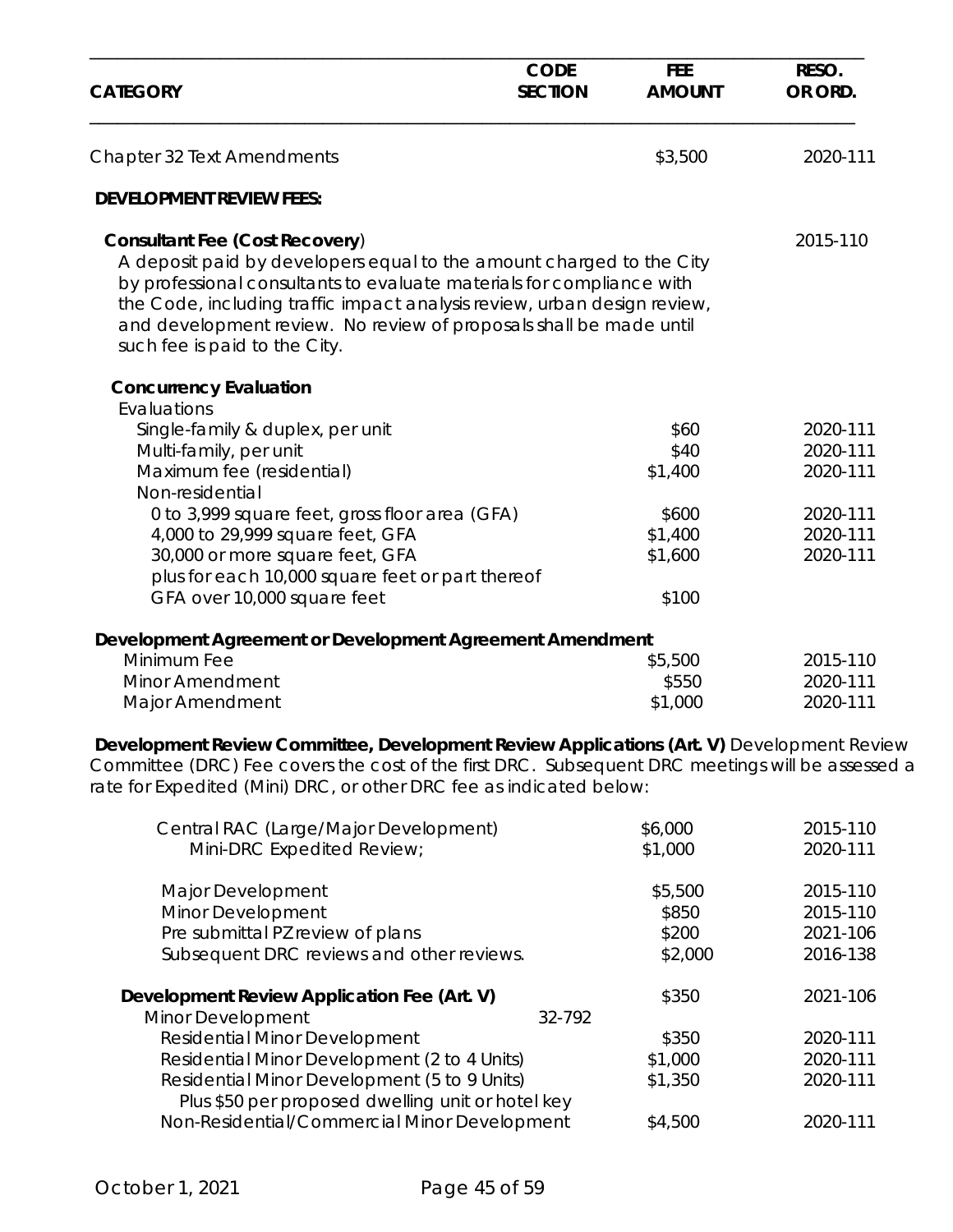| <b>CATEGORY</b>                                                                                                                                                                                                | <b>CODE</b><br><b>SECTION</b> | <b>FEE</b><br><b>AMOUNT</b> | RESO.<br>OR ORD.               |
|----------------------------------------------------------------------------------------------------------------------------------------------------------------------------------------------------------------|-------------------------------|-----------------------------|--------------------------------|
| Plus \$100 per 1,000 gross square feet floor area                                                                                                                                                              |                               |                             |                                |
| Field inspection of required public improvement                                                                                                                                                                |                               |                             |                                |
| Per project                                                                                                                                                                                                    |                               | \$350                       | 2020-111                       |
| Review revised site plan not initiated by City's Staff,<br><b>Board and City Commission</b>                                                                                                                    |                               |                             | 50% of applicable fee 2021-106 |
| <b>Major Development</b>                                                                                                                                                                                       | 32-792                        |                             |                                |
| Fee                                                                                                                                                                                                            |                               | \$7,000                     | 2020-111                       |
| Per project, plus:                                                                                                                                                                                             |                               |                             |                                |
| Residential, per proposed dwelling unit or hotel key                                                                                                                                                           |                               | \$50                        | 2015-110                       |
| Non-residential, per 1,000 gross square feet floor area<br>Field inspection of required public improvement,                                                                                                    |                               | \$100                       | 2012-066                       |
| Per project                                                                                                                                                                                                    |                               | \$600                       | 2020-111                       |
| Review revised site plan not initiated by City's staff, Board, or City Commission                                                                                                                              |                               | 50% of applicable fee       | 2020-111                       |
| Development of Regional Impact (DRI) Application                                                                                                                                                               |                               |                             |                                |
| Minimum fee                                                                                                                                                                                                    |                               | \$50,000                    | 2015-110                       |
| DRI Notice of Proposed Change                                                                                                                                                                                  |                               |                             |                                |
| Non-Substantial                                                                                                                                                                                                |                               | \$4,000                     | 2015-110                       |
| Substantial                                                                                                                                                                                                    |                               | \$7,500                     | 2015-110                       |
| Flex or Reserve Unit Administrative Review Fee<br>(this non-refundable fee covers staff review time<br>and administration of the flex/reserve program)<br>Plus \$20 for each unit requested > 10 units or more |                               | \$3,000                     | 2015-110                       |
| <b>Legal Advertisement Fee</b>                                                                                                                                                                                 |                               |                             |                                |
| Comprehensive Plan Text Amendments:                                                                                                                                                                            |                               |                             | 2016-138                       |
| Small Scale Land Use Plan Amendments                                                                                                                                                                           |                               | \$350                       | 2020-111                       |
| Large Scale Land Use Plan Amendments                                                                                                                                                                           |                               | \$600                       | 2020-111                       |
| <b>Platting &amp; Subdivision Plat Review Fees:</b>                                                                                                                                                            | 32-968                        |                             |                                |
| Conceptual/Preliminary/Final                                                                                                                                                                                   |                               | \$1,800                     | 2020-111                       |
| Delegation Requests or Plat Revisions                                                                                                                                                                          |                               | \$900                       | 2020-111                       |
| RAC Unit Allocation Fee (this non-refundable fee covers staff review time and administration of the<br>allocation of RAC units)                                                                                |                               |                             |                                |
| Single Family and Duplex                                                                                                                                                                                       |                               | \$50                        | 2014-147                       |
| Minor Development - 3 or more units                                                                                                                                                                            |                               |                             |                                |
| <b>Base Density</b>                                                                                                                                                                                            |                               | \$1,000                     | 2014-147                       |
| Plus \$20 per unit requested                                                                                                                                                                                   |                               |                             |                                |
| When exceeding the Base Density                                                                                                                                                                                |                               | \$1,750                     | 2014-147                       |
| Plus \$25 per unit requested                                                                                                                                                                                   |                               |                             |                                |
| Major Development - 10 or more units                                                                                                                                                                           |                               |                             |                                |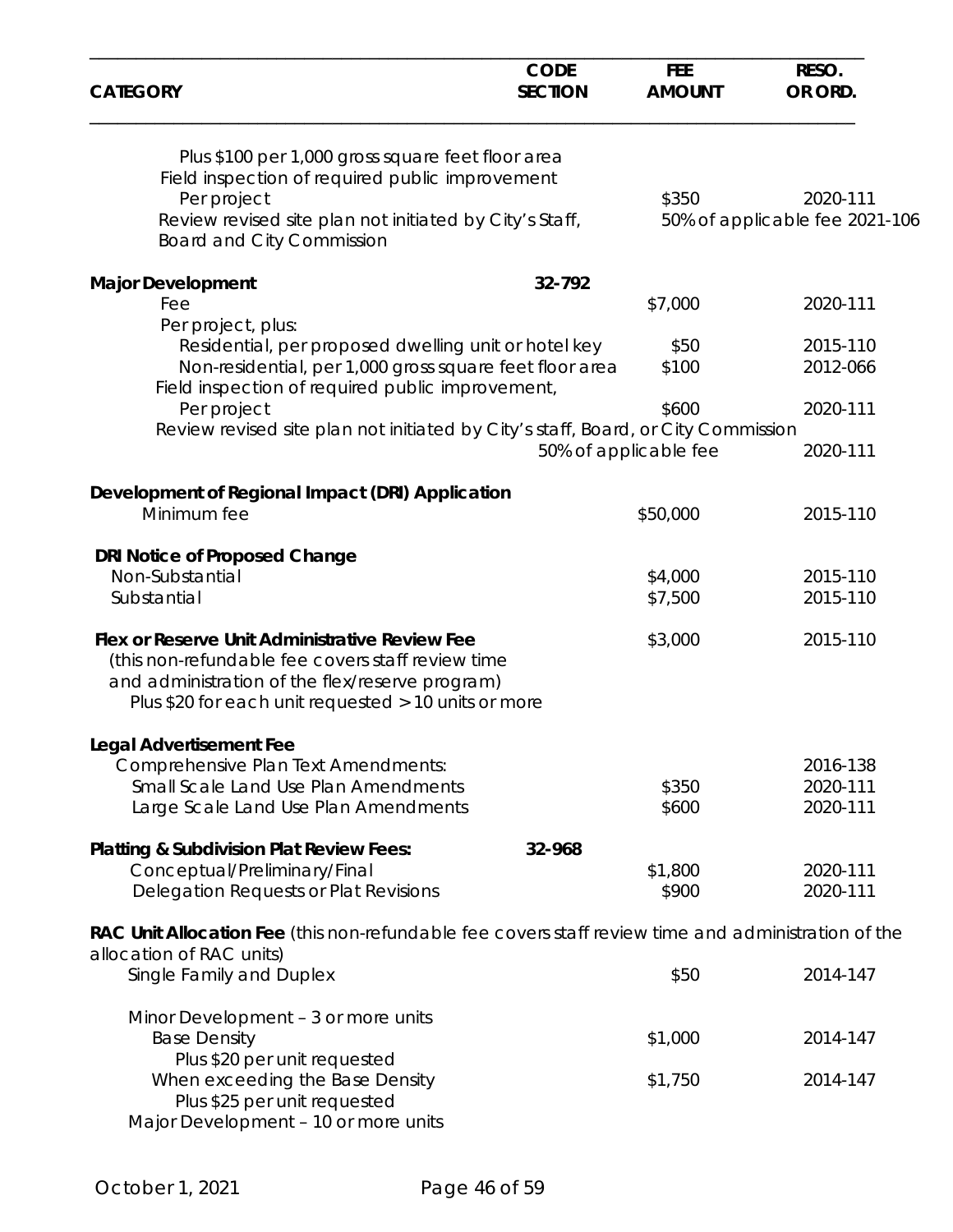| <b>CATEGORY</b>                                                                                                                                                                                                                                                                                      | <b>CODE</b><br><b>SECTION</b> | <b>FEE</b><br><b>AMOUNT</b> | RESO.<br>OR ORD. |
|------------------------------------------------------------------------------------------------------------------------------------------------------------------------------------------------------------------------------------------------------------------------------------------------------|-------------------------------|-----------------------------|------------------|
| <b>Base Density</b>                                                                                                                                                                                                                                                                                  |                               | \$2,500                     | 2014-147         |
| Plus \$30 per unit requested<br>When exceeding the Base Density<br>Plus \$100 per unit requested                                                                                                                                                                                                     |                               | \$3,000                     | 2015-110         |
| Vacation of Streets, Rights-of-way & Easements<br>Application fee                                                                                                                                                                                                                                    | (Ch. 25)<br>25-53             | \$2,800                     | 2020-111         |
| Zoning Approval Extension and Extension Notification Fee<br>(Including Planning and Zoning Related Approvals)                                                                                                                                                                                        |                               |                             | 2017-113         |
| Commission<br><b>City Manager/Director</b><br>Residential                                                                                                                                                                                                                                            |                               | \$2,350                     | 2015-110         |
| Single Family and Duplex                                                                                                                                                                                                                                                                             |                               | \$300                       | 2015-110         |
| Multi-family                                                                                                                                                                                                                                                                                         |                               | \$1,000                     | 2020-111         |
| <b>Commercial/Mixed Use</b>                                                                                                                                                                                                                                                                          |                               | \$2,900                     | 2015-110         |
| <b>Restrictive Covenants</b>                                                                                                                                                                                                                                                                         |                               |                             |                  |
| <b>Restrictive Covenants</b>                                                                                                                                                                                                                                                                         |                               | \$250                       |                  |
| Modification/ Release of Covenant - requiring City<br>Commission approval                                                                                                                                                                                                                            |                               | \$500                       |                  |
| <b>Zoning Verification And Address Assignment And Zoning Research Fees:</b><br><b>Address Assignment Requests</b><br>Residential                                                                                                                                                                     |                               |                             | 2016-138         |
| Single Family and Duplex                                                                                                                                                                                                                                                                             |                               | \$75                        | 2021-106         |
| Multi-family                                                                                                                                                                                                                                                                                         |                               | \$150                       | 2021-106         |
| Non-residential (Less than 10 units)                                                                                                                                                                                                                                                                 |                               | \$200                       | 2021-106         |
| Non-residential (10 Units or More)                                                                                                                                                                                                                                                                   |                               | \$300                       | 2021-106         |
| Advisory Letters, Interpretations, and Written Determinations Zoning Research<br>2015-110<br>\$100/hr.<br>Written Administrative Analysis/Interpretation regarding applicability of the regulations within<br>the Zoning and Land Development Code for a specific set of circumstances or situation. | (Minimum 2.5 Hours)           |                             |                  |
| <b>Zoning Verification Letters</b><br>A fee charged to confirm zoning and future land use map designation and if a proposed use is<br>permitted at a specific location. (This fee is mandatory if a "change in use" building permit is filed).                                                       |                               |                             |                  |
| <b>Assisted Living Facility</b>                                                                                                                                                                                                                                                                      |                               | \$180                       | 2020-111         |
| Zoning Verification Letter (Standard)                                                                                                                                                                                                                                                                |                               |                             |                  |
| 14 business days to process following payment<br><b>Zoning Verification Letter</b>                                                                                                                                                                                                                   |                               | \$100                       | 2021-106         |
| Expedited, 7 business days<br>Zoning Verification Letter (Standard)                                                                                                                                                                                                                                  |                               | \$200                       | 2021-106         |

Zoning Verification Letter (Expedited)

with additional language \$300 2021-106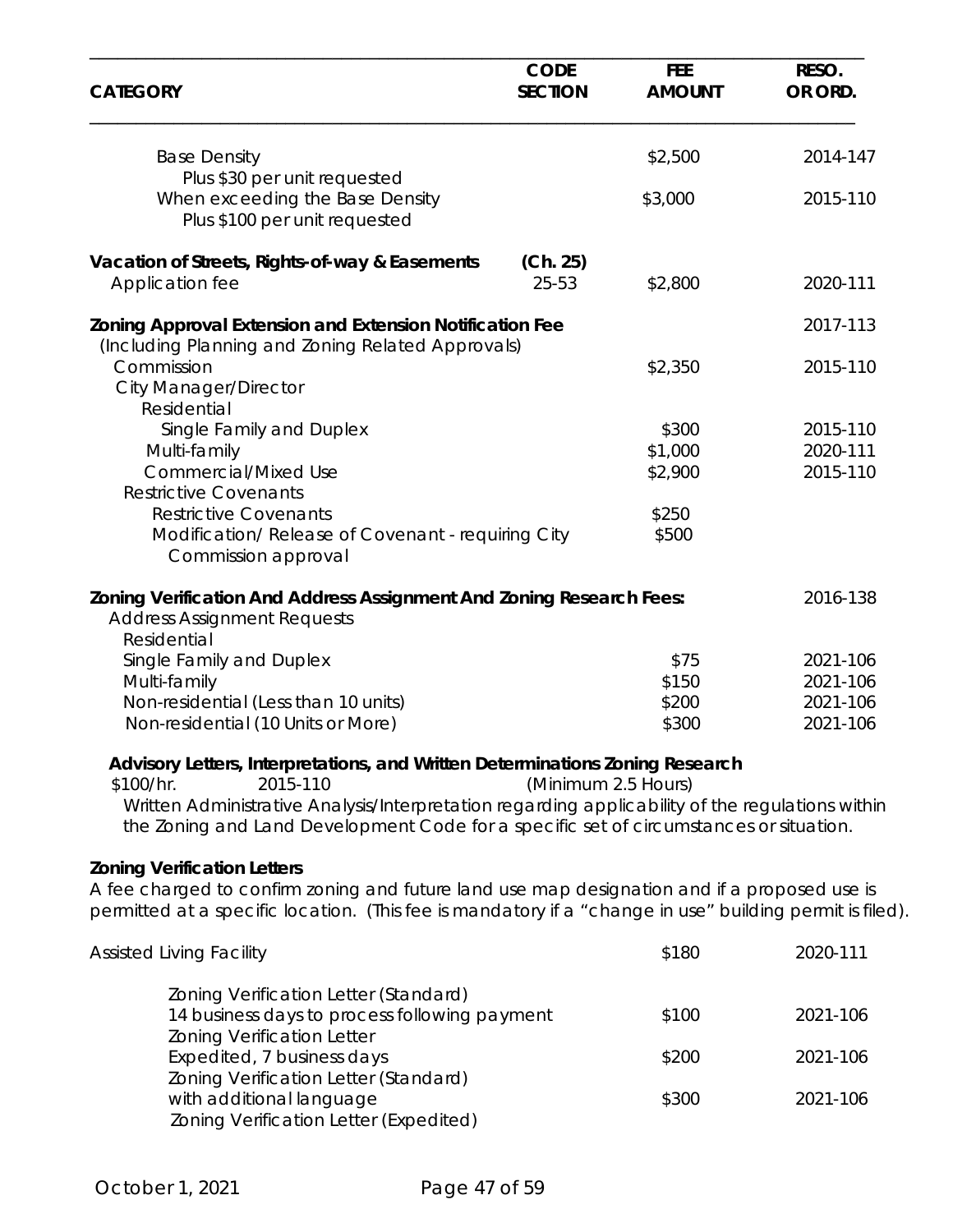| <b>CATEGORY</b>                                                                                                                                                          | <b>CODE</b><br><b>SECTION</b> | <b>FEE</b><br><b>AMOUNT</b> | RESO.<br>OR ORD. |
|--------------------------------------------------------------------------------------------------------------------------------------------------------------------------|-------------------------------|-----------------------------|------------------|
| with additional language                                                                                                                                                 |                               | \$400                       | 2021-106         |
| PZ-HOURLY (includes preliminary meeting with zoning or<br>any other meeting)                                                                                             |                               | \$100/Hour                  | 2021-106         |
| Zoning Verification Letter - with History<br>Fig. for the recognized and the computation of the computer of the state of the state of the hole of face that contribution |                               | \$400                       | 2015-110         |

 Flat fee to confirm zoning, and future land use designation, assisted living facilities, if a proposed use is permitted at a specific location, and to provide development approval history.

2016-138

#### **Zoning Permit Application Fees, Zoning Plan Processing Fees And Zoning Permit Inspection Fees:**

These fees are paid by Building Permit Applicants for zoning plan processing, zoning inspections, and technical zoning review and assessment for compliance with the Zoning and Land Development Code.

#### **ZONING PERMIT APPLICATION FEES** 2016-138

*\*\*Note: When a General Permit Application requires technical zoning review, a deposit equal to the minimum Zoning Plan Processing Fee is required upon initial application submittal. The deposit is non*refundable; however, such deposit will be credited toward the final zoning fees when the permit is *retrieved by the applicant*.

| <b>General Permit Application Fees</b><br>(i.e. Antennae, Driveway, Slabs, Fences, Tree Removal, etc.)<br>Antennae<br>Communication towers-free standing or              |                           | 2016-138       |                      |
|--------------------------------------------------------------------------------------------------------------------------------------------------------------------------|---------------------------|----------------|----------------------|
| self-supporting/lattice or Roof-Mounted<br>Antennas, all types                                                                                                           |                           | \$250          | 2020-111             |
| Condominiums<br><b>Conversion Rentals to Condo</b><br>Plus \$15 per unit<br>Plus \$200 per acre (or portion thereof)<br>Plus \$5 per parking space                       | $(Ch. 8-112)$<br>$9-1(E)$ | \$2,500        | 2015-110             |
| <b>Exterior Lighting</b>                                                                                                                                                 | 32-604                    | \$550          | 2015-110             |
| <b>Mural Permit</b><br>Noncommercial Special Waiver Application<br>Fee (non-refundable)<br><b>Fashion Art and Design Subdistrict Application</b><br>Fee (non-refundable) |                           | \$550<br>\$100 | 2015-110<br>2015-110 |
| Outdoor Dining (See Sidewalk Cafe)                                                                                                                                       |                           |                |                      |
| Parking Lot or Parking Structure                                                                                                                                         |                           | \$250          | 2015-110             |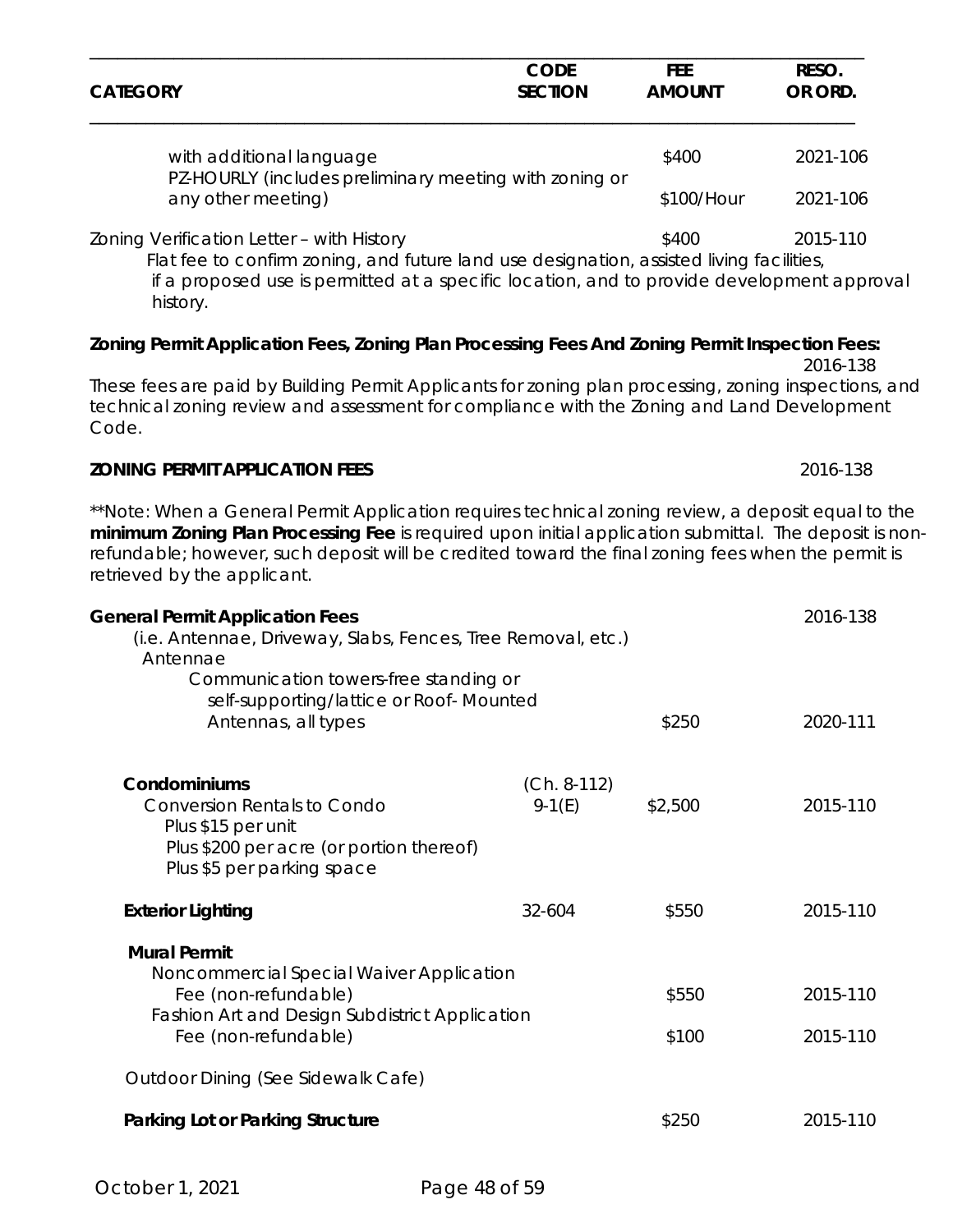| <b>CATEGORY</b>                                                                                                                                                                                                                                                                                                                     | <b>CODE</b><br><b>SECTION</b> | <b>FEE</b><br><b>AMOUNT</b> | RESO.<br>OR ORD. |
|-------------------------------------------------------------------------------------------------------------------------------------------------------------------------------------------------------------------------------------------------------------------------------------------------------------------------------------|-------------------------------|-----------------------------|------------------|
| Plus \$5 per parking space                                                                                                                                                                                                                                                                                                          |                               |                             |                  |
| <b>Sidewalk Cafe Application Fee</b>                                                                                                                                                                                                                                                                                                |                               | \$450                       | 2021-106         |
| Annual fee per chair (for 1st 8 chairs in public right-of-way)                                                                                                                                                                                                                                                                      |                               | \$15                        | 2021-106         |
| Annual fee per chair (for each additional chair in right-of-way) \$40                                                                                                                                                                                                                                                               |                               |                             | 2021-106         |
| Outdoor dining application fee                                                                                                                                                                                                                                                                                                      |                               | \$450                       | 2020-111         |
| <b>Signs</b>                                                                                                                                                                                                                                                                                                                        | 32-607                        |                             |                  |
| Balloons, permitted under Sec. 32-607(e)<br>Banners, temporary (14-day maximum)                                                                                                                                                                                                                                                     |                               | \$80                        | 2020-111         |
| 14 days                                                                                                                                                                                                                                                                                                                             |                               | \$80                        | 2020-111         |
| Signs, Balloons, Banners, temporary (14 day maximum)                                                                                                                                                                                                                                                                                |                               |                             |                  |
| Solely for not-for-profit corporations                                                                                                                                                                                                                                                                                              |                               | \$80                        | 2020-111         |
| No permit processing fee nor zoning review fee shall apply                                                                                                                                                                                                                                                                          |                               |                             |                  |
| Each Wall sign, Free standing or Projecting sign<br>Plus 50¢ per square feet of sign area                                                                                                                                                                                                                                           |                               | \$100                       | 2021-106         |
| Slabs, Fences, Sheds, & Other Zoning Related Permits                                                                                                                                                                                                                                                                                |                               | \$150                       | 2021-106         |
| Walks, Pool, Spa, Fountain, Porch/Covered Patio, Special Promotional Tent, Temporary<br>Construction Barrier, Solar Panels, Docks/Piers and Related, Parking Lot Refinish/Restriping<br>and other Misc. Structures with inspections)<br><b>AC Unit</b><br>AC Unit without Inspection<br>AC Unit with inspection (8 stories or less) |                               | \$50                        |                  |
| <b>Tree Permits</b>                                                                                                                                                                                                                                                                                                                 | (Ch. 29)                      |                             |                  |
| Preservation fee (amount based on size, age, type of tree,<br>plus installation fee based on twice the cost of tree)                                                                                                                                                                                                                |                               |                             |                  |
| Removal, relocation, replacement<br>Minimum tree permit fee                                                                                                                                                                                                                                                                         | $29-4(b)$                     | \$100                       | 2020-111         |
| (for first 4 trees to be removed, relocated or replaced)                                                                                                                                                                                                                                                                            |                               |                             |                  |
| Additional fee per tree++                                                                                                                                                                                                                                                                                                           |                               | \$30                        | 2016-138         |
| ++ Pursuant to Chapter 29, there is no additional fee<br>for the removal of more than 4 diseased trees.                                                                                                                                                                                                                             |                               |                             |                  |
| Zoning Maps and Plotter reproduction of plans and maps larger than 11 X 17                                                                                                                                                                                                                                                          |                               |                             |                  |
|                                                                                                                                                                                                                                                                                                                                     |                               | \$25                        | 2020-111         |
| <b>Construction - Permit Application Fees</b>                                                                                                                                                                                                                                                                                       |                               |                             | 2016-138         |
| (i.e. Additions, Renovations, New Construction, Demolition, CO, and TCO)<br>**Note: A deposit is required at time of application submittal for ALL additions, alterations,                                                                                                                                                          |                               |                             |                  |
| renovations, demolitions, CO, TCO, and new construction: The deposit is non-refundable; however,                                                                                                                                                                                                                                    |                               |                             |                  |

such charges will be credited toward final fee charges when permit is retrieved by applicant.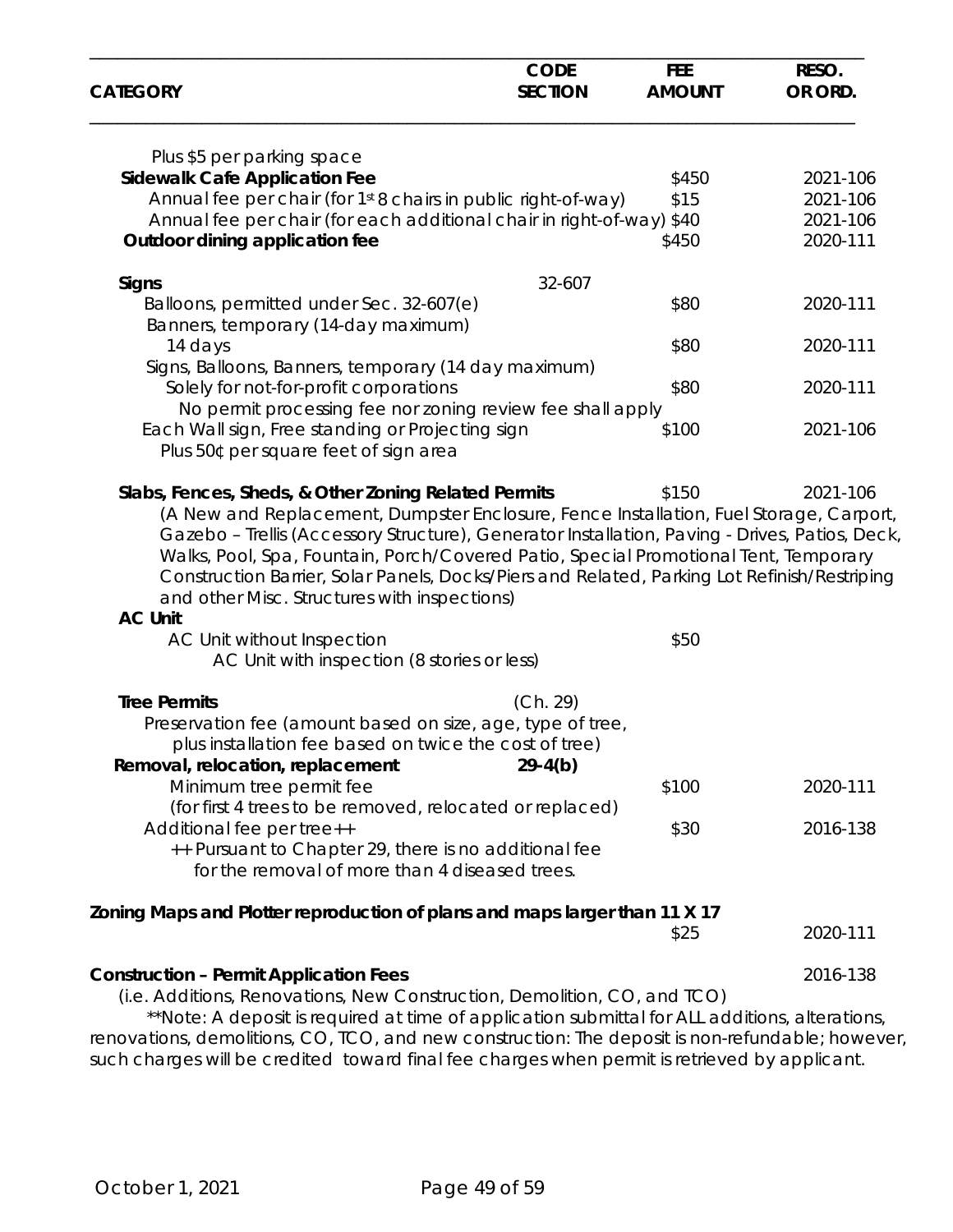| <b>CATEGORY</b>                                                                            | <b>CODE</b><br><b>SECTION</b> | <b>FEE</b><br><b>AMOUNT</b> | RESO.<br>OR ORD. |
|--------------------------------------------------------------------------------------------|-------------------------------|-----------------------------|------------------|
| Additions**                                                                                |                               |                             |                  |
| Residential                                                                                |                               |                             |                  |
| Less than 1,000 sq. ft.                                                                    |                               | \$100                       | 2021-106         |
| 1,000 sq. ft. to $<$ 4,000 sq. ft.                                                         |                               | \$150                       | 2021-106         |
| Plus \$10 per 1,000 sq. ft. up to 3,999 sq. ft.                                            |                               |                             |                  |
| 4,000 sq. ft. or more                                                                      |                               | \$200                       | 2021-106         |
| Plus \$20 per 1,000 sq. ft. over 4,000 sq. ft.<br>Commercial                               |                               |                             |                  |
| Less than 1,000 sq. ft.                                                                    |                               | \$200                       | 2021-106         |
| 1,000 sq. ft. to $<$ 4,000 sq. ft.                                                         |                               | \$300                       | 2021-106         |
| Plus \$10 per 1,000 sq. ft. up to 3,999 sq. ft.                                            |                               |                             |                  |
| 4,000 sq. ft. or more                                                                      |                               | \$450                       | 2021-106         |
| Plus \$20 per 1,000 sq. ft. over 4,000 sq. ft.                                             |                               |                             |                  |
|                                                                                            |                               |                             |                  |
| Interior Alterations/Renovations/Remodeling**                                              |                               |                             | 2016-138         |
| Residential, 1-2 units                                                                     |                               | \$100                       | 2021-106         |
| Residential, Multi-family                                                                  |                               | \$200                       | 2021-106         |
| Plus \$20 per multi-family (3 units or more)                                               |                               |                             |                  |
|                                                                                            |                               | \$300                       | 2021-106         |
| Commercial < 2,000 sq. ft.<br>2,000 sq. ft. or more                                        |                               | \$450                       | 2021-106         |
| Plus \$20 per 1,000 sq. ft. over 2,000 sq. ft.                                             |                               |                             |                  |
|                                                                                            |                               |                             |                  |
| New Construction - Major Development**                                                     |                               |                             |                  |
| Residential                                                                                |                               | \$450                       | 2021-106         |
| Plus \$20 per multi-family unit, or Live-Work/Work-Live Unit                               |                               |                             |                  |
| <b>Commercial/Mixed Use</b>                                                                |                               | \$750                       | 2021-10          |
| Plus \$20 per hotel key or Live-Work/Work-Live Unit                                        |                               |                             |                  |
| Plus \$20 per 1,000 sq. ft. over 4,000 sq. ft.                                             |                               |                             |                  |
|                                                                                            |                               |                             |                  |
| New Construction - Minor Development**                                                     |                               |                             |                  |
| Residential, 1-2 units                                                                     |                               | \$150                       | 2021-106         |
| Residential, Multi-family (3 units or more)                                                |                               | \$300                       | 2021-106         |
| Plus \$10 per multi-family                                                                 |                               |                             |                  |
| Commercial, less than 4,000 sq. ft.                                                        |                               | \$300                       | 2016-138         |
| Plus \$20 per bay, hotel key or Live-Work/Work-Live Unit                                   |                               |                             |                  |
| Plus \$20 per 1,000 sq. ft.                                                                |                               |                             |                  |
|                                                                                            |                               |                             |                  |
| Certificate of Completion, Certificate of Occupancy, or Temporary Certificate of Occupancy |                               |                             |                  |
| <b>Application Fees Expedited Fees</b>                                                     | 32-792                        |                             | 2016-138         |
| Residential, Single Family and Duplex                                                      |                               | \$100                       | 2021-106         |
|                                                                                            |                               |                             |                  |
|                                                                                            |                               |                             |                  |
| Residential, Multi-family                                                                  |                               | \$150                       | 2021-106         |
|                                                                                            |                               |                             |                  |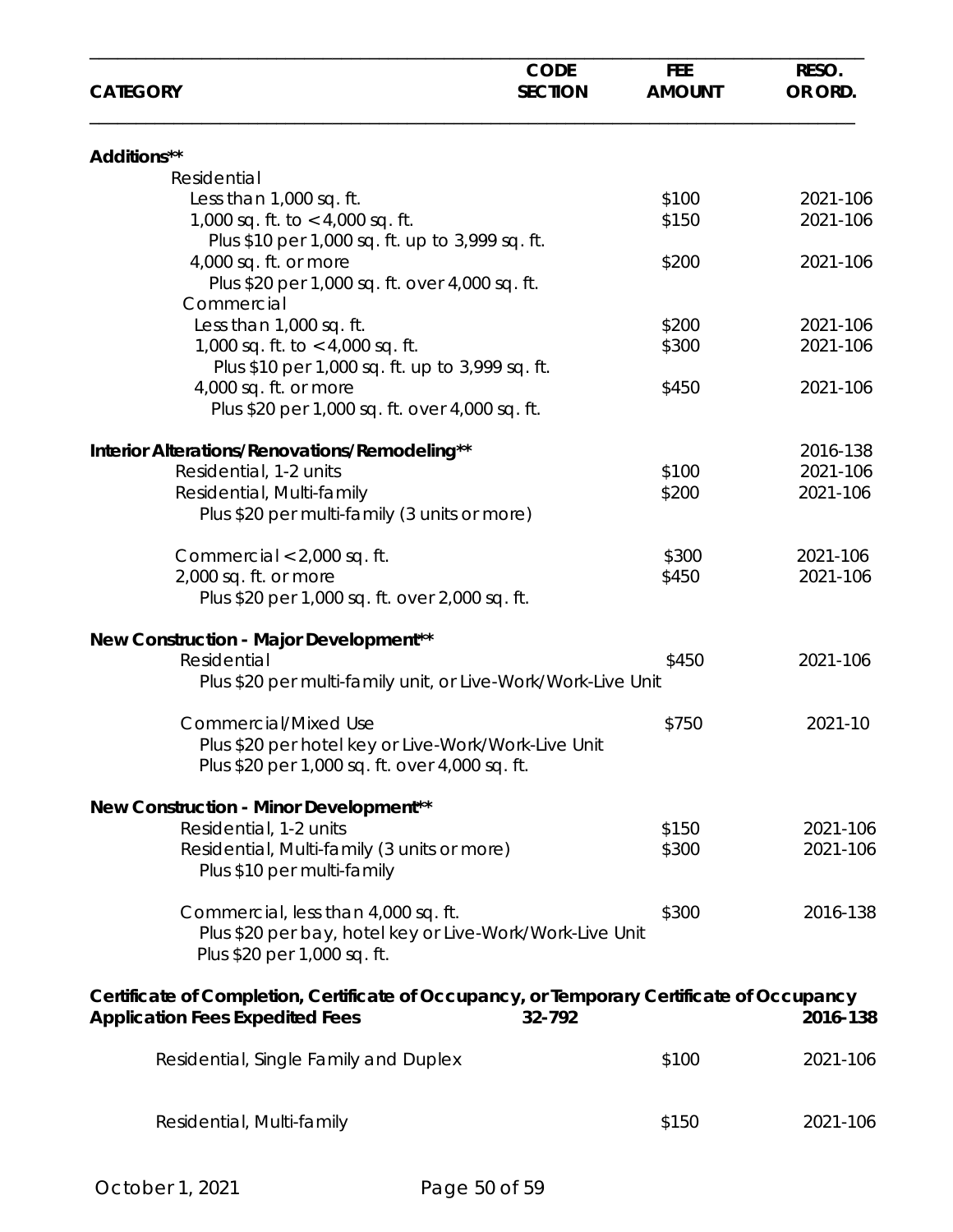| <b>CATEGORY</b>                                                                                                                                                                                                                                                                                                                                                                                                                                                                                           | <b>CODE</b><br><b>SECTION</b> | <b>FEE</b><br><b>AMOUNT</b> | RESO.<br>OR ORD.              |
|-----------------------------------------------------------------------------------------------------------------------------------------------------------------------------------------------------------------------------------------------------------------------------------------------------------------------------------------------------------------------------------------------------------------------------------------------------------------------------------------------------------|-------------------------------|-----------------------------|-------------------------------|
| Plus \$20 per multi-family unit, hotel key,<br>or Live-Work/Work-Live Unit                                                                                                                                                                                                                                                                                                                                                                                                                                |                               |                             |                               |
| Commercial/Mixed Use - less than 4,000 square feet<br>Plus \$20 per 1,000 square feet<br>Plus \$20 per multi-family unit, hotel key,<br>or Live-Work/Work-Live Unit                                                                                                                                                                                                                                                                                                                                       |                               | \$250                       | 2021-106                      |
| Commercial/Mixed Use - 4,000 square feet or more<br>Plus \$20 per 1,000 square feet over 4,000<br>Plus \$20 per multi-family unit, hotel key,<br>or Live-Work/Work-Live Unit                                                                                                                                                                                                                                                                                                                              |                               | \$400                       | 2021-106                      |
| <b>Demolition Permit Application Fees</b><br>Residential, Single Family and Duplex                                                                                                                                                                                                                                                                                                                                                                                                                        |                               | \$250                       | 2021-106                      |
| Residential, Multi-family (3 units or more)                                                                                                                                                                                                                                                                                                                                                                                                                                                               |                               | \$400                       | 2021-106                      |
| Commercial/Mixed Use Less than 4,000 sq. ft.                                                                                                                                                                                                                                                                                                                                                                                                                                                              |                               | \$450                       | 2021-106                      |
| Plus \$25 per 1,000 sq. ft.<br>4,000 sq. ft. or more<br>Plus \$25 per 1,000 sq. ft.                                                                                                                                                                                                                                                                                                                                                                                                                       |                               | \$500                       | 2021-106                      |
| <b>ZONING INSPECTION FEES:</b>                                                                                                                                                                                                                                                                                                                                                                                                                                                                            |                               |                             | 2016-138                      |
| <b>Zoning Permit Inspection Fees</b><br>Single/Duplex Single Family -Inspection Fee<br>Minor Development (New Construction)<br>Major Development (New Construction)<br><b>Re-inspection Fees</b>                                                                                                                                                                                                                                                                                                          |                               | \$200<br>\$500<br>\$1,000   | 2003-25<br>2007-37<br>2007-37 |
| Fees charged upon 2 <sup>nd</sup> and all subsequent inspections 25% of first inspection fee<br>$($75$ Minimum)                                                                                                                                                                                                                                                                                                                                                                                           |                               |                             | 2021-106                      |
| <b>ZONING PLAN PROCESSING FEES:</b>                                                                                                                                                                                                                                                                                                                                                                                                                                                                       |                               |                             |                               |
| <b>Zoning Permit Plan Processing Fees</b><br>Fees charged for processing of building permit applications that require zoning review.<br>**Note: When a General Zoning Permit Application requires technical zoning review, a deposit equal**<br>to the minimum Zoning Plan Processing Fee (below) is required upon initial application submittal. The<br>deposit is non-refundable; however, such deposit will be credited toward the final zoning fees when<br>the permit is retrieved by the applicant. |                               |                             | 2016-138                      |
| <b>Plan Processing Fees</b><br>(Minimum charge, 5 1/2 hour)                                                                                                                                                                                                                                                                                                                                                                                                                                               |                               | \$100/hr.                   | 2015-110                      |
| <b>Expedited Plan Processing</b>                                                                                                                                                                                                                                                                                                                                                                                                                                                                          |                               | \$100/hr.                   | 2015-110                      |

(Minimum charge, 3 hours)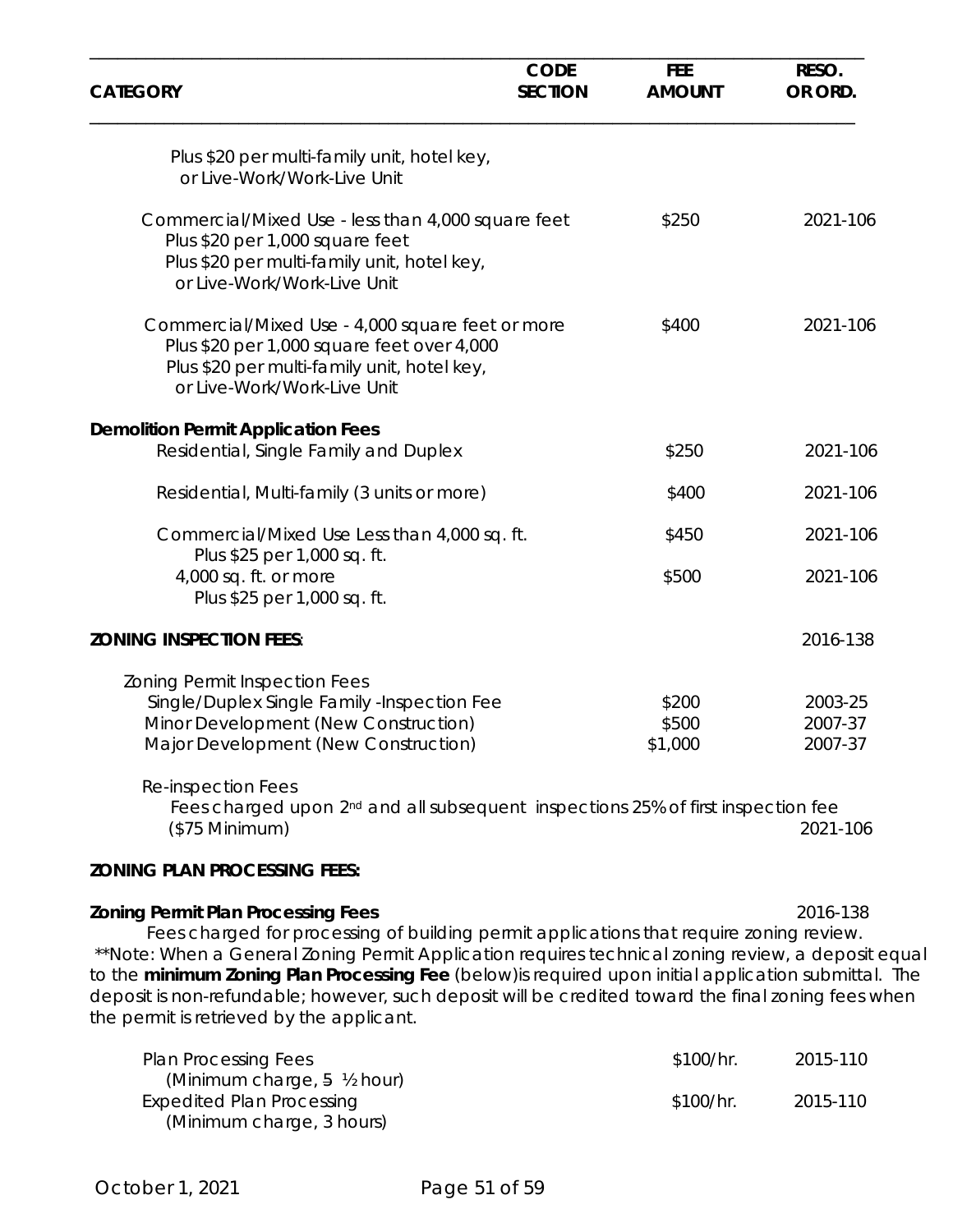| <b>CATEGORY</b>                                                                                                                                                                                                                                                                                                                                                                                                                                                                                                                                                                                                                                                                                                                                                                                                                                              | <b>CODE</b><br><b>SECTION</b> | <b>FEE</b><br><b>AMOUNT</b>                                             | RESO.<br>OR ORD.                                                                                            |
|--------------------------------------------------------------------------------------------------------------------------------------------------------------------------------------------------------------------------------------------------------------------------------------------------------------------------------------------------------------------------------------------------------------------------------------------------------------------------------------------------------------------------------------------------------------------------------------------------------------------------------------------------------------------------------------------------------------------------------------------------------------------------------------------------------------------------------------------------------------|-------------------------------|-------------------------------------------------------------------------|-------------------------------------------------------------------------------------------------------------|
| Revised Plan - Plan Processing<br>Fee charged to process plan changes made to an<br>approved plan after the building permit is issued.                                                                                                                                                                                                                                                                                                                                                                                                                                                                                                                                                                                                                                                                                                                       |                               | \$100/hr.                                                               | 2015-110                                                                                                    |
| (Minimum charge, 1 hour)<br>Subsequent Plan Processing Fee<br>Fee charged for third and all subsequent reviews of<br>initial review comments that are not cleared.<br>(Minimum charge, 1/2 hour)                                                                                                                                                                                                                                                                                                                                                                                                                                                                                                                                                                                                                                                             |                               | \$100/hr.                                                               | 2015-110                                                                                                    |
| <b>POLICE DEPARTMENT</b><br>Fines for stopping, standing and parking violations (Non Moving)                                                                                                                                                                                                                                                                                                                                                                                                                                                                                                                                                                                                                                                                                                                                                                 |                               |                                                                         |                                                                                                             |
| The City Manager will amend the following fees to include the additional charges<br>required by the County or Florida State Legislature as enacted from time to time.<br>Overtime parking, if paid within 10 days of issuance<br>Overtime parking, if not paid within 10 days of issuance<br>Handicap parking violation, if paid within 10 days of issuance<br>Parked within 15' of fire hydrant, if paid within 10 days of issuance<br>Parked within 15' of fire hydrant, if not paid within 10 days<br>Parked in fire lane or fire zone, if paid within 10 days of issuance<br>Parked in fire lane or fire zone, if not paid within 10 days of issuance \$141<br>All other Non Moving violations, if paid within 10 days of issuance<br>All other Non Moving violations, if not paid within 10 days<br>Civil penalty on all noncriminal traffic violations |                               | \$34<br>\$46<br>\$254<br>\$129<br>\$141<br>\$129<br>\$34<br>\$46<br>\$5 | 2011-23<br>2011-23<br>2011-23<br>2011-23<br>2011-23<br>2011-23<br>2011-23<br>2011-23<br>2011-23<br>2014-101 |
| Civil Citations - Traffic (per violation) (for all citations issued before<br>July 1, 2010)<br>Late Fee (for all citations issued before July 1, 2010)<br>Administrative Fee (per unsuccessful appeal) (for all citations<br>issued before July 1, 2010)<br>(Fines generated will be used for traffic improvements and safety)<br><b>Cost Recovery Traffic Accidents</b><br>Plus actual staff time costs                                                                                                                                                                                                                                                                                                                                                                                                                                                     |                               | \$125<br>\$15<br>\$50<br>\$200                                          | 2008-47<br>2009-24<br>2008-14<br>2008-47                                                                    |
| Red Light Violation Fee (for all citations issued after July 1, 2010)<br>Automated Red Light Violation Fine<br>Administrative Fee for Unsuccessful Challenge of Automated<br>Red Light Violation (Hearing before City Special Master)<br>Administrative Cost for Cancellation of Hearing after Request<br>(in addition to payment of \$158 fine)                                                                                                                                                                                                                                                                                                                                                                                                                                                                                                             |                               | \$158<br>\$150<br>\$50                                                  | Per Florida Statute #31683                                                                                  |
| Vehicle Equipment Inspection Fee (per inspection)                                                                                                                                                                                                                                                                                                                                                                                                                                                                                                                                                                                                                                                                                                                                                                                                            |                               | \$4                                                                     | 92-19                                                                                                       |
| Vehicle Identification Number (VIN) Verification                                                                                                                                                                                                                                                                                                                                                                                                                                                                                                                                                                                                                                                                                                                                                                                                             |                               | \$10                                                                    | 2004-27                                                                                                     |
| Vehicle - Defective Equipment                                                                                                                                                                                                                                                                                                                                                                                                                                                                                                                                                                                                                                                                                                                                                                                                                                |                               | \$4                                                                     | 2018-106                                                                                                    |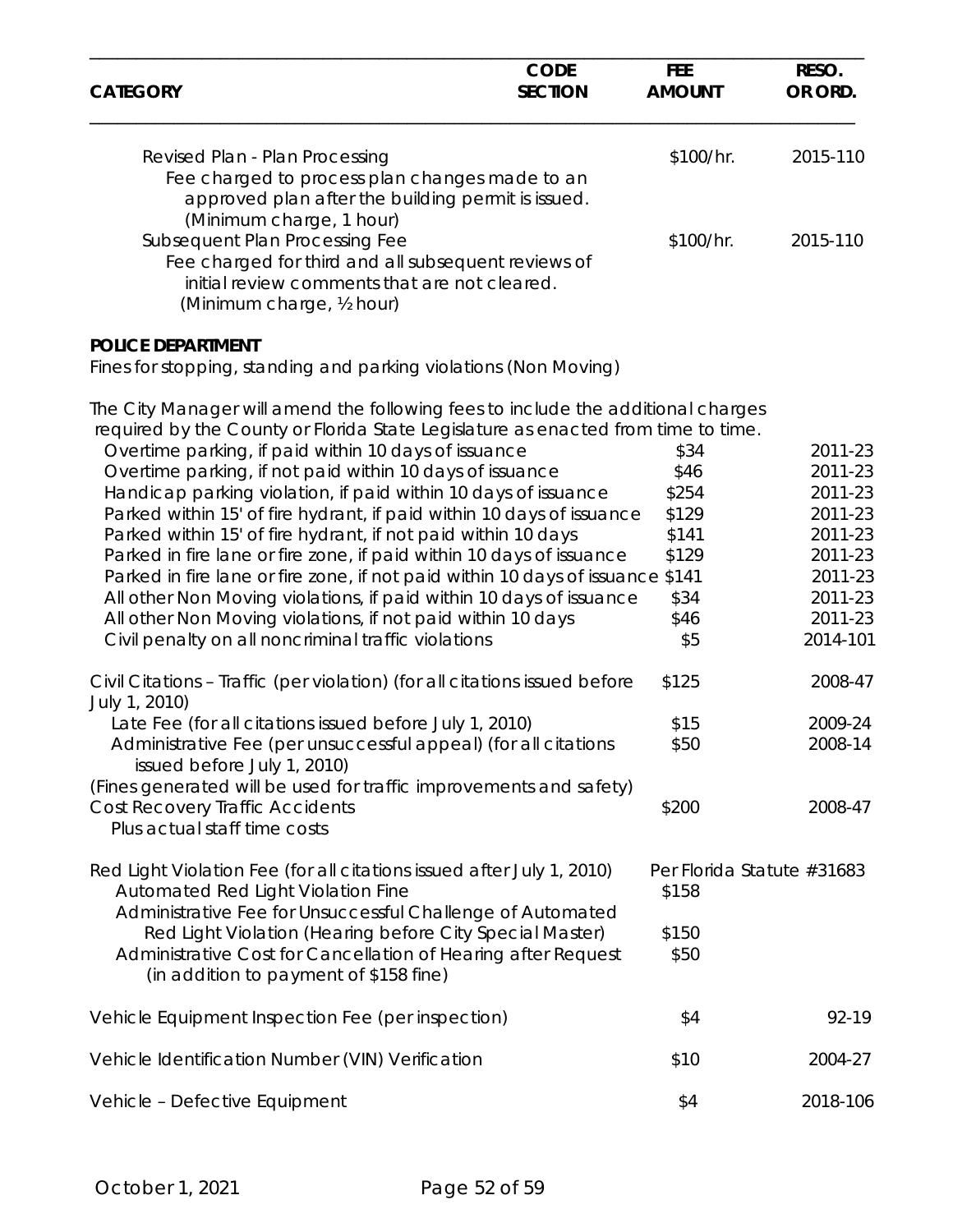| <b>CODE</b><br><b>SECTION</b>                                                                                                             | <b>FEE</b><br><b>AMOUNT</b>                                                                                                                                                                                                                                                                                                                                                                                                                                                                                                                                                                                                                                                                                                                                                                                                                                                                                                                                      | RESO.<br>OR ORD.    |
|-------------------------------------------------------------------------------------------------------------------------------------------|------------------------------------------------------------------------------------------------------------------------------------------------------------------------------------------------------------------------------------------------------------------------------------------------------------------------------------------------------------------------------------------------------------------------------------------------------------------------------------------------------------------------------------------------------------------------------------------------------------------------------------------------------------------------------------------------------------------------------------------------------------------------------------------------------------------------------------------------------------------------------------------------------------------------------------------------------------------|---------------------|
|                                                                                                                                           | \$1                                                                                                                                                                                                                                                                                                                                                                                                                                                                                                                                                                                                                                                                                                                                                                                                                                                                                                                                                              | 2018-106            |
|                                                                                                                                           | \$100                                                                                                                                                                                                                                                                                                                                                                                                                                                                                                                                                                                                                                                                                                                                                                                                                                                                                                                                                            | 2012-66             |
| $28-3$                                                                                                                                    | \$100                                                                                                                                                                                                                                                                                                                                                                                                                                                                                                                                                                                                                                                                                                                                                                                                                                                                                                                                                            | 2012-30             |
| 19-17                                                                                                                                     | \$500                                                                                                                                                                                                                                                                                                                                                                                                                                                                                                                                                                                                                                                                                                                                                                                                                                                                                                                                                            | 2014-05             |
| Ch. 15                                                                                                                                    |                                                                                                                                                                                                                                                                                                                                                                                                                                                                                                                                                                                                                                                                                                                                                                                                                                                                                                                                                                  | 2014-17             |
|                                                                                                                                           |                                                                                                                                                                                                                                                                                                                                                                                                                                                                                                                                                                                                                                                                                                                                                                                                                                                                                                                                                                  | 2014-17             |
|                                                                                                                                           |                                                                                                                                                                                                                                                                                                                                                                                                                                                                                                                                                                                                                                                                                                                                                                                                                                                                                                                                                                  | 2014-17<br>2014-101 |
| 28-1 thru 28-3 &<br>28-201 thru 28-205                                                                                                    | \$500<br>(Per vehicle)                                                                                                                                                                                                                                                                                                                                                                                                                                                                                                                                                                                                                                                                                                                                                                                                                                                                                                                                           | 2013-109            |
| <b>RESIDENT</b><br>\$50.00<br>\$75.00<br>\$75.00<br>\$75.00<br>\$75.00<br>\$450.00<br>\$75.00<br>\$75.00<br>\$75.00<br>\$75.00<br>\$75.00 | <b>NON-RESIDENT</b><br>\$75.00<br>\$150.00<br>\$150.00<br>\$150.00<br>\$100.00<br>\$500.00<br>\$150.00<br>\$150.00<br>\$150.00<br>\$150.00<br>\$150.00                                                                                                                                                                                                                                                                                                                                                                                                                                                                                                                                                                                                                                                                                                                                                                                                           |                     |
|                                                                                                                                           | Illegal Parking of Commercial Vehicles or Equipment in<br>Residential or Non-Residential Areas or Districts<br>Initial Registration Fee for Towing Companies Towing<br>from Private Property within the City Limits<br>Fine from Each Adult Participating in the Adult<br>The subject property owner/operator shall pay a fine<br>up to \$250 per day for a public nuisance, which<br>shall be in addition to the administrative hearing fee<br>The subject property owner/operator shall pay a fine<br>up to \$500 per day for a recurring public nuisance,<br>which shall be in addition to the administrative hearing<br>The total fines imposed shall not exceed \$15,000 per year.<br>The subject property owner/operator shall pay an<br>administrative fee of one hundred and fifty dollars<br>(\$150) plus the actual costs of prosecution of any<br>property declared to be a public nuisance pursuant<br>to Chapter 15 of the City Code of Ordinances. |                     |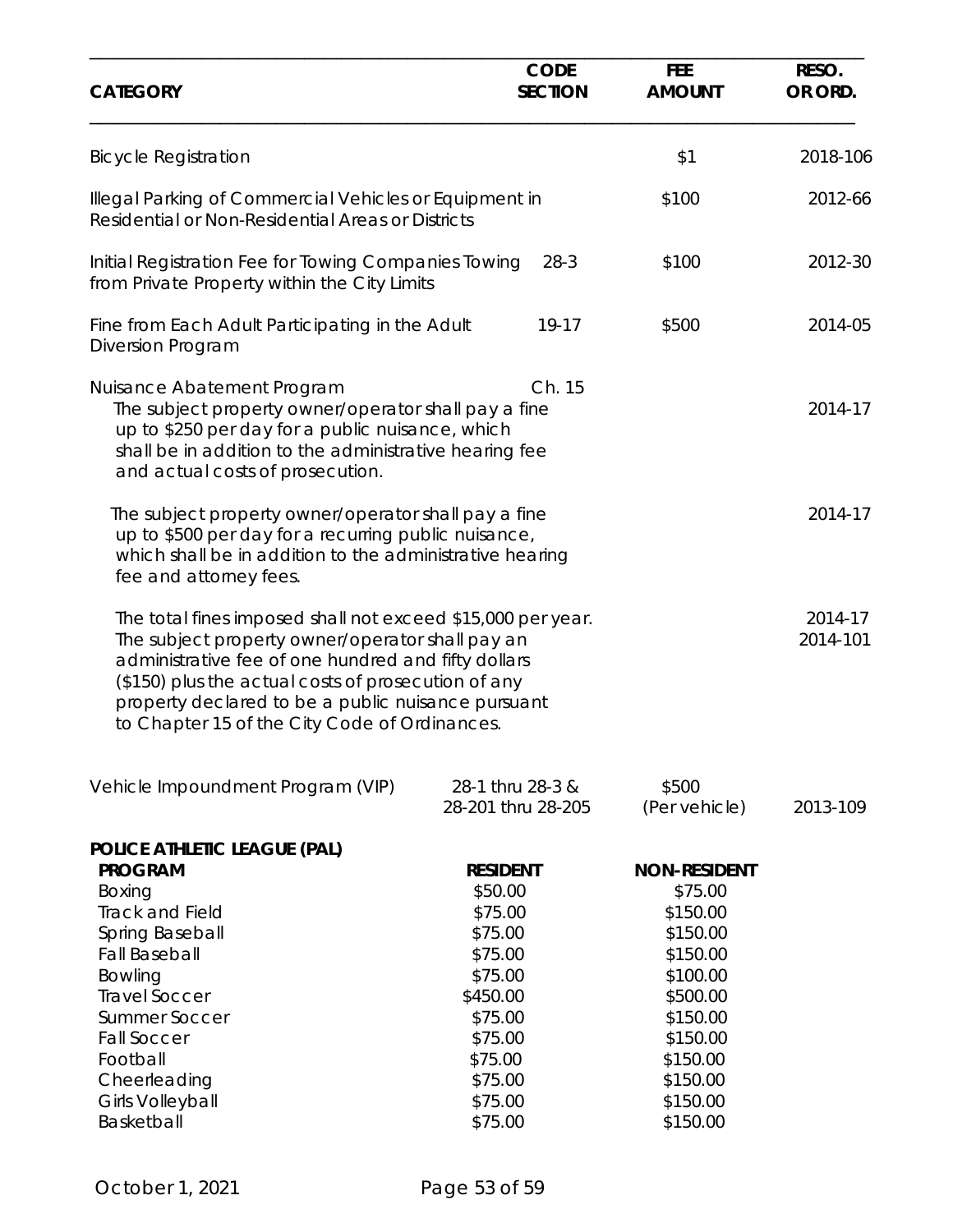| <b>CATEGORY</b>                                                                                                                                                                                                                                                                                                                                                                                                                                                                                                              | <b>CODE</b><br><b>SECTION</b> | <b>FEE</b><br><b>AMOUNT</b>               | RESO.<br>OR ORD.                                                                 |
|------------------------------------------------------------------------------------------------------------------------------------------------------------------------------------------------------------------------------------------------------------------------------------------------------------------------------------------------------------------------------------------------------------------------------------------------------------------------------------------------------------------------------|-------------------------------|-------------------------------------------|----------------------------------------------------------------------------------|
| <b>REDEVELOPMENT AREA MODIFICATION (See PLANNING &amp; ZONING)</b>                                                                                                                                                                                                                                                                                                                                                                                                                                                           |                               |                                           |                                                                                  |
| RIGHTS-OF-WAY VACATION (See PLANNING & ZONING)                                                                                                                                                                                                                                                                                                                                                                                                                                                                               |                               |                                           |                                                                                  |
| <b>SEWER</b> (See UTILITIES)                                                                                                                                                                                                                                                                                                                                                                                                                                                                                                 |                               |                                           |                                                                                  |
| SOLICITATIONS, CHARITABLE AND COMMERCIAL<br><b>Application Fee</b><br>Charitable<br>Commercial<br>(Hallandale-based charitable and non-profit organizations, i.e.,<br>American Legion, Optimists, Hallandale Pops, etc. are exempt.)                                                                                                                                                                                                                                                                                         |                               | \$25<br>\$50                              | 1991-019<br>1991-019<br>1991-019                                                 |
| <b>SOLID WASTE (See GARBAGE, TRASH AND RECYCLING)</b>                                                                                                                                                                                                                                                                                                                                                                                                                                                                        |                               |                                           |                                                                                  |
| <b>SUBSTANCE ABUSE FACILITY,</b><br><b>NONRESIDENTIAL</b>                                                                                                                                                                                                                                                                                                                                                                                                                                                                    | 18-123                        |                                           |                                                                                  |
| <b>Waiver of Restrictions</b>                                                                                                                                                                                                                                                                                                                                                                                                                                                                                                |                               | \$275                                     |                                                                                  |
| <b>TELEPHONE SERVICE FEE</b><br>Transaction (Credit Card Payments)<br>\$.01 to \$250<br>\$250.01 and over<br><b>TEMPORARY USE PERMIT</b>                                                                                                                                                                                                                                                                                                                                                                                     | 32-701                        | \$3<br>\$6                                | 1997-026                                                                         |
| Annual Temporary Use Permit<br>All related event fees, plus one-time application<br><b>Non-Concert Events</b>                                                                                                                                                                                                                                                                                                                                                                                                                |                               | \$350                                     | 2020-111                                                                         |
| Applications filed within 30 days prior notice (Residential Use)<br>Applications filed within 30 days prior notice (Non-Residential Use)\$250<br>Applications filed within 20 days prior notice - addt'l charge<br>Events Attracting 250 or More Customers up to 1,000<br>Applications filed within 30 days prior notice<br>Applications filed within 20 days prior notice - addt'l charge<br>Above 1,000, addt'l charge for every 1,000 anticipated attendees<br>Each additional 1,000 attendees up to a maximum of \$4,000 |                               | \$150<br>\$150<br>\$500<br>\$250<br>\$200 | 2016-138<br>2016-138<br>2011-023<br>2018-106<br>2010-029<br>2011-023<br>2018-106 |
| Permit Fee<br>Type of Use:<br>Special automobile sale<br>Fee per day                                                                                                                                                                                                                                                                                                                                                                                                                                                         |                               | \$175                                     | 2020-111                                                                         |
| Minimum fee<br>Any other off-premises sale<br>Fee per day<br>Minimum fee                                                                                                                                                                                                                                                                                                                                                                                                                                                     |                               | \$175<br>\$150<br>\$150                   |                                                                                  |
| Sidewalk sale                                                                                                                                                                                                                                                                                                                                                                                                                                                                                                                |                               |                                           |                                                                                  |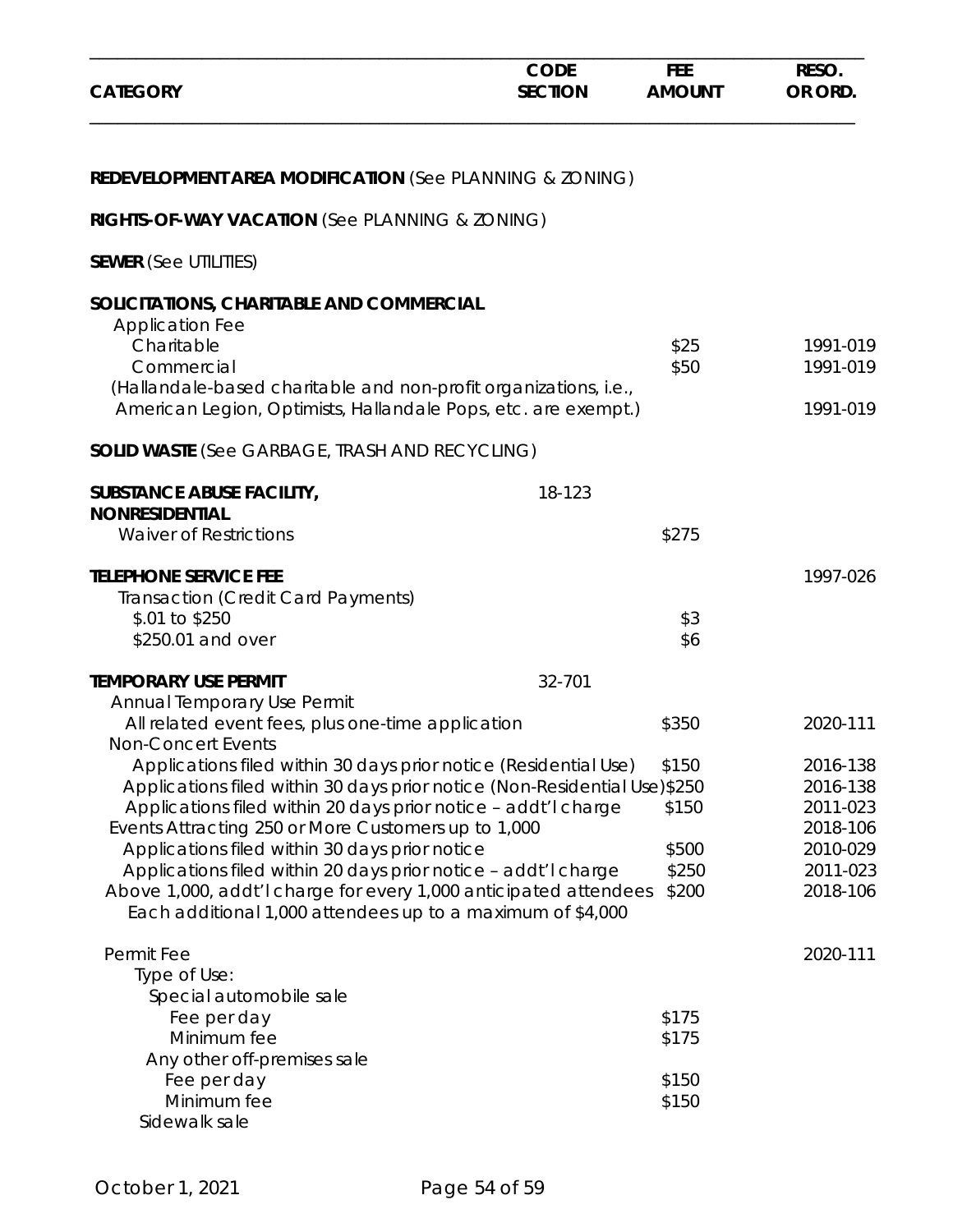| <b>CATEGORY</b>                                                                                                                                                                                                                                                                                                                                                                                                                | <b>CODE</b><br><b>SECTION</b> | <b>FEE</b><br><b>AMOUNT</b>          | RESO.<br>OR ORD.                         |
|--------------------------------------------------------------------------------------------------------------------------------------------------------------------------------------------------------------------------------------------------------------------------------------------------------------------------------------------------------------------------------------------------------------------------------|-------------------------------|--------------------------------------|------------------------------------------|
| Fee per day                                                                                                                                                                                                                                                                                                                                                                                                                    |                               | \$20                                 |                                          |
| Minimum fee                                                                                                                                                                                                                                                                                                                                                                                                                    |                               | \$20                                 |                                          |
| Any other sale                                                                                                                                                                                                                                                                                                                                                                                                                 |                               |                                      |                                          |
| Fee per day                                                                                                                                                                                                                                                                                                                                                                                                                    |                               | \$20                                 |                                          |
| Minimum fee                                                                                                                                                                                                                                                                                                                                                                                                                    |                               | \$100                                |                                          |
| Athletic event                                                                                                                                                                                                                                                                                                                                                                                                                 |                               |                                      |                                          |
| Fee per day                                                                                                                                                                                                                                                                                                                                                                                                                    |                               | \$150                                |                                          |
| Minimum fee                                                                                                                                                                                                                                                                                                                                                                                                                    |                               | \$150                                |                                          |
| Concert                                                                                                                                                                                                                                                                                                                                                                                                                        |                               |                                      |                                          |
| Fee per day                                                                                                                                                                                                                                                                                                                                                                                                                    |                               | \$150                                |                                          |
| Minimum fee                                                                                                                                                                                                                                                                                                                                                                                                                    |                               | \$150                                |                                          |
| Outdoor religious event                                                                                                                                                                                                                                                                                                                                                                                                        |                               |                                      |                                          |
| Fee per day                                                                                                                                                                                                                                                                                                                                                                                                                    |                               | \$40                                 |                                          |
| Minimum fee                                                                                                                                                                                                                                                                                                                                                                                                                    |                               | \$40                                 |                                          |
| ** After the fact applications for events held without a permit**<br>Fees will be billed to the property owner<br>Non-Profit, Non-Concert, and Concert Events<br>Penalties for the first offense will be calculated as follows:<br>Less than 100 attendees<br>101 to 300 attendees<br>301 to 500 attendees<br>501 or more attendees<br>PLUS – additional fee of actual staff time will be applied at<br>the City's hourly rate |                               | \$200<br>\$500<br>\$2,000<br>\$4,000 | 2011-23<br>2011-23<br>2011-23<br>2011-23 |
| Penalties for the second offense will be calculated as follows:                                                                                                                                                                                                                                                                                                                                                                |                               |                                      |                                          |
| Less than 100 attendees                                                                                                                                                                                                                                                                                                                                                                                                        |                               | \$400                                | 2013-109                                 |
| 101 to 300 attendees                                                                                                                                                                                                                                                                                                                                                                                                           |                               | \$1,000                              | 2013-109                                 |
| 301 to 500 attendees                                                                                                                                                                                                                                                                                                                                                                                                           |                               | \$4,000                              | 2013-109                                 |
| 501 or more attendees                                                                                                                                                                                                                                                                                                                                                                                                          |                               | \$8,000                              | 2013-109                                 |
| Penalties for the third offense will be calculated as follows:                                                                                                                                                                                                                                                                                                                                                                 |                               |                                      |                                          |
| Less than 100 attendees                                                                                                                                                                                                                                                                                                                                                                                                        |                               | \$800                                | 2013-109                                 |
| 101 to 300 attendees                                                                                                                                                                                                                                                                                                                                                                                                           |                               | \$2,000                              | 2013-109                                 |
| 301 to 500 attendees                                                                                                                                                                                                                                                                                                                                                                                                           |                               | \$8,000                              | 2013-109                                 |
| 501 or more attendees                                                                                                                                                                                                                                                                                                                                                                                                          |                               | \$16,000                             | 2013-109                                 |
| PLUS - additional fee of actual staff time will be applied at<br>the City's hourly rate                                                                                                                                                                                                                                                                                                                                        |                               |                                      | 2013-109                                 |
| A fourth offense will result in a ban from hosting events<br>for a period of one year                                                                                                                                                                                                                                                                                                                                          |                               |                                      | 2013-109                                 |

 (Non-payment of fees billed will impact the use of the venue for future events) (Outdoor community event or any event not listed shall be determined by the City Manager.)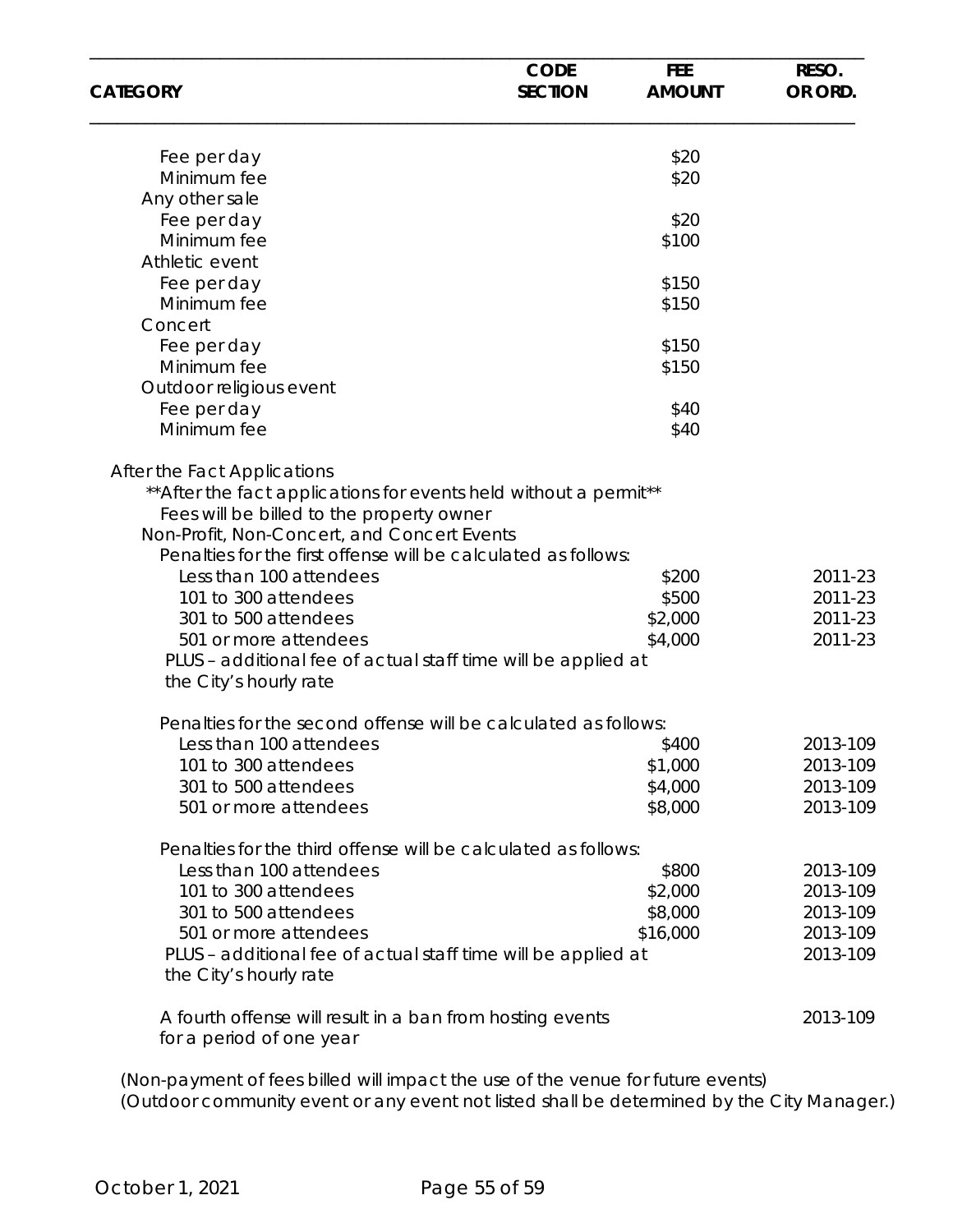| <b>CATEGORY</b>                                                                                     | <b>CODE</b><br><b>SECTION</b> | <b>FEE</b><br><b>AMOUNT</b> | RESO.<br>OR ORD. |
|-----------------------------------------------------------------------------------------------------|-------------------------------|-----------------------------|------------------|
| <b>TOW AWAY SIGNS</b>                                                                               |                               |                             |                  |
| Up to 3 signs, minimum                                                                              | $28 - 1.1$                    | \$5                         | 93-17            |
| Each additional sign                                                                                |                               | \$3                         | 93-17            |
| <b>TOWING VEHICLES FROM PRIVATE PROPERTY</b>                                                        | (Ch. 28)                      |                             |                  |
| Initiation by Code Enforcement                                                                      | $28-1.2(c)$                   | \$50                        |                  |
| <b>TRASH (See GARBAGE, TRASH AND RECYCLING)</b>                                                     |                               |                             |                  |
| <b>TREES (See PLANNING &amp; ZONING)</b>                                                            | (Ch. 29)                      |                             |                  |
| <b>UNSOLICITED PROPOSALS (For Public-Private Partnerships)</b>                                      |                               |                             |                  |
| <b>Application Fee</b>                                                                              |                               | \$25,000                    | 2016-43          |
| <b>UTILITIES</b>                                                                                    | (Ch. 30)                      |                             |                  |
| <b>Water Service Rates</b>                                                                          | (Ord. 90-19)                  |                             |                  |
| Monthly Base Charge, per unit, per month<br>Monthly Rate-Gallons Metered Rates (per 1,000 Gallons): |                               | \$21.59                     | 2021-106         |
| $0 - 2,000$                                                                                         |                               | \$1.16                      | 2021-106         |
| $2,001 - 5,000$                                                                                     |                               | \$1.25                      | 2021-106         |
| $5,001 - 10,000$                                                                                    |                               | \$1.63                      | 2021-106         |
| $10,001 - 25,000$                                                                                   |                               | \$2.55                      | 2021-106         |
| 25,001 and over                                                                                     |                               | \$2.79                      | 2021-106         |
| Sewer Service                                                                                       | (Ord. 90-19)                  |                             |                  |
| Monthly Base Charge, per unit, per month<br>Monthly Rate-Gallons Metered Rates (per 1,000 Gallons)  |                               | \$21.02                     | 2021-106         |
| $0 - 2,000$                                                                                         |                               | \$4.29                      | 2021-106         |
| $2,001 - 5,000$                                                                                     |                               | \$4.45                      | 2021-106         |
| $5,001 - 10,000$                                                                                    |                               | \$4.64                      | 2021-106         |
| $10,001 - 25,000$                                                                                   |                               | \$5.15                      | 2021-106         |
| 25,001 and over                                                                                     |                               | \$5.42                      | 2021-106         |
| Bulk Rate Users - Average 1,300,000 gallons, Weekly (9pm-7am),                                      |                               |                             |                  |
| per 1,000 gallons                                                                                   |                               | Per Agreement               |                  |
| <b>Stormwater Service</b>                                                                           |                               |                             |                  |
| Stormwater Drainage Fee (per ERU per year)                                                          |                               | \$88.44                     | 2017-113         |
| Late Charge                                                                                         |                               | 10% of bill                 |                  |
| Disconnect Charge (Administrative)                                                                  |                               | \$40                        | 2018-106         |
| Reconnect Charge (Administrative)                                                                   |                               | \$40                        | 2018-106         |
| Reconnect Charge after 4:00 PM                                                                      |                               | \$75                        | 2018-106         |
| Disconnect Charge (Temporary at customers request)                                                  |                               | \$20                        | 2009-24          |
| Reconnect Charge (Temporary at customers request)<br>Tampering Charge (per occurrence)              |                               | \$20                        | 2009-24          |
| Metered Water (First occurrence)                                                                    |                               | \$150                       | 2014-101         |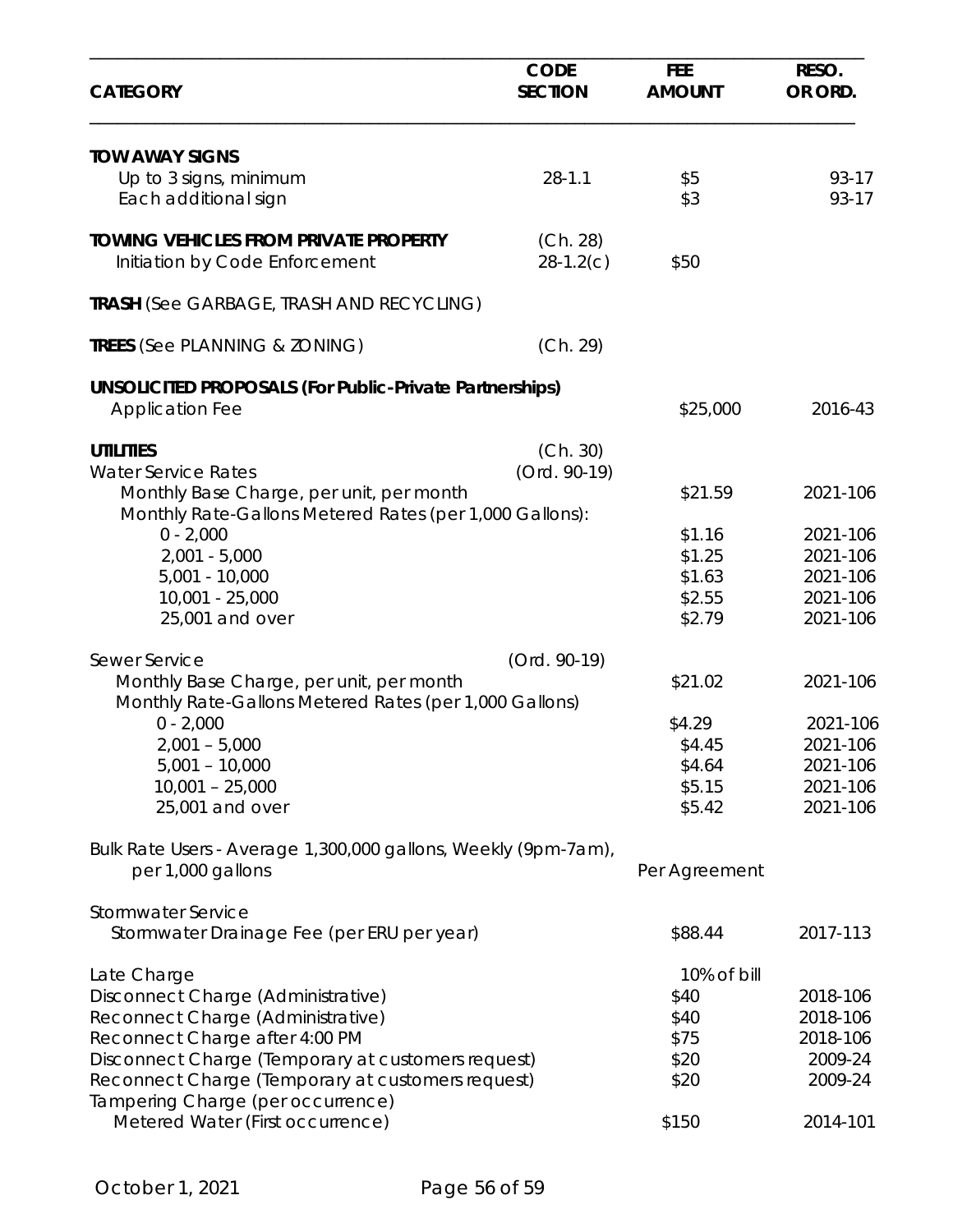| <b>CATEGORY</b>                                                                                                          | <b>CODE</b><br><b>SECTION</b> | <b>FEE</b><br><b>AMOUNT</b> | RESO.<br>OR ORD. |
|--------------------------------------------------------------------------------------------------------------------------|-------------------------------|-----------------------------|------------------|
| Metered Water (Two or more occurrences)                                                                                  |                               | \$300                       | 2014-101         |
| <b>Unmetered Water</b>                                                                                                   |                               | \$500                       | 2008-47          |
| Testing Meter (per employee only if accurate)                                                                            |                               | \$20/hr.                    | 94-14            |
| <b>Meter Deposit-Hydrants</b>                                                                                            |                               | \$1,200                     | 2012-66          |
| Meter Deposit-Residential                                                                                                |                               |                             | 93-17            |
| 3/4" to 2" Meter Size                                                                                                    |                               |                             |                  |
| Minimum Deposit:                                                                                                         |                               |                             |                  |
| For owners, per unit                                                                                                     |                               | \$200                       | 2014-101         |
| Over 2" Meter Size, Minimum Deposit:                                                                                     |                               | By Estimate                 |                  |
| Meter Deposit-Nonresidential - According to meter size but not less than 3 months of<br>estimated average service bills: |                               |                             |                  |
| Meter size<br>5/8"                                                                                                       |                               |                             |                  |
| 3/4"                                                                                                                     |                               | \$150<br>\$150              | 93-17<br>93-17   |
| 1"                                                                                                                       |                               | \$200                       | 93-17            |
| $1 - 1/2"$                                                                                                               |                               | \$250                       | 93-17            |
| 2"                                                                                                                       |                               | \$350                       | 93-17            |
| 3"                                                                                                                       |                               | \$550                       | 93-17            |
| Over 4"                                                                                                                  |                               | By Agreement                | 93-17            |
| <b>Water Service</b>                                                                                                     |                               |                             |                  |
| Tap Installation Charges:                                                                                                |                               |                             |                  |
| 3/4" Meter Size Tap Installation Charge                                                                                  |                               | \$1,758                     | 2017-113         |
| Plus Admin. Charge                                                                                                       |                               | \$30                        | 2018-106         |
| 1" Meter Size Tap Installation Charge                                                                                    |                               | \$1,939                     | 2017-113         |
| Plus Admin. Charge                                                                                                       |                               | \$30                        | 2018-106         |
| 1-1/2" Turbine Meter Size Tap Installation Charge                                                                        |                               | \$3,053                     | 2017-113         |
| Plus Admin. Charge                                                                                                       |                               | \$30                        | 2018-106         |
| 2" Turbine Meter Size Tap Installation Charge                                                                            |                               | \$3,513                     | 2017-113         |
| Plus Admin. Charge                                                                                                       |                               | \$30                        | 2018-106         |
| Any Meter Size Over 2"                                                                                                   |                               | Actual Cost of Install.     |                  |
| Plus Admin. Charge                                                                                                       |                               | 20%                         | $96 - 17$        |
| <b>Grease Trap Inspections</b>                                                                                           |                               |                             |                  |
| Annual Inspection Fee which may require a                                                                                |                               |                             |                  |
| fee for re-inspection                                                                                                    |                               | \$150                       | 2018-106         |
| Re-Inspection Fee                                                                                                        |                               | \$100                       | 2018-106         |
| Fire Hydrant Rental per year, not less than                                                                              |                               | \$75                        |                  |
| <b>Fire Line Charges</b><br>Size of Connection:                                                                          |                               |                             | 2008-47          |
| 1" annual rate                                                                                                           |                               | \$33                        | 2012-66          |
| 2" annual rate                                                                                                           |                               | \$33                        | 2012-66          |
|                                                                                                                          |                               |                             |                  |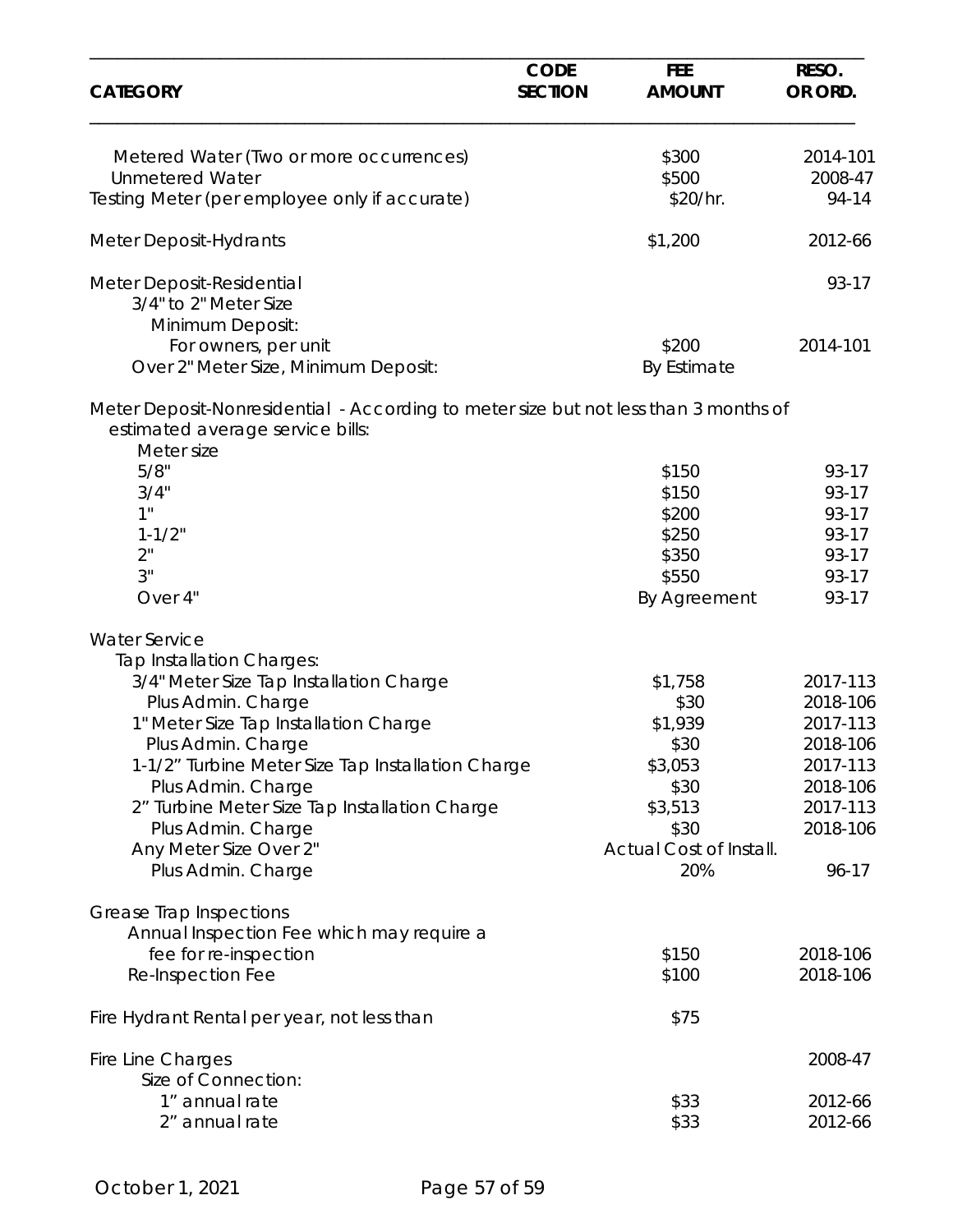| <b>CATEGORY</b> |                                                                                                                                | <b>CODE</b><br><b>SECTION</b> | <b>FEE</b><br><b>AMOUNT</b> | RESO.<br>OR ORD. |
|-----------------|--------------------------------------------------------------------------------------------------------------------------------|-------------------------------|-----------------------------|------------------|
|                 | 3" annual rate                                                                                                                 |                               | \$33                        | 2008-47          |
|                 | 4" annual rate                                                                                                                 |                               | \$55                        | 2008-47          |
|                 | 6" annual rate                                                                                                                 |                               | \$110                       | 2008-47          |
|                 | 8" annual rate                                                                                                                 |                               | \$220                       | 2008-47          |
|                 | 10" annual rate                                                                                                                |                               | \$330                       | 2012-66          |
|                 | Fire Line/Meter Inspection - Annual                                                                                            |                               | \$100                       | 2018-106         |
|                 | <b>Cross-Connection Control</b><br>Permit for Inspection of Backflow Prevention Device                                         |                               | \$50                        | 2013-109         |
|                 | <b>WASTEWATER IMPACT FEE SCHEDULE</b><br>Residential                                                                           | 30-250                        |                             | 2009-13          |
|                 | Dwelling Type                                                                                                                  | <b>ERU</b> Factor             | <b>Impact Fee</b>           |                  |
|                 |                                                                                                                                | per Unit                      | per Unit                    |                  |
|                 | Single-family                                                                                                                  | 1                             |                             | \$1,672          |
|                 | Duplex                                                                                                                         | 0.73                          |                             | \$1,220          |
|                 | Triplex, 4-plex, 5-plex, Condo or Co-op                                                                                        |                               |                             |                  |
|                 | Apartments                                                                                                                     | 0.60                          |                             | \$1,003          |
|                 | Triplex / 3 Meters                                                                                                             | 0.67                          |                             | \$1,120          |
|                 | Duplex / 2 Meters                                                                                                              | 0.80                          |                             | \$1,337          |
|                 | <b>Single House and Apartment</b>                                                                                              | 0.67                          |                             | \$1,120          |
|                 | <b>Trailer or Trailer Park</b>                                                                                                 | 0.47                          |                             | \$785            |
|                 | Townhouse                                                                                                                      | 0.87                          |                             | \$1,454          |
|                 | $4$ -plex / $4$ Meters                                                                                                         | 0.53                          |                             | \$886            |
|                 | Non-Residential [*]                                                                                                            |                               |                             |                  |
|                 |                                                                                                                                |                               | <b>Impact Fee</b>           |                  |
|                 | Cost per Gallon of Capacity Reservation                                                                                        |                               | \$5.31                      |                  |
|                 | [*] Amount multiplied by the total reserved gallons as determined using<br>Appendix A of the Impact Fee Report.                |                               |                             |                  |
|                 | Non-Residential Wastewater Impact Fees are calculated by<br>Multiplying the gallons per day by the current impact fee (\$5.31) |                               |                             |                  |
|                 | WASTEWATER ACCRUED GUARANTEED REVENUE CHARGE SCHEDULE (See Ordinance No. 2009-13)                                              |                               |                             |                  |
|                 | <b>WATER IMPACT FEE SCHEDULE</b>                                                                                               | 30-250                        |                             | 2009-13          |
|                 | Residential                                                                                                                    |                               |                             |                  |
|                 | Dwelling Type                                                                                                                  | <b>ERU</b> Factor             | <b>Impact Fee</b>           |                  |
|                 |                                                                                                                                | per Unit                      | per Unit                    |                  |
|                 | Single-family                                                                                                                  | 1                             | \$1,318                     |                  |
|                 | Duplex                                                                                                                         | 0.73                          | \$962                       |                  |